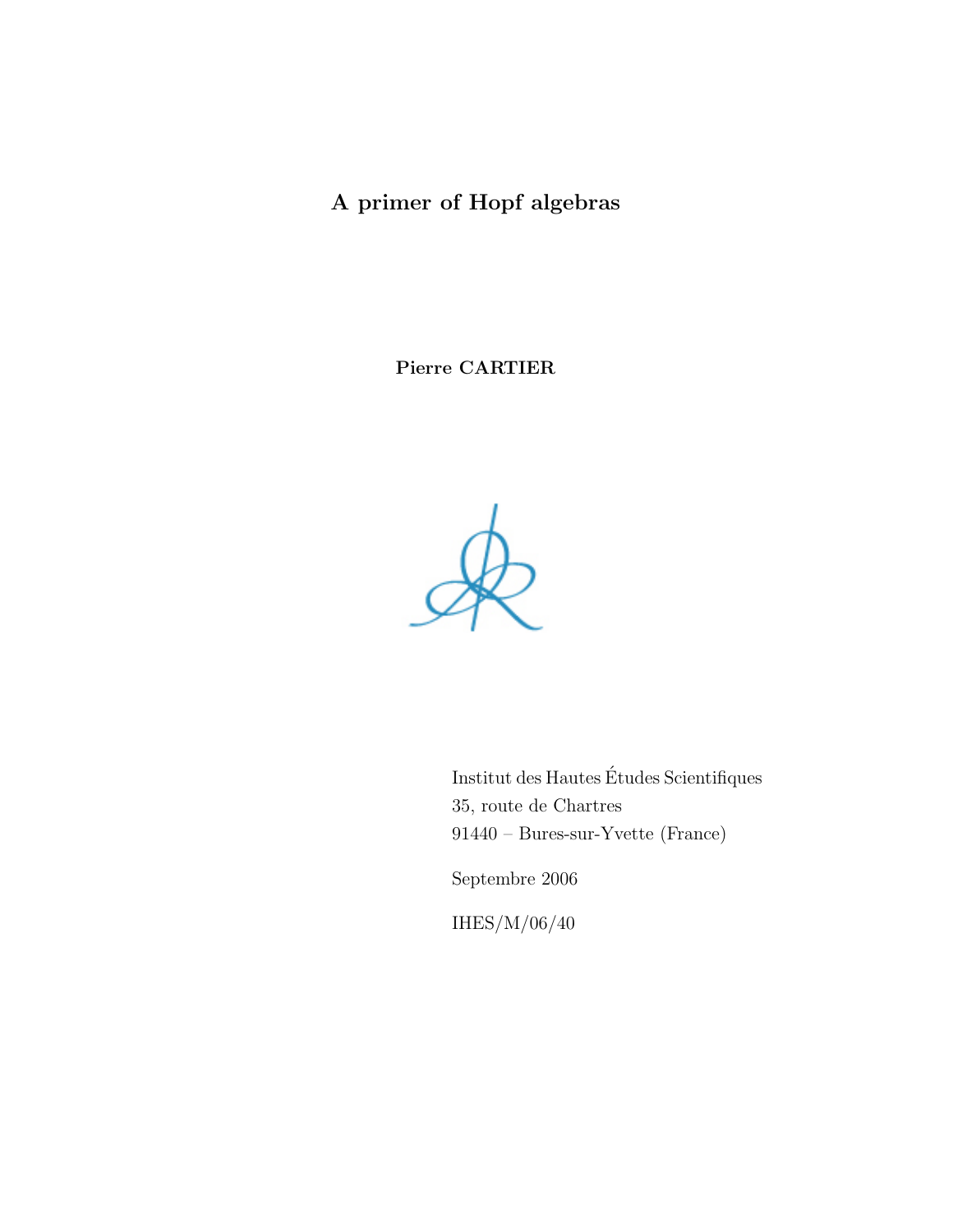# A primer of Hopf algebras

Pierre Cartier

Institut Math´ematique de Jussieu/CNRS, 175 rue du Chevaleret, F-75013 Paris cartier@ihes.fr

Summary. In this paper, we review a number of basic results about so-called Hopf algebras. We begin by giving a historical account of the results obtained in the 1930's and 1940's about the topology of Lie groups and compact symmetric spaces. The climax is provided by the structure theorems due to Hopf, Samelson, Leray and Borel. The main part of this paper is a thorough analysis of the relations between Hopf algebras and Lie groups (or algebraic groups). We emphasize especially the category of unipotent (and prounipotent) algebraic groups, in connection with Milnor-Moore's theorem. These methods are a powerful tool to show that some algebras are free polynomial rings. The last part is an introduction to the combinatorial aspects of polylogarithm functions and the corresponding multiple zeta values.

| 1            |                                                                                                     |    |
|--------------|-----------------------------------------------------------------------------------------------------|----|
| $\mathbf{2}$ | Hopf algebras and topology of groups and $H$ -spaces                                                | 6  |
| 2.1          |                                                                                                     | 6  |
| 2.2          |                                                                                                     | -9 |
| 2.3          |                                                                                                     | 13 |
| 2.4          | Structure theorems for some Hopf algebras I                                                         | 16 |
| 2.5          | Structure theorems for some Hopf algebras II                                                        | 18 |
| 3            |                                                                                                     |    |
|              |                                                                                                     |    |
| 3.1          | Representative functions on a group $\dots \dots \dots \dots \dots \dots \dots \dots$ 20            |    |
| 3.2          | Relations with algebraic groups $\ldots \ldots \ldots \ldots \ldots \ldots \ldots \ldots \ldots$ 22 |    |
| 3.3          | Representations of compact groups $\dots \dots \dots \dots \dots \dots \dots \dots$ 23              |    |
| 3.4          |                                                                                                     |    |
| 3.5          | Hopf algebras and duality $\dots \dots \dots \dots \dots \dots \dots \dots \dots \dots$             | 31 |
| 3.6          |                                                                                                     | 33 |
| 3.7          |                                                                                                     | 35 |
| 3.8          |                                                                                                     | 39 |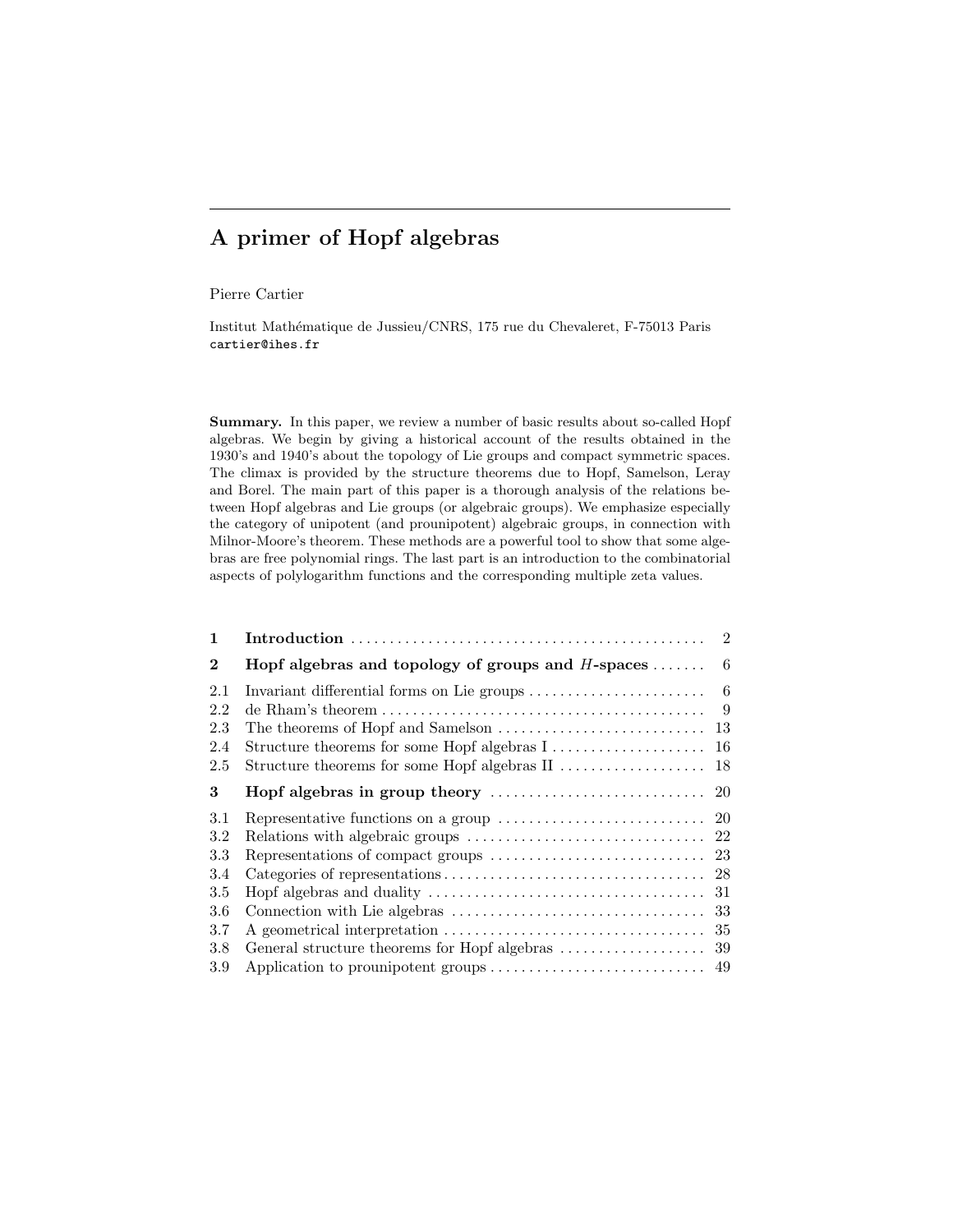| $\Omega$ | Pierre Cartier |
|----------|----------------|
|          |                |

# 1 Introduction

1.1. After the pioneer work of Connes and Kreimer<sup>1</sup>, Hopf algebras have become an established tool in perturbative quantum field theory. The notion of Hopf algebra emerged slowly from the work of the topologists in the 1940's dealing with the cohomology of compact Lie groups and their homogeneous spaces. To fit the needs of topology, severe restrictions were put on these Hopf algebras, namely existence of a grading, (graded) commutativity, etc. . . The theory culminated with the structure theorems of Hopf, Samelson, Borel obtained between 1940 and 1950. The first part of this paper is devoted to a description of these results in a historical perspective.

1.2. In 1955, prompted by the work of J. Dieudonné on formal Lie groups [34], I extended the notion of Hopf algebra, by removing the previous restrictions<sup>2</sup> . Lie theory has just been extended by C. Chevalley [25] to the case of algebraic groups, but the correspondence between Lie groups and Lie algebras is invalid in the algebraic geometry of characteristic  $p \neq 0$ . In order to bypass this difficulty, Hopf algebras were introduced in algebraic geometry by Cartier, Gabriel, Manin, Lazard, Grothendieck and Demazure, . . . with great success<sup>3</sup>. Here Hopf algebras play a dual role: first the (left) invariant differential operators on an algebraic group form a cocommutative Hopf algebra, which coincides with the enveloping algebra of the Lie algebra in characteristic  $0$ , but not in characteristic  $p$ . Second: the regular functions on an affine algebraic group, under ordinary multiplication, form a commutative Hopf algebra. Our second part will be devoted to an analysis of the relations between groups and Hopf algebras.

1.3. The previous situation is typical of a general phenomenon of duality between algebras. In the simplest case, let G be a finite group. If k is any field, let  $kG$  be the group algebra of G: it is a vector space over k, with G as a

 $1$  See [26] in this volume.

<sup>2</sup> See my seminar [16], where the notions of coalgebra and comodule are introduced.

<sup>&</sup>lt;sup>3</sup> The theory of Dieudonné modules is still today an active field of research, together with formal groups and  $p$ -divisible groups (work of Fontaine, Messing, Zink...).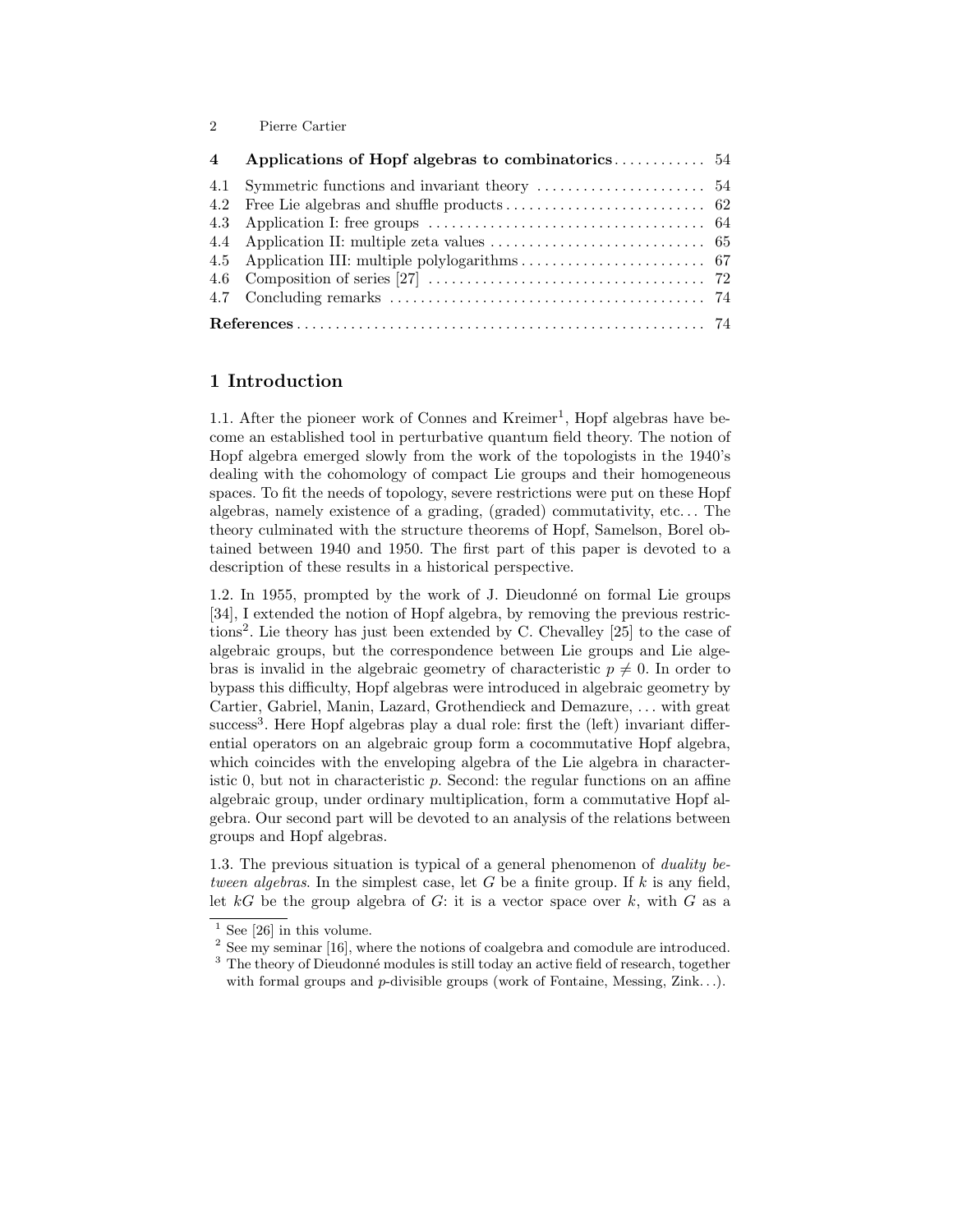basis, and the multiplication in G is extended to  $kG$  by linearity. Let also  $k^G$ be the set of all maps from  $G$  to  $k$ ; with the pointwise operations of addition and multiplication  $k^G$  is a commutative algebra, while  $kG$  is commutative if, and only if,  $G$  is a commutative group. Moreover, there is a natural duality between the vector spaces  $kG$  and  $k^G$  given by

$$
\left\langle \sum_{g \in G} a_g \cdot g, f \right\rangle = \sum_{g \in G} a_g f(g)
$$

for  $\sum a_g \cdot g$  in kG and f in k<sup>G</sup>. Other instances involve the homology  $H_{\bullet}(G; \mathbb{Q})$ of a compact Lie group  $G$ , with the Pontrjagin product, in duality with the cohomology  $H^{\bullet}(G; \mathbb{Q})$  with the cup-product<sup>4</sup>. More examples:

- a locally compact group G, where the algebra  $L^1(G)$  of integrable functions with the convolution product is in duality with the algebra  $L^{\infty}(G)$ of bounded measurable functions, with pointwise multiplication;
- when G is a Lie group, one can replace  $L^1(G)$  by the convolution algebra  $C_c^{-\infty}(G)$  of distributions with compact support, and  $L^{\infty}(G)$  by the algebra  $C^{\infty}(G)$  of smooth functions.

Notice that, in all these examples, at least one of the two algebras in duality is (graded) commutative. A long series of structure theorems is summarized in the theorem of Cartier-Gabriel on the one hand, and the theorems of Milnor-Moore and Quillen on the other hand<sup>5</sup>. Until the advent of *quantum groups*, only sporadic examples were known where both algebras in duality are noncommutative, but the situation is now radically different. Unfortunately, no general structure theorem is known, even in the finite-dimensional case.

1.4. A related duality is Pontrjagin duality for commutative locally compact groups. Let G be such a group and G its Pontriagin dual. If  $\langle x, \hat{x} \rangle$  describes the pairing between G and  $\hat{G}$ , we can put in duality the convolution algebras  $L^1(G)$  and  $L^1(\hat{G})$  by

$$
\langle f, \hat{f} \rangle = \int_G \int_{\hat{G}} f(x) \, \hat{f}(\hat{x}) \, \langle x, \hat{x} \rangle \, dx \, d\hat{x}
$$

for f in  $L^1(G)$  and  $\hat{f}$  in  $L^1(\hat{G})$ . Equivalently the Fourier transformation  $\mathcal F$ maps  $L^1(G)$  into  $L^{\infty}(G)$  and  $L^1(\hat{G})$  into  $L^{\infty}(G)$ , exchanging the convolution product with the pointwise product  $\mathcal{F}(f * g) = \mathcal{F}f \cdot \mathcal{F}g$ . Notice that in this case the two sides  $L^1(G)$  and  $L^{\infty}(G)$  of the Hopf algebra attached to G are commutative algebras. When  $G$  is commutative and compact, its character group  $\tilde{G}$  is commutative and discrete. The elements of  $\tilde{G}$  correspond to continuous one-dimensional linear representations of  $G$ , and  $\hat{G}$  is a basis of the

<sup>4</sup> Here, both algebras are finite-dimensional and graded-commutative.

<sup>5</sup> See subsection 3.8.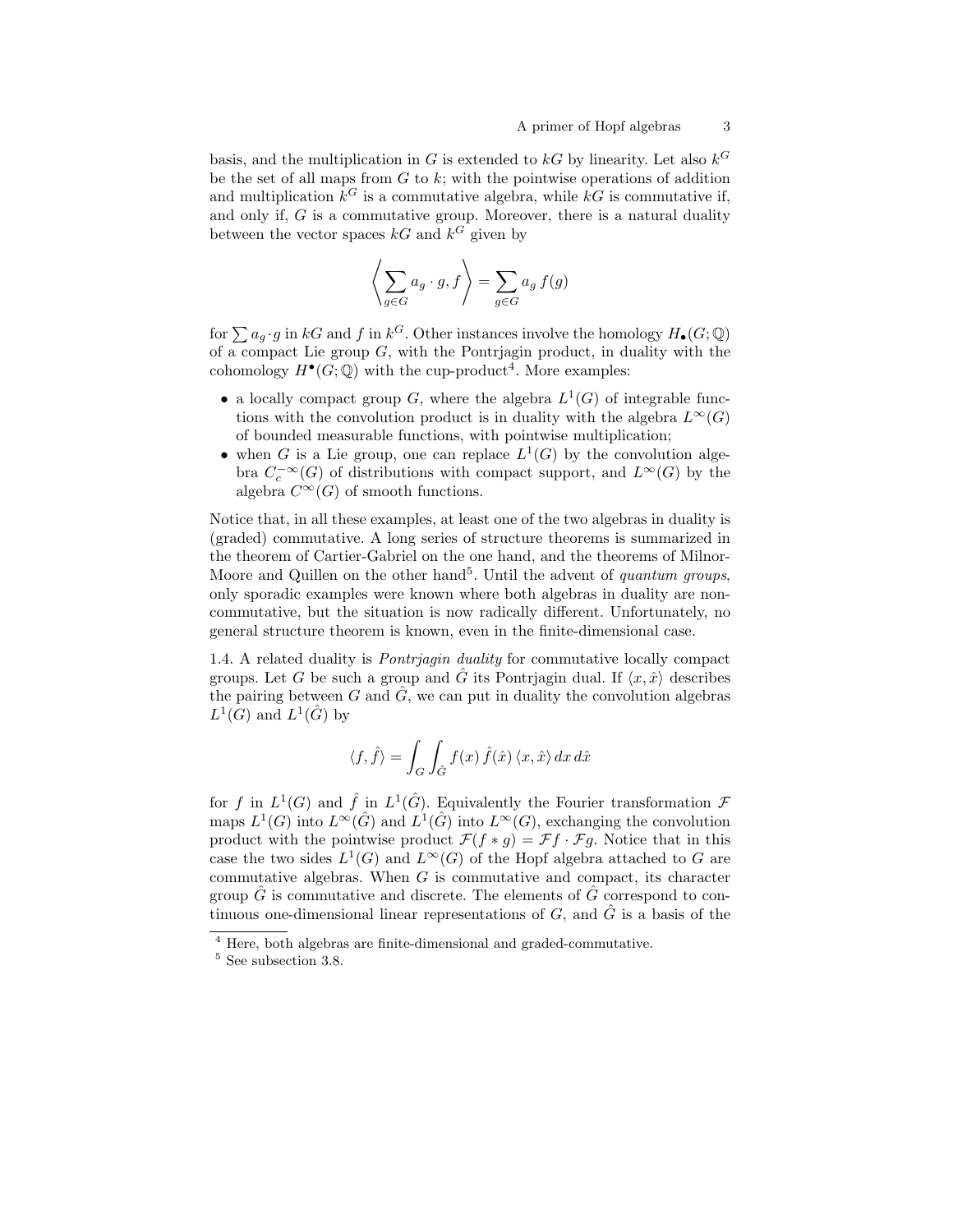vector space  $R_c(G)$  of continuous representative functions<sup>6</sup> on G. This algebra  $R_c(G)$  is a subalgebra of the algebra  $L^{\infty}(G)$  with pointwise multiplication. In this case, Pontriagin duality theorem, which asserts that if  $\hat{G}$  is the dual of G, then G is the dual of  $\hat{G}$ , amounts to the identification of G with the (real) spectrum of  $R_c(G)$ , that is the set of algebra homomorphisms from  $R_c(G)$  to C compatible with the operation of complex conjugation.

1.5. Assume now that  $G$  is a *compact topological group*, not necessarily commutative. We can still introduce the ring  $R_c(G)$  of continuous representative functions, and Tannaka-Krein duality theorem asserts that here also we recover G as the real spectrum of  $R_c(G)$ .

In order to describe  $R_c(G)$  as a Hopf algebra, duality of vector spaces is not the most convenient way. It is better to introduce the *coproduct*, a map

$$
\Delta: R_c(G) \to R_c(G) \otimes R_c(G)
$$

which is an algebra homomorphism and corresponds to the product in the group via the equivalence

$$
\Delta f = \sum_{i} f'_{i} \otimes f''_{i} \Leftrightarrow f(g'g'') = \sum_{i} f'_{i}(g') f''_{i}(g'')
$$

for f in  $R_c(G)$  and  $g', g''$  in G.

In the early 1960's, Tannaka-Krein duality was understood as meaning that a compact Lie group  $G$  is in an intrinsic way a *real algebraic group*, or rather the set  $\Gamma(\mathbb{R})$  of the real points of such an algebraic group  $\Gamma$ . The complex points of  $\Gamma$  form the group  $\Gamma(\mathbb{C})$ , a complex reductive group of which G is a maximal compact subgroup (see [24], [72]).

1.6. It was later realized that the following notions:

- a group  $\Gamma$  together with a ring of representative functions, and the corresponding algebraic envelope,
- a commutative Hopf algebra,
- an affine group scheme,

are more or less equivalent. This was fully developed by A. Grothendieck and M. Demazure [31] (see also J.-P. Serre [72]).

The next step was the concept of a Tannakian category, as introduced by A. Grothendieck and N. Saavedra [69]. One of the formulations of the Tannaka-Krein duality for compact groups deals not with the representative ring, but the linear representations themselves. One of the best expositions is contained in the book [24] by C. Chevalley. An analogous theorem about semisimple Lie algebras was proved by Harish-Chandra [44]. The treatment of these two cases (compact Lie groups/semisimple Lie algebras) depends

 $6$  That is, the coefficients of the *continuous* linear representations of  $G$  in finitedimensional vector spaces.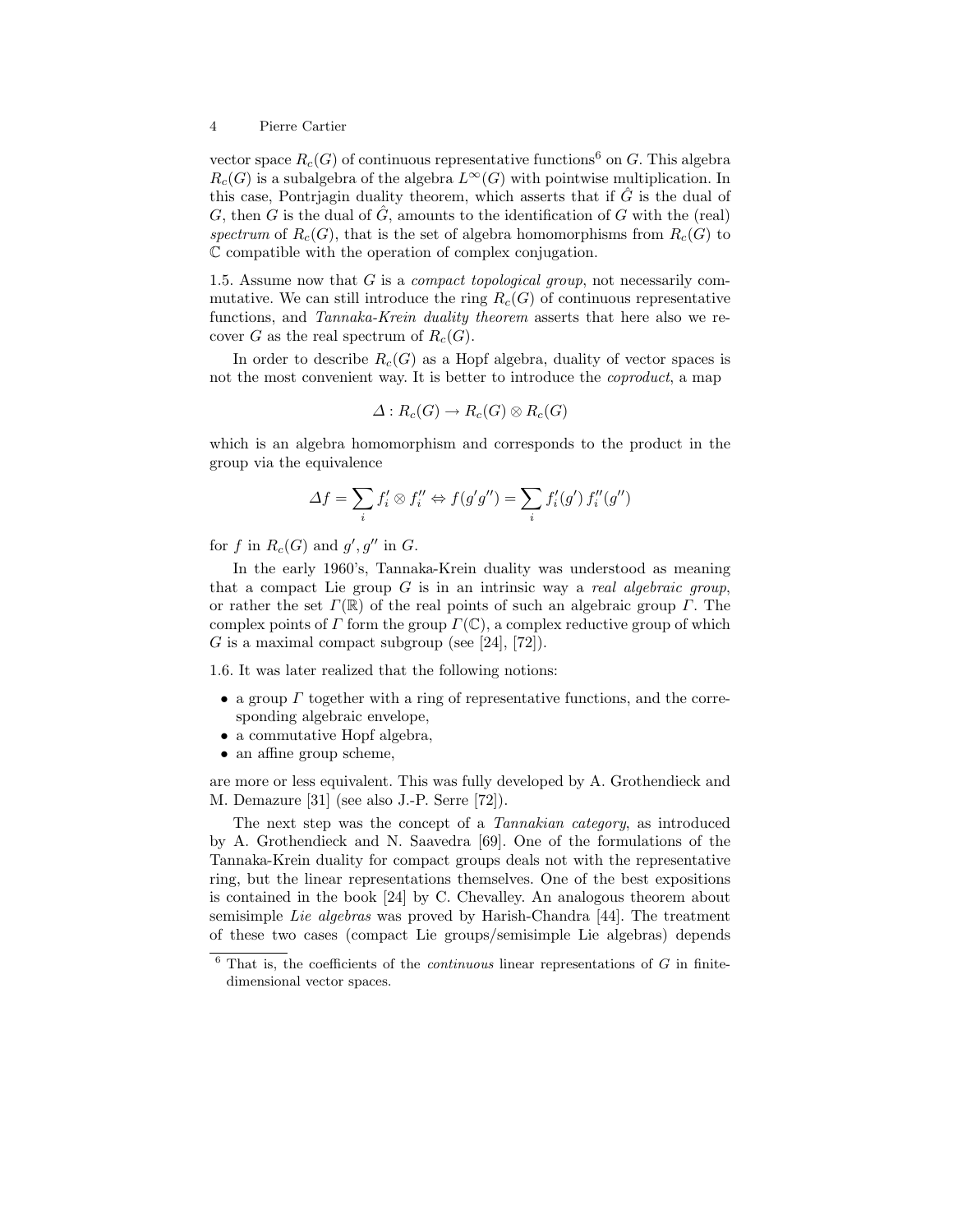heavily on the *semisimplicity* of the representations. P. Cartier [14] was able to reformulate the problem without the assumption of semisimplicity, and to extend the Tannaka-Krein duality to an arbitrary algebraic linear group.

What Grothendieck understood is the following: if we start from a group (or Lie algebra) we have at our disposal various categories of representations. But, in many situations of interest in number theory and algebraic geometry, what is given is a certain category  $\mathcal C$  and we want to create a group  $G$  such that  $\mathcal C$  be equivalent to a category of representations of  $G$ . A similar idea occurs in physics, where the classification schemes of elementary particles rest on representations of a group to be discovered (like the isotopic spin group  $SU(2)$  responsible for the pair  $n - p$  of nucleons<sup>7</sup>).

If we relax some commutativity assumptions, we have to replace "group" (or "Lie algebra") by "Hopf algebra". One can thus give an axiomatic characterization of the category of representations of a Hopf algebra, and this is one of the most fruitful ways to deal with quantum groups.

1.7. G.C. Rota, in his lifelong effort to create a structural science of combinatorics recognised early that the pair product/coproduct for Hopf algebras corresponds to the use of the pair

## assemble/disassemble

in combinatorics. Hopf algebras are now an established tool in this field. To quote a few applications:

- construction of free Lie algebras, and by duality of the shuffle product;
- graphical tensor calculus  $\dot{a}$  la Penrose;
- trees and composition of operations;
- Young tableaus and the combinatorics of the symmetric groups and their representations;
- symmetric functions, noncommutative symmetric functions, quasi-symmetric functions;
- Faa di Bruno formula.

These methods have been applied to problems in topology (fundamental group of a space), number theory (symmetries of polylogarithms and multizeta numbers), and more importantly, via the notion of a Feynman diagram, to problems in quantum field theory (the work of Connes and Kreimer). In our third part, we shall review some of these developments.

1.8. The main emphasis of this book is about the mathematical methods at the interface of theoretical physics and number theory. Accordingly, our choice of topics is somewhat biased. We left aside a number of interesting subjects, most notably:

<sup>7</sup> For the foundations of this method, see the work of Doplicher and Roberts [35, 36].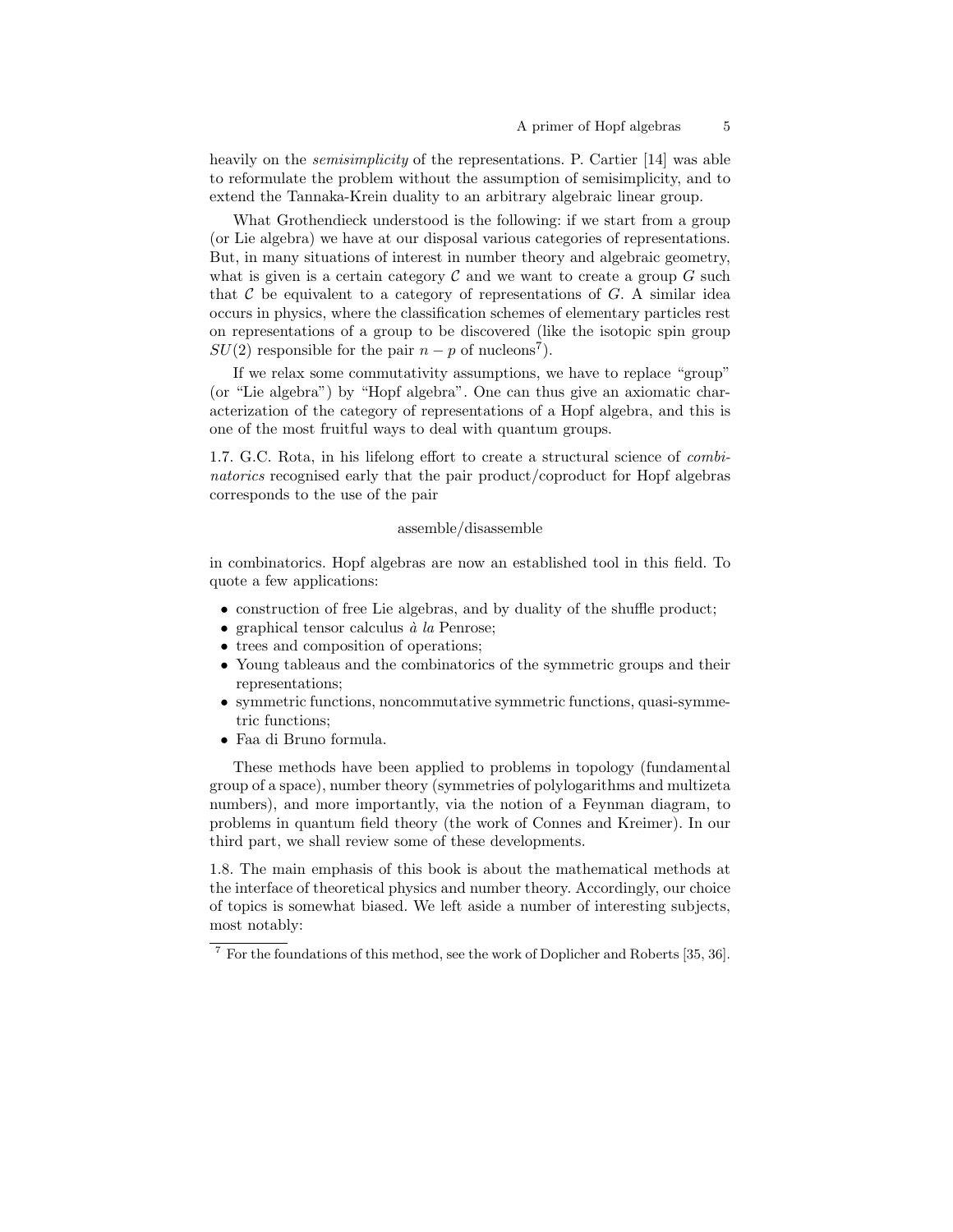- 6 Pierre Cartier
- finite-dimensional Hopf algebras, especially semisimple and cosemisimple ones;
- algebraic groups and formal groups in characteristic  $p \neq 0$  (see [16, 18]);
- quantum groups and integrable systems, that is Hopf algebras which are neither commutative, nor cocommutative.

Acknowledgments. These notes represent an expanded and improved version of the lectures I gave at les Houches meeting. Meanwhile, I lectured at various places (Chicago (University of Illinois), Tucson, Nagoya, Banff, Bertinoro, Bures-sur-Yvette) on this subject matter. I thank these institutions for inviting me to deliver these lectures, and the audiences for their warm response, and especially Victor Kac for providing me with a copy of his notes. I thank also my colleagues of the editorial board for keeping their faith and exerting sufficient pressure on me to write my contribution. Many special thanks for my typist, Cécile Cheikhchoukh, who kept as usual her smile despite the pressure of time.

# 2 Hopf algebras and topology of groups and  $H$ -spaces

## 2.1 Invariant differential forms on Lie groups

The theory of Lie groups had remained largely local from its inception with Lie until 1925, when H. Weyl [73] succeeded in deriving the characters of the semi-simple complex Lie groups using his "unitarian trick". One of the tools of H. Weyl was the theorem that the universal covering of a compact semi-simple Lie group is itself compact. Almost immediately, E. Cartan [11] determined explicitly the simply connected compact Lie groups, and from then on, the distinction between local and global properties of a Lie group has remained well established. The work of E. Cartan is summarized in his booklet [13] entitled "La théorie des groupes finis et continus et l'Analysis situs" (published in 1930).

The first results pertained to the homotopy of groups:

- for a compact semi-simple Lie group  $G$ ,  $\pi_1(G)$  is finite and  $\pi_2(G) = 0$ ;
- any semi-simple connected Lie group is homeomorphic to the product of a compact semi-simple Lie group and a Euclidean space.

But, from 1926 on, E. Cartan was interested in the Betti numbers of such a group, or what is the same, the homology of the group. He came to this subject as an application of his theory of symmetric Riemannian spaces. A Riemannian space  $X$  is called symmetric<sup>8</sup> if it is connected and if, for any point  $a$  in  $X$ , there exists an isometry leaving  $a$  fixed and transforming any

<sup>8</sup> An equivalent definition is that the covariant derivative of the Riemann curvature tensor, namely the five indices tensor  $R_{jk\ell;m}^i$ , vanishes everywhere.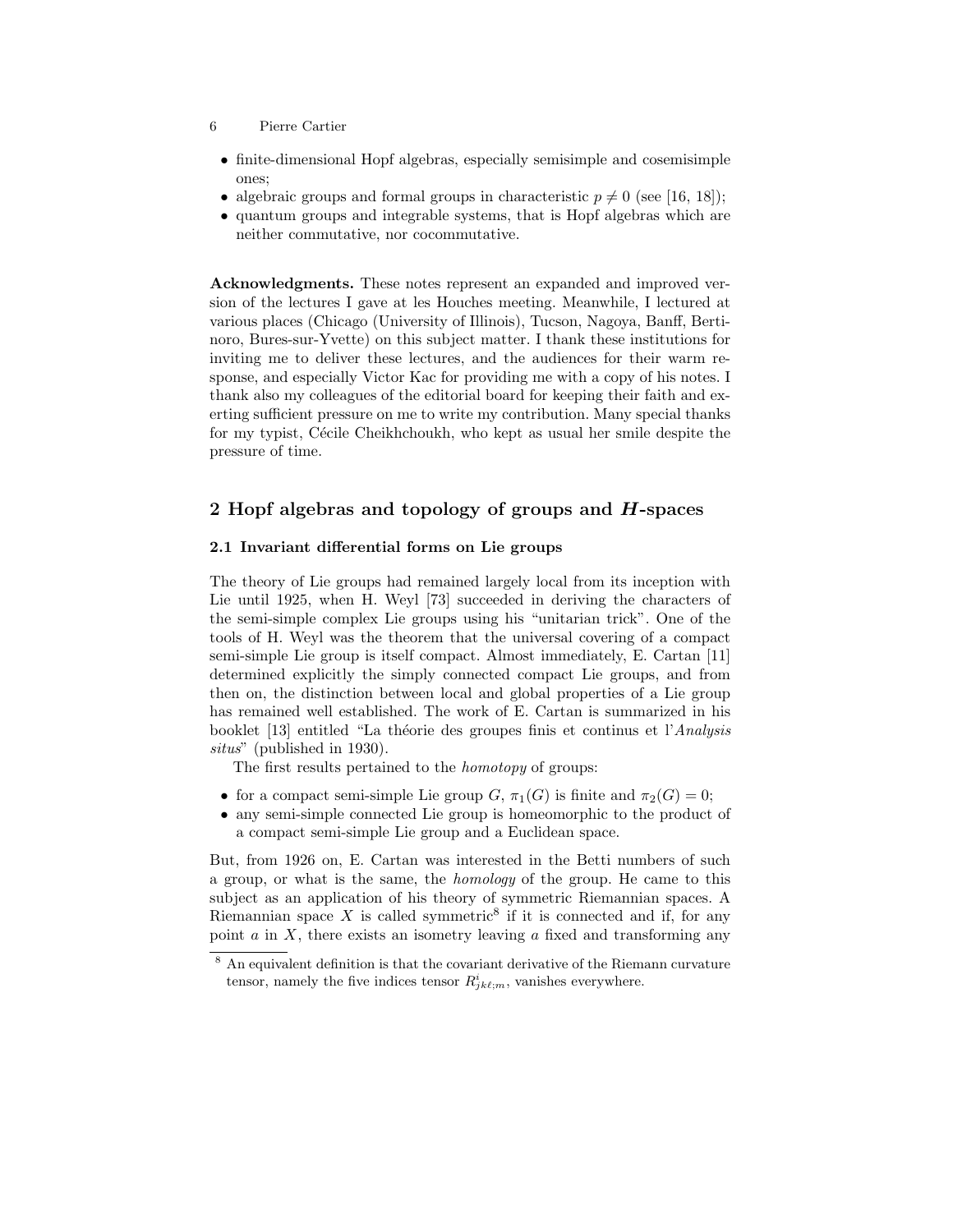oriented geodesic through  $\alpha$  into the same geodesic with the opposite orientation. Assuming that X is compact, it is a homogeneous space  $X = G/H$ , where  $G$  is a compact Lie group and  $H$  a closed subgroup. In his fundamental paper [12], E. Cartan proved the following result:

Let  $\mathcal{A}^p(X)$  denote the space of exterior differential forms of degree p on X,  $\mathcal{Z}^p(X)$  the subspace of forms  $\omega$  such that  $d\omega = 0$ , and  $\mathcal{B}^p(X)$  the subspace of forms of type  $\omega = d\varphi$  with  $\varphi$  in  $A^{p-1}(X)$ . Moreover, let  $T^p(X)$ denote the finite-dimensional space consisting of the G-invariant forms on X. Then  $\mathcal{Z}^p(X)$  is the direct sum of  $\mathcal{B}^p(X)$  and  $\mathcal{T}^p(X)$ . We get therefore a natural isomorphism of  $T^p(X)$  with the so-called de Rham cohomology group  $H_{DR}^p(X) = \mathcal{Z}^p(X)/\mathcal{B}^p(X).$ 

Moreover, E. Cartan gave an algebraic method to determine  $\mathcal{T}^p(X)$ , by describing an isomorphism of this space with the H-invariants in  $\Lambda^p(\mathfrak{g}/\mathfrak{h})^*$ (where  $\mathfrak g$ , resp.  $\mathfrak h$  is the Lie algebra of G resp. H).

We use the following notations:

- the Betti number  $b_p(X)$  is the dimension of  $H^p_{DR}(X)$  (or  $T^p(X)$ );
- $\bullet$  the Poincaré polynomial is

$$
P(X,t) = \sum_{p \ge 0} b_p(X) t^p.
$$
 (1)

E. Cartan noticed that an important class of symmetric Riemannian spaces consists of the connected compact Lie groups. If  $K$  is such a group, with Lie algebra  $\mathfrak k$ , the adjoint representation of K in  $\mathfrak k$  leaves invariant a positive definite quadratic form q (since K is compact). Considering  $\mathfrak k$  as the tangent space at the unit  $e$  of  $K$ , there exists a Riemannian metric on  $K$ , invariant under left and right translations, and inducing q on  $T_e K$ . The symmetry  $s_a$ around the point a is given by  $s_a(g) = a g^{-1} a$ , and the geodesics through e are the one-parameter subgroups of K. Finally if  $G = K \times K$  and H is the diagonal subgroup of  $K \times K$ , then G operates on K by  $(g, g') \cdot x = g x g'^{-1}$  and K is identified to  $G/H$ . Hence  $T^p(K)$  is the space of exterior differential forms of degree  $p$ , invariant under left and right translations, hence it is isomorphic to the space  $(A^p \mathfrak{k}^*)^K$  of invariants in  $A^p \mathfrak{k}^*$  under the adjoint group.

Calculating the Poincaré polynomial  $P(K, t)$  remained a challenge for 30 years. E. Cartan guessed correctly

$$
P(SU(n), t) = (t3 + 1)(t5 + 1) \dots (t2n-1 + 1)
$$
 (2)

$$
P(SO(2n+1), t) = (t3 + 1)(t7 + 1)...(t4n-1 + 1)
$$
\n(3)

as early as 1929, and obtained partial general results like  $P(K, 1) = 2^{\ell}$  where  $\ell$  is the rank<sup>9</sup> of K; moreover  $P(K, t)$  is divisible by  $(t^3 + 1)(t + 1)^{\ell-1}$ . When

 $9 \text{ In a compact Lie group } K$ , the maximal connected closed commutative subgroups are all of the same dimension  $\ell$ , the *rank* of K, and are isomorphic to the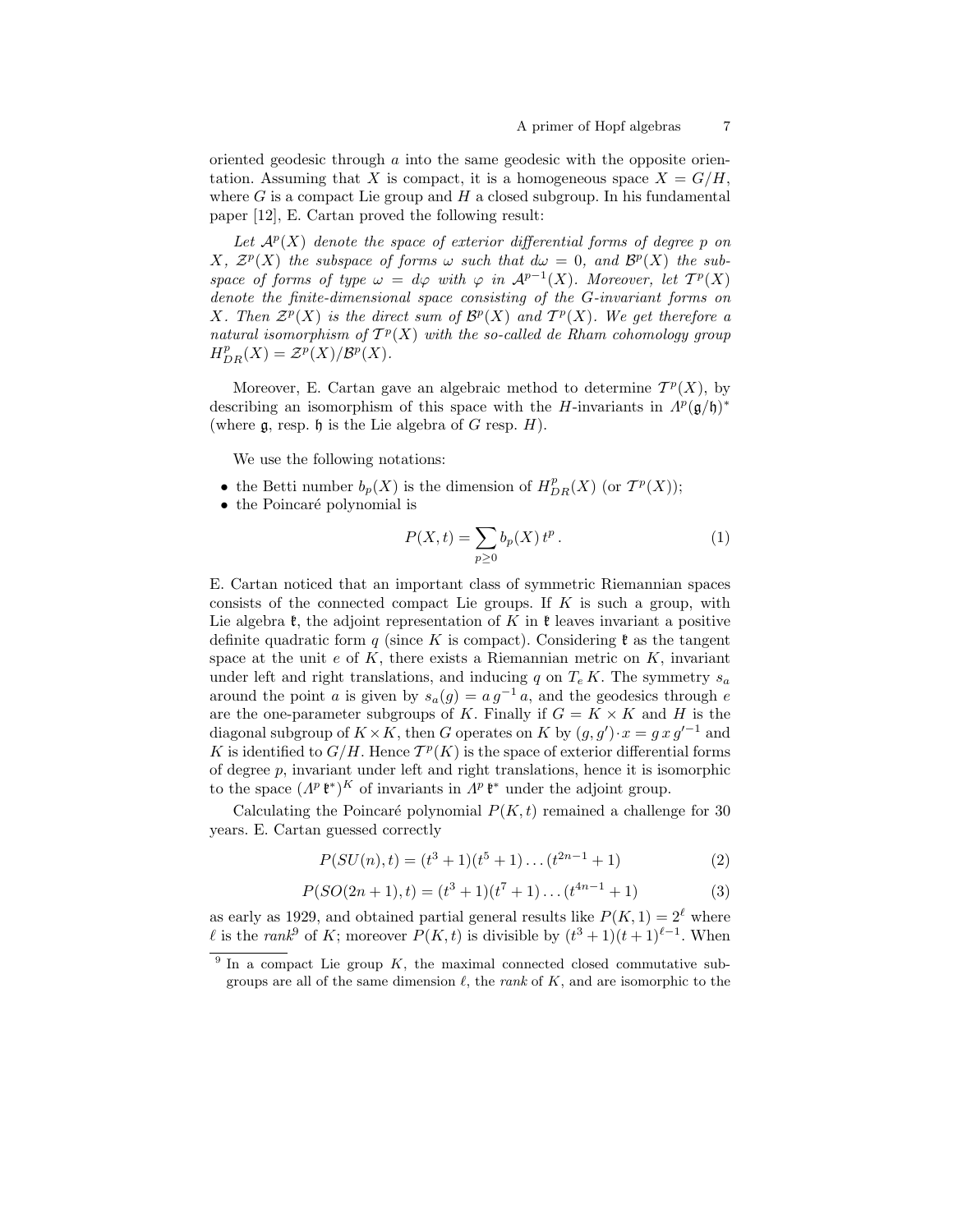$\ell = 2$ , E. Cartan obtained the Poincaré polynomial in the form  $(t^3+1)(t^{r-3}+1)$ if K is of dimension r. This settles the case of  $G_2$ . In 1935, R. Brauer [10] proved the results (2) and (3) as well as the following formulas

$$
P(Sp(2n), t) = (t3 + 1)(t7 + 1)...(t4n-1 + 1)
$$
\n(4)

$$
P(SO(2n), t) = (t3 + 1)(t7 + 1)...(t4n-5 + 1)(t2n-1 + 1).
$$
 (5)

The case of the exceptional simple groups  $F_4, E_6, E_7, E_8$  eluded all efforts until A. Borel and C. Chevalley [5] settled definitely the question in 1955. It is now known that to each compact Lie group  $K$  of rank  $\ell$  is associated a sequence of integers  $m_1 \leq m_2 \leq \ldots \leq m_\ell$  such that  $m_1 \geq 0$  and

$$
P(K,t) = \prod_{i=1}^{\ell} (t^{2m_i+1} + 1).
$$
 (6)

The exponents  $m_1, \ldots, m_\ell$  have a wealth of properties<sup>10</sup> for which we refer the reader to N. Bourbaki [7].

Here we sketch R. Brauer's proof<sup>11</sup> for the case of  $SU(n)$ , or rather  $U(n)$ . The complexified Lie algebra of  $U(n)$  is the algebra  $\mathfrak{gl}_n(\mathbb{C})$  of complex  $n \times n$ matrices, with the bracket  $[A, B] = AB - BA$ . Introduce the multilinear forms  $T_p$  on  $\mathfrak{gl}_n(\mathbb{C})$  by

$$
T_p(A_1, \ldots, A_p) = \text{Tr}(A_1 \ldots A_p). \tag{7}
$$

By the fundamental theorem of invariant theory<sup>12</sup>, any multilinear form on  $\mathfrak{gl}_n(\mathbb{C})$  invariant under the group  $U(n)$  (or the group  $GL(n,\mathbb{C})$ ) is obtained from  $T_1, T_2, \ldots$  by tensor multiplication and symmetrization. Hence any invariant antisymmetric multilinear form is a linear combination of forms obtained from a product  $T_{p_1} \otimes \ldots \otimes T_{p_r}$  by complete antisymmetrization. If we denote by  $\Omega_p$  the complete antisymmetrization of  $T_p$ , the previous form is  $\Omega_{p_1} \wedge \ldots \wedge \Omega_{p_r}$ . Some remarks are in order:

torus  $\mathbb{T}^{\ell} = \mathbb{R}^{\ell}/\mathbb{Z}^{\ell}$ . For instance, among the classical groups,  $SU(n+1), SO(2n),$  $SO(2n+1)$  and  $Sp(2n)$  are all of rank n.

<sup>10</sup> For instance, the dimension of K is  $\ell + 2\sum_{i=1}^{\ell} m_i$ , the order of the Weyl group W is

 $|W| = \prod_{i=1}^{\ell} (m_i + 1)$ , the invariants of the adjoint group in the symmetric algebra

 $S(\mathfrak{k})$  form a polynomial algebra with generators of degrees  $m_1 + 1, \ldots, m_{\ell} + 1$ . Similarly the invariants of the adjoint group in the exterior algebra  $\Lambda(\mathfrak{k})$  form an exterior algebra with generators of degrees  $2m_1 + 1, \ldots, 2m_\ell + 1$ .

- $11$  See a detailed exposition in H. Weyl [74], sections 7.11 and 8.16. It was noticed by Hodge that  $T^p(X)$ , for a compact Riemannian symmetric space X, is also the space of harmonic forms of degree  $p$ . This fact prompted Hodge to give in Chapter V of his book [45] a detailed account of the Betti numbers of the classical compact Lie groups.
- $12$  See theorem (2.6.A) on page 45 in H. Weyl's book [74].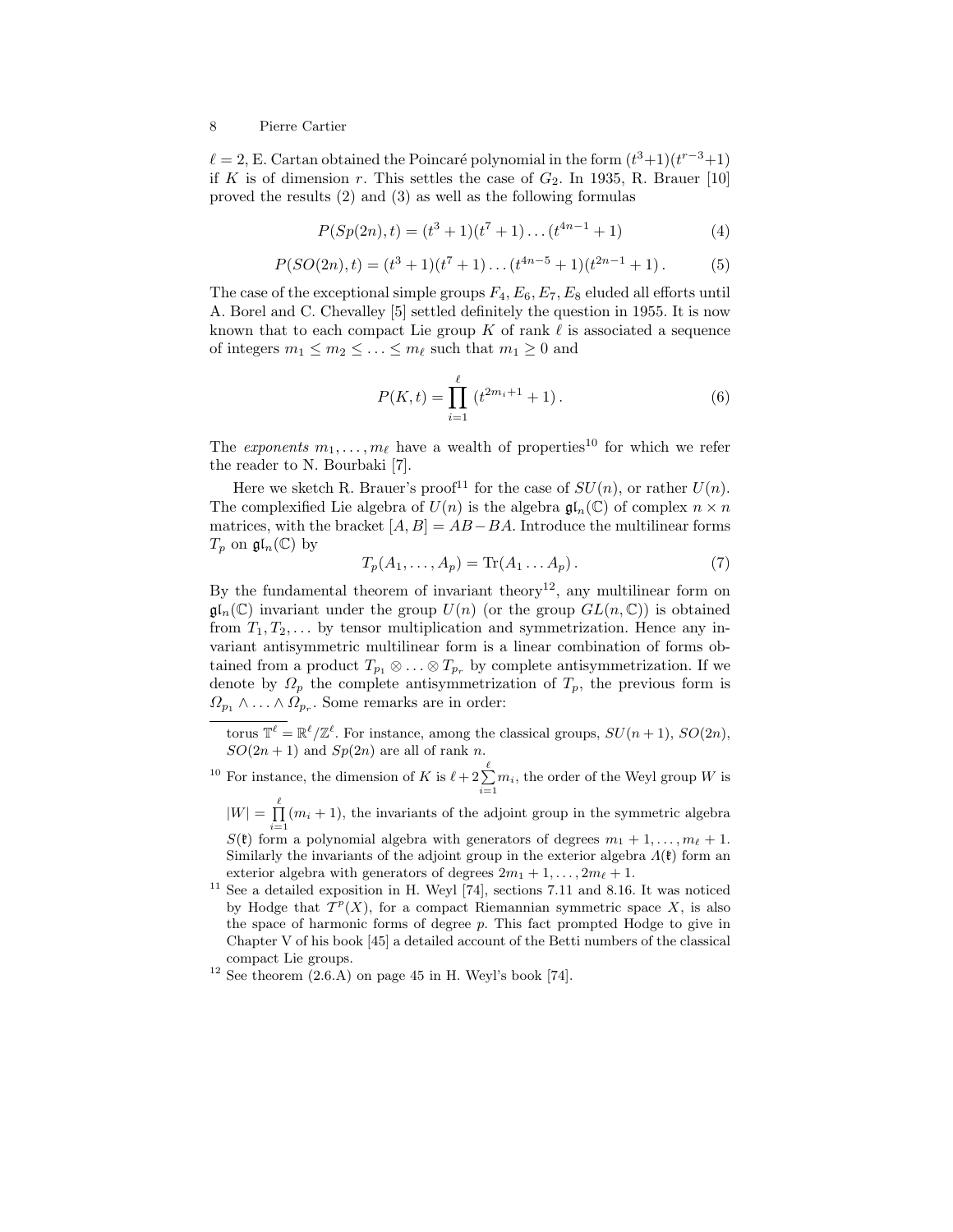- if p is even,  $T_p$  is invariant under the cyclic permutation  $\gamma_p$  of  $1, \ldots, p$ , but  $\gamma_p$  has signature −1; hence by antisymmetrization  $\Omega_p = 0$  for p even;
- by invariant theory,  $\Omega_p$  for  $p > 2n$  is decomposable as a product of forms of degree  $\leq 2n - 1$ ;
- the exterior product  $\Omega_{p_1} \wedge \ldots \wedge \Omega_{p_r}$  is antisymmetric in  $p_1, \ldots, p_r$ .

It follows that the algebra  $T^{\bullet}(U(n)) = \bigoplus_{p\geq 0} T^p(U(n))$  possesses a basis of the form

$$
\Omega_{p_1} \wedge \ldots \wedge \Omega_{p_r}, \quad 1 \le p_1 < \cdots < p_r < 2n, \quad p_i \text{ odd.}
$$

Hence it is an exterior algebra with generators  $\Omega_1, \Omega_3, \ldots, \Omega_{2n-1}$ . To go from  $U(n)$  to  $SU(n)$ , omit  $\Omega_1$ . Then, remark that if  $\mathcal{T}^{\bullet}(X)$  is an exterior algebra with generators of degrees  $2m_i + 1$  for  $1 \leq i \leq \ell$ , the corresponding Poincaré polynomial is  $\prod^{\ell}$  $i=1$  $(t^{2m_i+1}+1)$ . Done!

On the matrix group  $U(n)$  introduce the complex coordinates  $g_{jk}$  by  $g =$  $(g_{ik})$ , and the differentials  $dg = (dg_{ik})$ . The Maurer-Cartan forms are given by

$$
dg_{jk} = \sum_{m} g_{jm} \,\omega_{mk} \tag{8}
$$

or, in matrix form, by  $\Omega = g^{-1} dg$ . Introducing the exterior product of matrices of differential forms by

$$
(A \wedge B)_{jk} = \sum_{m} a_{jm} \wedge b_{mk}, \qquad (9)
$$

then we can write

$$
\Omega_p = \text{Tr}\left(\underbrace{\Omega \wedge \ldots \wedge \Omega}_{p \text{ factors}}\right) = \sum_{i_1 \ldots i_p} \omega_{i_1 i_2} \wedge \omega_{i_2 i_3} \wedge \ldots \wedge \omega_{i_p i_1} \,. \tag{10}
$$

Since  $\bar{\omega}_{jk} = -\omega_{kj}$ , it follows that the differential forms  $i^m \Omega_{2m-1}$  (for  $m =$  $1, \ldots, n$  are real.

## 2.2 de Rham's theorem

In the memoir [12] already cited, E. Cartan tried to connect his results about the invariant differential forms in  $\mathcal{T}^p(X)$  to the Betti numbers as defined in Analysis Situs by H. Poincaré [61]. In section IV of [12], E. Cartan states three theorems, and calls "very desirable" a proof of these theorems. He remarks in a footnote that they have just been proved by G. de Rham. Indeed it is the subject matter of de Rham's thesis [33], defended and published in 1931. As mentioned by E. Cartan, similar results were already stated (without proof and in an imprecise form) by H. Poincaré.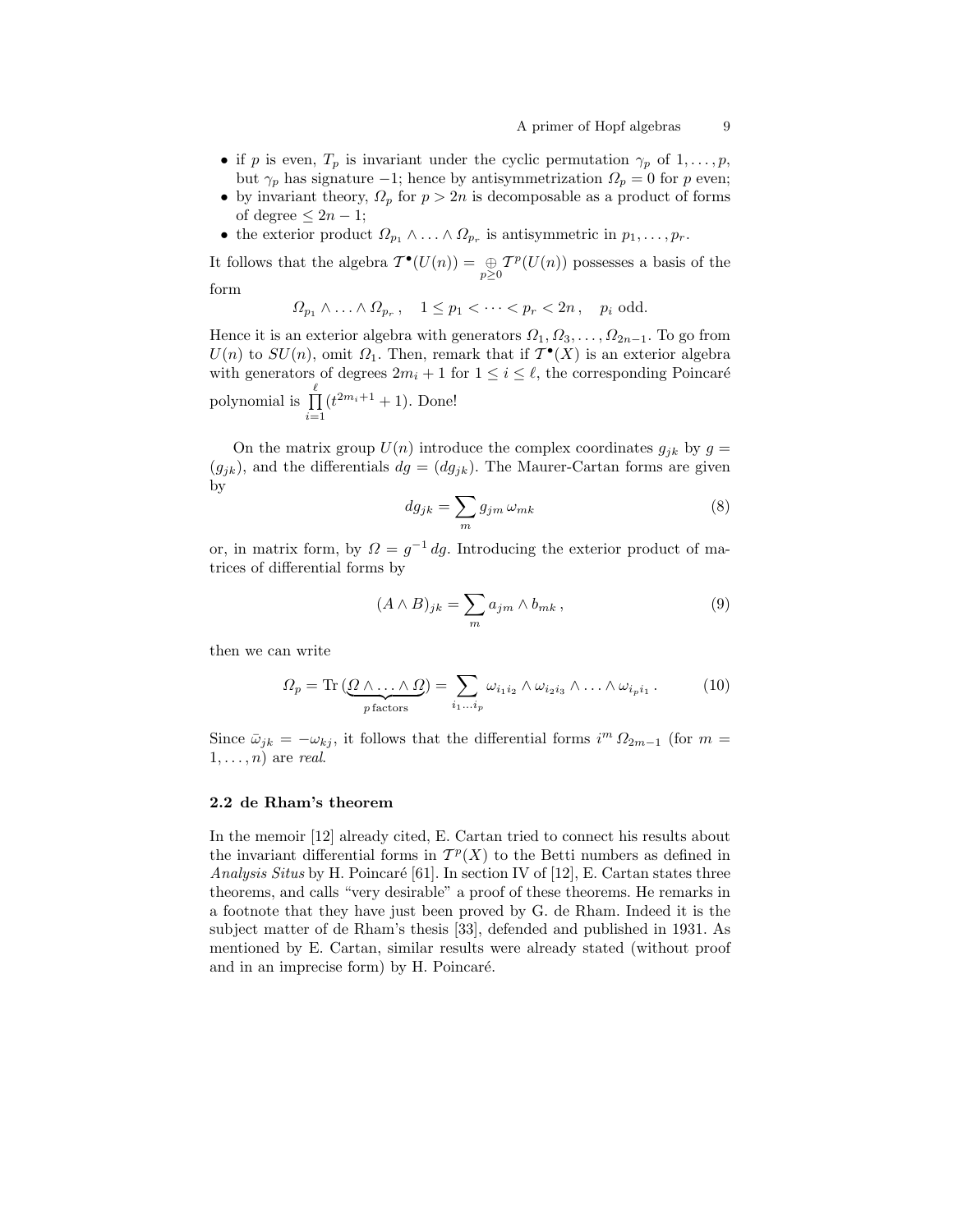

Fig. 1.  $e_0, e_1, e_2$  positively oriented on V in  $\mathbb{R}^3$ , V the ball, bV the sphere,  $e_1, e_2$ positively oriented on  $bV$ .

We need a few definitions. Let  $X$  be a smooth compact manifold (without boundary) of dimension  $n$ . We consider closed submanifolds  $V$  of dimension  $p$ in X, with a boundary denoted by  $bV$ . An orientation of V and an orientation of bV are compatible if, for every positively oriented frame  $e_1, \ldots, e_{p-1}$  for bV at a point x of  $bV$ , and a vector  $e_0$  pointing to the outside of V, the frame  $e_0, e_1, \ldots, e_{p-1}$  is positively oriented for V. Stokes formula states that  $\int_{bV} \varphi$ is equal to  $\int_V d\varphi$  for every differential form  $\varphi$  in  $\mathcal{A}^{p-1}(X)$ . In particular, if V is a cycle (that is  $bV = 0$ ) then the *period*  $\int_V \omega$  of a form  $\omega$  in  $\mathcal{A}^p(X)$  is 0 if  $\omega$  is a coboundary, that is  $\omega = d\varphi$  for some  $\varphi$  in  $\mathcal{A}^{p-1}(X)$ .

de Rham's first theorem is a converse statement:

**A.** If  $\omega$  belongs to  $\mathcal{A}^p(X)$ , and is not a coboundary, then at least one period  $\int_V \omega$  is not zero.

As before, define the kernel  $\mathcal{Z}^p(X)$  of the map  $d: \mathcal{A}^p(X) \to \mathcal{A}^{p+1}(X)$  and the image  $\mathcal{B}^p(X) = d\mathcal{A}^{p-1}(X)$ . Since  $dd = 0$ ,  $\mathcal{B}^p(X)$  is included in  $\mathcal{Z}^p(X)$  and we are entitled to introduce the de Rham cohomology group

$$
H_{DR}^p(X) = \mathcal{Z}^p(X)/\mathcal{B}^p(X).
$$

It is a vector space over the real field  $\mathbb{R}$ , of finite dimension  $b_p(X)$ . According to Stokes theorem, for each submanifold  $V$  of  $X$ , without boundary, there is a linear form  $I_V$  on  $H^p_{DR}(X)$ , mapping the coset  $\omega + \mathcal{B}^p(X)$  to  $\int_V \omega$ . According to theorem **A**., the linear forms  $I_V$  span the space  $H_p^{DR}(X)$  dual to  $H_{DR}^p(X)$ (the so-called de Rham homology group). More precisely

**B.** The forms  $I_V$  form a lattice  $H_p^{DR}(X)_{\mathbb{Z}}$  in  $H_p^{DR}(X)$ .

By duality, the cohomology classes  $\omega + \mathcal{B}^p(X)$  of the closed forms with integral periods form a lattice  $H_{DR}^p(X)_{\mathbb{Z}}$  in  $H_{DR}^p(X)$ .

We give now a topological description of these lattices. Let A be a commutative ring; in our applications A will be  $\mathbb{Z}, \mathbb{Z}/n\mathbb{Z}, \mathbb{Q}, \mathbb{R}$  or  $\mathbb{C}$ . Denote by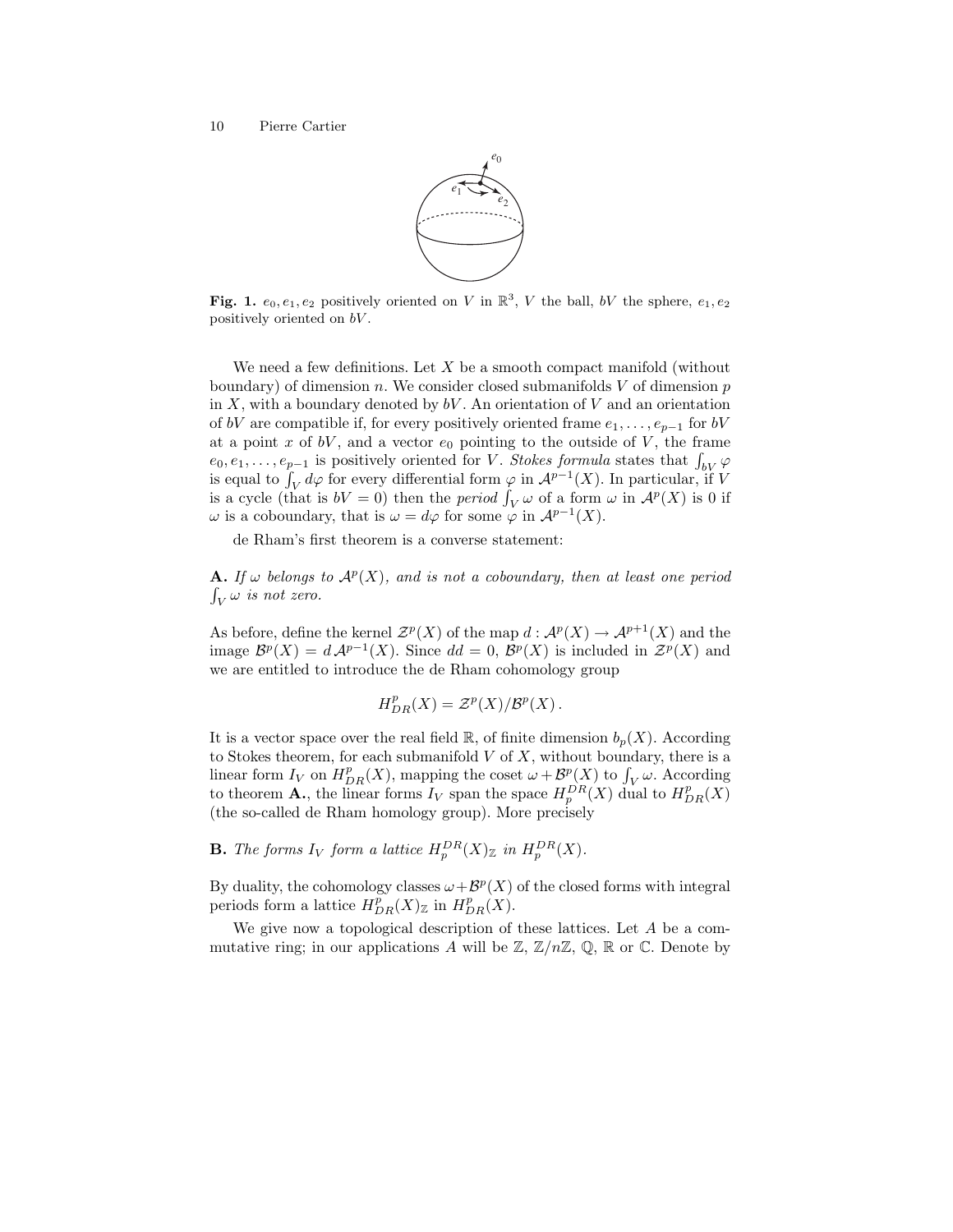$C_p(A)$  the free A-module with basis [V] indexed by the (oriented<sup>13</sup>) closed connected submanifolds  $V$  of dimension  $p$ . There is an  $A$ -linear map

$$
b:C_p(A)\to C_{p-1}(A)
$$

mapping [V] to [bV] for any V. Since  $bb = 0$ , we define  $H_p(X;A)$  as the





quotient of the kernel of  $b:C_p(A)\to C_{p-1}(A)$  by the image of  $b:C_{p+1}(A)\to C_p(A)$  $C_p(A)$ . By duality,  $C^p(A)$  is the A-module dual to  $C_p(A)$ , and  $\delta: C^p(A) \to$  $C^{p+1}(A)$  is the transpose of  $b: C_{p+1}(A) \to C_p(A)$ . Since  $\delta \delta = 0$ , we can define the cohomology groups  $H^p(X; A)$ . Since X is compact, it can be shown that both  $H_p(X; A)$  and  $H^p(X; A)$  are finitely generated A-modules.

Here is the third statement:

**C.** Let  $T_p$  be the torsion subgroup of the finitely generated  $\mathbb{Z}$ -module  $H_p(X;\mathbb{Z})$ . Then  $H_p^{DR}(X)_{\mathbb{Z}}$  is isomorphic to  $H_p(X;\mathbb{Z})/T_p$ . A similar statement holds for  $H_{DR}^p(X)$  and  $H^p(X;\mathbb{Z})$ . Hence, the Betti number  $b_p(X)$  is the rank of the  $\mathbb{Z}\text{-module }H_p(X;\mathbb{Z})$  and also of  $H^p(X;\mathbb{Z})$ .

If the ring A has no torsion as a  $\mathbb{Z}$ -module (which holds for A equal to  $\mathbb{Q}$ ,  $\mathbb R$  or  $\mathbb C$ ), we have isomorphisms

$$
H_p(X;A) \cong H_p(X;\mathbb{Z}) \otimes_{\mathbb{Z}} A,\tag{11}
$$

$$
H^p(X;A) \cong H^p(X;\mathbb{Z}) \otimes_{\mathbb{Z}} A. \tag{12}
$$

Using Theorem C., we get isomorphisms

$$
H_p(X; \mathbb{R}) \cong H_p^{DR}(X), \quad H^p(X; \mathbb{R}) \cong H_{DR}^p(X); \tag{13}
$$

<sup>&</sup>lt;sup>13</sup> If  $\overline{V}$  is V with the reversed orientation, we impose the relation  $[\overline{V}] = -[V]$ : notice the integration formula  $\int_{\bar{V}} \omega = -\int_{V} \omega$  for any p-form  $\omega$ . The boundary bV is not necessarily connected (see fig. 2). If  $B_1, \ldots, B_r$  are its components, with matching orientations, we make the convention  $[bV] = [B_1] + \cdots + [B_r].$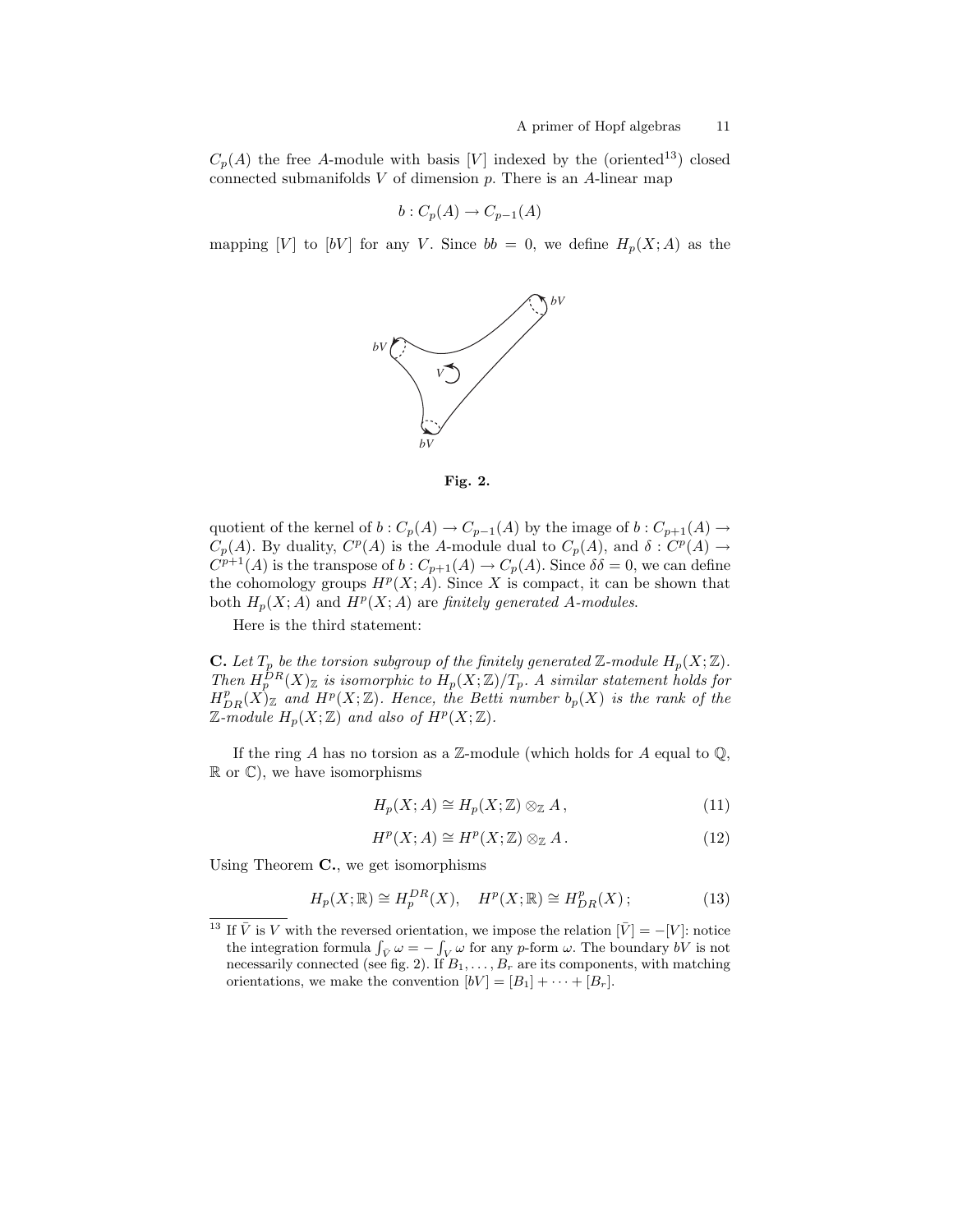moreover, we can identify  $H^p(X; \mathbb{Q})$  with the Q-subspace of  $H^p_{DR}(X)$  consisting of cohomology classes of  $p$ -forms  $\omega$  all of whose periods are rational. The de Rham isomorphisms

$$
H^p_{DR}(X) \cong H^p(X; \mathbb{R}) \cong H^p(X; \mathbb{Q}) \otimes_{\mathbb{Q}} \mathbb{R}
$$

are a major piece in describing Hodge structures.

To complete the general picture, we have to introduce products in cohomology. The exterior product of forms satisfies the Leibniz rule

$$
d(\alpha \wedge \beta) = d\alpha \wedge \beta + (-1)^{\deg \alpha} \alpha \wedge d\beta, \qquad (14)
$$

hence<sup>14</sup>  $\mathcal{Z}^{\bullet}(X)$  is a subalgebra of  $\mathcal{A}^{\bullet}(X)$ , and  $\mathcal{B}^{\bullet}(X)$  an ideal in  $\mathcal{Z}^{\bullet}(X)$ ; the quotient space  $H_{DR}^{\bullet}(X) = \mathcal{Z}^{\bullet}(X)/\mathcal{B}^{\bullet}(X)$  inherits a product from the exterior product in  $\mathcal{A}^{\bullet}(X)$ . Topologists have defined a so-called *cup-product* in  $H^{\bullet}(X; A)$ , and the de Rham isomorphism is compatible with the products. Here is a corollary:

**D.** If  $\alpha, \beta$  are closed forms with integral (rational) periods, the closed form  $\alpha \wedge \beta$  has integral (rational) periods.

The next statement is known as  $Poincaré$  duality:

**E.** Given any topological cycle V of dimension  $p$  in  $X$ , there exists a closed form  $\omega_V$  of degree  $n-p$  with integral periods such that

$$
\int_{V} \varphi = \int_{X} \omega_{V} \wedge \varphi \tag{15}
$$

for any closed p-form  $\varphi$ .

The map  $V \mapsto \omega_V$  extends to an isomorphism of  $H_p^{DR}(X)$  with  $H_{DR}^{n-p}(X)$ , which is compatible with the lattices  $H_p^{DR}(X)_{\mathbb{Z}}$  and  $\dot{H}_{DR}^{n-p}(X)_{\mathbb{Z}}$ , hence it defines an isomorphism<sup>15</sup>

$$
H_p(X; \mathbb{Q}) \cong H^{n-p}(X; \mathbb{Q})
$$

known as *Poincaré isomorphism*. The cup-product on the right-hand side defines a product  $(V, W) \mapsto V \cdot W$  from<sup>16</sup>  $H_p \otimes H_q$  to  $H_{p+q-n}$ , called *intersection* product [61]. Here is a geometric description: after replacing  $V$  (resp.  $W$ ) by a cycle  $V'$  homologous to V (resp.  $W'$  homologous to W) we can assume that

<sup>&</sup>lt;sup>14</sup> We follow the standard practice, that is  $\mathcal{Z}^{\bullet}(X)$  is the direct sum of the spaces  $\mathcal{Z}^p(X)$  and similarly in other cases.

 $15$  This isomorphism depends on the choice of an orientation of X; going to the opposite orientation multiplies it by −1.

<sup>&</sup>lt;sup>16</sup> Here  $H_p$  is an abbreviation for  $H_p(X; \mathbb{Q})$ .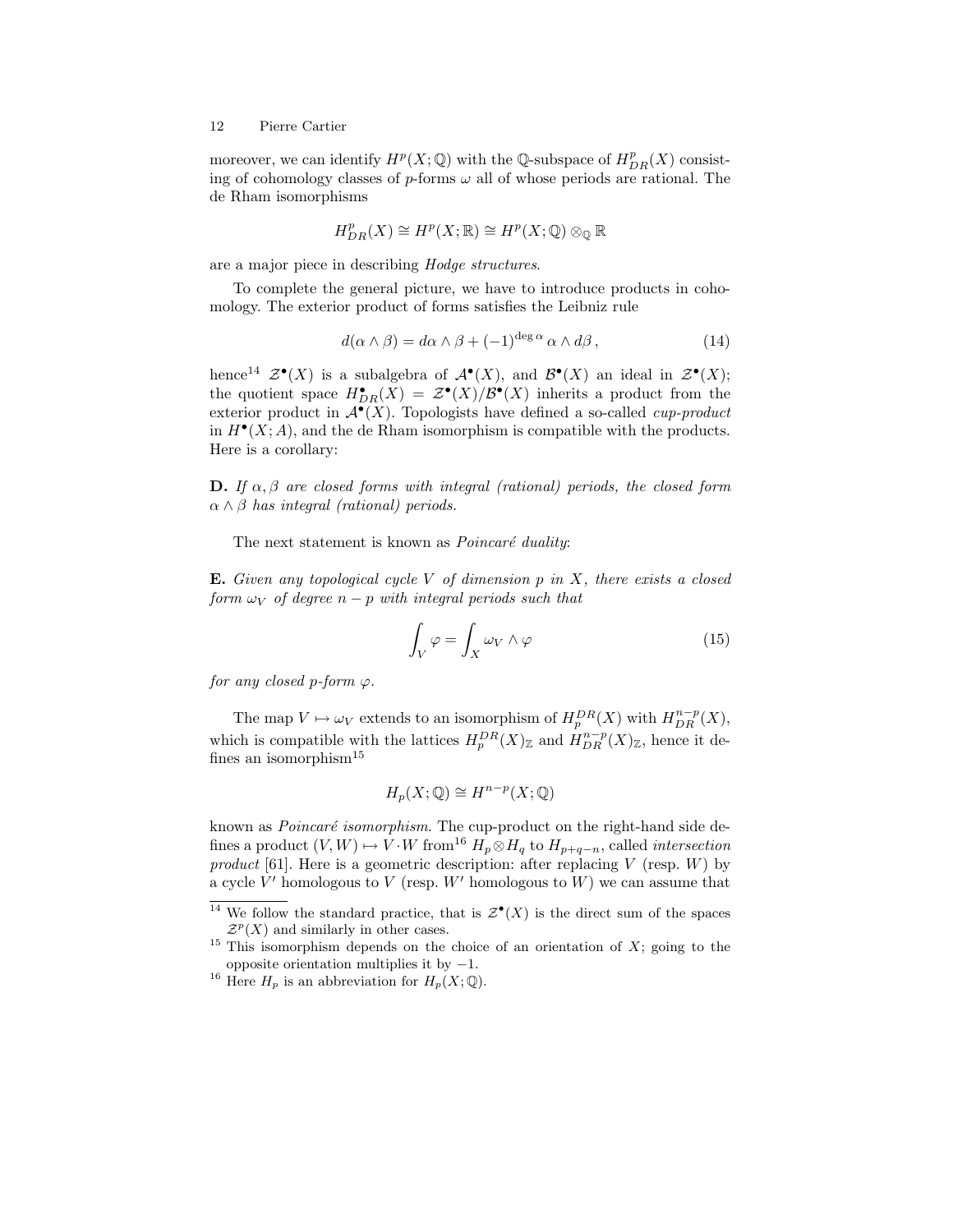$V'$  and  $W'$  are transverse<sup>17</sup> to each other everywhere. Then the intersection  $V' \cap W'$  is a cycle of dimension  $p + q - n$  whose class in  $H_{p+q-n}$  depends only on the classes of V in  $H_p$  and W in  $H_q$ . In the case  $p = 0$ , a 0-cycle z is a linear combination  $m_1 \cdot x_1 + \cdots + m_r \cdot x_r$  of points; the degree  $deg(z)$  is  $m_1 + \cdots + m_r$ . The Poincaré isomorphism  $H_0(X; \mathbb{Q}) \cong H^n(X; \mathbb{Q})$  satisfies the property

$$
\deg(V) = \int_X \omega_V \tag{16}
$$

for any 0-cycle  $V$ . As a corollary, we get

$$
\deg(V \cdot W) = \int_X \omega_V \wedge \omega_W \tag{17}
$$

for any two cycles of complementary dimension.

#### 2.3 The theorems of Hopf and Samelson

Between 1935 and 1950, a number of results about the topology of compact Lie groups and their homogeneous spaces were obtained. We mention the contributions of Ehresmann, Hopf, Stiefel, de Siebenthal, Samelson, Leray, Hirsch, Borel,... They used alternatively methods from differential geometry (through de Rham's theorems) and from topology.

Formula (6) for the Poincaré polynomial is "explained" by the fact that the cohomology  $H^{\bullet}(K; \mathbb{Q})$  of a compact Lie group K is an *exterior algebra* with generators of degrees  $2m_1+1, \ldots, 2m_\ell+1$ . Hence we get an isomorphism

$$
H^{\bullet}(K; \mathbb{Q}) \cong H^{\bullet}(S^{2m_1+1} \times \ldots \times S^{2m_{\ell}+1}; \mathbb{Q})
$$
 (18)

The same statement is valid for  $\mathbb O$  replaced by any  $\mathbb O$ -algebra (for instance  $\mathbb R$  or  $\mathbb{C}$ , but it is not true for the cohomology with integral coefficients: it was quite complicated to obtain the torsion of the groups  $H^p(K;\mathbb{Z})$ , an achievement due essentially to A. Borel [3].

It is well-known that  $SU(2)$  is homeomorphic to  $S^3$ , that  $U(1)$  is homeomorphic to  $S^1$ , hence  $U(2)$  is homeomorphic to  $S^1 \times S^3$  [Hint: use the decomposition

$$
g = \begin{pmatrix} 1 & 0 \\ 0 & e^{i\theta} \end{pmatrix} \begin{pmatrix} x + iy & z + it \\ -z + it & x - iy \end{pmatrix}
$$
 (19)

with  $x^2 + y^2 + z^2 + t^2 = 1$ . In general  $U(n)$  and  $S^1 \times S^3 \times \cdots \times S^{2n-1}$  have the same cohomology in any coefficients, but they are not homeomorphic for  $n \geq 3$ . Nevertheless,  $U(n)$  can be considered as a principal fibre bundle with

<sup>&</sup>lt;sup>17</sup> Transversality means that at each point x in  $V' \cap W'$  we can select a coordinate system  $(x^1, \ldots, x^n)$  such that V' is given by equations  $x^1 = \ldots = x^r = 0$  and W' by  $x^{r+1} = \ldots = x^{r+s} = 0$ . Hence  $\dim_x V' = n - r =: p$ ,  $\dim_x W' = n - s =: q$ and  $\dim_x(V' \cap W') = n - r - s = p + q - n$ .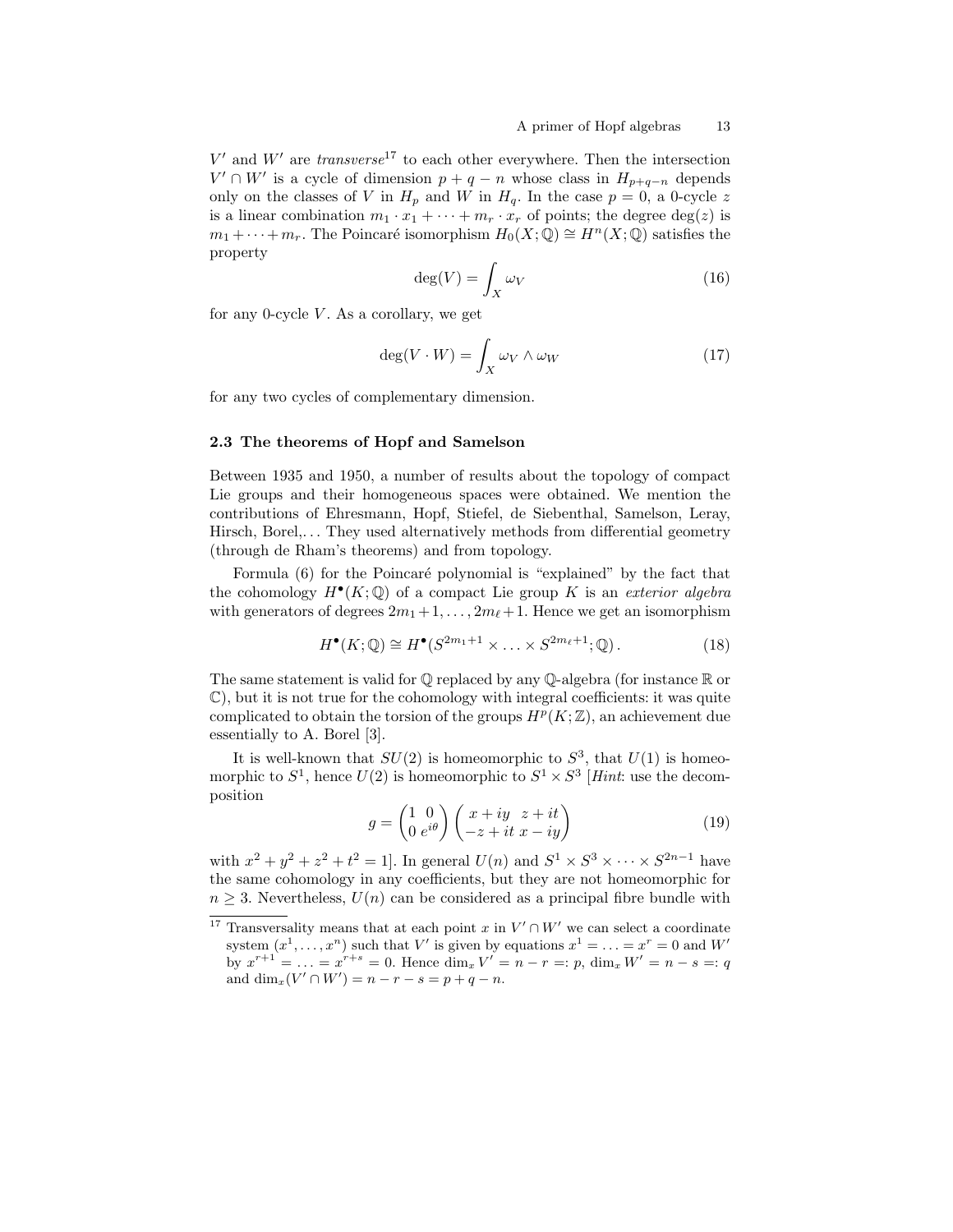group  $U(n-1)$  and a base space  $U(n)/U(n-1)$  homeomorphic to  $S^{2n-1}$ . Using results of Leray proved around 1948, one can show that the spaces  $U(n)$  and  $U(n-1) \times S^{2n-1}$  have the same cohomology, hence by induction on n the statement that  $U(n)$  and  $S^1 \times S^3 \times \cdots \times S^{2n-1}$  have the same cohomology. Similar geometric arguments, using Grassmannians, Stiefel manifolds,. . . have been used by Ch. Ehresmann [40] for the other classical groups. The first general proof that (for any connected compact Lie group  $K$ ) the cohomology  $H^{\bullet}(K; \mathbb{Q})$  is an exterior algebra with generators of odd degree was given by H. Hopf [47] in 1941. Meanwhile, partial results were obtained by L. Pontrjagin [63].

We have noticed that for any compact manifold  $X$ , the cup-product in cohomology maps  $H^p \otimes H^q$  into  $H^{p+q}$ , where  $H^p := H^p(X; \mathbb{Q})$ . If X and Y are compact manifolds, and  $f$  is a continuous map from  $X$  to  $Y$ , there is a map f <sup>∗</sup> going backwards (the "Umkehrungs-Homomorphisms" of Hopf) from  $H^{\bullet}(Y; \mathbb{Q})$  into  $H^{\bullet}(X; \mathbb{Q})$  and respecting the grading and the cup-product. For homology, there is a natural map  $f_*$  from  $H_{\bullet}(X; \mathbb{Q})$  to  $H_{\bullet}(Y, \mathbb{Q})$ , dual to  $f^*$ in the natural duality between homology and cohomology. We have remarked that, using Poincaré's duality isomorphism

$$
H_p(X; \mathbb{Q}) \cong H^{n-p}(X; \mathbb{Q})
$$

(where n is the dimension of  $X$ ), one can define the *intersection product* mapping  $H_p \otimes H_q$  into  $H_{p+q-n}$ . In general, the map  $f_*$  from  $H_{\bullet}(X; \mathbb{Q})$  to  $H_{\bullet}(Y; \mathbb{Q})$ respects the grading, but not the intersection product<sup>18</sup>.

What Pontrjagin noticed is that when the manifold  $X$  is a compact Lie group K, there is another product in  $H_{\bullet}(K; \mathbb{Q})$  (now called Pontrjagin's product) mapping  $H_p \otimes H_q$  into  $H_{p+q}$ . It is defined as follows: the multiplication in K is a continuous map  $m: K \times K \to K$  inducing a linear map for the homology groups (with rational coefficients)

$$
m_*: H_{\bullet}(K \times K) \to H_{\bullet}(K).
$$

Since  $H_{\bullet}(K \times K)$  is isomorphic to  $H_{\bullet}(K) \otimes H_{\bullet}(K)$  by Künneth theorem, we can view  $m_*$  as a multiplication in homology, mapping  $H_p(K) \otimes H_q(K)$  into  $H_{p+q}(K)$ . Hence both  $H_{\bullet}(K; \mathbb{Q})$  and  $H^{\bullet}(K; \mathbb{Q})$  are graded, finite-dimensional algebras, in duality. H. Samelson proved in [70] the conjecture made by Hopf at the end of his paper [47] that both  $H_{\bullet}(K; \mathbb{Q})$  and  $H^{\bullet}(K; \mathbb{Q})$  are exterior algebras with generators of odd degree. In particular, they are both gradedcommutative<sup>19</sup>. It is a generic feature that the cohomology groups of a compact space  $X$  with arbitrary coefficients form a graded-commutative algebra

<sup>&</sup>lt;sup>18</sup> Here is a simple counterexample. Assume that  $Y$  is a real projective space of dimension 3, X is a plane in Y, and  $f: X \to Y$  the inclusion map. If L and L' are lines in X, their intersections  $L \cdot L'$  in X is a point (of dimension 0). But their images in  $Y$  have a homological intersection product which is  $0$ , because it is allowed to move L in Y to another line  $L_1$  not meeting  $L'$ .

<sup>&</sup>lt;sup>19</sup> This means that any two homogeneous elements a and b commute  $ab = ba$ , unless both are of odd degree and we have then  $ab = -ba$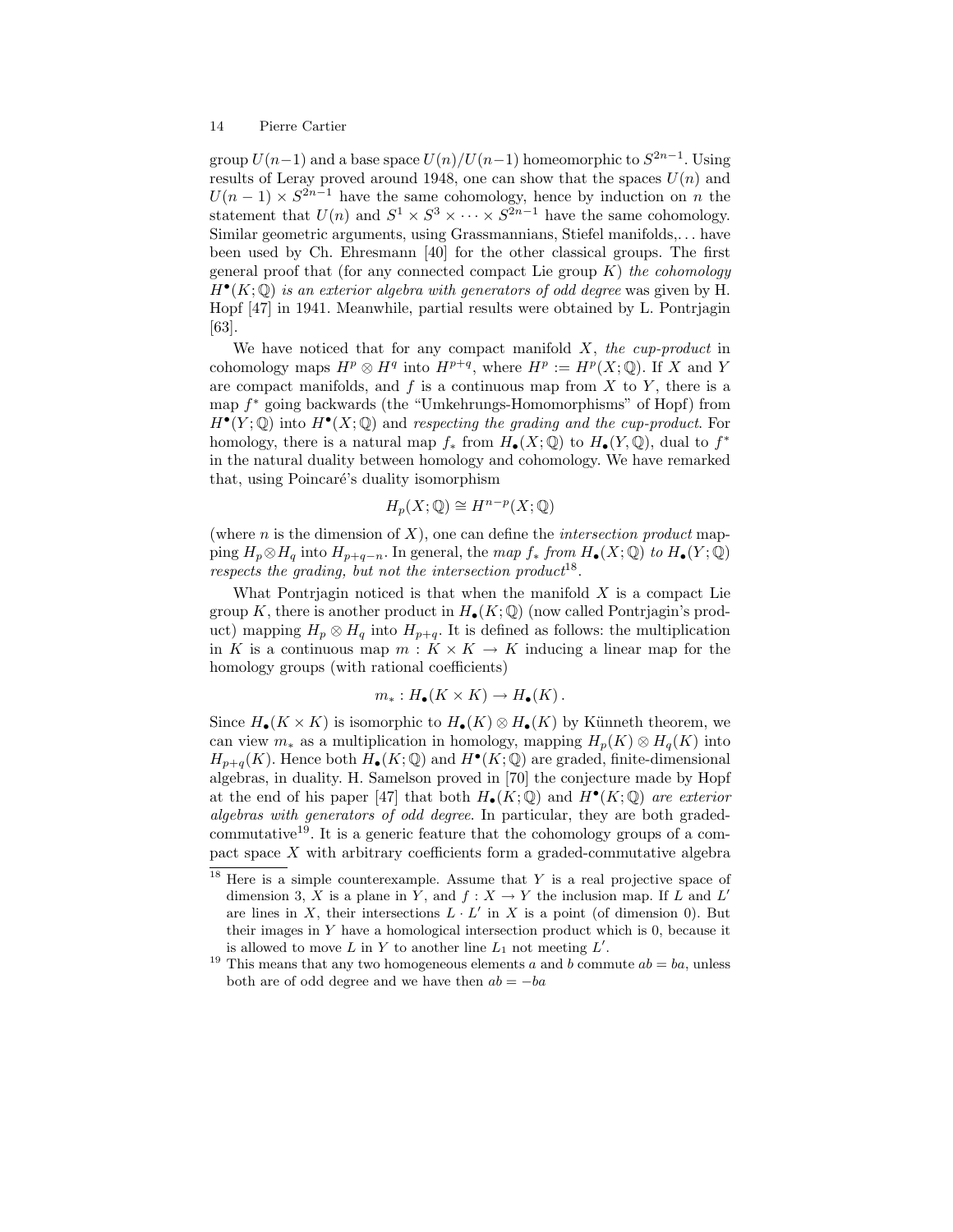for the cup-product. But for the Pontrjagin product in homology, there are exceptions, for instance  $H_{\bullet}(\text{Spin}(n);\mathbb{Z}/2\mathbb{Z})$  for infinitely many values of n (see A. Borel [3]).

In his 1941 paper [47], H. Hopf considered a more general situation. He called<sup>20</sup> H-space any topological space X endowed with a continuous multiplication  $m: X \times X \to X$  for which there exist two points  $a, b$  such that the maps  $x \mapsto m(a, x)$  and  $x \mapsto m(x, b)$  are homotopic<sup>21</sup> to the identity map of  $X$ . Using the induced map in cohomology and Künneth theorem, one obtains an algebra homomorphism

$$
m^*: H^{\bullet}(X) \to H^{\bullet}(X \times X) = H^{\bullet}(X) \otimes_k H^{\bullet}(X)
$$

where the cohomology is taken with coefficients in any field k. Assuming X to be a compact manifold, the k-algebra  $H^{\bullet}(X)$  is finite-dimensional, and in duality with the space  $H_{\bullet}(X)$  of homology. The multiplication in X defines a Pontrjagin product in  $H_{\bullet}(X)$  as above. By duality<sup>22</sup>, the maps

$$
m^*: H^{\bullet}(X) \to H^{\bullet}(X) \otimes H^{\bullet}(X)
$$
  

$$
m_*: H_{\bullet}(X) \otimes H_{\bullet}(X) \to H_{\bullet}(X)
$$

are transpose of each other. So the consideration of the Pontrjagin product in  $H_{\bullet}(X)$ , or of the coproduct  $m^*$  in  $H^{\bullet}(X)$ , are equivalent. Notice that the product  $m$  in the  $H$ -space  $X$  is neither assumed to be associative nor commutative (even up to homotopy).

The really new idea was the introduction of the coproduct  $m^*$ . The existence of this coproduct implies that  $H^{\bullet}(K; \mathbb{Q})$  is an exterior algebra in a number of generators  $c_1, \ldots, c_\lambda$  of odd degree. Hence if X is a compact H-space, it has the same cohomology as a product of spheres of odd dimension  $S^{p_1} \times \cdots \times S^{p_\lambda}$ . As proved by Hopf, there is no restriction on the sequence of odd dimensions  $p_1, \ldots, p_\lambda$ . The Poincaré polynomial is given by

$$
P(X,t) = \prod_{i=1}^{\lambda} (1 + t^{p_i})
$$

$$
\langle a \otimes b, \alpha \otimes \beta \rangle = (-1)^{|b| |\alpha|} \langle a, \alpha \rangle \langle b, \beta \rangle
$$

for  $a, b, \alpha, \beta$  homogeneous. In general |x| is the degree of a homogeneous element  $x$ . The sign is dictated by *Koszul's sign rule*: when you interchange homogeneous elements  $x, y$ , put a sign  $(-1)^{|x| |y|}$ .

<sup>&</sup>lt;sup>20</sup> His terminology is "Γ-Mannigfaltigkeit", where  $\Gamma$  is supposed to remind of G in "Group", and where the german "Mannigfaltigkeit" is usually translated as "manifold" in english. The standard terminology  $H$ -space is supposed to be a reminder of H(opf).

 $21$  It is enough to assume that they are homotopy equivalences.

<sup>&</sup>lt;sup>22</sup> We put  $H_{\bullet} \otimes H_{\bullet}$  and  $H^{\bullet} \otimes H^{\bullet}$  in duality in such a way that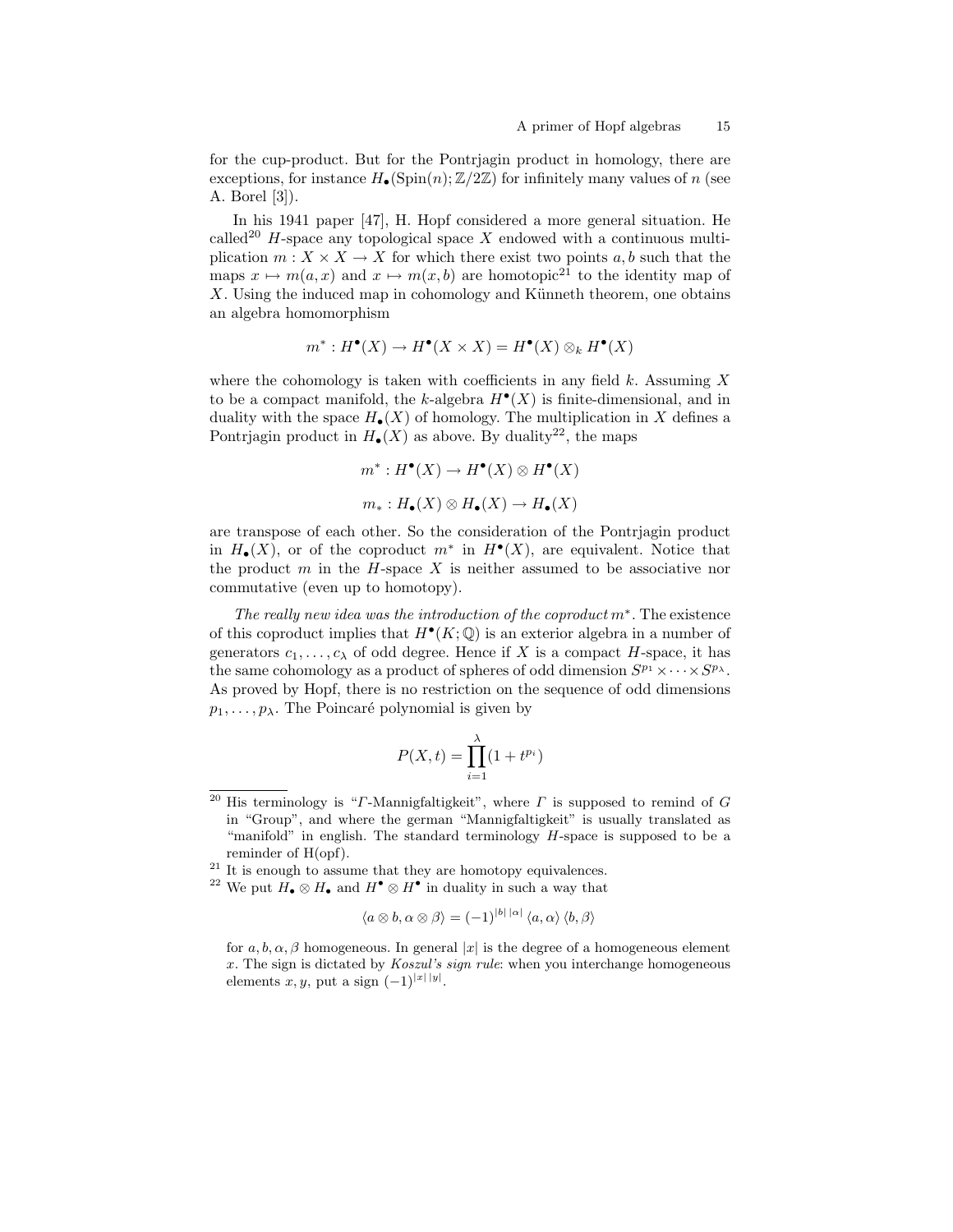and in particular the sum  $P(X, 1) = \sum$  $\sum_{p\geq 0} b_p(X)$  of the Betti numbers is equal to  $2^{\lambda}$ . To recover E. Cartan's result  $P(K, 1) = 2^{\ell}$  (see [12]), we have to prove  $\ell = \lambda$ . This is done by Hopf in another paper [48] in 1941, as follows. Let K be a compact connected Lie group of dimension d; for any integer  $m \geq 1$ , let  $\Psi_m$  be the (contravariant) action on  $H^{\bullet}(K; \mathbb{Q})$  of the map  $g \mapsto g^m$  from K to K. This operator can be defined entirely in terms of the cup-product and the coproduct  $m^*$  in  $H^{\bullet}(K; \mathbb{Q})$ , that is in terms of the Hopf algebra  $H^{\bullet}(K; \mathbb{Q})$  (see the proof of Theorem 3.8.1). It is easy to check that  $\Psi_m$  multiplies by m every primitive element in  $H^{\bullet}(K; \mathbb{Q})$ . According to Hopf [47] and Samelson [70], the algebra  $H^{\bullet}(K; \mathbb{Q})$  is an exterior algebra generated by primitive elements  $c_1, \ldots, c_\lambda$  of respective degree  $p_1, \ldots, p_\lambda$ . Then  $p_1 + \cdots + p_\lambda$  is the dimension d of K, and  $c = c_1 \ldots c_\lambda$  lies in  $H^d(K; \mathbb{Q})$ . The map  $\Psi_m$  respects the cupproduct and multiply  $c_1, \ldots, c_\lambda$  by m. Hence  $\Psi_m(c) = m^\lambda c$ . This means that the degree of the map  $g \mapsto g^m$  from K to K is  $m^{\lambda}$ . But according to the classical topological results obtained in the 1930's by Hopf and others, this means that the equation  $g^m = g_0$  has  $m^{\lambda}$  solutions g for a generic  $g_0$ . Using the known structure theorems for Lie groups, if  $g_0$  lies in a maximal torus  $T \subset K$ , of dimension  $\ell$ , the m-th roots of  $g_0$  are in T for a generic  $g_0$ , but in a torus of dimension  $\ell$ , each generic element has  $m^{\ell}$  m-th roots. that is  $m^{\lambda} = m^{\ell}$  for  $m \geq 1$ , hence  $\ell = \lambda$ .

Hopf was especially proud that his proofs were general and didn't depend on the classification of simple Lie groups. More than once, results about Lie groups have been obtained by checking through the list of simple Lie groups, and the search for a "general" proof has been a strong incentive.

## 2.4 Structure theorems for some Hopf algebras I

Let us summarize the properties of the cohomology  $A^{\bullet} = H^{\bullet}(X;k)$  of a connected  $H$ -space  $X$  with coefficients in a field  $k$ .

(I) The space  $A^{\bullet}$  is graded  $A^{\bullet} = \bigoplus_{n \geq 0} A^n$ , and connected  $A^0 = k$ .

(II)  $A^{\bullet}$  is a graded-commutative algebra, that is there is given a multiplication  $m: A^{\bullet} \otimes A^{\bullet} \to A^{\bullet}$  with the following properties<sup>23</sup>

| $ a \cdot b  =  a  +  b $                   | (homogeneity)           |
|---------------------------------------------|-------------------------|
| $(a \cdot b) \cdot c = a \cdot (b \cdot c)$ | (associativity)         |
| $b \cdot a = (-1)^{ a   b } a \cdot b$      | (graded commutativity), |

for homogeneous elements  $a, b, c$ .

(III) There exists an element 1 in  $A^0$  such that  $1 \cdot a = a \cdot 1 = a$  for any a in  $A^{\bullet}$  (unit).

<sup>&</sup>lt;sup>23</sup> We write  $a \cdot b$  for  $m(a \otimes b)$  and |a| for the degree of a.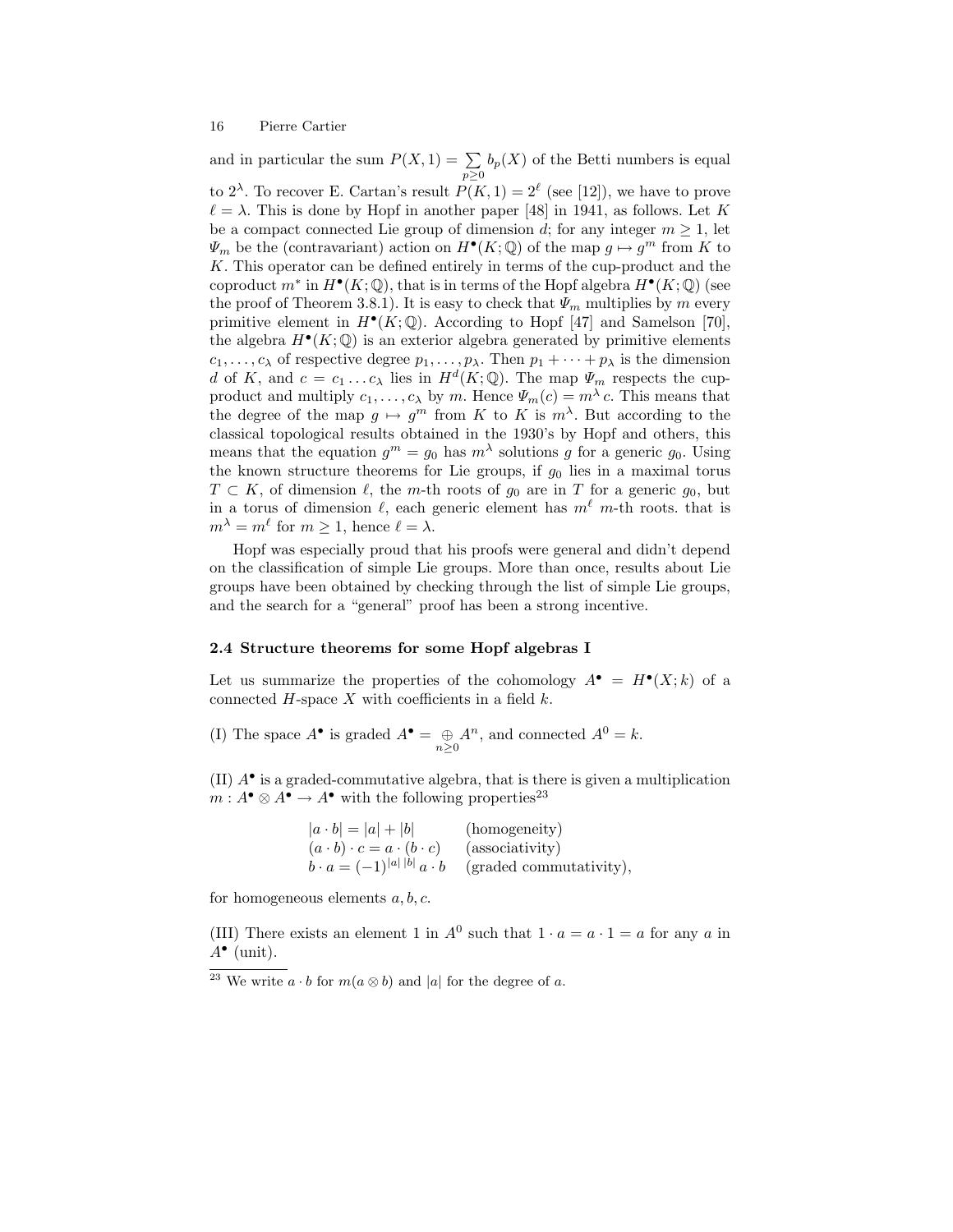(IV) There is a coproduct  $\Delta: A^{\bullet} \to A^{\bullet} \otimes A^{\bullet}$ , which is a homomorphism of graded algebras, such that  $\Delta(a) - a \otimes 1 - 1 \otimes a$  belongs to  $A_+ \otimes A_+$  for any a in  $A_+$ . Here we denote by  $A_+$  the augmentation ideal  $\bigoplus_{n\geq 1} A^n$  of  $A^{\bullet}$ .

**Hopf's Theorem.** (Algebraic version.) Assume moreover that the field  $k$  is of characteristic 0, and that  $A^{\bullet}$  is finite-dimensional. Then  $A^{\bullet}$  is an exterior algebra generated by homogeneous elements of odd degree.

Here is a sketch of the proof. It is quite close to the original proof by Hopf, except for the introduction of the filtration  $(B_p)_{p\geq 0}$  and the associated graded algebra C. The idea of a filtration was introduced only later by J. Leray [52].

**A.** Besides the augmentation ideal  $B_1 = A_+$ , introduce the ideals  $B_2 =$  $A_+ \cdot A_+$ ,  $B_3 = A_+ \cdot B_2$ ,  $B_4 = A_+ \cdot B_3$  etc. We have a decreasing sequence

$$
A^{\bullet} = B_0 \supset B_1 \supset B_2 \supset \dots
$$

with intersection 0 since  $B_p$  is contained in  $\bigoplus_{i \geq p} A^i$ . We can form the corresponding (bi)graded<sup>24</sup> algebra

$$
C = \bigoplus_{p \geq 0} B_p / B_{p+1} \, .
$$

It is associative and graded-commutative (with respect to the second degree q in  $C^{p,q}$ ). But now it is generated by  $B_1/B_2$  that is  $C^{1,\bullet} = \bigoplus_{q\geq 0} C^{1,q}$ .

**B.** The coproduct  $\Delta: A^{\bullet} \to A^{\bullet} \otimes A^{\bullet}$  maps  $B_p$  in  $\sum_{i=0}^p B_i \otimes B_{p-i}$ . Hence the filtration  $(B_p)_{p\geq 0}$  is compatible with the coproduct  $\Delta$  and since  $C^{p,\bullet} = B_p/B_{p+1}$ ,  $\Delta$  induces an algebra homomorphism  $\delta : C \to C \otimes C$ . The assumption  $\Delta(a) - a \otimes 1 - 1 \otimes a$  in  $A_+ \otimes A_+$  for any a in  $A_+$  amounts to say that any element in  $C^{1,\bullet}$  is *primitive*, that is

$$
\delta(x) = x \otimes 1 + 1 \otimes x. \tag{20}
$$

**C.** Changing slightly the notation, we consider an algebra  $D^{\bullet}$  satisfying the assumptions (I) to (IV) and the extra property that  $D^{\bullet}$  as an algebra is generated by the space  $P^{\bullet}$  of primitive elements. First we prove that  $P^{\bullet}$  has

<sup>24</sup> Each  $B_p$  is a graded subspace of  $A^{\bullet}$ , i.e.  $B_p = \bigoplus_{q \geq 0} (B_p \cap A^q)$ . Hence  $C = \bigoplus_{p,q \geq 0} C^{p,q}$ with

$$
C^{p,q} = (B_p \cap A^q)/(B_{p+1} \cap A^q).
$$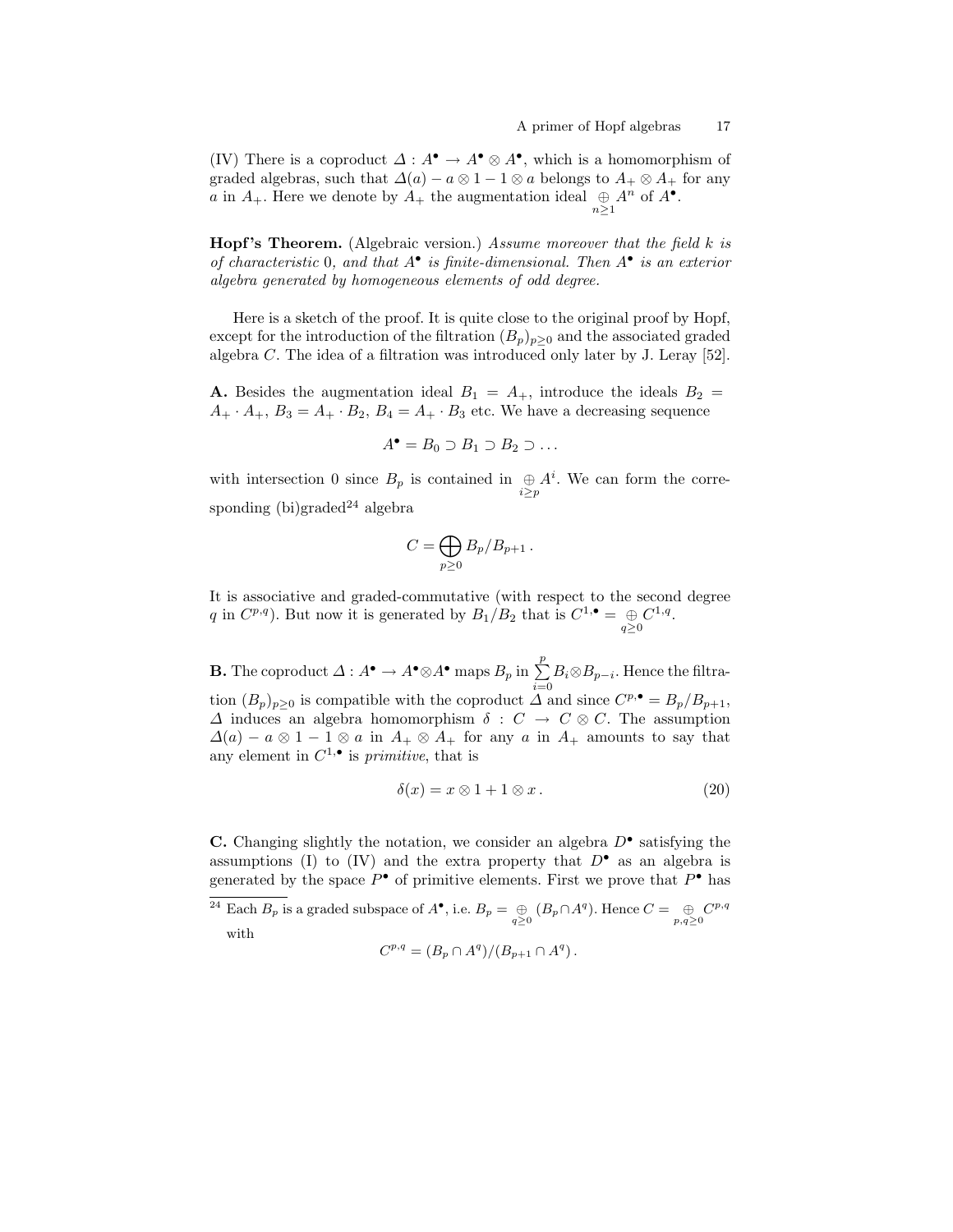no homogeneous element of even degree. Indeed let x be such an element of degree 2m. In  $D^{\bullet} \otimes D^{\bullet}$  we have

$$
\Delta(x^p) = x^p \otimes 1 + 1 \otimes x^p + \sum_{i=1}^{p-1} {p \choose i} x^i \otimes x^{p-i}.
$$
 (21)

Since  $D^{\bullet}$  is finite-dimensional, we can select p large enough so that  $x^p =$ 0. Hence we get  $\Delta(x^p) = 0$  but in the decomposition (21), the various terms belong to different homogeneous components since  $x^i \otimes x^{p-i}$  is in  $D^{2mi} \otimes D^{2m(p-i)}$ . They are all 0, and in particular  $px \otimes x^{p-1} = 0$ . We are in characteristic 0 hence  $x \otimes x^{p-1} = 0$  in  $D^{2m} \otimes D^{2m(p-1)}$  and this is possible only if  $x = 0$ .

**D.** By the previous result,  $P^{\bullet}$  possesses a basis  $(t_i)_{1 \leq i \leq r}$  consisting of homogeneous elements of odd degree. To show that  $D^{\bullet}$  is the exterior algebra built on  $P^{\bullet}$ , we have to prove the following lemma:

**Lemma 2.4.1.** If  $t_1, \ldots, t_r$  are linearly independent homogeneous primitive elements of odd degree, the products

 $t_{i_1} \dots t_{i_s}$ 

for  $1 \leq i_1 < \cdots < i_s \leq r$  are linearly independent.

Proof by induction on  $r$ . A relation between these elements can be written in the form  $a + bt_r = 0$  where a, b depend on  $t_1, \ldots, t_{r-1}$  only. Apply  $\Delta$  to this identity to derive  $\Delta(a) + \Delta(b) (t_r \otimes 1 + 1 \otimes t_r) = 0$  and select the term of the form  $u \otimes t_r$ . It vanishes hence  $b = 0$ , hence  $a = 0$  and by the induction hypothesis a linear combination of monomials in  $t_1, \ldots, t_{r-1}$  vanishes iff all coefficients are 0.

**E.** We know already that the algebra  $C$  in subsection  $\bf{B}$ , is an exterior algebra over primitive elements of odd degrees. Lift the generators from  $C^{1,\bullet}$  to  $B_1$ to obtain independent generators of  $A^{\bullet}$  as an exterior algebra.

## 2.5 Structure theorems for some Hopf algebras II

We shall relax the hypotheses in Hopf's theorem. Instead of assuming  $A^{\bullet}$  to be finite-dimensional, we suppose that each component  $A<sup>n</sup>$  is finite-dimensional.

**A.** Suppose that the field  $k$  is of characteristic 0. Then  $A^{\bullet}$  is a free gradedcommutative algebra.

More precisely,  $A^{\bullet}$  is isomorphic to the tensor product of a symmetric algebra  $S(V^{\bullet})$  generated by a graded vector space  $V^{\bullet} = \bigoplus_{n \geq 1} V^{2n}$  entirely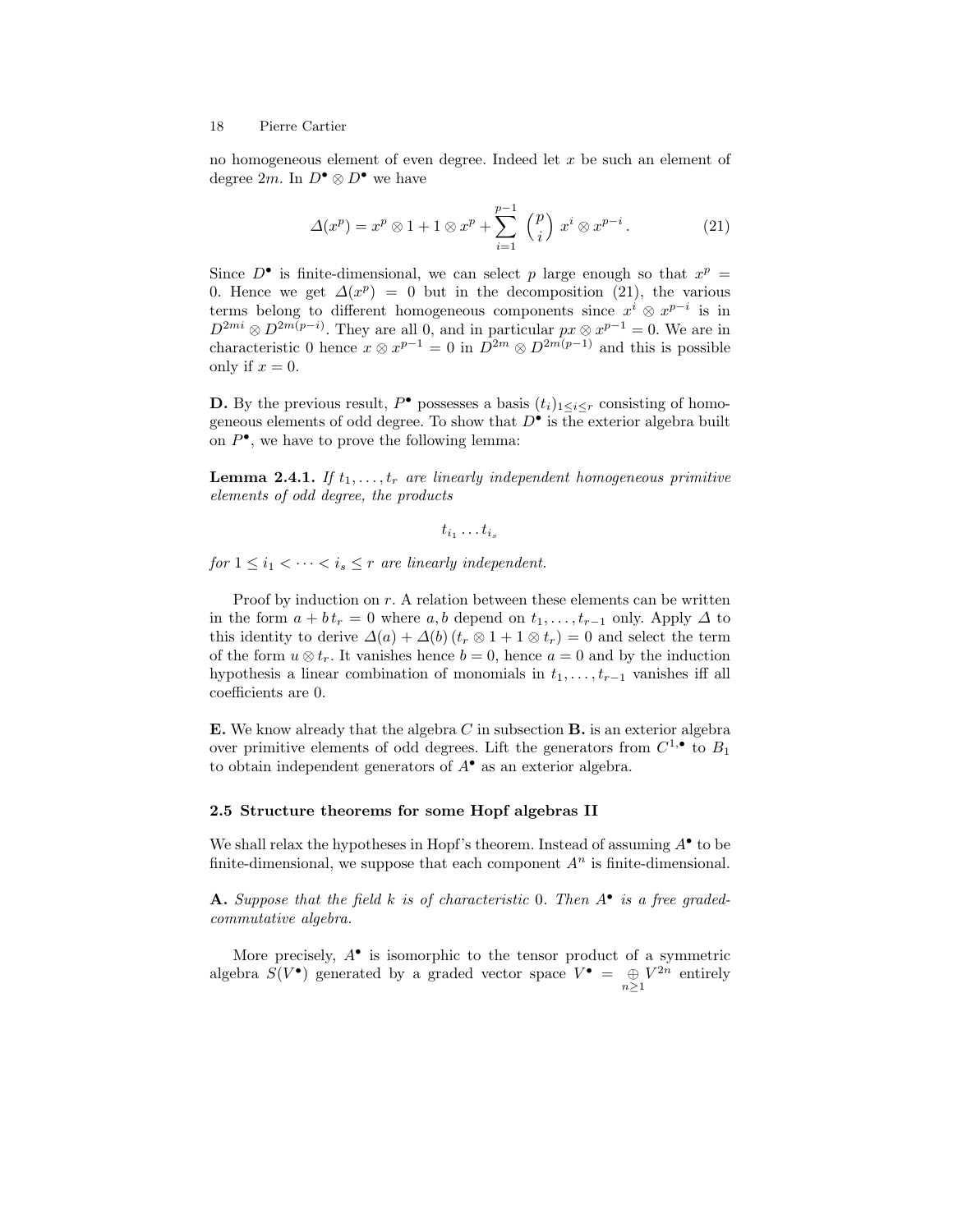in even degrees, and an exterior algebra  $\Lambda(W^{\bullet})$  where  $W^{\bullet} = \bigoplus_{n \geq 0} W^{2n+1}$  is entirely in odd degrees.

**B.** Assume that the field  $k$  is perfect of characteristic p different from 0 and 2. Then  $A^{\bullet}$  is isomorphic to  $S(V^{\bullet}) \otimes \Lambda(W^{\bullet}) \otimes B^{\bullet}$ , where  $B^{\bullet}$  is generated by elements  $u_1, u_2, \ldots$  of even degree subjected to relations of the form  $u_i^{p^{m(i)}} = 0$ for  $m(i) \geq 1$ .

Equivalently, the algebra  $A^{\bullet}$  is isomorphic to a tensor product of a family (finite or infinite) of elementary algebras of the form  $k[x]$ ,  $\Lambda(\xi)$ ,  $k[u]/(u^{p^{m}})$ with  $x, u$  of even degree and  $\xi$  of odd degree.

**C.** Assume that the field  $k$  is perfect of characteristic 2. Then  $A^{\bullet}$  is isomorphic to a tensor product of algebras of the type  $k[x]$  or  $k[x]/(x^{2^m})$  with x homogeneous.

All the previous results were obtained by Borel in his thesis [1].

We conclude this section by quoting the results of Samelson [70] in an algebraic version. We assume that the field  $k$  is of characteristic 0, and that each vector space  $A<sup>n</sup>$  is finite-dimensional. We introduce the vector space  $A_n$  dual to  $A^n$  and the graded dual  $A_{\bullet} = \bigoplus_{n\geq 0} A_n$  of  $A^{\bullet}$ . Reasoning as in subsection 2.3, we dualize the coproduct

$$
\varDelta:A^\bullet\to A^\bullet\otimes A^\bullet
$$

to a multiplication

$$
\tilde{m}: A_{\bullet} \otimes A_{\bullet} \to A_{\bullet}.
$$

#### D. The following conditions are equivalent:

- (i) The algebra  $A^{\bullet}$  is generated by the subspace  $P^{\bullet}$  of primitive elements.
- (ii) With the multiplication  $\tilde{m}$ , the algebra  $A_{\bullet}$  is associative and gradedcommutative.

The situation is now completely self-dual. The multiplication

$$
m:A^\bullet\otimes A^\bullet\to A^\bullet
$$

dualizes to a coproduct

$$
\tilde{\varDelta}:A_{\bullet}\to A_{\bullet}\otimes A_{\bullet}.
$$

Denote by  $P_{\bullet}$  the space of primitive elements in  $A_{\bullet}$ , that is the solutions of the equation  $\Delta(x) = x \otimes 1 + 1 \otimes x$ . Then there is a natural duality between  $P_{\bullet}$ and  $P^{\bullet}$  and more precisely between the homogeneous components  $P_n$  and  $P^n$ .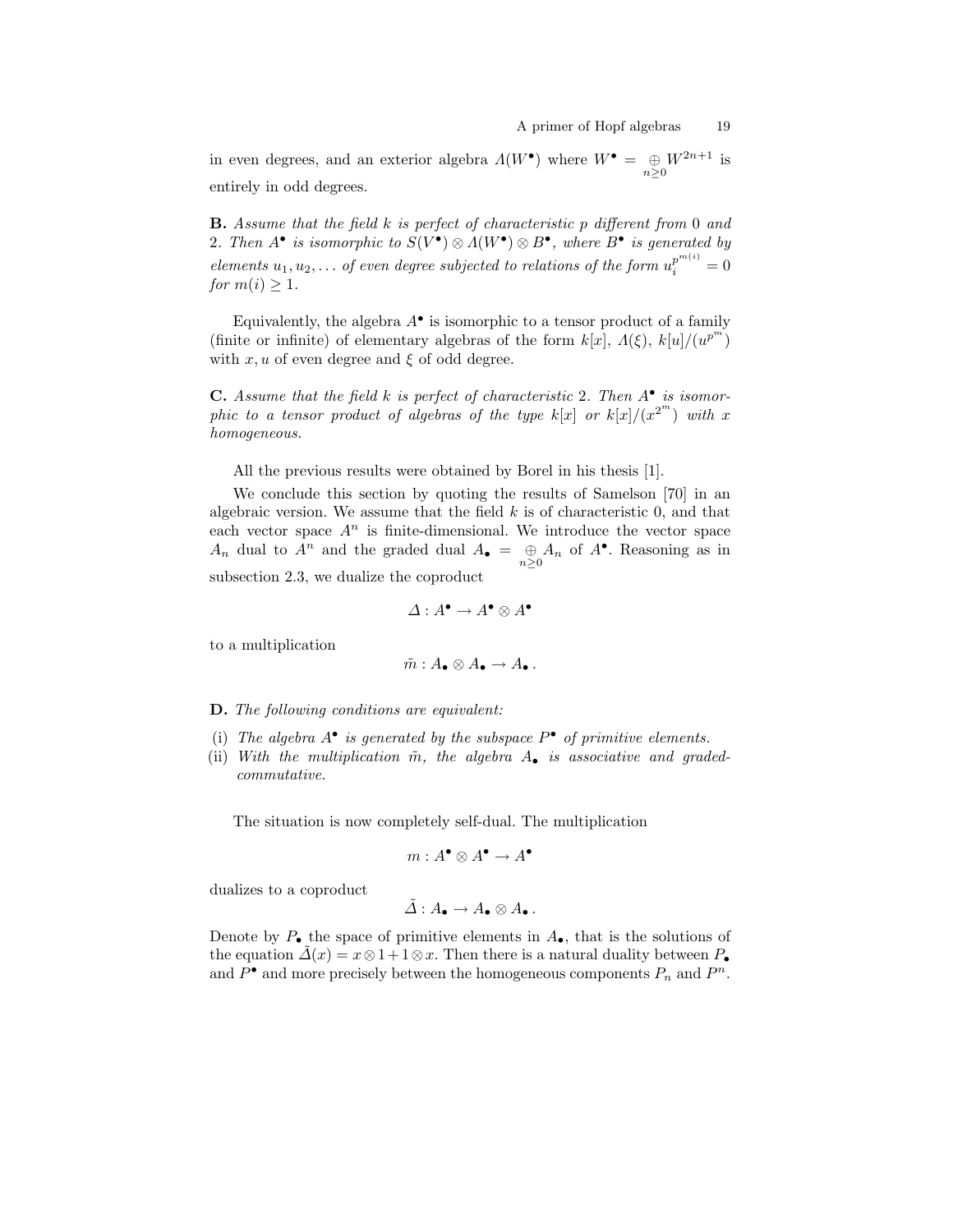Moreover  $A^{\bullet}$  is the free graded-commutative algebra over  $P^{\bullet}$  and similarly for  $A_{\bullet}$  and  $P_{\bullet}$ .

In a topological application, we consider a compact Lie group  $K$ , and define

$$
A^{\bullet} = H^{\bullet}(K;k) , A_{\bullet} = H_{\bullet}(K;k)
$$

with the cup-product in cohomology, and the Pontrjagin product in homology. The field k is of characteristic 0, for instance  $k = \mathbb{Q}, \mathbb{R}$  or  $\mathbb{C}$ . Then both algebras  $H^{\bullet}(K;k)$  and  $H_{\bullet}(K;k)$  are exterior algebras with generators of odd degree. Such results don't hold for general  $H$ -spaces. In a group, the multiplication is associative, hence the Pontrjagin product is associative. Dually, the coproduct

$$
m^*: H^{\bullet}(K;k) \to H^{\bullet}(K;k) \otimes H^{\bullet}(K;k)
$$

is coassociative (see subsection 3.5). Hence while results A., B., C. by Borel are valid for the cohomology of an arbitrary  $H$ -space, result  $D$ . by Samelson requires associativity of the H-space.

# 3 Hopf algebras in group theory

## 3.1 Representative functions on a group

Let G be a group and let k be a field. A representation  $\pi$  of G is a group homomorphism  $\pi : G \to GL(V)$  where  $GL(V)$  is the group of invertible linear maps in a finite-dimensional vector space V over k. We usually denote by  $V_{\pi}$ the space V corresponding to a representation  $\pi$ . Given a basis  $(e_i)_{1\leq i\leq d(\pi)}$  of the space  $V_\pi$ , we can represent the operator  $\pi(q)$  by the corresponding matrix  $(u_{ij,\pi}(g))$ . To  $\pi$  is associated a vector space  $\mathcal{C}(\pi)$  of functions on G with values in  $k$ , the *space of coefficients*, with the following equivalent definitions:

- it is generated by the functions  $u_{ij,\pi}$  for  $1 \leq i \leq d(\pi)$ ,  $1 \leq j \leq d(\pi)$ ;
- it is generated by the *coefficients*

$$
c_{v,v^*,\pi}:g\mapsto \langle v^*,\pi(g)\cdot v\rangle
$$

for v in  $V_{\pi}$ ,  $v^*$  in the dual  $V_{\pi}^*$  of  $V_{\pi}$ ;

• it consists of the functions

$$
c_{A,\pi}: g \mapsto \text{Tr}\left(A \cdot \pi(g)\right)
$$

for A running over the space End  $(V_\pi)$  of linear operators in  $V_\pi$ .

The union  $R(G)$  of the spaces  $\mathcal{C}(\pi)$  for  $\pi$  running over the class of representations of G is called the representative space. Its elements u are characterized by the following set of equivalent properties: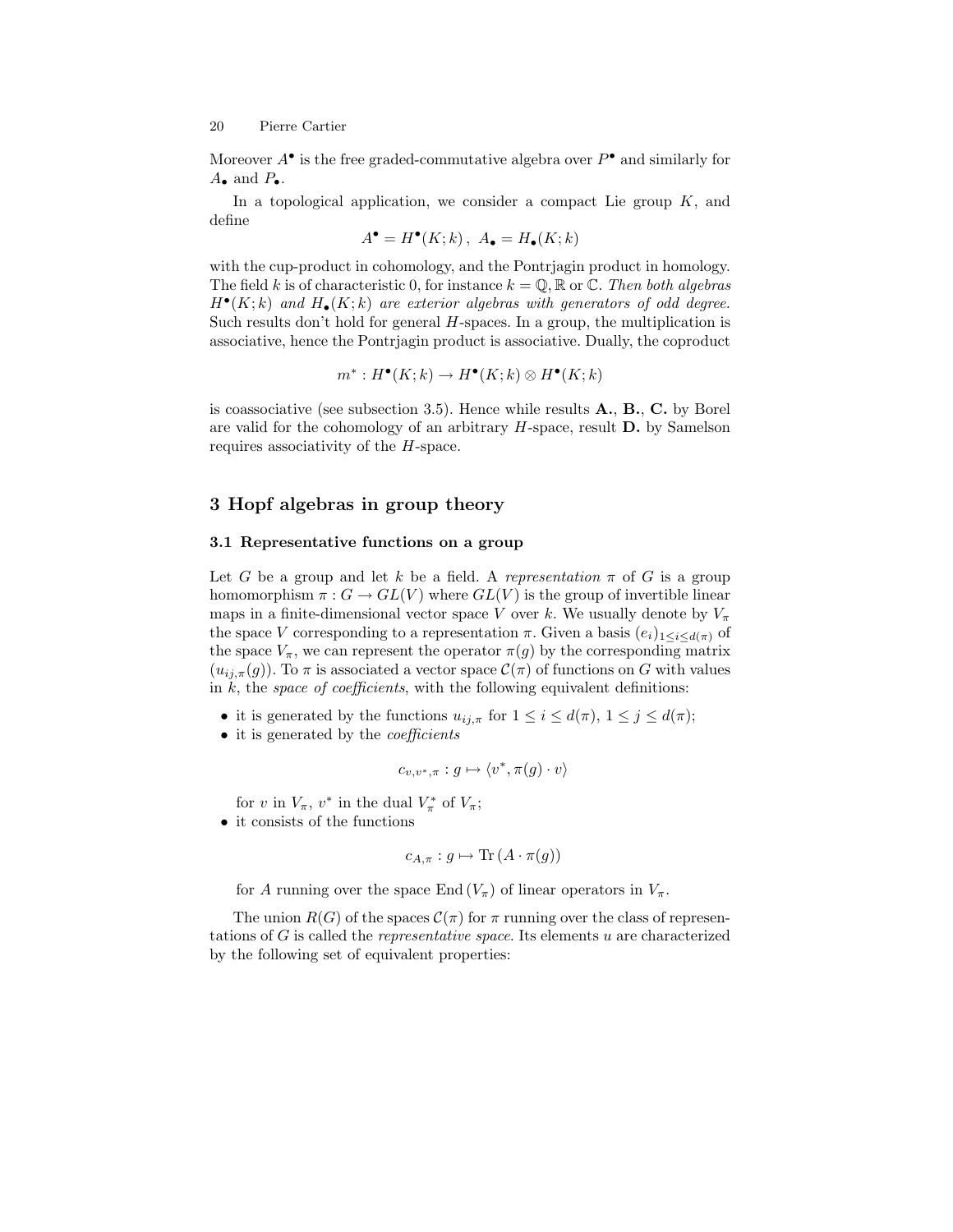• the space generated by the left translates

$$
L_{g'}u:g\mapsto u(g'^{-1}g)
$$

of  $u$  (for  $g'$  in  $G$ ) is finite-dimensional;

• similarly for the right translates

$$
R_{g'}u:g\mapsto u(gg')\,;
$$

• there exists finitely many functions  $u'_i, u''_i$  on  $G$   $(1 \leq i \leq N)$  such that

$$
u(g'g'') = \sum_{i=1}^{N} u'_i(g') u''_i(g'').
$$
 (22)

An equivalent form of (22) is as follows: let us define

$$
\Delta u : (g', g'') \mapsto u(g'g'')
$$

for any function u on G, and identify  $R(G) \otimes R(G)$  to a space of functions on  $G \times G$ ,  $u' \otimes u''$  being identified to the function  $(g', g'') \mapsto u'(g')u''(g'')$ . The rule of multiplication for matrices and the definition of a representation  $\pi(g'g'') = \pi(g') \cdot \pi(g'')$  imply

$$
\Delta u_{ij,\pi} = \sum_{k} u_{ik,\pi} \otimes u_{kj,\pi} . \tag{23}
$$

Moreover, for  $u_i$  in  $\mathcal{C}(\pi_i)$ , the sum  $u_1 + u_2$  is a coefficient of  $\pi_1 \oplus \pi_2$  (direct sum) and  $u_1u_2$  a coefficient of  $\pi_1 \otimes \pi_2$  (tensor product). We have proved the following lemma:

**Lemma 3.1.1.** For any group  $G$ , the set  $R(G)$  of representative functions on G is an algebra of functions for the pointwise operations and  $\Delta$  is a homomorphism of algebras

$$
\Delta: R(G) \to R(G) \otimes R(G).
$$

Furthermore, there exist two algebra homomorphisms

$$
S: R(G) \to R(G), \quad \varepsilon: R(G) \to k
$$

defined by

$$
Su(g) = u(g^{-1}), \quad \varepsilon u = u(1). \tag{24}
$$

The maps  $\Delta, S, \varepsilon$  are called, respectively, the coproduct, the antipodism<sup>25</sup> and the counit.

 $^{25}$  The existence of the antipodism reflects the existence, for any representation  $\pi$ of the *contragredient* representation acting on  $V^*_{\pi}$  by  $\pi^{\vee}(g) = {}^t \pi(g^{-1})$ .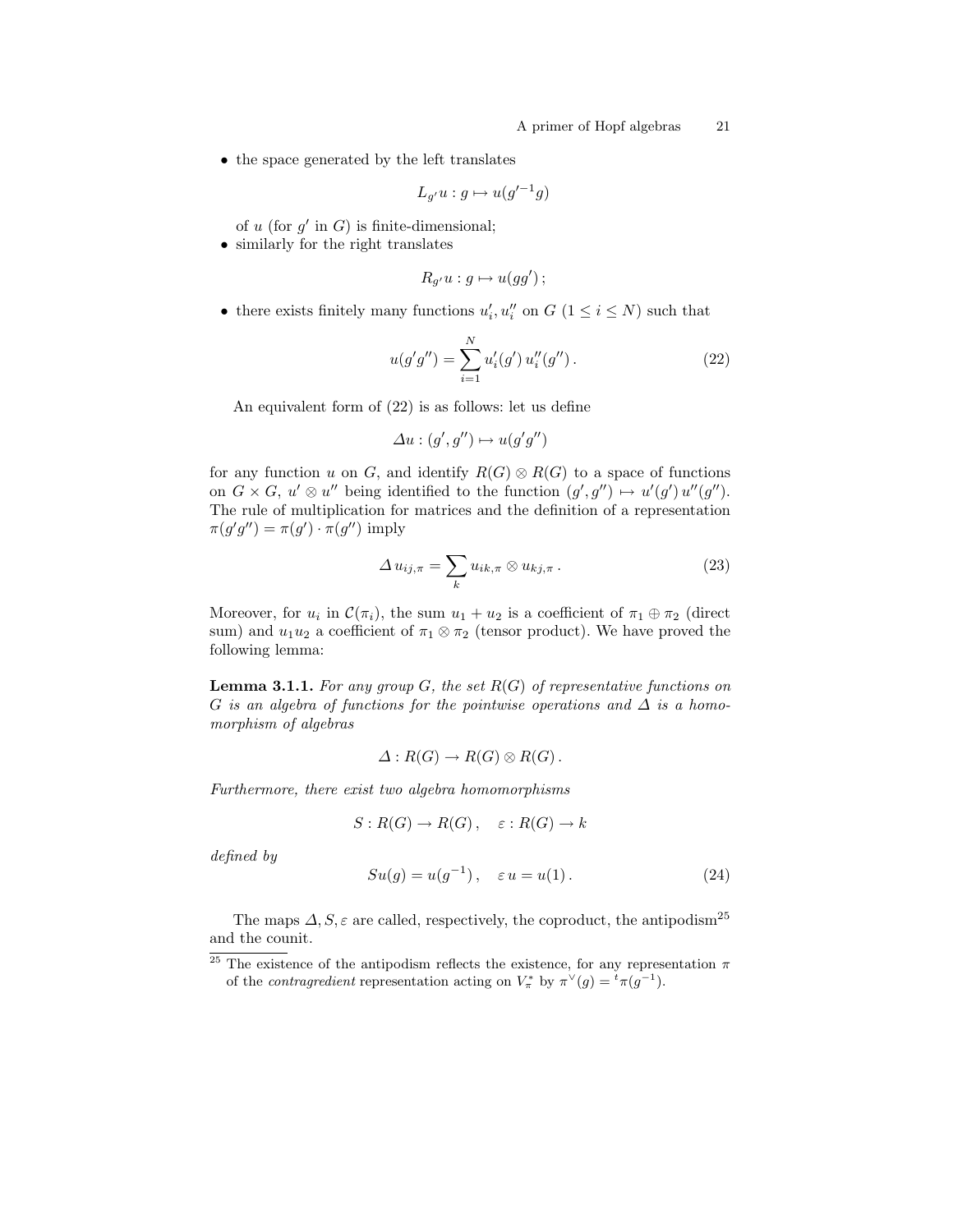#### 3.2 Relations with algebraic groups

Let G be a subgroup of the group  $GL(d, k)$  of matrices. We say that G is an algebraic group if there exists a family  $(P_{\alpha})$  of polynomials in  $d^2$  variables  $\gamma_{ij}$ with coefficients in k such that a matrix  $g = (g_{ij})$  in  $GL(d, k)$  belongs to G iff the equations  $P_{\alpha}(\ldots g_{ij} \ldots) = 0$  hold. The *coordinate ring*  $\mathcal{O}(G)$  of G consists of rational functions on  $G$  regular at every point of  $G$ , namely the functions of the form

$$
u(g) = P(\dots g_{ij} \dots) / (\det g)^N , \qquad (25)
$$

where P is a polynomial, and  $N \geq 0$  an integer. The multiplication rule  $\det(g'g'') = \det(g') \det(g'')$  implies that such a function u is in  $R(G)$  and Cramer's rule for the inversion of matrices implies that Su is in  $\mathcal{O}(G)$  for any u in  $\mathcal{O}(G)$ . Hence:

**Lemma 3.2.1.** Let G be an algebraic subgroup of  $GL(d, k)$ . Then  $\mathcal{O}(G)$  is a subalgebra of  $R(G)$ , generated by a finite number of elements<sup>26</sup>. Furthermore  $\Delta$  maps  $\mathcal{O}(G)$  into  $\mathcal{O}(G) \otimes \mathcal{O}(G)$  and S maps  $\mathcal{O}(G)$  into  $\mathcal{O}(G)$ . Finally, G is the spectrum of  $\mathcal{O}(G)$ , that is every algebra homomorphism  $\varphi : \mathcal{O}(G) \to k$ corresponds to a unique element g of G such that  $\varphi$  is equal to  $\delta_q : u \mapsto u(g)$ .

This lemma provides an intrinsic definition of an algebraic group as a pair  $(G, \mathcal{O}(G))$  where  $\mathcal{O}(G)$  satisfies the above properties. We give a short dictionary:

(i) If  $(G, \mathcal{O}(G))$  and  $(G', \mathcal{O}(G'))$  are algebraic groups, the homomorphisms of algebraic groups  $\varphi : G \to G'$  are the group homomorphisms such that  $\varphi^*(u') := u' \circ \varphi$  is in  $\mathcal{O}(G)$  for every u' in  $\mathcal{O}(G')$ .

(ii) The product  $G \times G'$  is in a natural way an algebraic group such that  $\mathcal{O}(G \times G') = \mathcal{O}(G) \otimes \mathcal{O}(G')$  (with the identification  $(u \otimes u')(g,g') =$  $u(g) u'(g'))$ .

(iii) A linear representation  $u : G \to GL(n,k)$  is algebraic if and only if  $u = (u_{ij})$  with elements  $u_{ij}$  in  $\mathcal{O}(G)$  such that

$$
\Delta u_{ij} = \sum_{k=1}^{n} u_{ik} \otimes u_{kj} . \qquad (26)
$$

More intrinsically, if  $V = V_{\pi}$  is the space of a representation  $\pi$  of G, then V is a comodule over the coalgebra  $\mathcal{O}(G)$ , that is there exists a map  $\Pi: V \to \mathcal{O}(G) \otimes V$  given by

$$
\Pi(e_j) = \sum_{i=1}^{d(\pi)} u_{ij,\pi} \otimes e_i \tag{27}
$$

<sup>&</sup>lt;sup>26</sup> Namely the coordinates  $g_{ij}$  and the inverse  $1/\det g$  of the determinant.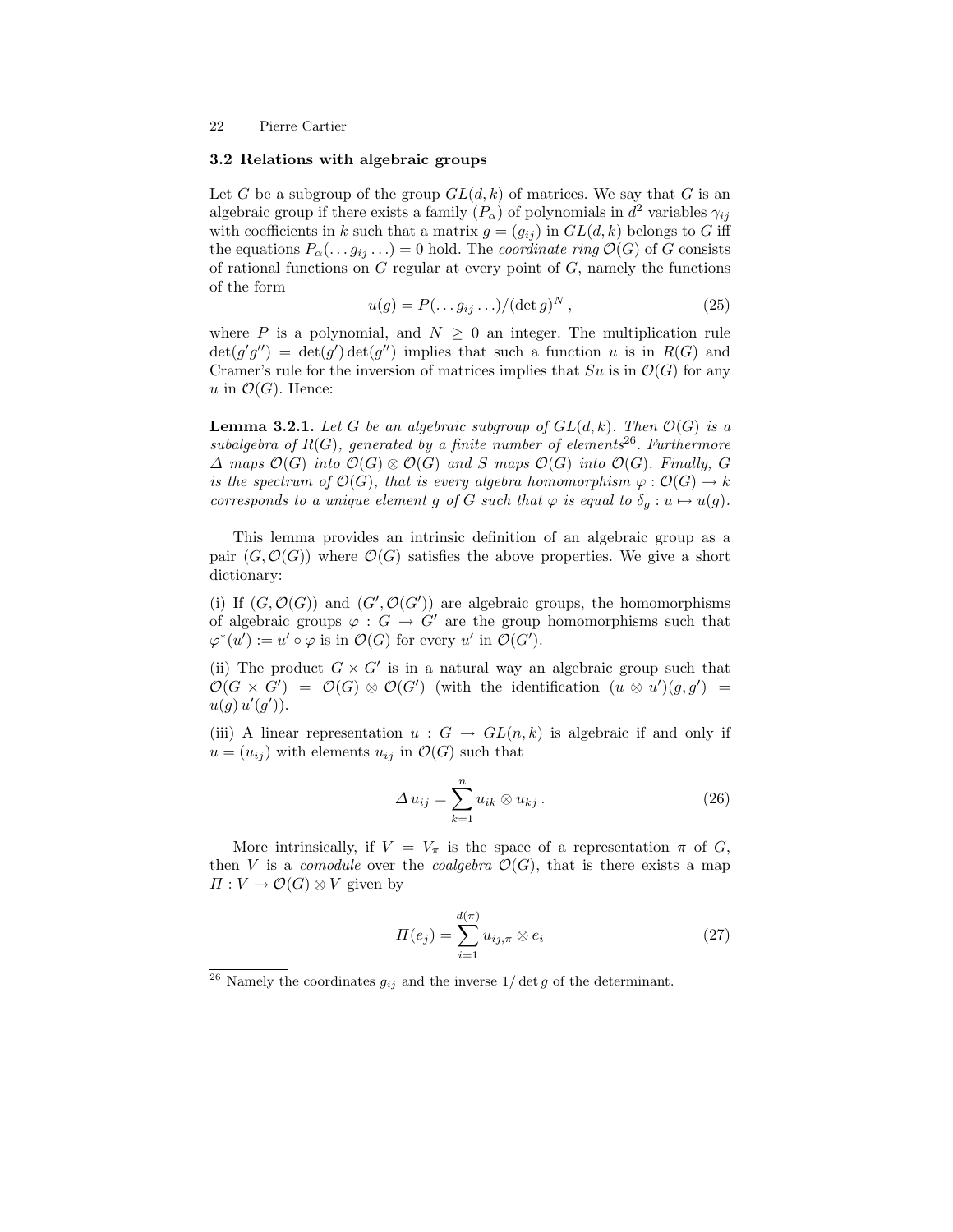for any basis  $(e_i)$  of V and satisfying the rules<sup>27</sup>

$$
(\Delta \otimes 1_V) \circ \Pi = (1_{\mathcal{O}(G)} \otimes \Pi) \circ \Pi , \qquad (28)
$$

$$
\pi(g) = (\delta_g \otimes 1_V) \circ \Pi . \tag{29}
$$

## 3.3 Representations of compact groups

The purpose of this subsection is to show that any compact Lie group  $G$  is an algebraic group in a canonical sense. Here are the main steps in the proof:

- (A) Schur's orthogonality relations.
- (B) Peter-Weyl's theorem.
- (C) Existence of a faithful linear representation.
- (D) Algebraicity of a compact linear group.
- (E) Complex envelope of a compact Lie group.

We shall consider only continuous complex representations of  $G$ . The corresponding representative algebra  $R_c(G)$  consists of the complex representative functions which are continuous. We introduce in  $G$  a Haar measure  $m$ , that is a Borel measure which is both left and right-invariant:

$$
m(gB) = m(Bg) = m(B)
$$
\n<sup>(30)</sup>

for any Borel subset B of G and any g in G. We normalize m by  $m(G) = 1$ , and denote by  $\int_G f(g) dg$  the corresponding integral. In the space  $L^2(G)$  of square-integrable functions, we consider the scalar product

$$
\langle f | f' \rangle = \int_G \overline{f(g)} f'(g) \, dg \, ; \tag{31}
$$

hence  $L^2(G)$  is a (separable) Hilbert space.

Let  $\pi: G \to GL(V)$  be a (continuous) representation of G. Let  $\Phi$  be any positive-definite hermitian form on  $V_\pi = V$  and define

$$
\langle v | v' \rangle = \int_G \varPhi(\pi(g) \cdot v, \pi(g) \cdot v') \, dg \tag{32}
$$

for  $v, v'$  in  $V_\pi$ . This is a hermitian scalar product on  $V_\pi$ , invariant under G. Hence the representation  $\pi$  is *semisimple*, that is  $V_{\pi}$  is a direct sum  $V_1 \oplus \cdots \oplus V_r$ of subspaces of  $V_{\pi}$  invariant under G, such that  $\pi$  induces an *irreducible* (or simple) representation  $\pi_i$  of G in the space  $V_i$ . Hence the vector space  $\mathcal{C}(\pi)$  is the sum  $\mathcal{C}(\pi_1) + \cdots + \mathcal{C}(\pi_r)$ .

## (A) Schur's orthogonality relations.

They can be given three equivalent formulations ( $\pi$  is an irreducible representation):

 $^{27}$  In any vector space  $W,$  we denote by  $\lambda_W$  the multiplication by the number  $\lambda$ acting in W.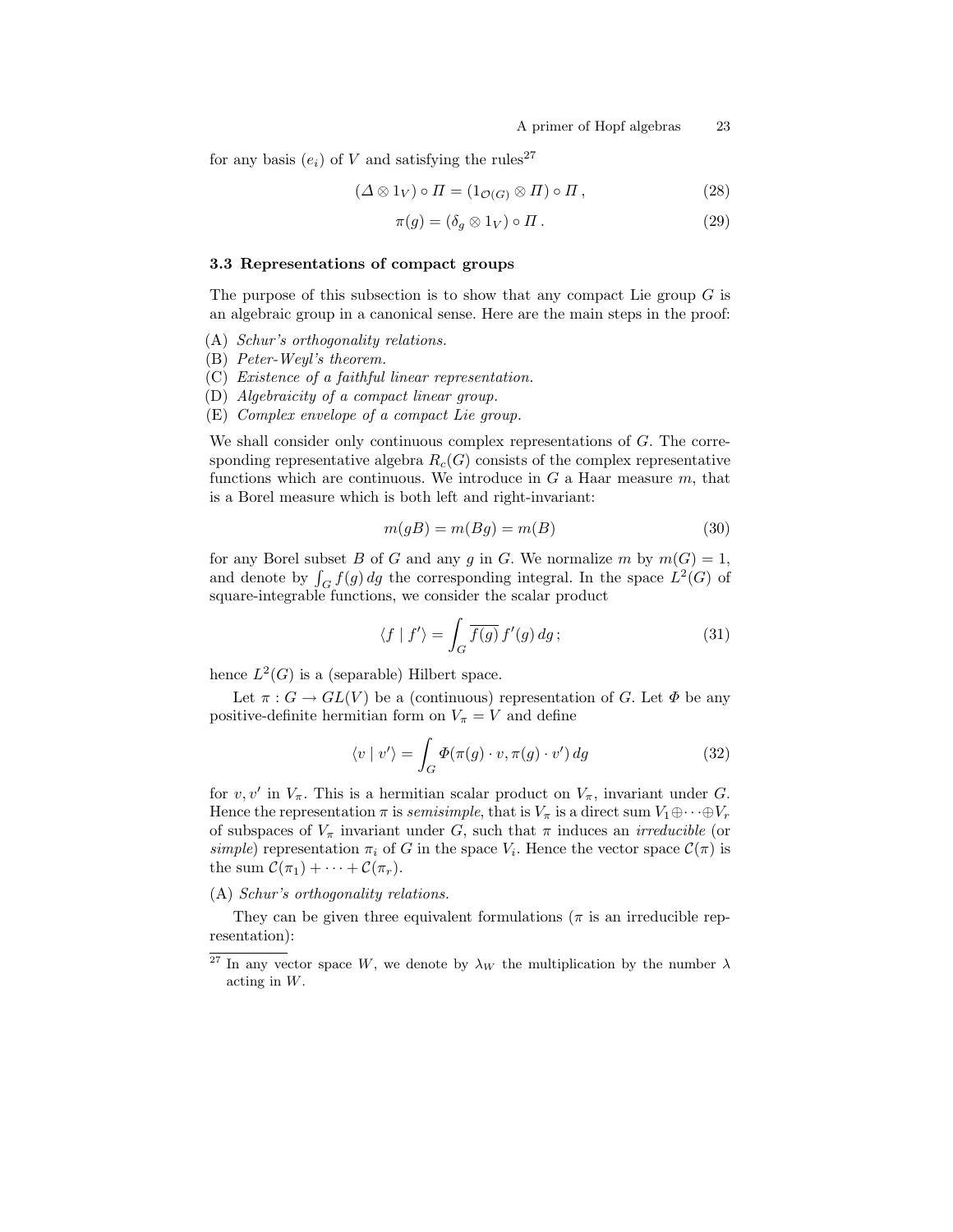- 24 Pierre Cartier
	- the functions  $d(\pi)^{1/2} u_{ij,\pi}$  form an orthonormal basis of the subspace<sup>28</sup>  $\mathcal{C}(\pi)$  of  $L^2(G);$
	- given vectors  $v_1, \ldots, v_4$  in  $V_\pi$ , we have

$$
\int_G \overline{\langle v_1 | \pi(g) | v_2 \rangle} \langle v_3 | \pi(g) | v_4 \rangle dg = d(\pi)^{-1} \overline{\langle v_1 | v_3 \rangle} \langle v_2 | v_4 \rangle;
$$
 (33)

• given two linear operators  $A, B$  in  $V_\pi$ , we have

$$
\langle c_{A,\pi} \mid c_{B,\pi} \rangle = d(\pi)^{-1} \operatorname{Tr}(A^*B). \tag{34}
$$

The (classical) proof runs as follows. Let L be any operator in  $V_{\pi}$ . Then  $L^{\natural} = \int_G \pi(g) \cdot L \cdot \pi(g^{-1}) dg$  commutes to  $\pi(G)$ , hence by Schur's lemma, it is a scalar  $c_V$ . But obviously  $\text{Tr}(L^{\dagger}) = \text{Tr}(L)$ , hence  $c = \text{Tr}(L)/d(\pi)$  and

$$
L^{\natural} = d(\pi)^{-1} \operatorname{Tr}(L) \cdot 1_V. \tag{35}
$$

Multiplying by an operator M in  $V_{\pi}$  and taking the trace, we get

$$
\int_G \text{Tr}(\pi(g) L \pi(g^{-1}) M) dg = d(\pi)^{-1} \text{Tr}(L) \text{Tr}(M).
$$
 (36)

Formula  $(33)$  is the particular case<sup>29</sup>

$$
L = |v_4\rangle\langle v_2| \,, \quad M = |v_1\rangle\langle v_3| \tag{37}
$$

of (36), since  $\langle v | \pi(g^{-1}) | v' \rangle = \overline{\langle v' | \pi(g) | v \rangle}$  by the unitarity of the operator  $\pi(g)$ . Specializing  $v_1, \ldots, v_4$  to basis vectors  $e_i$ , we derive the orthonormality of the functions  $d(\pi)^{1/2} u_{ij,\pi}$ . Notice also that (34) reduces to (33) for

$$
A = |v_2\rangle\langle v_1|, \quad B = |v_4\rangle\langle v_3| \tag{38}
$$

and the general case follows by linearity.

Let now  $\pi$  and  $\pi'$  be two irreducible (continuous) non isomorphic representations of G. If  $L : V_{\pi} \to V_{\pi'}$  is any linear operator define

$$
L^{\natural} = \int_{G} \pi'(g) \cdot L \cdot \pi(g)^{-1} dg.
$$
 (39)

An easy calculation gives the intertwining property

$$
\pi'(g) L^{\natural} = L^{\natural} \pi(g) \quad \text{for } g \text{ in } G. \tag{40}
$$

Since  $\pi$  and  $\pi'$  are non isomorphic, we obtain  $L^{\natural} = 0$  by Schur's lemma. Hence  $\langle v' | L^{\natural} | v \rangle = 0$  for v in  $V_{\pi}$  and  $v' \in V_{\pi'}$  and specializing to  $L = |w'\rangle\langle w|$ , we obtain the orthogonality relation

<sup>&</sup>lt;sup>28</sup> The functions in  $\mathcal{C}(\pi)$  being continuous, and G being compact, we have the inclusion  $\mathcal{C}(\pi) \subset L^2(G)$ .

<sup>&</sup>lt;sup>29</sup> Here we use the *bra-ket notation*, hence L is the operator  $v \mapsto \langle v_2 | v \rangle \cdot v_4$ .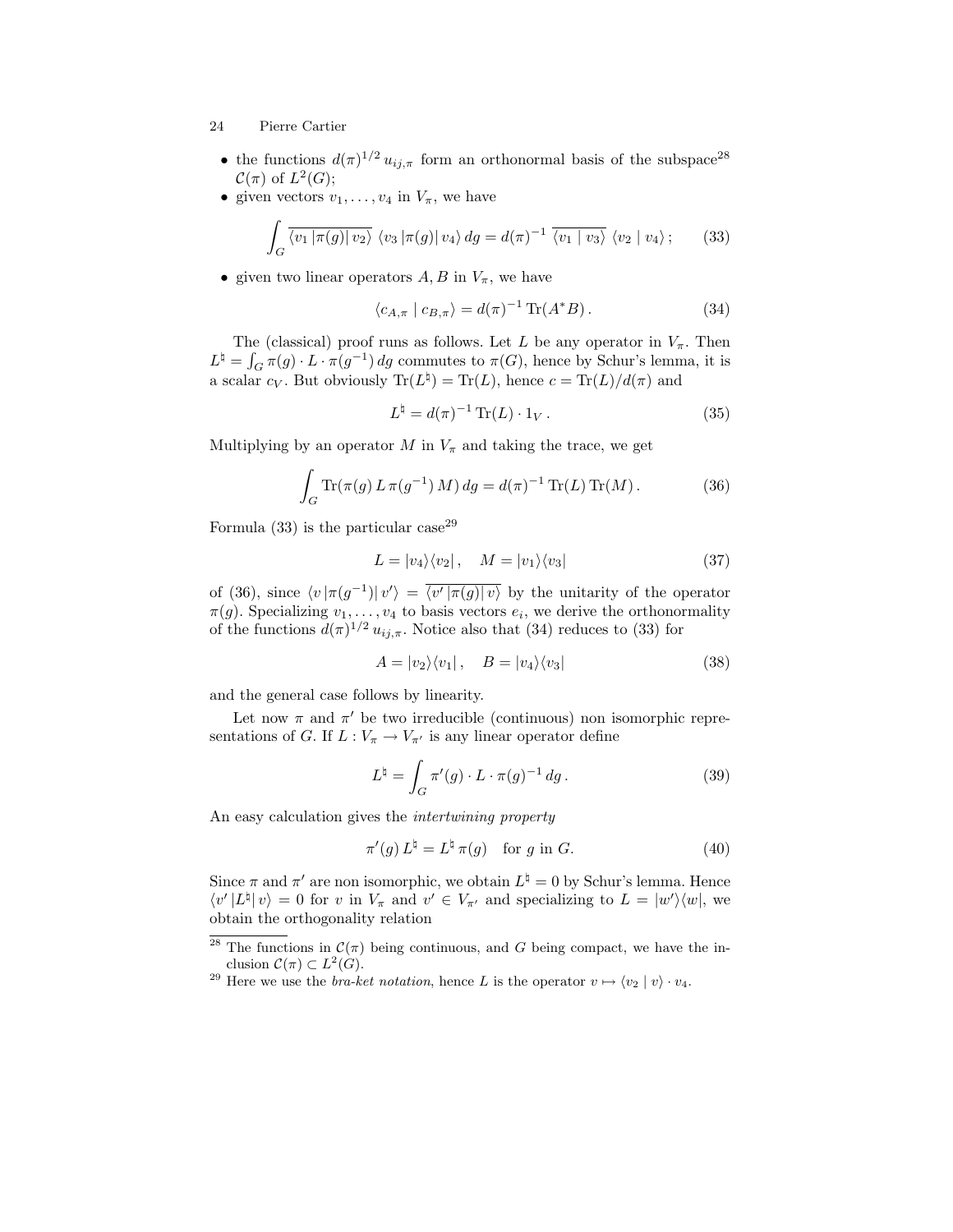A primer of Hopf algebras 25

$$
\int_{G} \overline{\langle v \, |\pi(g)| \, w \rangle} \, \langle v' \, |\pi'(g)| \, w' \rangle \, dg = 0 \,. \tag{41}
$$

That is the spaces  $\mathcal{C}(\pi)$  and  $\mathcal{C}(\pi')$  are orthogonal in  $L^2(G)$ .

#### (B) Peter-Weyl's theorem.

We consider a collection  $\hat{G}$  of irreducible (continuous) representations of  $G$ , such that every irreducible representation of  $G$  is isomorphic to one, and only one, member of  $\tilde{G}$ . We keep the previous notations  $V_{\pi}$ ,  $d(\pi)$ ,  $C(\pi)$ ,...

**Theorem of Peter-Weyl.** The family of functions  $d(\pi)^{1/2} u_{ij,\pi}$  for  $\pi$  in  $\hat{G}$ ,  $1 \leq i \leq d(\pi), 1 \leq j \leq d(\pi)$  is an orthonormal basis of the Hilbert space  $L^2(G)$ .

From the results in (A), we know already that the functions  $d(\pi)^{1/2} u_{ij,\pi}$ form an orthonormal system and an algebraic basis of the vector space  $R_c(G)$ of (continuous) representative functions. It suffices therefore to prove that  $R_c(G)$  is a dense subspace of  $L^2(G)$ . Here is a simple proof<sup>30</sup>.

For any continuous function f on G, define the convolution operator  $R_f$ in  $L^2(G)$  by

$$
(R_f \varphi)(g') = \int_G \varphi(g) f(g^{-1} g') dg. \tag{42}
$$

This is an integral operator with a kernel  $f(g^{-1}g')$  which is continuous on the compact space  $G \times G$ , hence in  $L^2(G \times G)$ . The operator  $R_f$  is therefore a Hilbert-Schmidt operator. By an elementary proof ([9], chapter 5), there exists an orthonormal basis  $(\varphi_n)$  in  $L^2(G)$  such that the functions  $R_f \varphi_n$  are mutually orthogonal. If we set  $\lambda_n = \langle R_f \varphi_n \mid R_f \varphi_n \rangle$ , it follows that  $\lambda_n \geq 0$ , P  $\sum_{n} \lambda_n < +\infty$  (since  $R_f$  is Hilbert-Schmidt) and<sup>31</sup>

$$
R_f^* R_f \varphi_n = \lambda_n \varphi_n. \tag{43}
$$

From the relation  $\sum_{n} \lambda_n < +\infty$ , it follows that for each  $\lambda \neq 0$  the space  $C_{\lambda,f}$ of solutions of the equation

$$
R_f^* R_f \varphi = \lambda \varphi \tag{44}
$$

is finite-dimensional. It is invariant under the left translations  $L_q$  since  $R_f$ commutes to  $L_g$ , and  $R_f^* R_f$  transforms square-integrable functions into continuous functions by well-known properties of convolution. Hence  $C_{\lambda,f}$  is a subspace of  $R_c(G)$ . If  $I(f) := \text{Im } R_f^* R_f$  is the range of the operator  $R_f^* R_f$ , it suffices to prove that the union of the ranges  $I(f)$  for f continuous is dense in

<sup>30</sup> All known proofs [24], [55] rely on the theory of integral equations. Ours uses only the elementary properties of Hilbert-Schmidt operators.

<sup>&</sup>lt;sup>31</sup> We denote by  $T^*$  the adjoint of any bounded linear operator T in  $L^2(G)$ .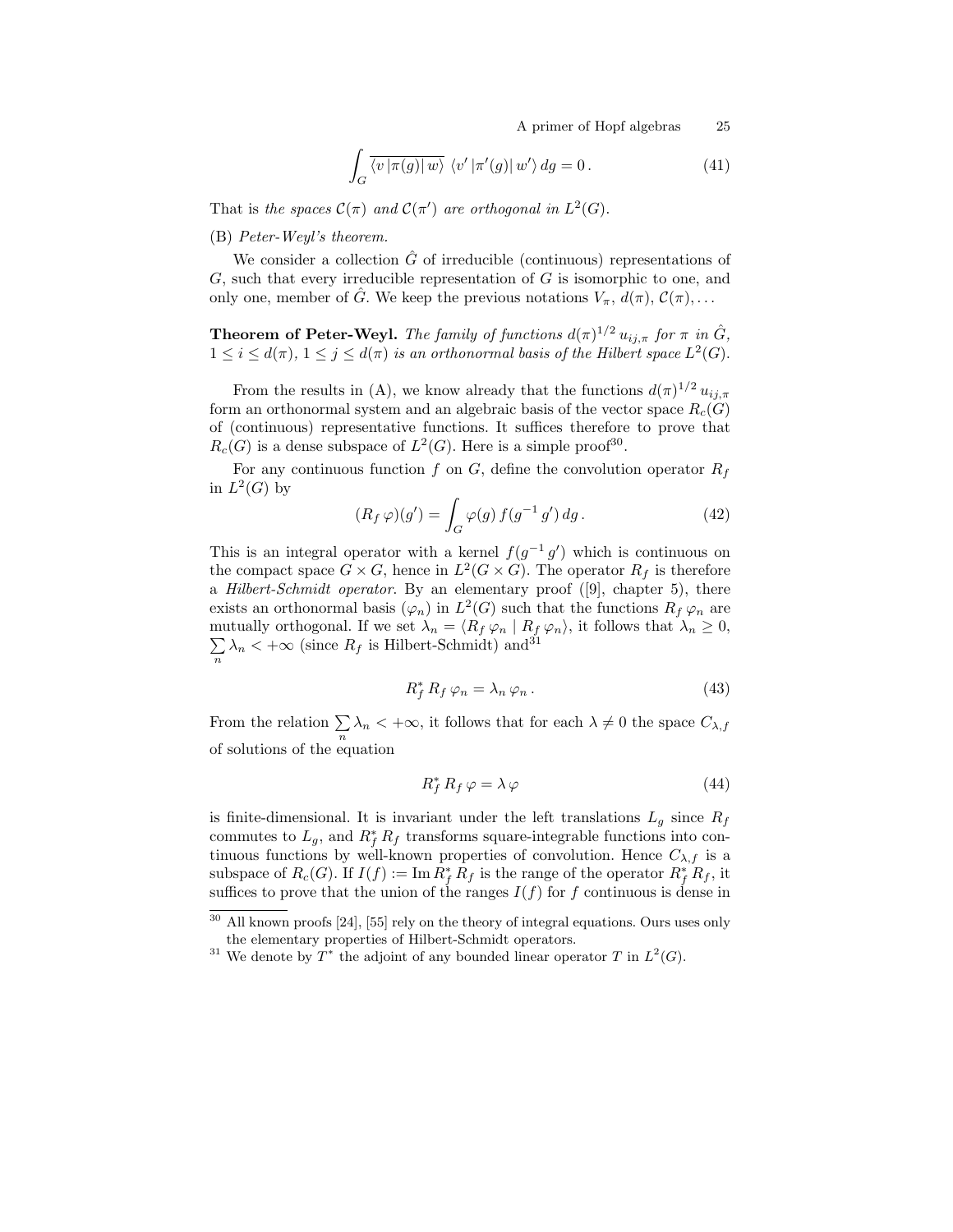$L^2(G)$ . Choose a sequence  $(f_n)$  of continuous functions approximating<sup>32</sup> the Dirac "function"  $\delta(g)$ . Then for every continuous function  $\varphi$  in G, we have

$$
\varphi = \lim_{n \to \infty} R_{f_n}^* R_{f_n} \varphi \tag{45}
$$

uniformly on  $G$ , hence in  $L^2(G)$ . Moreover, the continuous functions are dense in  $L^2$  $(G)$ . Q.E.D.

## (C) Existence of a faithful linear representation.

Let  $\mathfrak g$  be the Lie algebra of G, and  $\exp : \mathfrak g \to G$  the exponential map. It is known that there exists a convex symmetric open set  $U$  in  $\mathfrak g$  (containing 0) such that  $\exp|_U$  is a homeomorphism of U onto an open subset V of G. Let  $U_1 = \frac{1}{2} U$  and  $V_1 = \exp(U_1)$ . I claim that  $V_1$  contains no subgroup H of G, except  $H = \{1\}$ . Indeed, for  $h \in H$ ,  $h \neq 1$  we can write  $h = \exp x$ , with  $x \in U_1$ ,  $x \neq 0$ , hence  $h^2 = \exp 2x$  belongs to V but not to  $V_1$ , hence not to H.

Since the Hilbert space  $L^2(G)$  is separable, it follows from Peter-Weyl's theorem that we can enumerate  $\hat{G}$  as a sequence  $(\pi_n)_{n\geq 1}$ . Denote by  $G_n$ the closed subgroup of G consisting of the elements g such that  $\pi_1(g) = 1$ ,  $\pi_2(g) = 1, \ldots, \pi_n(g) = 1$ . Denote by H the intersection of the decreasing sequence  $(G_n)_{n\geq 1}$ . For h in H, it follows from Peter-Weyl's theorem that the left translation  $L_h$  in  $L^2(G)$  is the identity, hence for any continuous function f on  $G$ , we have

$$
f(h) = L_{h^{-1}} f(1) = f(1),
$$
\n(46)

hence  $h = 1$  since the continuous functions on a compact space separate the points.

Hence  $\bigcap$  $\bigcap_{n\geq 1} G_n = \{1\}$  and since  $V_1$  is a neighborhood of 1, it follows from the

compactness of G that  $V_1$  contains one of the subgroups  $G_n$ , hence  $G_n = \{1\}$ for some *n* by the first part of this proof. Otherwise stated,  $\pi := \pi_1 \oplus \cdots \oplus \pi_n$ is a faithful representation.

(D) Algebraicity of a compact linear group.

**Lemma 3.3.1.** Let  $m \geq 1$  be an integer, and  $K \subset GL(m, \mathbb{R})$  a compact subgroup. Then K is a real algebraic subgroup.

Indeed, let g be a matrix<sup>33</sup> in  $M_m(\mathbb{R})$ , not in K. The closed subsets K and Kg of  $M_m(\mathbb{R})$  are disjoint, hence there exists a continuous function  $\varphi$  on  $K \cup Kg$  taking the value 0 on K and 1 on Kg. By Weierstrass' approximation

<sup>&</sup>lt;sup>32</sup> That is, each  $f_n$  is continuous, non negative, normalized  $\int_G f_n(g) dg = 1$ , and there exists a basis  $(V_n)$  of the neighborhoods of 1 in G, such that  $f_n$  vanishes outside Vn.

<sup>&</sup>lt;sup>33</sup> We denote by  $M_m(\mathbb{R})$  the space of square matrices of size  $m \times m$ , with real entries.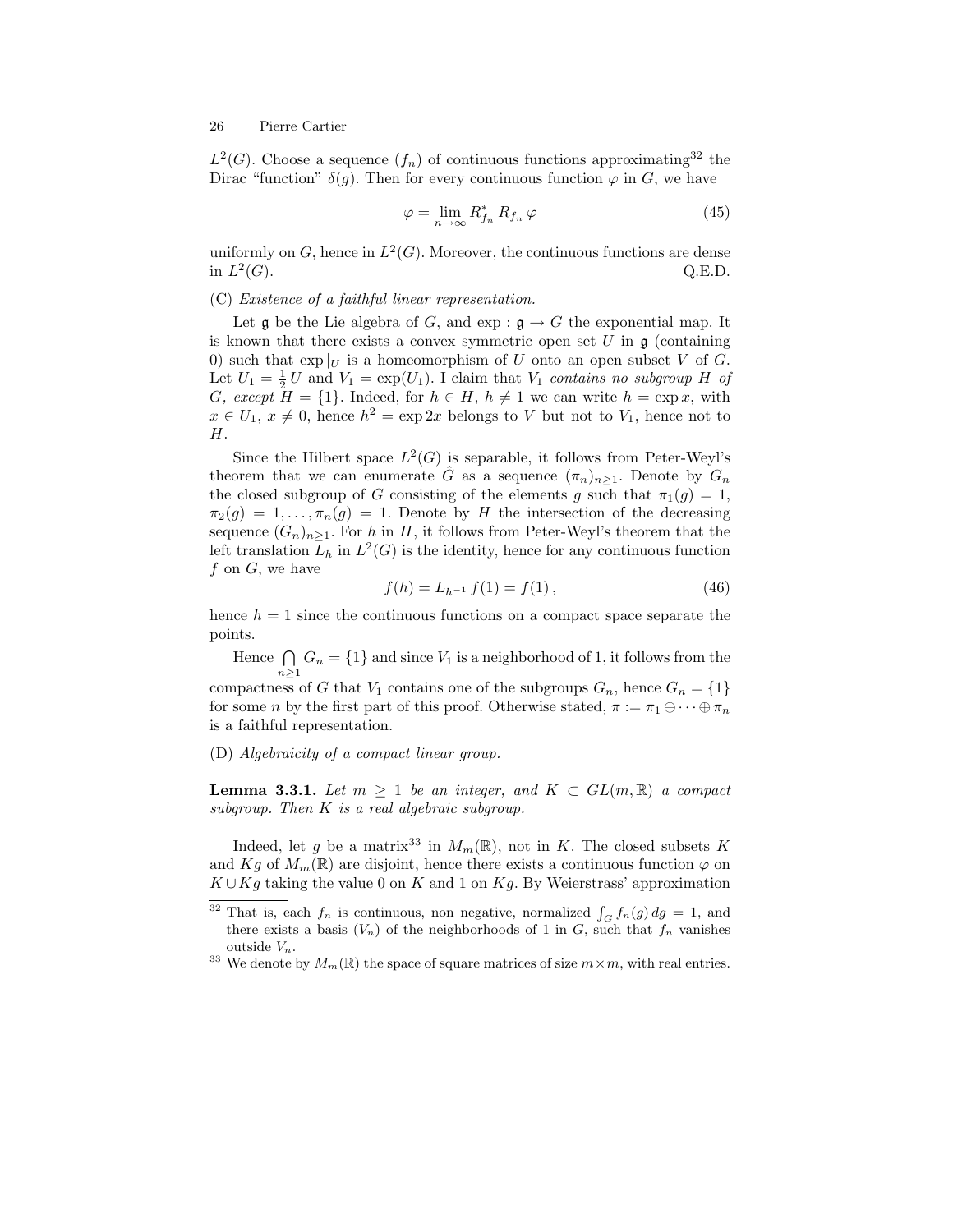theorem, we find a real polynomial in  $m^2$  variables such that  $|\varphi - P| \leq \frac{1}{4}$  on  $K \cup Kg$ . Average P:

$$
P^{\natural}(h) = \int_{K} P(kh) \, dk \,. \tag{47}
$$

Then  $P^{\natural}$  is an invariant polynomial hence take constant values a on K, b on Kg. From  $|\varphi - P| \leq \frac{1}{4}$  one derives  $|a| \leq \frac{1}{4}$ ,  $|1 - b| \leq \frac{1}{4}$ , hence  $b \neq a$ . The polynomial  $P^{\natural} - a$  is identically 0 on K, and takes a non zero value at g. Conclusion: K is a real algebraic submanifold of the space  $M_m(\mathbb{R})$  of square real matrices of order m.

## (E) Complex envelope of a compact Lie group.

We can repeat for the real representations of G what was said for the complex representations: direct sum, tensor product, orthogonality, semisimplicity. For any complex representative function u, its complex conjugate  $\bar{u}$  is a representative function, hence also the real and imaginary part of  $u$ . That is

$$
R_c(G) = R_{c,real}(G) \oplus i R_{c,real}(G)
$$
\n(48)

where  $R_{c,real}(G)$  is the set of continuous representative functions which take real values only. Moreover  $R_{c,real}(G)$  is the orthogonal direct sum  $\bigoplus \mathcal{C}(\pi)_\mathbb{R}$ 

extended over all irreducible real representations  $\pi$  of  $G$ , where  $\mathcal{C}(\pi)_{\mathbb{R}}^{\pi}$  is the real vector space generated by the coefficients  $\pi_{ij}$  for  $\pi$  given in matrix form

$$
\pi = (\pi_{ij}) : G \to GL(m, \mathbb{R}).
$$

Since any complex vector space of dimension  $n$  can be considered as a real vector space of dimension  $m = 2n$ , and since G admits a faithful complex representation, we can select a faithful real representation  $\rho$  given in matrix form

$$
\rho = (\rho_{ij}) : G \to GL(m; \mathbb{R}).
$$

**Theorem 3.3.1.** (i) Any irreducible real representation  $\pi$  of G is isomorphic to a subrepresentation of some  $\rho^{\otimes N}$  with  $N \geq 0$ .

(ii) The algebra  $R_{c,real}(G)$  is generated by the functions  $\rho_{ij}$  for  $1 \leq i \leq m$ ,  $1 \leq j \leq m$ .

(iii) The space G is the real spectrum<sup>34</sup> of the algebra  $R_{c,real}(G)$ .

Let I be the set of irreducible real representations  $\pi$  of G which are contained in some tensor representation  $\rho^{\otimes N}$ . Then, by the semisimplicity of real representations of G, the subalgebra of  $R_{c,real}(G)$  generated by  $\mathcal{C}(\rho)_{\mathbb{R}}$  is the direct sum  $A = \bigoplus \mathcal{C}(\pi)_{\mathbb{R}}$ . Since the continuous real functions  $\rho_{ij}$  on G separate the points, it follows from the Weierstrass-Stone theorem that A is dense

<sup>&</sup>lt;sup>34</sup> That is, for every algebra homomorphism  $\varphi: R_{c, \text{real}}(G) \to \mathbb{R}$  there exists a unique point g in G such that  $\varphi(u) = u(g)$  for every u in  $R_{c,real}(G)$ .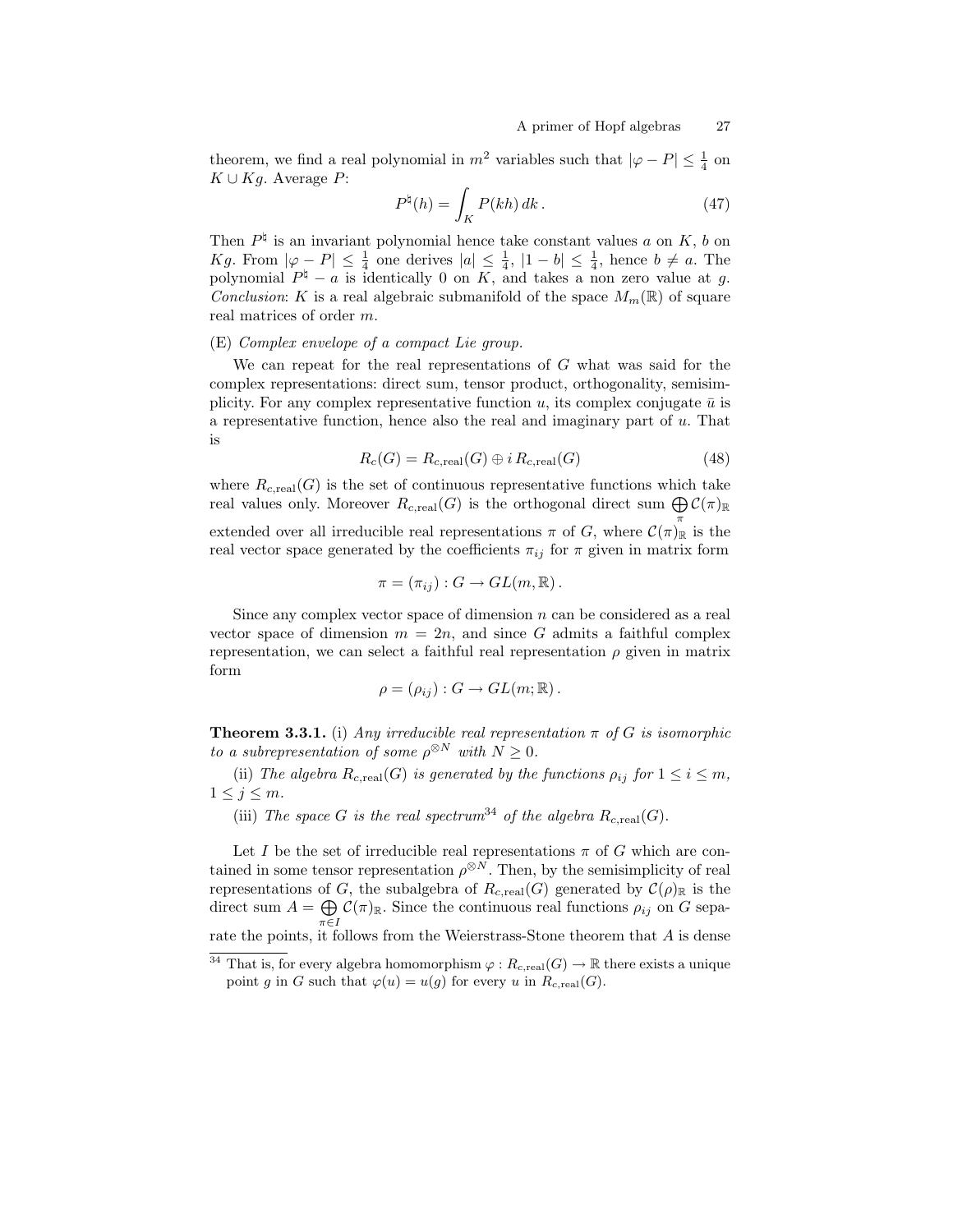in the Banach space  $C^0(G; \mathbb{R})$  of real continuous functions on G, with the supremum norm. Hence

$$
A \subset R_{c,real}(G) \subset C^0(G; \mathbb{R}).
$$

If there existed an irreducible real representation  $\sigma$  not in I, then  $\mathcal{C}(\sigma)_{\mathbb{R}}$  would be orthogonal to A in  $L^2(G;\mathbb{R})$  by Schur's orthogonality relations. But A is dense in the Banach space  $C^0(G;\mathbb{R})$ , continuously and densely embedded in the Hilbert space  $L^2(G;\mathbb{R})$ , and its orthogonal complement reduces therefore to 0. Contradiction! This proves (i) and (ii).

The set  $\Gamma = \rho(G)$  is real algebraic in the space  $M_m(\mathbb{R})$ , (by (D)), hence it is the real spectrum of the algebra  $\mathcal{O}(\Gamma)$  generated by the coordinate functions on Γ. The bijection  $\rho: G \to \Gamma$  transforms  $R_{c,real}(G)$  into  $\mathcal{O}(\Gamma)$  by (ii), hence G is the real spectrum of  $R_{c,real}(G)$ . Q.E.D.

Let  $G(\mathbb{C})$  be the complex spectrum of the algebra  $R_c(G)$ . By the previous theorem and (48), the complex algebra  $R_c(G)$  is generated by the  $\rho_{ij}$ 's. Furthermore as above, we show that  $\rho$  extends to an isomorphism  $\rho_{\mathbb{C}}$  of  $G(\mathbb{C})$  onto the smallest complex algebraic subgroup of  $GL(m,\mathbb{C})$  containing  $\rho(G) \subset GL(m,\mathbb{R})$ . Hence  $G(\mathbb{C})$  is a complex algebraic group, and there is an involution r in  $G(\mathbb{C})$  with the following properties:

- (i) G is the set of fixed points of r in  $G(\mathbb{C})$ .
- (ii) For u in  $R_c(G)$  and g in  $G(\mathbb{C})$ , one has

$$
u(r(g)) = \overline{\overline{u}(g)}\tag{49}
$$

and in particular  $u(r(g)) = \overline{u(g)}$  for u in  $R_{c,real}(G)$ .

The group  $G(\mathbb{C})$  is called the *complex envelope of G*. For instance if  $G =$  $U(n)$ , then  $G(\mathbb{C}) = GL(n, \mathbb{C})$  with the natural inclusion  $U(n) \subset GL(n, \mathbb{C})$ and  $r(g) = (g^*)^{-1}$ .

## 3.4 Categories of representations

We come back to the situation of subsection 3.1. We consider an "abstract" group G and the algebra  $R(G)$  of representative functions on G together with the mappings  $\Delta, S, \varepsilon$ .

Let L be a sub-Hopf-algebra of  $R(G)$ , that is a subalgebra such that  $\Delta(L) \subset L \otimes L$ , and  $S(L) = L$ . Denote by  $C_L$  the class of representations  $\pi$  of G such that  $\mathcal{C}(\pi) \subset L$ . We state the main properties:

(i) If  $\pi_1$  and  $\pi_2$  are in the class  $\mathcal{C}_L$ , so are the direct sum  $\pi_1 \oplus \pi_2$  and the tensor product  $\pi_1 \otimes \pi_2$ .

(ii) For any  $\pi$  in  $\mathcal{C}_L$ , every subrepresentation  $\pi'$  of  $\pi$ , as well as the quotient representation  $\pi/\pi'$  (in  $V_{\pi}/V_{\pi'}$ ) are in  $\mathcal{C}_L$ .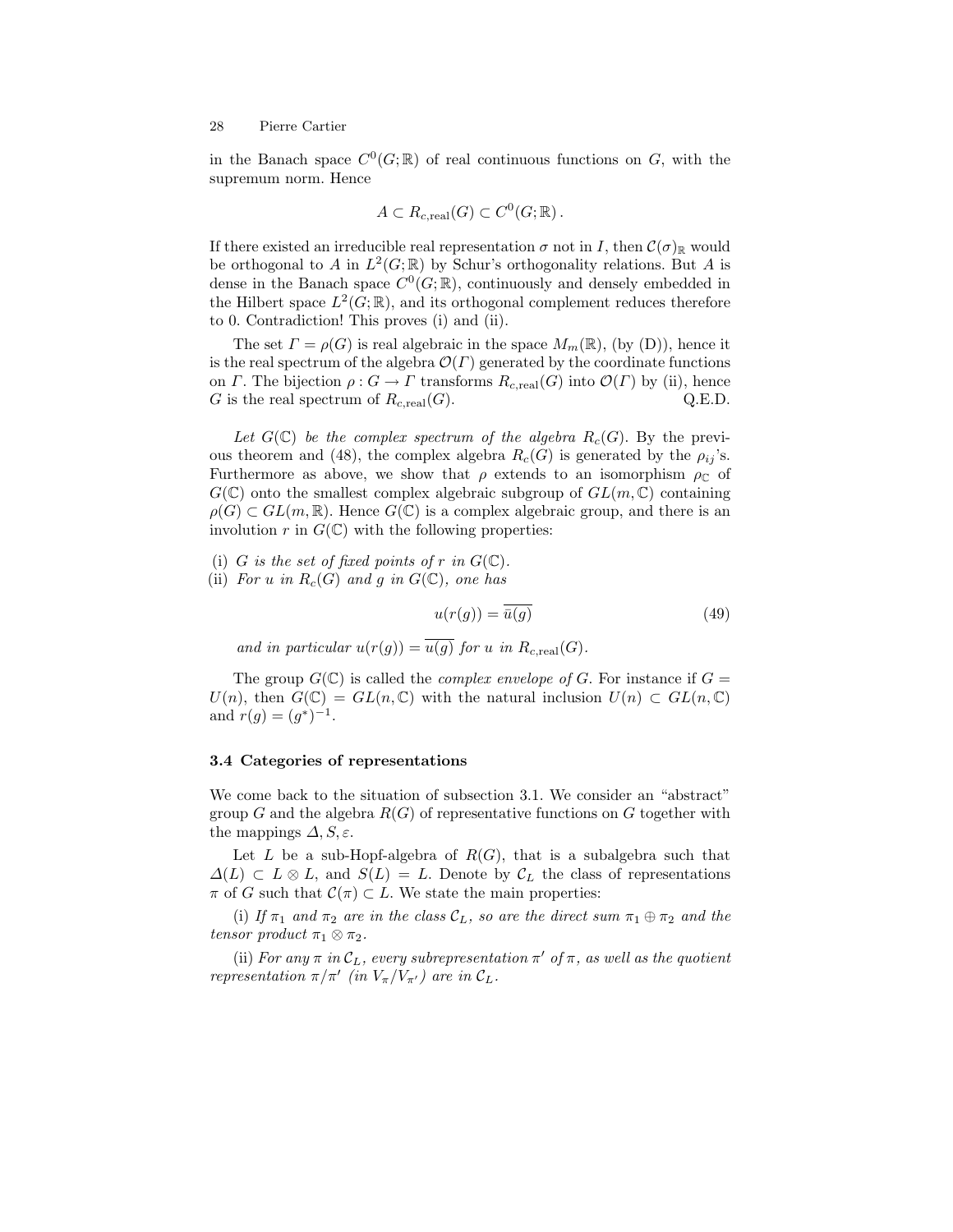(iii) For any representation  $\pi$  in  $\mathcal{C}_L$ , the contragredient representation<sup>35</sup>  $\pi^{\vee}$  is in  $\mathcal{C}_L$ ; the unit representation 1 is in  $\mathcal{C}_L$ .

(iv) L is the union of the spaces  $C(\pi)$  for  $\pi$  running over  $C_L$ .

Hints of proof:

• For (i), use the relations

$$
\mathcal{C}(\pi_1 \oplus \pi_2) = \mathcal{C}(\pi_1) + \mathcal{C}(\pi_2), \ \mathcal{C}(\pi_1 \otimes \pi_2) = \mathcal{C}(\pi_1) \mathcal{C}(\pi_2).
$$

• For (ii) use the relations

$$
\mathcal{C}(\pi') \subset \mathcal{C}(\pi), \ \mathcal{C}(\pi/\pi') \subset \mathcal{C}(\pi).
$$

• For (iii) use the relations

$$
\mathcal{C}(\pi^{\vee}) = S(\mathcal{C}(\pi)), \mathcal{C}(\mathbf{1}) = \mathbb{C}.
$$

• To prove (iv), let  $u$  in  $L$ . By definition of a representative function, the vector space  $V$  generated by the right translates of  $u$  is finite-dimensional, and the operators  $R_q$  define a representation  $\rho$  in V. Since u is in V, it remains to prove  $V = \mathcal{C}(\rho)$ . We leave it as an exercise for the reader.

Conversely, let  $\mathcal C$  be a class of representations of  $G$  satisfying the properties analogous to (i) to (iii) above. Then the union L of the spaces  $\mathcal{C}(\pi)$  for  $\pi$ running over C is a sub-Hopf-algebra of  $R(G)$ . In order to prove that C is the class  $\mathcal{C}_L$  corresponding to  $L$ , one needs to prove the following lemma:

**Lemma 3.4.1.** If  $\pi$  and  $\pi'$  are representations of G such that  $\mathcal{C}(\pi) \subset \mathcal{C}(\pi')$ , then  $\pi$  is isomorphic to a subquotient of  $\pi'^N$  for some integer  $N \geq 0$ .

Proof left to the reader (see [72], page 47).

Consider again a sub-Hopf-algebra L of  $R(G)$ . Let  $G<sub>L</sub>$  be the spectrum of L, that is the set of algebra homomorphisms from L to k. For  $g, g'$  in  $G_L$ , the map

$$
g \cdot g' := (g \otimes g') \circ \Delta \tag{50}
$$

is again in  $G_L$ , as well as  $g \circ S$ . It is easy to check that we define a multiplication in  $G_L$  which makes it a group, with  $g \circ S$  as inverse of g, and  $\varepsilon|_L$  as unit element. Furthermore, there is a group homomorphism

$$
\delta: G \to G_L
$$

$$
\langle \pi^{\vee}(g) \cdot v^*, v \rangle = \langle v^*, \pi(g^{-1}) \cdot v \rangle
$$

for v in  $V_{\pi}$ ,  $v^*$  in  $V_{\pi}^*$  and g in G. Equivalently  $\pi^{\vee}(g) = {}^{t} \pi(g)^{-1}$ .

<sup>&</sup>lt;sup>35</sup> The contragredient  $\pi^{\vee}$  of  $\pi$  acts on the dual  $V_{\pi}^{*}$  of  $V_{\pi}$  in such a way that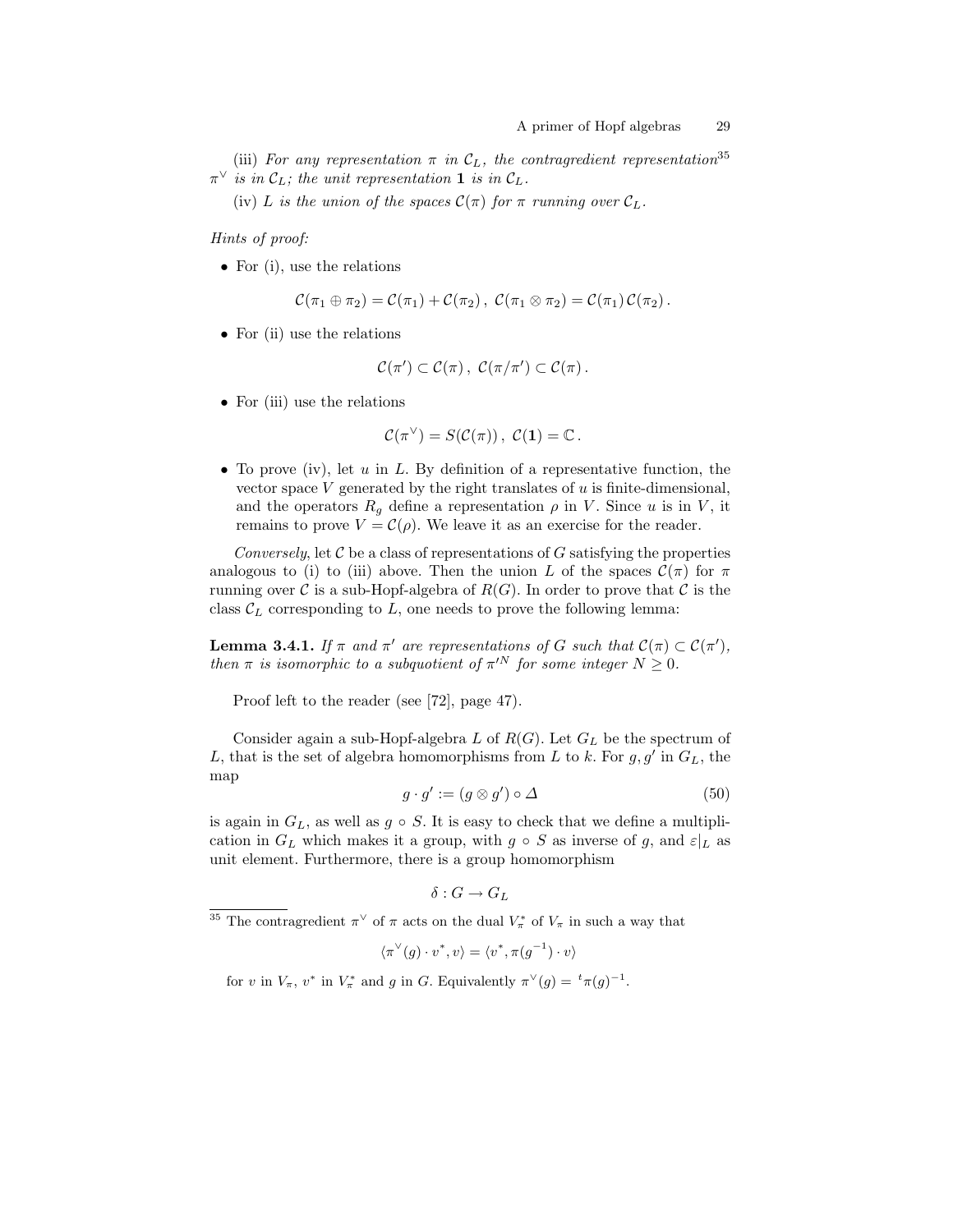transforming any g in G into the map  $u \mapsto u(g)$  from L to k. The group  $G_L$ is called the *envelope of G* corresponding to the Hopf-algebra  $L \subset R(G)$ , or equivalently to the class  $\mathcal{C}_L$  of representations of G corresponding to L.

We reformulate these constructions in terms of categories. Given two representations  $\pi, \pi'$  of G, let  $Hom(\pi, \pi')$  be the space of all linear operators  $T: V_{\pi} \to V_{\pi'}$  such that  $\pi'(g) T = T \pi(g)$  for all g in G ("intertwining operators"). With the obvious definition for the composition of intertwining operators, the class  $\mathcal{C}_L$  is a category. Furthermore, one defines a functor  $\Phi$  from  $\mathcal{C}_L$  to the category Vect<sub>k</sub> of finite-dimensional vector spaces over k: namely  $\Phi(\pi) = V_{\pi}$  for  $\pi$  in  $\mathcal{C}_L$  and  $\Phi(T) = T$  for T in Hom $(\pi, \pi')$ . This functor is called the *forgetful functor*. Finally, the group  $Aut(\Phi)$  of automorphisms of the functor  $\Phi$  consists of the families  $g = (g_{\pi})_{\pi \in C_L}$  such that  $g_{\pi} \in GL(V_{\pi})$ and

$$
g_{\pi'} T = T g_{\pi} \tag{51}
$$

for  $\pi, \pi'$  in  $\mathcal{C}_L$  and T in  $\text{Hom}(\pi, \pi')$ . Hence  $\text{Aut}(\Phi)$  is a subgroup of  $\prod$  $\prod_{\pi \in C_L} GL(V_{\pi}).$ 

With these definitions, one can identify  $G_L$  with the subgroup of  $Aut(\Phi)$ consisting of the elements  $g = (g_{\pi})$  satisfying the equivalent requirements:

(i) For any  $\pi$  in  $\mathcal{C}_L$ , the operator  $g_{\pi}$  in  $V_{\pi}$  belongs to the smallest algebraic subgroup of  $GL(V_{\pi})$  containing the image  $\pi(G)$  of the representation  $\pi$ .

(ii) For  $\pi$ ,  $\pi'$  in  $\mathcal{C}_L$ , the operator  $g_{\pi \otimes \pi'}$  in  $V_{\pi \otimes \pi'} = V_{\pi} \otimes V_{\pi'}$  is equal to  $g_{\pi} \otimes g_{\pi'}$ .

**Examples.** 1) Let G be an algebraic group, and  $\mathcal{O}(G)$  its coordinate ring. For  $L = \mathcal{O}(G)$ , the class  $\mathcal{C}_L$  of representations of G coincides with its class of representations as an algebraic group. In this case  $\delta: G \to G_{\mathcal{O}(G)}$  is an isomorphism.

2) Let G be a compact Lie group and  $L = R<sub>c</sub>(G)$ . Then the class  $C<sub>L</sub>$ consists of the continuous complex representations of  $G$ , and  $G<sub>L</sub>$  is the complex envelope  $G(\mathbb{C})$  of G defined in subsection 3.3(E). Using the semisimplicity of the representations of G, we can reformulate the definition of  $G_L = G(\mathbb{C})$ : it is the subgroup of the product  $\prod$  $\prod_{\pi \text{ irred.}} GL(V_{\pi})$  consisting of the families  $g = (g_{\pi})$ such that  $g_{\pi_1} \otimes g_{\pi_2} \otimes g_{\pi_3}$  fixes any element of  $V_{\pi_1} \otimes V_{\pi_2} \otimes V_{\pi_3}$  which is invariant under G (for  $\pi_1, \pi_2, \pi_3$  irreducible). In the embedding  $\delta: G \to G(\mathbb{C}), G$  is identified with the subgroup of  $G(\mathbb{C}) \subset \prod$   $GL(V_{\pi})$  where each component  $\pi$  irred.  $g_{\pi}$  is a unitary operator in  $V_{\pi}$ . In this way, we recover the classical Tannaka-Krein duality theorem for compact Lie groups.

3) Let  $\Gamma$  be a discrete finitely generated group, and let  $\mathcal C$  be the class of its unipotent representations over the field  $\mathbb Q$  of rational numbers (see subsection 3.9). Then the corresponding envelope is called the unipotent (or Malcev) completion of  $\Gamma$ . This construction has been extensively used when  $\Gamma$  is the fundamental group of a manifold [21, 29].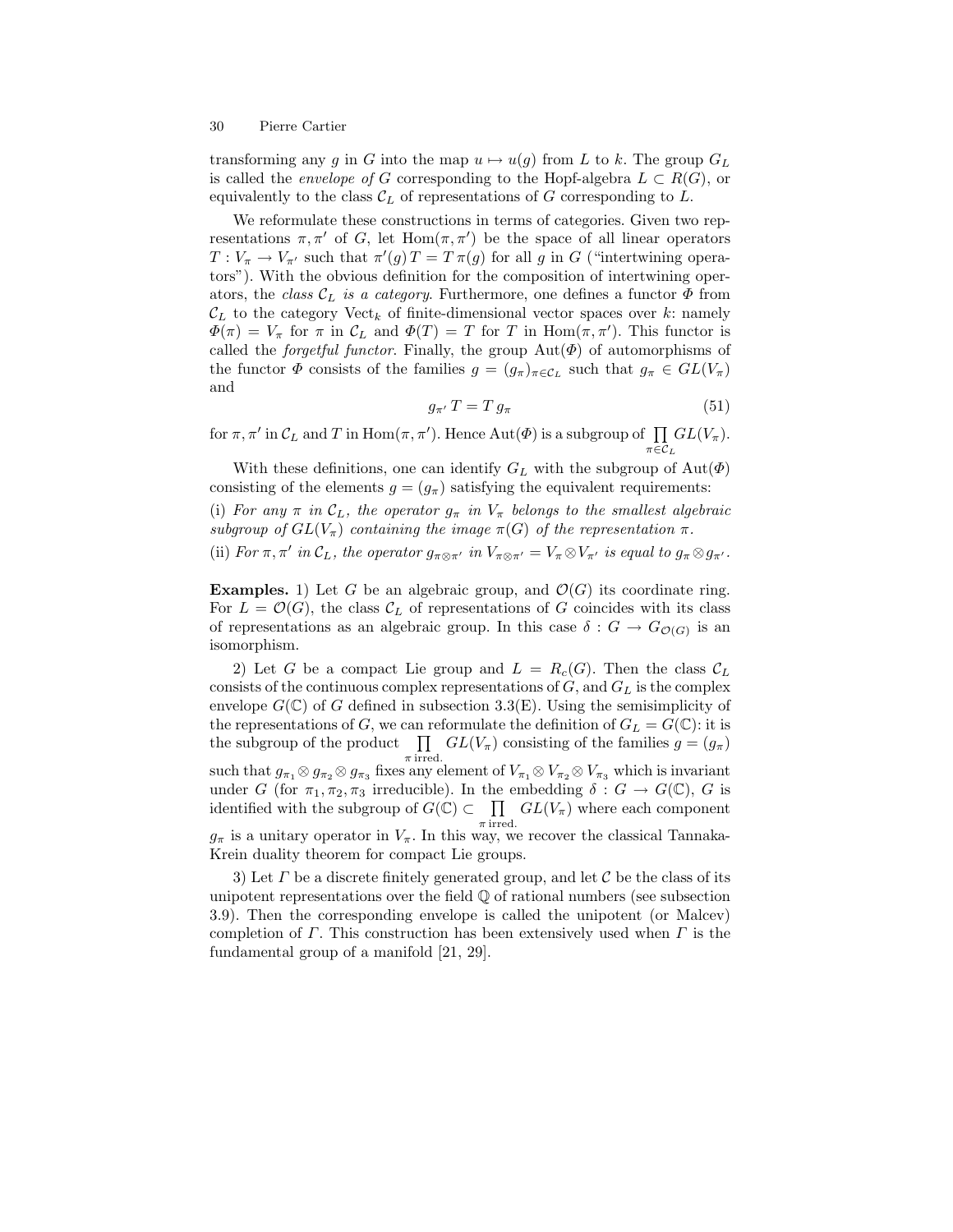**Remark 3.4.1.** If C is any k-linear category with an internal tensor product, and  $\Phi: \mathcal{C} \to \text{Vect}_k$  a functor respecting the tensor products, one can define the group  $Aut(\Phi)$  as above, and the subgroup  $Aut^{\otimes}(\Phi)$  of the elements  $g = (g_{\pi})$  of Aut $(\Phi)$  satisfying the condition (ii) above. It can be shown that  $\Gamma = \text{Aut}^{\otimes}(\Phi)$  is the spectrum of a Hopf algebra L of representative functions on  $\Gamma$ ; there is a natural functor from  $\mathcal C$  to  $\mathcal C_L$ . Grothendieck, Saavedra [69] and Deligne [30] have given conditions ensuring the equivalence of  $\mathcal{C}$  and  $\mathcal{C}_L$ ("Tannakian categories").

## 3.5 Hopf algebras and duality

(A) We give at last the axiomatic description of a Hopf algebra. Take for instance a *finite group*  $G$  and a field  $k$ , and introduce the group algebra  $kG$  in duality with the space  $k^G$  of all maps from G to k (see subsection 1.3). The coproduct in  $kG$  is given by

$$
\Delta \left( \sum_{g \in G} a_g \cdot g \right) = \sum_{g \in G} a_g \cdot (g \otimes g) \tag{52}
$$

and the bilinear multiplication by

$$
m(g \otimes g') = g \cdot g' \,. \tag{53}
$$

Hence we have maps (for  $A = kG$ )

$$
\Delta: A \to A \otimes A, \quad m: A \otimes A \to A
$$

which satisfy the following properties:

$$
Associativity^{36} of m : m \circ (m \otimes 1_A) = m \circ (1_A \otimes m).
$$

Coassociativity of  $\Delta$  :  $(\Delta \otimes 1_A) \circ \Delta = (1_A \otimes \Delta) \circ \Delta$ .

Compatibility of m and  $\Delta$ : the following diagram is commutative

$$
A^{\otimes 2} \xrightarrow{m} A \xrightarrow{\Delta} A^{\otimes 2}
$$
  
\n
$$
A^{\otimes 4} \xrightarrow{\sigma_{23}} A^{\otimes 4},
$$
  
\n
$$
A^{\otimes 4} \xrightarrow{\sigma_{23}} A^{\otimes 4},
$$

where  $A^{\otimes 2} = A \otimes A$  and  $\sigma_{23}$  is the exchange of the factors  $A_2$  and  $A_3$  in the tensor product  $A^{\otimes 4} = A_1 \otimes A_2 \otimes A_3 \otimes A_4$  (where each  $A_i$  is equal to  $A$ ).

Furthermore the linear maps  $S: A \to A$  and  $\varepsilon: A \to k$  characterized by  $S(g) = g^{-1}, \varepsilon(g) = 1$  satisfy the rules

$$
m \circ (S \otimes 1_A) \circ \Delta = m \circ (1_A \otimes S) \circ \Delta = \eta \circ \varepsilon, \tag{54}
$$

<sup>&</sup>lt;sup>36</sup> In terms of elements this is the law  $(a_1 a_2) a_3 = a_1(a_2 a_3)$ .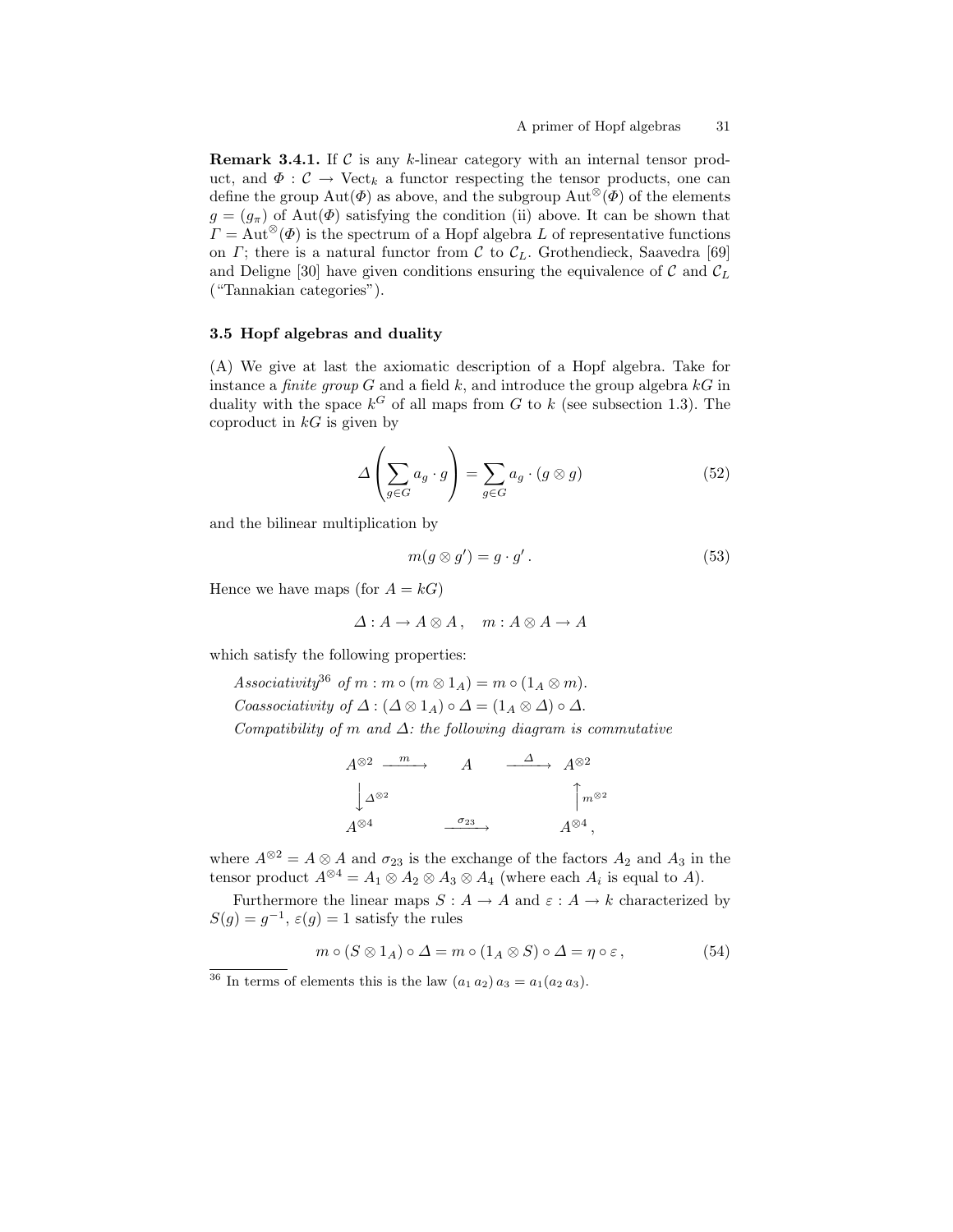$$
(\varepsilon \otimes 1_A) \circ \Delta = (1_A \otimes \varepsilon) \circ \Delta = 1_A, \qquad (55)
$$

and are uniquely characterized by these rules. We have introduced the map  $\eta: k \to A$  given by  $\eta(\lambda) = \lambda \cdot 1$  satisfying the rule<sup>37</sup>

$$
m \circ (\eta \otimes 1_A) = m \circ (1_A \otimes \eta) = 1_A.
$$
 (56)

All these properties give the *axioms* of a *Hopf algebra* over the field  $k$ .

A word about terminology<sup>38</sup>. The map m is called the product, and  $\eta$  the unit map. An *algebra* is a triple  $(A, m, \eta)$  satisfying the condition of associativity for m and relation (56) for  $\eta$ , hence an algebra  $(A, m, \eta)$  is associative and unital. A coalgebra is a triple  $(A, \Delta, \varepsilon)$  where  $\Delta$  is called the coproduct and  $\varepsilon$  the counit. They have to satisfy the coassociativity for  $\Delta$  and relation (55) for  $\varepsilon$ , hence a coalgebra is *coassociative and counital*. A *bialgebra* is a system  $(A, m, \eta, \Delta, \varepsilon)$  where in addition of the previous properties, the compatibility of m and  $\Delta$  holds. Finally a map S satisfying (54) is an *antipodism* for the bialgebra, and a Hopf algebra is a bialgebra with antipodism.

(B) When A is finite-dimensional, we can identify  $A^* \otimes A^*$  to the dual of  $A \otimes A$ . Then the maps  $\Delta, m, S, \varepsilon, \eta$  dualize to linear maps

$$
\Delta^*={}^tm\,,\quad m^*={}^t\Delta\,,\quad S^*={}^tS\,,\quad \varepsilon^*={}^t\eta\,,\quad \eta^*={}^t\varepsilon
$$

by taking transposes. One checks that the axioms of a Hopf algebra are self-dual, hence  $(A^*, m^*, \Delta^*, S^*, \varepsilon^*, \eta^*)$  is another Hopf algebra, the dual of  $(A, m, \Delta, S, \varepsilon, \eta)$ . In our example, where  $A = kG$ ,  $A^* = k^G$ , the multiplication in  $k^G$  is the pointwise multiplication, and the coproduct is given by  $\Delta^* u(g, g') = u(gg')$ . Since G is finite, every function on G is a representative function, hence  $A^*$  is the Hopf algebra  $R(G)$  introduced in subsection 3.1.

In general, if  $(A, \Delta, \varepsilon)$  is any coalgebra, we can dualize the coproduct in A to a product in the dual  $A^*$  given by

$$
f \cdot f' = (f \otimes f') \circ \Delta. \tag{57}
$$

The product in  $A^*$  is associative<sup>39</sup>, and  $\varepsilon$  acts as a unit

$$
\varepsilon \cdot f = f \cdot \varepsilon = f. \tag{58}
$$

Hence, the dual of a coalgebra is an algebra.

The duality for algebras is more subtle. Let  $(A, m, \eta)$  be an algebra, and define the subspace  $R(A)$  of the dual  $A^*$  by the following characterization:

An element f of  $A^*$  is in  $R(A)$  iff there exists a left (right, two-sided) ideal I in A such that  $f(I) = 0$  and  $A/I$  is finite-dimensional.

 $\overline{37}$  In terms of elements it means  $1 \cdot a = a \cdot 1 = a$ .

<sup>&</sup>lt;sup>38</sup> Bourbaki, and after him Dieudonné and Serre, say "cogebra" for "coalgebra" and "bigebra" for "bialgebra".

<sup>&</sup>lt;sup>39</sup> This condition is equivalent to the coassociativity of  $\Delta$ .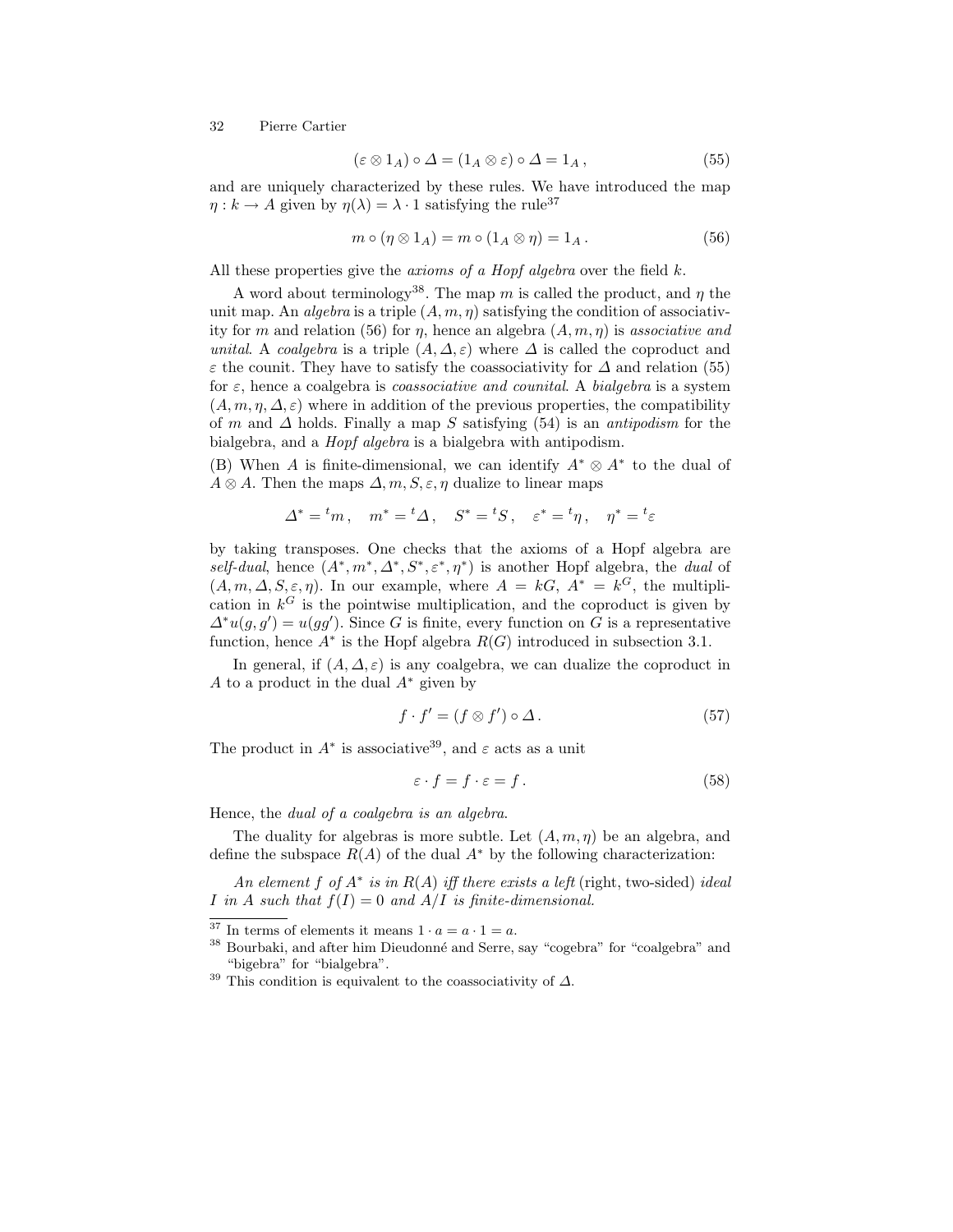Equivalently  $f \circ m : A^{\otimes 2} \to A \to k$  should be decomposable, that is there exist elements  $f'_{i}, f''_{i}$  in  $A^*$  such that

$$
f(a'a'') = \sum_{i=1}^{N} f'_i(a') f''_i(a'')
$$
 (59)

for any pair of elements  $a', a''$  of A. We can then select the elements  $f'_i, f''_i$  in  $R(A)$  and define a coproduct in  $R(A)$  by

$$
\Delta(f) = \sum_{i=1}^{N} f'_i \otimes f''_i.
$$
\n(60)

Then  $R(A)$  with the coproduct  $\Delta$ , and the counit  $\varepsilon$  defined by  $\varepsilon(f) = f(1)$ , is a coalgebra, the reduced dual of A.

If  $(A, m, \Delta, S, \varepsilon, \eta)$  is a Hopf algebra, the reduced dual  $R(A)$  of the algebra  $(A, m, \eta)$  is a subalgebra of the algebra  $A^*$  dual to the coalgebra  $(A, \Delta, \varepsilon)$ . With these definitions,  $R(A)$  is a Hopf algebra, the *reduced dual of the Hopf* algebra A.

Examples. 1) If A is finite-dimensional,  $R(A)$  is equal to  $A^*$ , and the reduced dual Hopf algebra  $R(A)$  coincides with the dual Hopf algebra  $A^*$ . In this case, the dual of  $A^*$  as a Hopf algebra is again A, but  $R(R(A))$  is different from A for a general Hopf algebra A.

2) Suppose A is the group algebra  $kG$  with the coproduct (52). We don't assume that the group G is finite. Then  $R(A)$  coincides with the algebra  $R(G)$  of representative functions, with the structure of Hopf algebra defined in subsection 3.1 (see Lemma 3.1.1).

**Remark 3.5.1.** If  $(C, \Delta, \varepsilon)$  is a coalgebra, its (full) dual  $C^*$  becomes an algebra for the product defined by (57). It can be shown (see [34], Chapter I) that the functor  $C \mapsto C^*$  defines an equivalence of the category of coalgebras with the category of so-called *linearly compact algebras*. Hence, if  $(A, m, \Delta, S, \varepsilon, \eta)$ is a Hopf algebra, the full dual  $A^*$  is a linearly compact algebra, and the multiplication  $m : A \otimes A \to A$  dualizes to a coproduct  $m^* : A^* \to A^* \hat{\otimes} A^*$ , where ⊗ˆ denotes the completed tensor product in the category of linearly compact algebras.

## 3.6 Connection with Lie algebras

Another important example of a Hopf algebra is provided by the enveloping algebra  $U(\mathfrak{g})$  of a Lie algebra  $\mathfrak{g}$  over the field k. This is an associative unital algebra over  $k$ , containing  $\mathfrak g$  as a subspace with the following properties:

• as an algebra,  $U(\mathfrak{g})$  is generated by  $\mathfrak{g}$ ;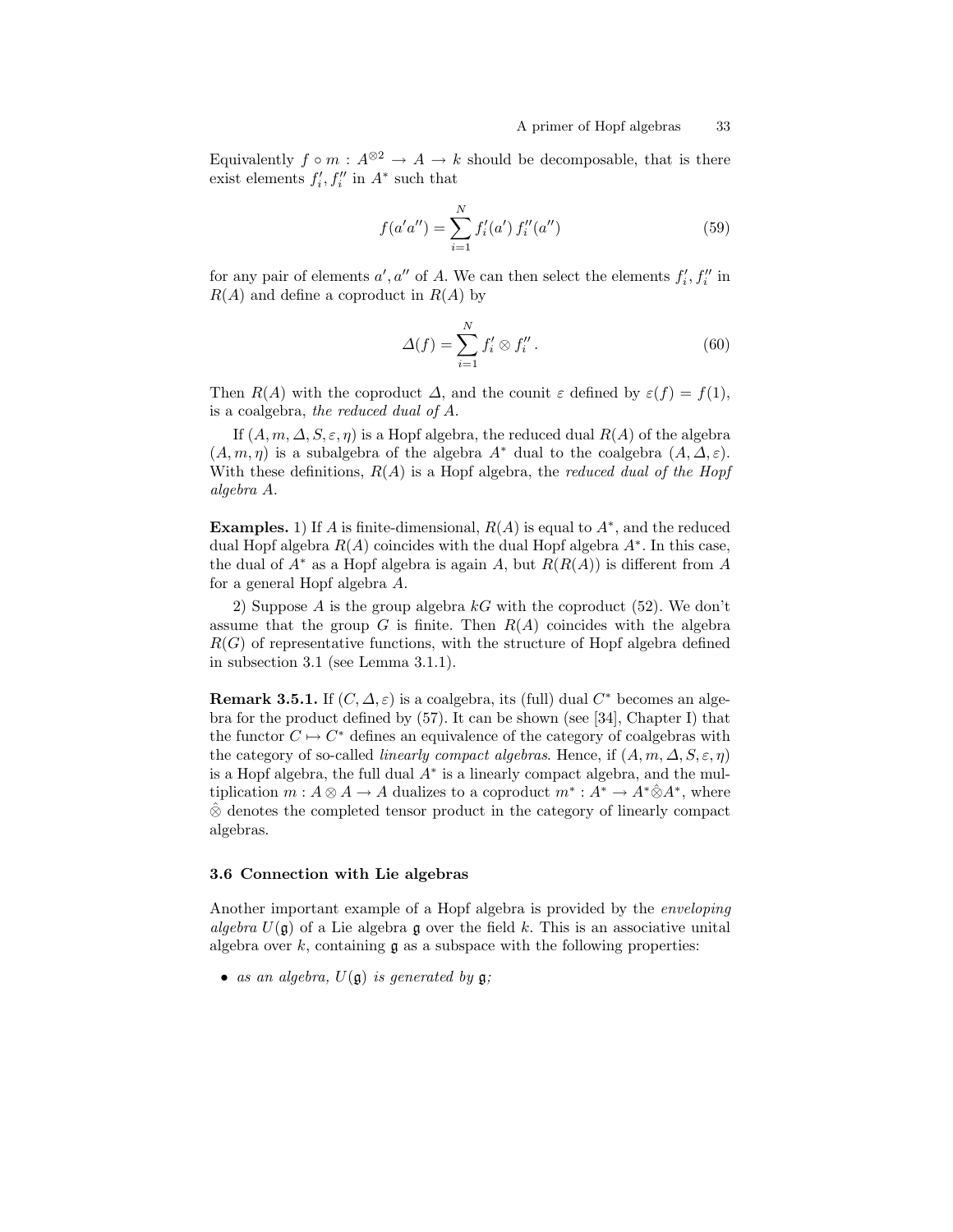- 34 Pierre Cartier
- for a, b in g, the bracket in g is given by  $[a, b] = ab ba;$
- if A is any associative unital algebra, and  $\rho : \mathfrak{g} \to A$  any linear map such that  $\rho([a, b]) = \rho(a) \rho(b) - \rho(b) \rho(a)$ , then  $\rho$  extends to a homomorphism of algebras  $\bar{\rho}: U(\mathfrak{g}) \to A$  (in a unique way since  $\mathfrak{g}$  generates  $U(\mathfrak{g})$ ).

In particular, taking for A the algebra of linear operators acting on a vector space  $V$ , we see that representations of the Lie algebra  $\mathfrak g$  and representations of the associative algebra  $U(\mathfrak{g})$  coincide.

One defines a linear map  $\delta : \mathfrak{g} \to U(\mathfrak{g}) \otimes U(\mathfrak{g})$  by

$$
\delta(x) = x \otimes 1 + 1 \otimes x. \tag{61}
$$

It is easily checked that  $\delta$  maps  $[x, y]$  to  $\delta(x) \delta(y) - \delta(y) \delta(x)$ , hence  $\delta$  extends to an algebra homomorphism  $\Delta$  from  $U(\mathfrak{g})$  to  $U(\mathfrak{g}) \otimes U(\mathfrak{g})$ . There exists also a homomorphism S from  $U(\mathfrak{g})$  to  $U(\mathfrak{g})^{\text{op}}$  with the opposite multiplication mapping x to  $-x$  for every x in g, and a homomorphism  $\varepsilon : U(\mathfrak{g}) \to k$ vanishing identically on  $\mathfrak g$  (this follows from the universal property of  $U(\mathfrak g)$ ). Then  $U(\mathfrak{g})$  with all its structure, is a Hopf algebra.

**Theorem 3.6.1.** Suppose that the field  $k$  is of characteristic 0. Then the Lie algebra g can be recovered as the set of primitive elements in the Hopf algebra  $U(\mathfrak{g})$ , that is the solutions of the equation  $\Delta(x) = x \otimes 1 + 1 \otimes x$ .

By (61), every element in g is primitive. To prove the converse, assume for simplicity that the vector space g has a finite basis  $(x_1, \ldots, x_N)$ . According to the Poincaré-Birkhoff-Witt theorem, the elements

$$
Z_{\alpha} = \prod_{i=1}^{N} x_i^{\alpha_i} / \alpha_i
$$
 (62)

for  $\alpha = (\alpha_1, \dots, \alpha_N)$  in  $\mathbb{Z}_+^N$  form a basis of  $U(\mathfrak{g})$ . The coproduct satisfies

$$
\Delta(Z_{\alpha}) = \sum_{\beta + \gamma = \alpha} Z_{\beta} \otimes Z_{\gamma},\tag{63}
$$

sum extended over all decompositions  $\alpha = \beta + \gamma$  where  $\beta$  and  $\gamma$  are in  $\mathbb{Z}_{+}^{N}$ and the sum is a vector sum. Let  $u = \sum$  $\sum_{\alpha} c_{\alpha} Z_{\alpha}$  in  $U(\mathfrak{g})$ . We calculate

$$
\Delta(u) - u \otimes 1 - 1 \otimes u = -c_0 \cdot 1 + \sum_{\substack{\beta \neq 0 \\ \gamma \neq 0}} c_{\beta + \gamma} Z_{\beta} \otimes Z_{\gamma} ;
$$

if u is primitive we have therefore  $c_0 = 0$  and  $c_{\beta+\gamma} = 0$  for  $\beta, \gamma \neq 0$ . This leaves only the terms  $c_{\alpha} Z_{\alpha}$  where  $\alpha_1 + \cdots + \alpha_N = 1$ , that is a linear combination of  $x_1, \ldots, x_N$ . Hence u is in  $\mathfrak{g}$ .  $Q.E.D.$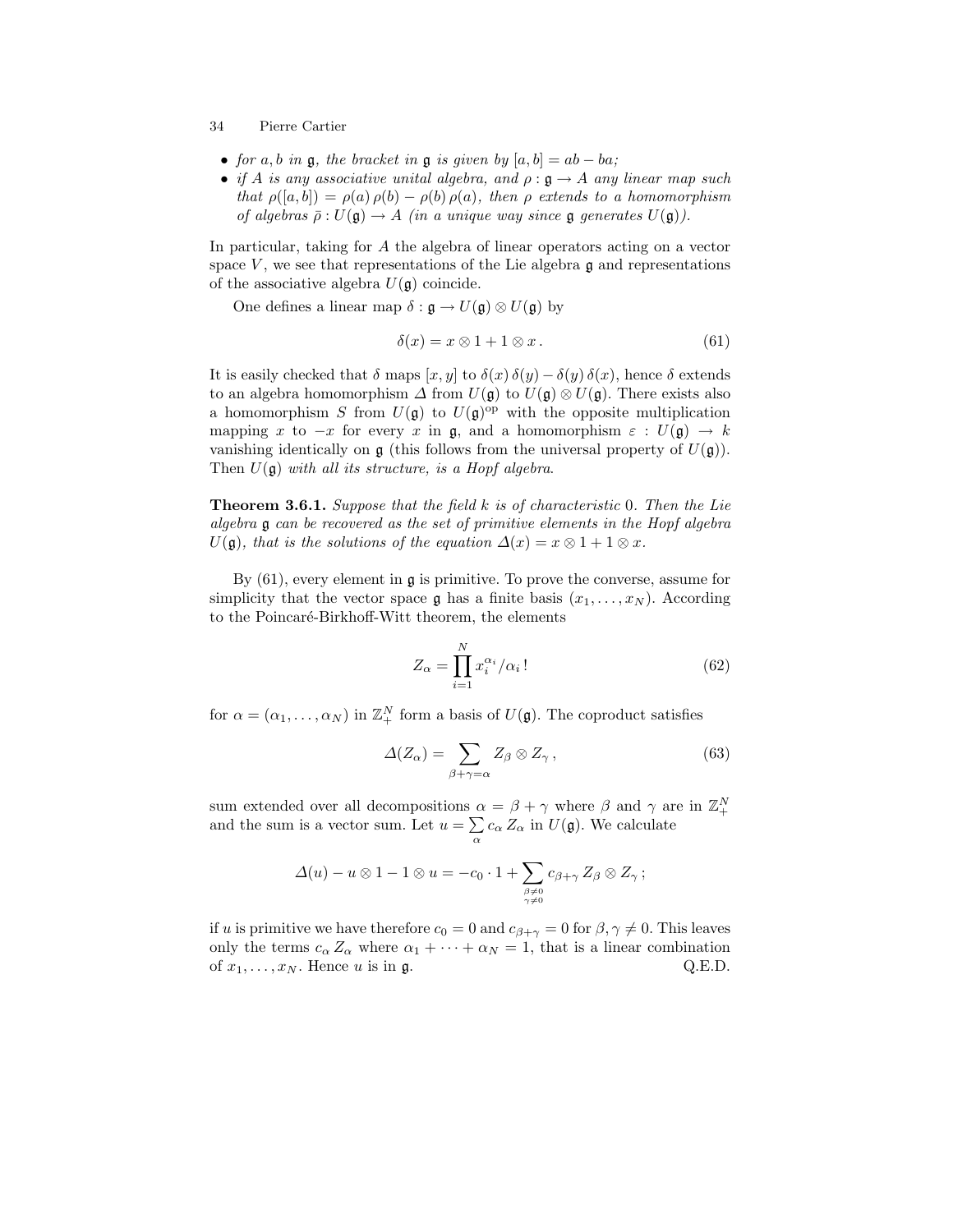**Remark 3.6.1.** Let A be a Hopf algebra with the coproduct  $\Delta$ . If  $\pi_i$  is a linear representation of A in a space  $V_i$  (for  $i = 1, 2$ ), then we can define a representation  $\pi_1 \otimes \pi_2$  of A in the space  $V_1 \otimes V_2$  by

$$
(\pi_1 \otimes \pi_2)(a) = \sum_i \pi_1(a_{i,1}) \otimes \pi_2(a_{i,2})
$$
\n(64)

if  $\Delta(a) = \sum a_{i,1} \otimes a_{i,2}$ . If A is of the form kG for a group G, or  $U(\mathfrak{g})$  for a Lie algebra  $\mathfrak{g}$ , we recover the well-known constructions of the tensor product of two representations of a group or a Lie algebra. Similarly, the antipodism S gives a definition of the contragredient representation, and the counit  $\varepsilon$  that of the unit representation (in both cases,  $G$  or  $\mathfrak{g}$ ).

## 3.7 A geometrical interpretation

We shall now discuss a theorem of L. Schwartz about Lie groups, which is an elaboration of old results of H. Poincaré  $[62]$ . See also  $[43]$ .

Let G be a Lie group. We denote by  $C^{\infty}(G)$  the algebra of real-valued smooth functions on  $G$ , with pointwise multiplication. The multiplication in G corresponds to a comultiplication

$$
\varDelta:C^\infty(G)\to C^\infty(G\times G)
$$

given by

$$
(\Delta u)(g_1, g_2) = u(g_1 g_2). \tag{65}
$$

The algebra  $C^{\infty}(G \times G)$  is bigger than the algebraic tensor product  $C^{\infty}(G) \otimes$  $C^{\infty}(G)$ , but continuity properties enable us to dualize the coproduct  $\Delta$  to a product (convolution) on a suitable dual of  $C^{\infty}(G)$ .

If we endow  $C^{\infty}(G)$  with the topology of uniform convergence of all derivatives on all compact subsets of G, the dual is the space  $C_c^{-\infty}(G)$  of *distribu*tions on G with compact support<sup>40</sup>. Let  $T_1$  and  $T_2$  be two such distributions. For a given element  $g_2$  of G, the right-translate  $R_{g_2}u : g_1 \mapsto u(g_1 g_2)$  is in  $C^{\infty}(G)$ ; it can therefore be coupled to  $T_1$ , giving rise to a smooth function  $v : g_2 \mapsto \langle T_1, R_{g_2} u \rangle$ . We can then couple  $T_2$  to v and define the distribution  $T_1 * T_2$  by

$$
\langle T_1 * T_2, u \rangle = \langle T_2, v \rangle. \tag{66}
$$

Using the notation of an integral, the right-hand side can be written as

$$
\int_{G} T_2(g_2) \, dg_2 \int T_1(g_1) \, u(g_1 \, g_2) \, dg_1 \,. \tag{67}
$$

<sup>&</sup>lt;sup>40</sup> If T is a distribution on a manifold M, its support  $\text{Supp}(T)$  is the smallest closed subset F of M such that T vanishes identically on the open subset  $U = M\backslash F$ . This last condition means  $\langle T, f \rangle = 0$  if f is a smooth function vanishing off a compact subset  $F_1$  of  $M$  contained in  $U$ .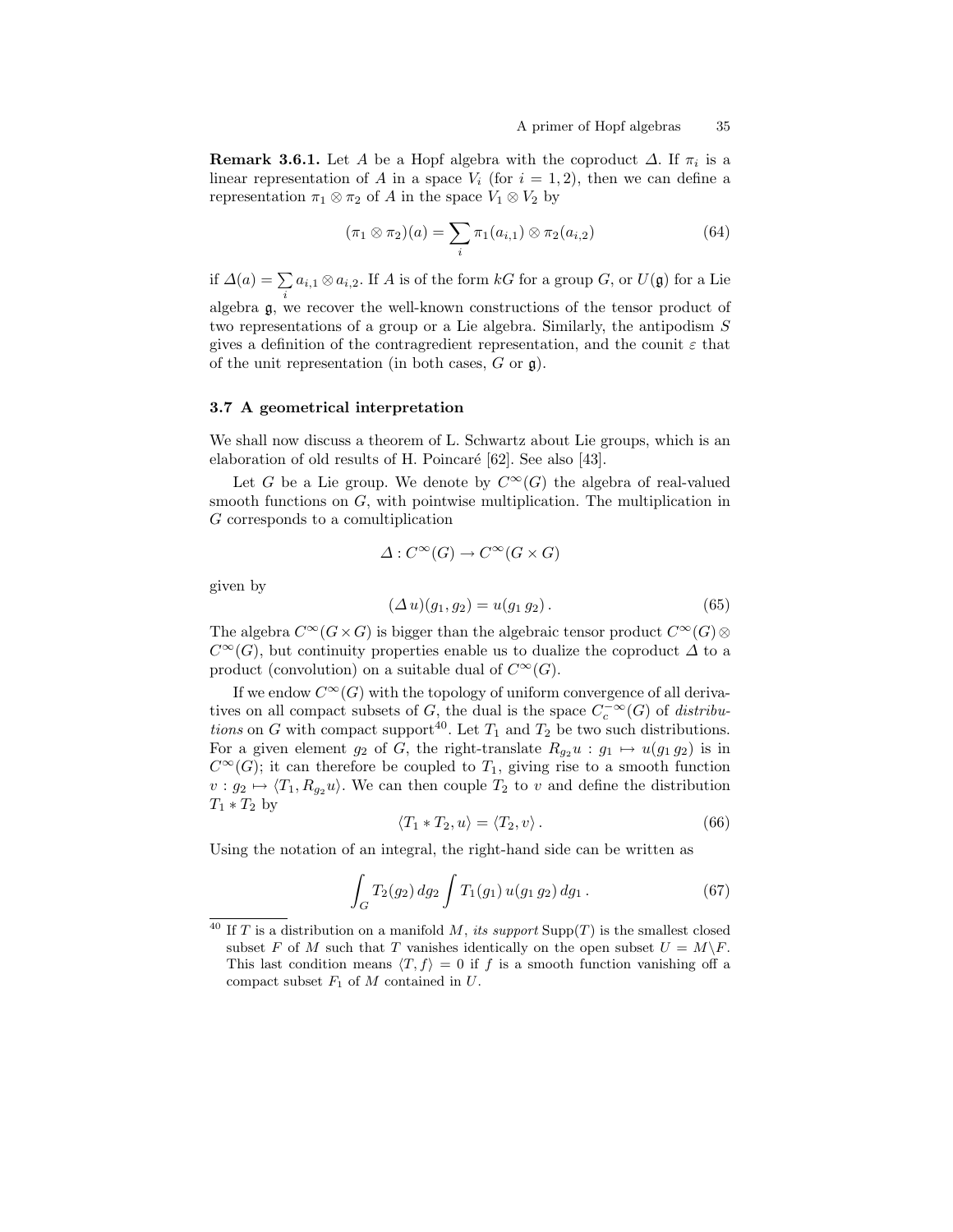With this definition of the convolution product, one gets an algebra  $C_c^{-\infty}(G)$ .

**Theorem 3.7.1.** (L. Schwartz) Let G be a Lie group. The distributions supported by the unit 1 of G form a subalgebra  $C^{-\infty}_{\{1\}}(G)$  of  $C^{-\infty}_c(G)$  which is isomorphic to the enveloping algebra  $U(\mathfrak{g})$  of the Lie algebra  $\mathfrak{g}$  of the Lie group G.

Proof. It is a folklore theorem in mathematical physics that any generalized function (distribution) which vanishes outside a point is a sum of higher-order derivatives of a Dirac δ-function.

More precisely, choose a coordinate system  $(u^1, \ldots, u^N)$  on G centered at the unit 1 of G. Use the standard notations (where  $\alpha = (\alpha_1, \ldots, \alpha_N)$  belongs to  $\mathbb{Z}_+^N$  as in the Theorem 3.6.1):

$$
\partial_j = \partial/\partial u^j
$$
,  $u^{\alpha} = \prod_{j=1}^N u_j^{\alpha_j}$ ,  $\partial^{\alpha} = \prod_{j=1}^N (\partial_j)^{\alpha_j}$ 

and  $\alpha! = \prod^N$  $\prod_{j=1} \alpha_j!$ . If we set

$$
\langle Z_{\alpha}, f \rangle = (\partial^{\alpha} f)(1) / \alpha!, \qquad (68)
$$

the distributions  $Z_{\alpha}$  form an algebraic basis of the vector space  $C := C_{\{1\}}^{-\infty} G$ of distributions supported by 1.

We proceed to compute the convolution  $Z_{\alpha} * Z_{\beta}$ . For this purpose, express analytically the multiplication in the group G by power series  $\varphi^{j}(x, y) =$  $\varphi^{j}(x^{1},...,x^{N};y_{1},...,y^{N})$  (for  $1 \leq j \leq N$ ) giving the coordinates of the product  $z = x \cdot y$  of a point x with coordinates  $x^1, \ldots, x^N$  and a point y with coordinates  $y^1, \ldots, y^N$ . Since  $\langle Z_\alpha, f \rangle$  is by definition the coefficient of the monomial  $u^{\alpha}$  in the Taylor expansion of f around 1, to calculate  $\langle Z_{\alpha} * Z_{\beta}, f \rangle$ we have to take the coefficient of  $x^{\alpha}y^{\beta}$  in the Taylor expansion of

$$
f(x \cdot y) = f(\varphi^1(\boldsymbol{x}, \boldsymbol{y}), \ldots, \varphi^N(\boldsymbol{x}, \boldsymbol{y})).
$$

If we develop  $\varphi^{\gamma}(\boldsymbol{x},\boldsymbol{y})=\prod^{N}$  $j=1$  $\varphi^{j}(\boldsymbol{x}, \boldsymbol{y})^{\gamma_{j}}$  in a Taylor series

$$
\varphi^{\gamma}(\boldsymbol{x}, \boldsymbol{y}) \cong \sum_{\alpha, \beta} c_{\alpha\beta}^{\gamma} x^{\alpha} y^{\beta}, \qquad (69)
$$

an easy duality argument gives the answer

$$
Z_{\alpha} * Z_{\beta} = \sum_{\gamma} c_{\alpha\beta}^{\gamma} Z_{\gamma} . \tag{70}
$$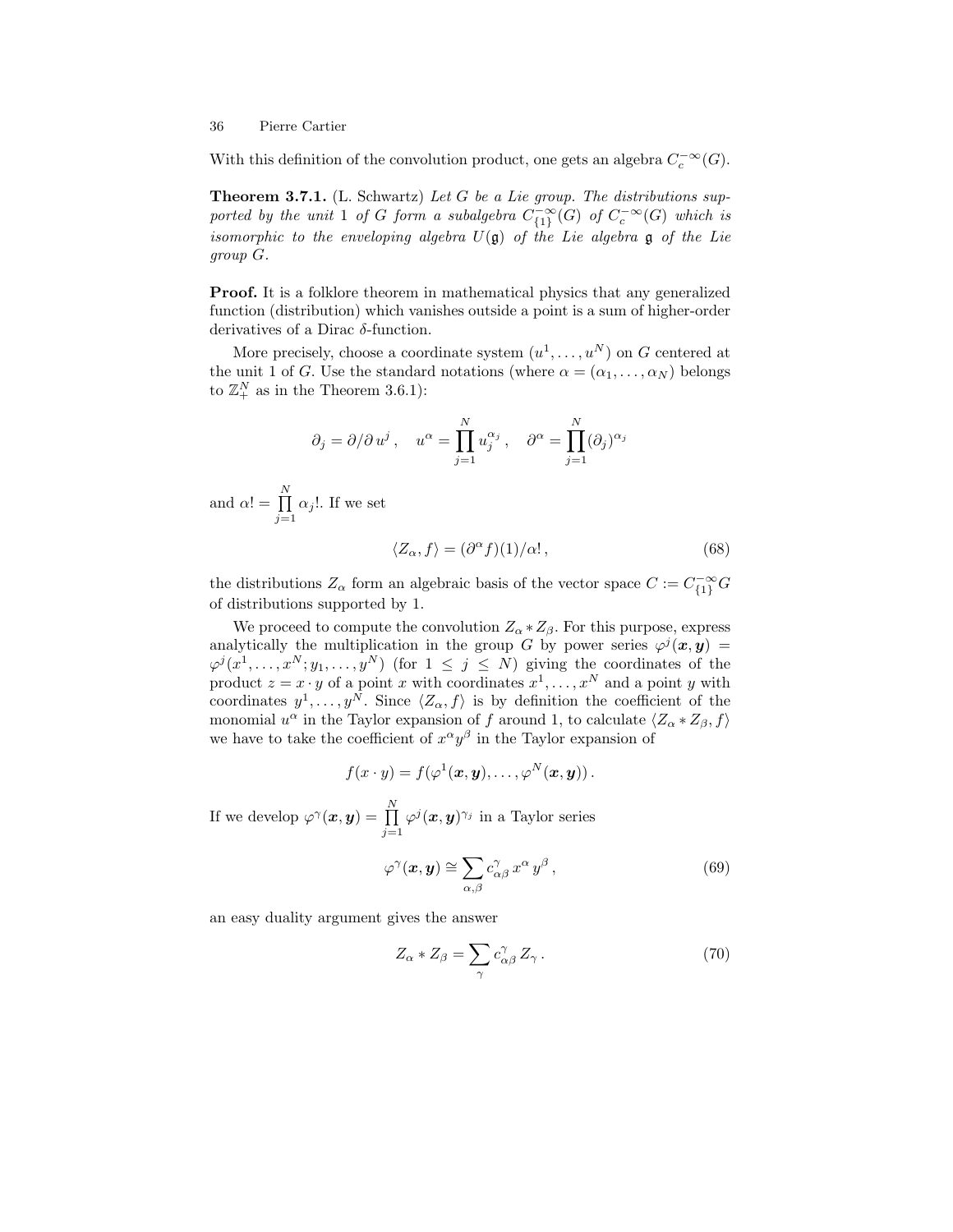In the vector space  $C = C_{\{1\}}^{-\infty}(G)$  we introduce a filtration  $C_0 \subset C_1 \subset$  $C_2 \subset \ldots \subset C_p \subset \ldots$ , where  $C_p$  consists of the distributions T such that  $\langle T, f \rangle = 0$  when f vanishes at 1 of order  $\geq p+1$ . Defining the order

$$
|\alpha| = \alpha_1 + \dots + \alpha_N \tag{71}
$$

of an index vector  $\alpha = (\alpha_1, \ldots, \alpha_N)$ , the  $Z_{\alpha}$ 's with  $|\alpha| \leq p$  form a basis of  $C_p$ . Moreover, since each series  $\varphi^{j}(x, y)$  is without constant term, the series  $\varphi^{\gamma}(\boldsymbol{x},\boldsymbol{y})$  begins with terms of order  $|\gamma|$ , hence by (69) we get

$$
c_{\alpha\beta}^{\gamma} = 0 \qquad \text{for } |\alpha| + |\beta| < |\gamma| \,, \tag{72}
$$

hence  $Z_{\alpha} * Z_{\beta}$  belongs to  $C_{|\alpha|+|\beta|}$  and we conclude

$$
C_p * C_q \subset C_{p+q} \,. \tag{73}
$$

Since 1 is a unit of the group G, that is  $1 \cdot g = g \cdot 1 = g$  for any g in G, we get  $\varphi^j(x,0) = \varphi^j(0,x) = x^j$ , hence  $\varphi^j(x,y) - x^j - y^j$  is a sum of terms of order  $\geq 2$ . It follows that  $\varphi^{\gamma}(x, y) - (x + y)^{\gamma}$  is of order  $> |\gamma|$  and by a reasoning similar to the one above, we derive the congruence

$$
\alpha! Z_{\alpha} * \beta! Z_{\beta} \equiv (\alpha + \beta)! Z_{\alpha + \beta} \mod C_{|\alpha| + |\beta| - 1}.
$$
 (74)

The distributions  $D_j$  defined by  $\langle D_j, f \rangle = (\partial_j f)(1)$  (for  $1 \leq j \leq N$ ) form a basis of the Lie algebra g of G. If we denote by  $D^{\alpha}$  the convolution  $D_1 * \ldots * D_1$  $\alpha_1$  $* \ldots * D_N * \ldots * D_N$  $\alpha_N$ , an inductive argument based on (74) gives the congruence

$$
\alpha! Z_{\alpha} \equiv D^{\alpha} \mod C_{|\alpha|-1} \tag{75}
$$

and since the elements  $Z_{\alpha}$  form a basis of C, so do the elements  $D^{\alpha}$ .

Let now  $U(\mathfrak{g})$  be the enveloping algebra of  $\mathfrak{g}$ . By its universal property<sup>41</sup> there exists an algebra homomorphism  $\Phi: U(\mathfrak{g}) \to C$  inducing the identity on **g**. Hence  $\Phi$  maps the product  $\bar{D}^{\alpha} = \prod_{i=1}^{N}$  $\prod_{j=1} (D_j)^{\alpha_j}$  calculated in  $U(\mathfrak{g})$  to the product  $D^{\alpha}$  calculated in C. Since  $[D_i, D_k] = D_i D_k - D_k D_j$  is a sum of terms of degree 1, a standard argument shows that the elements  $\bar{D}^{\alpha}$  generate the vector space  $U(\mathfrak{g})$ , while the elements  $D^{\alpha}$  form a basis of C. Since  $\Phi$  maps  $\bar{D}^{\alpha}$  to  $D^{\alpha}$ , we conclude:

- $\Phi$  is an isomorphism of  $U(\mathfrak{g})$  onto  $C = C_{\{1\}}^{-\infty}(G);$
- the elements  $\bar{D}^{\alpha}$  form a basis of  $U(\mathfrak{g})$  (theorem of Poincaré-Birkhoff-Witt).
- $\overline{^{41}}$  Here we use the possibility of defining the Lie bracket in g by  $[X, Y] = X * Y Y * X$ , after identifying **g** with the set of distributions X of the form  $\sum_{j=1}^{N} c_j D_j$ , that is  $X \in C_1$  and  $\langle X, 1 \rangle = 0$ .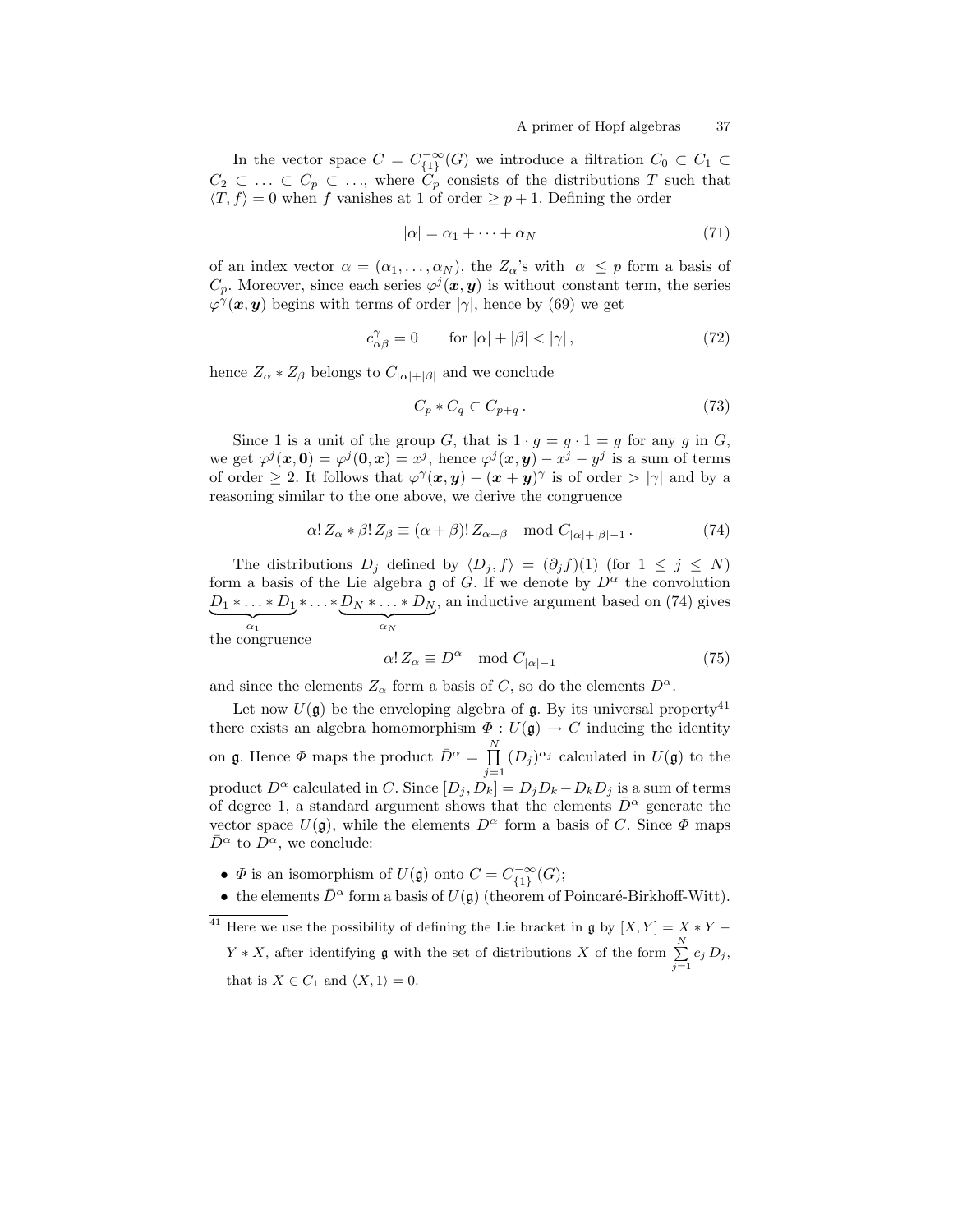Q.E.D.

Remark 3.7.1. The previous proof rests on the examination of the power series  $\varphi^{j}(\boldsymbol{x}, \boldsymbol{y})$  representing the product in the group. These power series satisfy the identities

$$
\varphi(\varphi(x,y),z) = \varphi(x,\varphi(y,z)), \text{ (associativity)}
$$
  

$$
\varphi(x,0) = \varphi(0,x) = x. \text{ (unit)}
$$

A *formal group* over a field  $k$  is a collection of formal power series satisfying these identities. Let  $\mathcal O$  be the ring of formal power series  $k[[x^1, \ldots, x^N]],$  and let  $Z_{\alpha}$  be the linear form on  $\mathcal O$  associating to a series f the coefficient of the monomial  $x^{\alpha}$  in f. The  $Z_{\alpha}$ 's form a basis for an algebra C, where the multiplication is defined by (69) and (70). We can introduce the filtration  $C_0 \subset C_1 \subset C_2 \subset \ldots \subset C_p \subset \ldots$  as above and prove the formulas (72) to (75). If the field  $k$  is of characteristic 0, we can repeat the previous argument and construct an isomorphism  $\Phi: U(\mathfrak{g}) \to C$ . If the field k is of characteristic  $p \neq 0$ , the situation is more involved. Nevertheless, the multiplication in  $\mathcal{O} = k[[x]]$  dualizes to a coproduct  $\Delta: C \to C \otimes C$  such that

$$
\Delta(Z_{\alpha}) = \sum_{\beta + \gamma = \alpha} Z_{\beta} \otimes Z_{\gamma} . \tag{76}
$$

Then C is a Hopf algebra which encodes the formal group in an invariant way [34].

**Remark 3.7.2.** The restricted dual of the algebra  $C^{\infty}(G)$  is the space  $H(G) = C^{-\infty}_{\text{finite}}(G)$  of distributions with a finite support in G. Hence  $H(G)$ is a coalgebra. It is immediate that  $H(G)$  is stable under the convolution product of distributions, hence is a Hopf algebra. According to the previous theorem,  $U(\mathfrak{g})$  is a sub-Hopf-algebra of  $H(G)$ . Furthermore, for every element g of G, the distribution  $\delta_g$  is defined by  $\langle \delta_g, f \rangle = f(g)$  for any function f in  $C^{\infty}(G)$ . It satisfies the convolution equation  $\delta_g * \delta_{g'} = \delta_{gg'}$  and the coproduct rule  $\Delta(\delta_q) = \delta_q \otimes \delta_q$ . Hence the group algebra  $\mathbb{R}G$  associated to G considered as a discrete group is a sub-Hopf-algebra of  $H(G)$ . As an algebra,  $H(G)$  is the twisted tensor product  $G \ltimes U(\mathfrak{g})$  where G acts on g by the adjoint representation (see subsection 3.8(B)).

Remark 3.7.3. Let k be an algebraically closed field of arbitrary characteristic. As in subsection 3.2, we can define an algebraic group over  $k$  as a pair  $(G, \mathcal{O}(G))$  where  $\mathcal{O}(G)$  is an algebra of representative functions on G with values in k satisfying the conditions stated in Lemma 3.2.1. Let  $H(G)$  be the reduced dual Hopf algebra of  $\mathcal{O}(G)$ . It can be shown that  $H(G)$  is a twisted tensor product  $G \ltimes U(G)$  where  $U(G)$  consists of the linear forms on  $\mathcal{O}(G)$ vanishing on some power  $\mathfrak{m}^N$  of the maximal ideal  $\mathfrak{m}$  corresponding to the unit element of G (m is the kernel of the counit  $\varepsilon$  :  $\mathcal{O}(G) \to k$ ). If k is of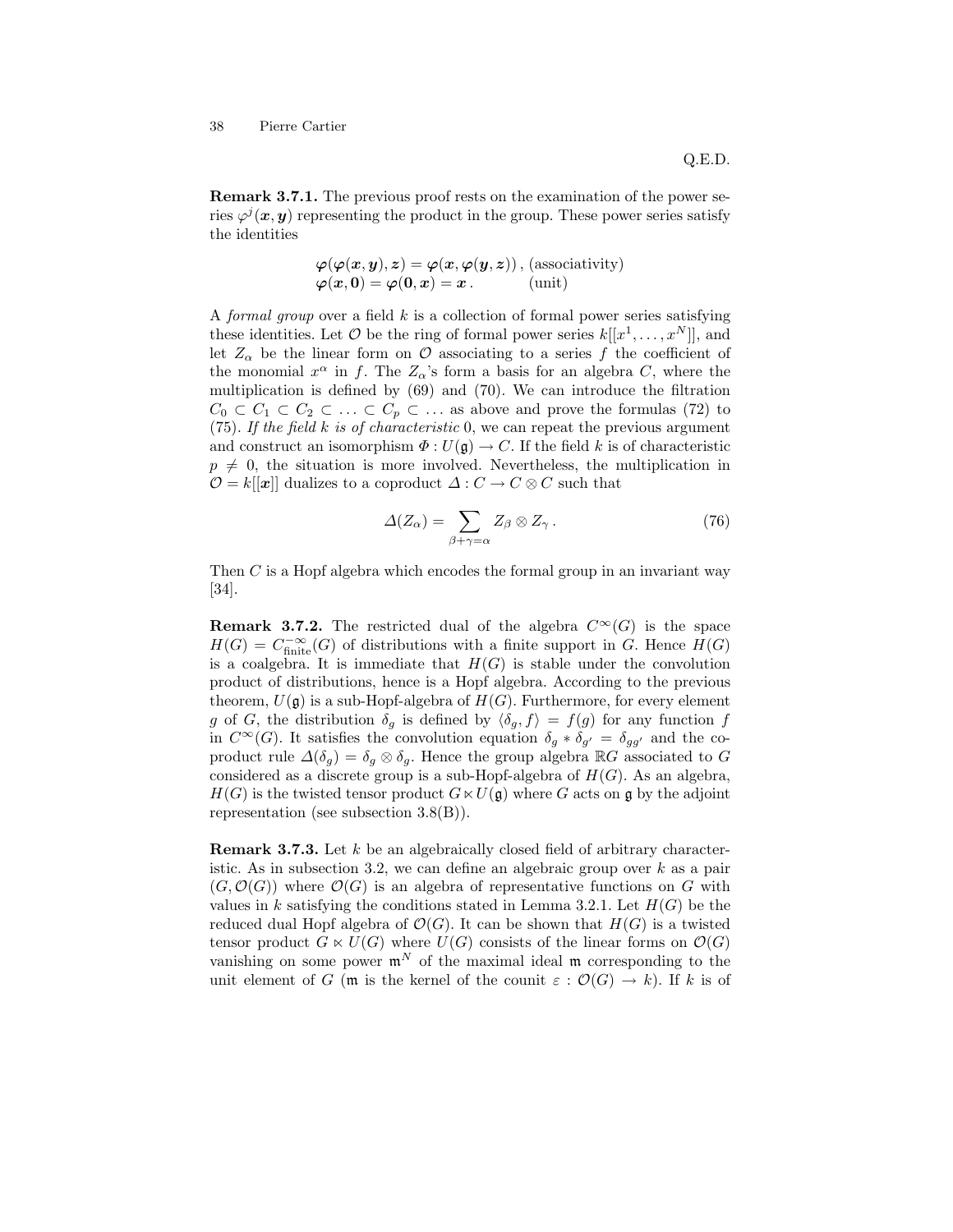characteristic 0,  $U(G)$  is again the enveloping algebra of the Lie algebra g of G. For the case of characteristic  $p \neq 0$ , we refer the reader to Cartier [18] or Demazure-Gabriel [32].

### 3.8 General structure theorems for Hopf algebras

# (A) The theorem of Cartier [16].

Let  $(A, m, \Delta, S, \varepsilon, \eta)$  be a Hopf algebra over a field k of characteristic 0. We define  $\overline{A}$  as the kernel of the counit  $\varepsilon$ , and the *reduced coproduct* as the mapping  $\overline{A} : \overline{A} \to \overline{A} \otimes \overline{A}$  defined by

$$
\bar{\Delta}(x) = \Delta(x) - x \otimes 1 - 1 \otimes x \qquad (x \text{ in } \bar{A}). \tag{77}
$$

We iterate  $\bar{\Delta}$  as follows (in general  $\bar{\Delta}_n$  maps  $\bar{A}$  into  $\bar{A}^{\otimes n}$ ):

$$
\bar{\Delta}_0 = 0
$$
\n
$$
\bar{\Delta}_1 = 1_{\bar{A}}
$$
\n
$$
\bar{\Delta}_2 = \bar{\Delta}
$$
\n
$$
\dots
$$
\n
$$
\bar{\Delta}_{n+1} = (\bar{\Delta} \otimes \overbrace{1_{\bar{A}} \otimes \dots \otimes 1_{\bar{A}}}^{n-1}) \circ \bar{\Delta}_n \text{ for } n \ge 2.
$$
\n(78)

Let  $\bar{C}_n \subset \bar{A}$  be the kernel of  $\bar{A}_{n+1}$  (in particular  $\bar{C}_0 = \{0\}$ ). Then the filtration

$$
\bar{C}_0 \subset \bar{C}_1 \subset \bar{C}_2 \subset \ldots \subset \bar{C}_n \subset \bar{C}_{n+1} \subset \ldots
$$

satisfies the rules

$$
\bar{C}_p \cdot \bar{C}_q \subset \bar{C}_{p+q} , \ \Delta(\bar{C}_n) \subset \sum_{p+q=n} \bar{C}_p \otimes \bar{C}_q . \tag{79}
$$

We say that the coproduct  $\Delta$  is *conilpotent* if  $\overline{A}$  is the union of the  $\overline{C}_n$ , that is for every x in A, there exists an integer  $n \geq 0$  with  $\Delta^{n}(x) = 0$ .

**Theorem 3.8.1.** Let  $A$  be a Hopf algebra over a field  $k$  of characteristic 0. Assume that the coproduct  $\Delta$  is cocommutative<sup>42</sup> and conilpotent. Then  $\mathfrak{g} =$  $\bar{C}_1$  is a Lie algebra and the inclusion of  $\mathfrak g$  into A extends to an isomorphism of Hopf algebras  $\Phi: U(\mathfrak{g}) \to A$ .

**Proof.**<sup>43</sup> a) By definition,  $\mathfrak{g} = \overline{C}_1$  consists of the elements x in A such that  $\varepsilon(x) = 0, \Delta(x) = x \otimes 1 + 1 \otimes x$ , the so-called *primitive* elements in A. For x, y in g, it is obvious that  $[x, y] = xy - yx$  is in g, hence g is a Lie algebra.

<sup>&</sup>lt;sup>42</sup> This means  $\sigma \circ \Delta = \Delta$  where  $\sigma$  is the automorphism of  $A \otimes A$  defined by  $\sigma(a \otimes b) =$  $b \otimes a$ .

<sup>43</sup> Our method of proof follows closely Patras [60].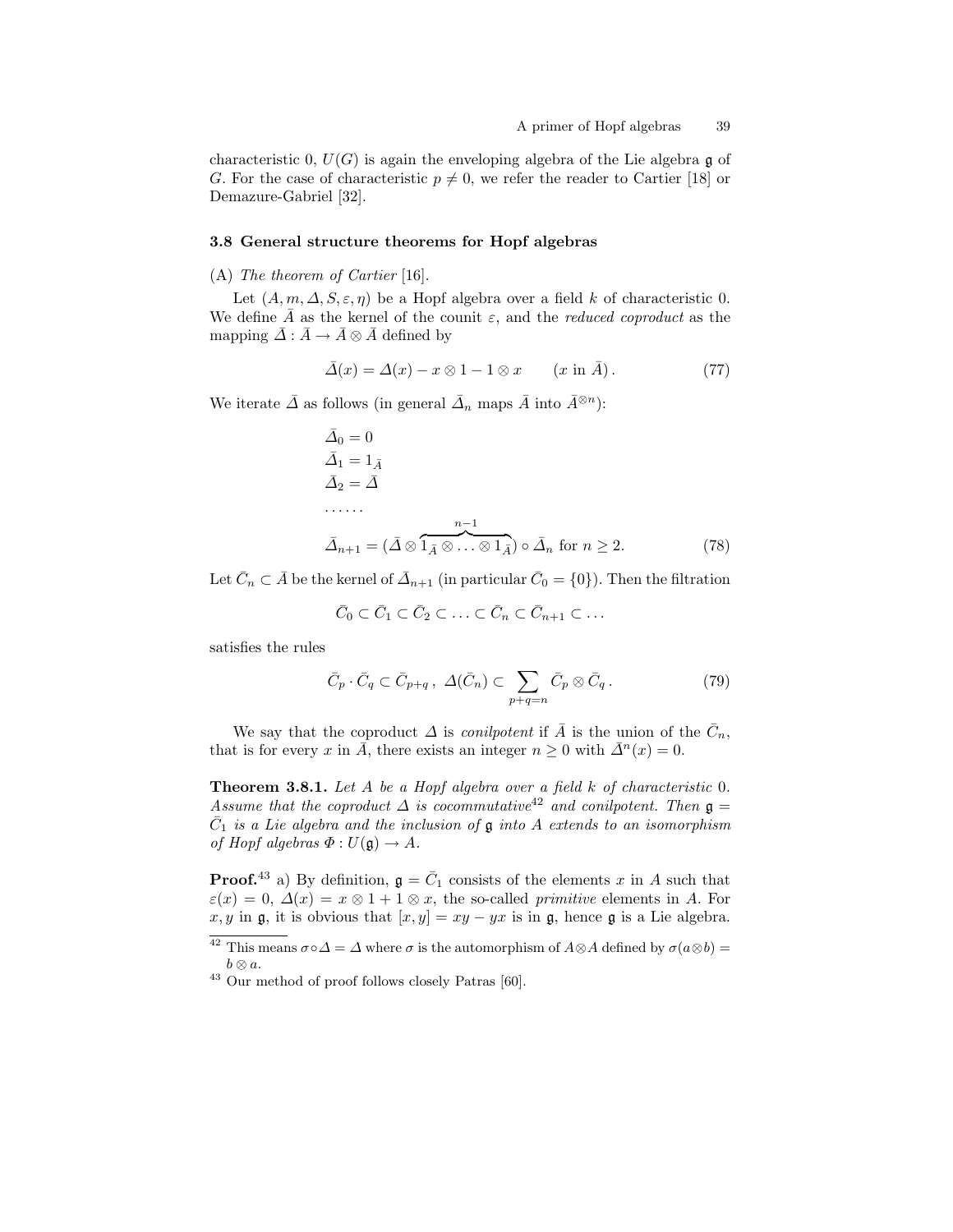by

By the universal property of the enveloping algebra  $U(\mathfrak{g})$ , there is an algebra homomorphism  $\Phi: U(\mathfrak{g}) \to A$  extending the identity on **g**. In subsection 3.6 we defined a coproduct  $\Delta_{\mathfrak{g}}$  on  $U(\mathfrak{g})$  characterized by the fact that  $\mathfrak{g}$  embedded in  $U(\mathfrak{g})$  consists of the primitive elements. It is then easily checked that  $\Phi$  is a homomorphism of Hopf algebras, that is the following identities hold

$$
(\Phi \otimes \Phi) \circ \Delta_{\mathfrak{g}} = \Delta \circ \Phi, \ \varepsilon \circ \Phi = \varepsilon_{\mathfrak{g}} \,, \tag{80}
$$

where  $\varepsilon_{\mathfrak{g}}$  is the counit of  $U(\mathfrak{g})$ .

We shall associate to  $\mathfrak g$  a certain coalgebra  $\Gamma(\mathfrak g)$  and construct a commutative diagram of coalgebras, namely



Then we shall prove that  $e_A$  is an isomorphism of coalgebras. The Hopf algebra  $U(\mathfrak{g})$  shares with A the properties that the coproduct is cocommutative and conilpotent. Hence  $e_{\mathfrak{g}}$  is also an isomorphism<sup>44</sup>. The previous diagram then shows that  $\Phi$  is an isomorphism of coalgebras, and since it was defined as a homomorphism of algebras, it is an isomorphism of Hopf algebras.

b) In general let V be a vector space (not necessarily finite-dimensional). We denote by  $T^n(V)$  (or  $V^{\otimes n}$ ) the tensor product of n copies of V (for  $n \geq 0$ ), and by  $T(V)$  the direct sum  $\bigoplus T^n(V)$ . We denote by  $[v_1 | \dots | v_n]$  the tensor  $n\geq 0$ product of a set of vectors  $v_1, \ldots, v_n$  in V. We define a coproduct  $\Delta_T$  in  $T(V)$ 

$$
\Delta_T[v_1|\dots|v_n] = 1 \otimes [v_1|\dots|v_n] + [v_1|\dots|v_n] \otimes 1
$$
  
+ 
$$
\sum_{p=1}^{n-1} [v_1|\dots|v_p] \otimes [v_{p+1}|\dots|v_n].
$$
 (81)

Let  $\Gamma^n(V) \subset T^n(V)$  be the set of tensors invariant under the natural action of the symmetric group  $S_n$ . For any v in V, put

$$
\gamma_n(v) = \underbrace{[v] \dots [v]}_{n \text{ factors}}.
$$
\n(82)

 $^{44}$  This follows also from the Poincaré-Birkhoff-Witt theorem. Our method of proof gives a proof for this theorem provided we know that any Lie algebra embeds into its enveloping algebra.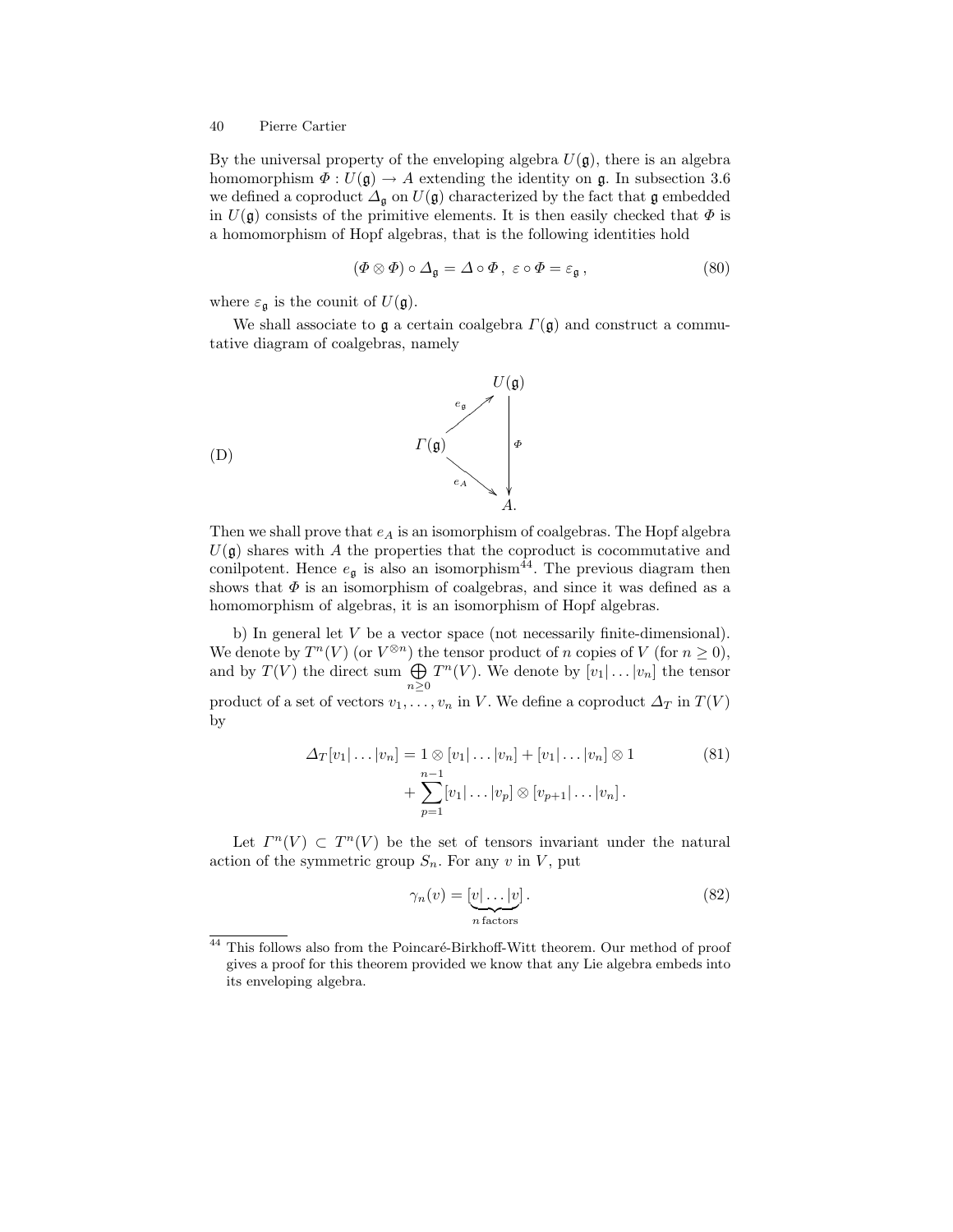The standard polarization process shows that  $\Gamma^{n}(V)$  is generated by the tensors  $\gamma_n(v)$ . For example, when  $n = 2$ , using a basis  $(e_\alpha)$  of V, we see that the elements

$$
[e_{\alpha}|e_{\alpha}] = \gamma_2(e_{\alpha}), \ [e_{\alpha}|e_{\beta}] + [e_{\beta}|e_{\alpha}] = \gamma_2(e_{\alpha} + e_{\beta}) - \gamma_2(e_{\alpha}) - \gamma_2(e_{\beta})
$$

(for  $\alpha < \beta$ ) form a basis of  $\Gamma^2(V)$ . I claim that the direct sum  $\Gamma(V) :=$  $\oplus$  $n\geq 0$  $\Gamma^{n}(V)$  is a subcoalgebra of  $T(V)$ . Indeed, with the convention  $\gamma_{0}(v) = 1$ ,

formula (81) implies

$$
\Delta_T(\gamma_n(v)) = \sum_{p=0}^n \gamma_p(v) \otimes \gamma_{n-p}(v).
$$
 (83)

c) I claim that there exists<sup>45</sup> a linear map  $e_A : \Gamma(\mathfrak{g}) \to A$  such that

$$
e_A(\gamma_n(x)) = x^n/n! \tag{84}
$$

for x in  $\mathfrak{g}, n \geq 0$ . Indeed since  $\mathfrak{g}$  is a vector subspace of the algebra A, there exists, by the universal property of tensor algebras, a unique linear map  $E_A$ from  $T(\mathfrak{g})$  to A mapping  $[x_1 | \ldots | x_n]$  to  $\frac{1}{n!} x_1 \ldots x_n$ . Then we define  $e_A$  as the restriction of  $E_A$  to  $\Gamma(\mathfrak{g}) \subset \Gamma(\mathfrak{g})$ . By a similar construction, we define a map

 $e_{\mathfrak{g}}: \Gamma(\mathfrak{g}) \to U(\mathfrak{g})$ 

such that  $e_{\mathfrak{g}}(\gamma_n(x)) = x^n/n!$  for x in  $\mathfrak{g}, n \geq 0$ . Since  $\Phi$  is a homomorphism of algebras it maps  $x^n/n!$  calculated in  $U(\mathfrak{g})$  to  $x^n/n!$  calculated in A. The commutativity of the diagram (D), namely  $e_A = \Phi \circ e_{\mathfrak{g}}$ , follows immediately. Moreover, for x in  $\mathfrak{g}$ , we have  $\Delta(x) = x \otimes 1 + 1 \otimes x$ , hence

$$
\Delta(x^n/n!) = (x \otimes 1 + 1 \otimes x)^n/n! = \sum_{p=0}^n \frac{x^p}{p!} \otimes \frac{x^{n-p}}{(n-p)!}
$$
 (85)

by the binomial theorem. Comparing with  $(83)$ , we conclude that  $e_A$  (and similarly  $e_{\mathfrak{g}}$ ) respects the coproducts  $\Delta_{\Gamma} = \Delta_T |_{\Gamma(\mathfrak{g})}$  in  $\Gamma(\mathfrak{g})$  and  $\Delta_A = \Delta$  in A.

d) We introduce now a collection of operators  $\Psi_n$  (for  $n \geq 1$ ) in A, reminiscent of the Adams operators in topology<sup>46</sup>. Consider the set E of linear

$$
\Psi_n\left(\sum_{g\in G}a_g\cdot g\right)=\sum_{g\in G}a_g\cdot g^n\,.
$$

<sup>&</sup>lt;sup>45</sup> This map is unique since the elements  $\gamma_n(x)$  generate the vector space  $\Gamma(\mathfrak{g})$ .

<sup>&</sup>lt;sup>46</sup> To explain the meaning of  $\Psi_n$ , consider the example of the Hopf algebra  $kG$ associated to a finite group (subsection 3.5). Then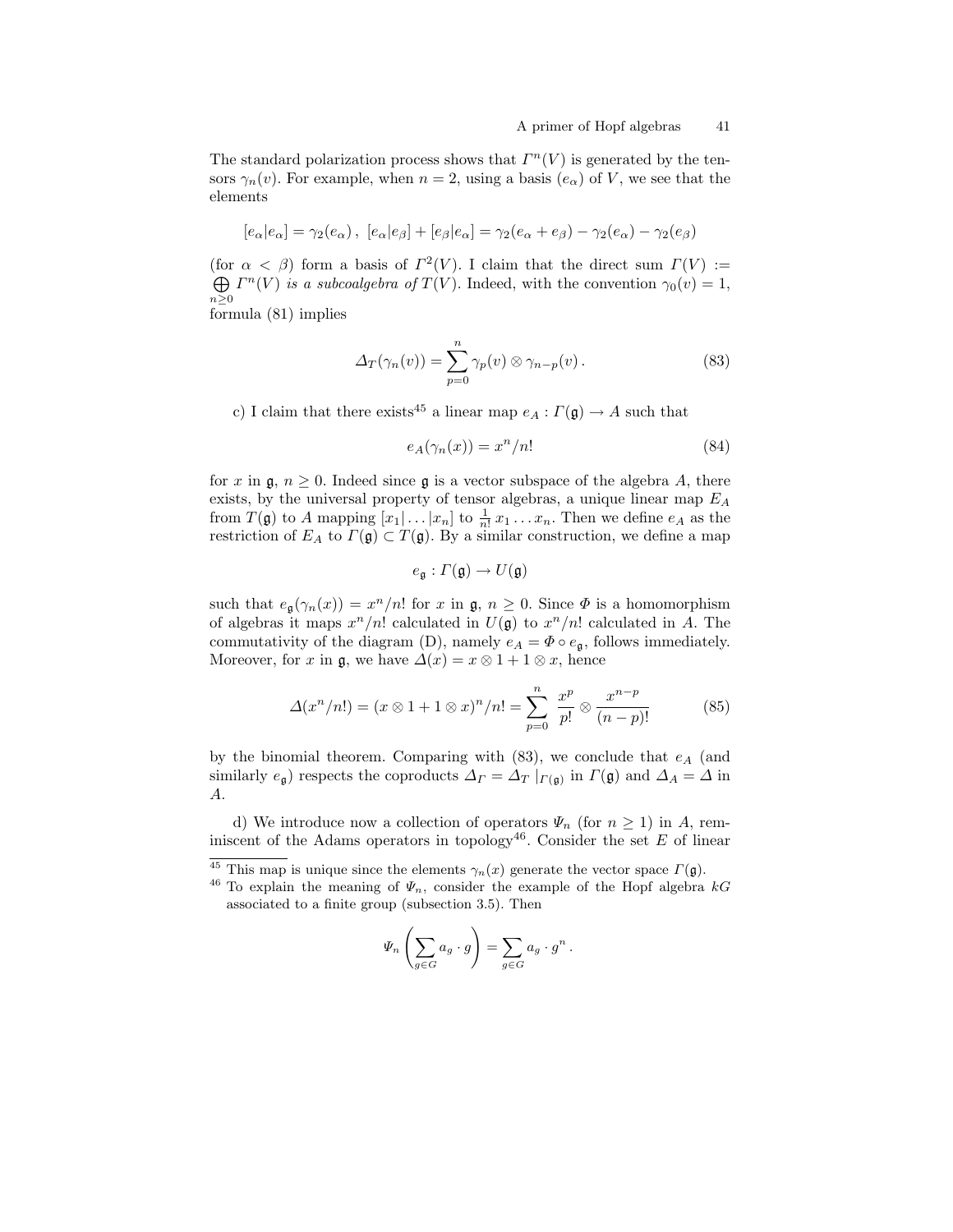maps in A. We denote by  $u \circ v$  (or simply uv) the composition of operators, and introduce another product  $u * v$  by the formula

$$
u * v = m_A \circ (u \otimes v) \circ \Delta_A , \qquad (86)
$$

where  $m_A$  is the product and  $\Delta_A$  the coproduct in A. This product is associative, and the map  $\iota = \eta \circ \varepsilon$  given by  $\iota(x) = \varepsilon(x) \cdot 1$  is a unit

$$
u * u = u * u = u. \tag{87}
$$

Denoting by  $I$  the identity map in  $A$ , we define

$$
\Psi_n = \underbrace{I * I * \dots * I}_{n \text{ factors}} \quad \text{(for } n \ge 1). \tag{88}
$$

We leave it as an exercise for the reader to check the formulas<sup>47</sup>

$$
(\Psi_m \otimes \Psi_m) \circ \Delta_A = \Delta_A \circ \Psi_m , \qquad (89)
$$

$$
\Psi_m \circ \Psi_n = \Psi_{mn} \,, \tag{90}
$$

while the formula

$$
\Psi_m * \Psi_n = \Psi_{m+n} \tag{91}
$$

follows from the definition (88).

So far we didn't use the fact that  $\Delta_A$  is conilpotent. Write  $I = \iota + J$ , that is J is the projection on  $\overline{A}$  in the decomposition  $A = k \cdot 1 \oplus \overline{A}$ . From the binomial formula one derives

$$
\Psi_n = I^{*n} = (\iota + J)^{*n} = \sum_{p=0}^n \binom{n}{p} J^{*p}.
$$
\n(92)

But  $J^{*p}$  annihilates  $k \cdot 1$  for  $p > 0$  and coincides on  $\overline{A}$  with  $m_p \circ (\overline{\Delta}_A)_p$ where  $m_p$  maps  $\bar{a}_1 \otimes \ldots \otimes \bar{a}_p$  in  $\bar{A}^{\otimes p}$  to  $\bar{a}_1 \ldots \bar{a}_p$  (product in A). Since  $\Delta_A$ is conilpotent, for any given x in  $\overline{A}$ , there exists an integer  $P \geq 0$  depending on x such that  $J^{*p}(x) = 0$  for  $p > P$ . Hence  $\Psi_n(x) = \sum_{p=0}^{P} \binom{n}{p}$ p  $J^{*p}(x)$  can be written as a polynomial in  $n$  (at the cost of introducing denominators), and there are operators  $\pi_p$   $(p \geq 0)$  in A such that

$$
\Psi_n(x) = \sum_{p \ge 0} n^p \,\pi_p(x) \tag{93}
$$

for x in A,  $n \geq 1$ , and  $\pi_p(x) = 0$  for  $p > P$ .

<sup>&</sup>lt;sup>47</sup> Hint: prove (89) by induction on m, using the cocommutativity of  $\Delta_A$  and  $\Psi_{m+1}$  =  $m_A \circ (I \otimes \Psi_m) \circ \Delta_A$ . Then derive (90) by induction on m, using (89).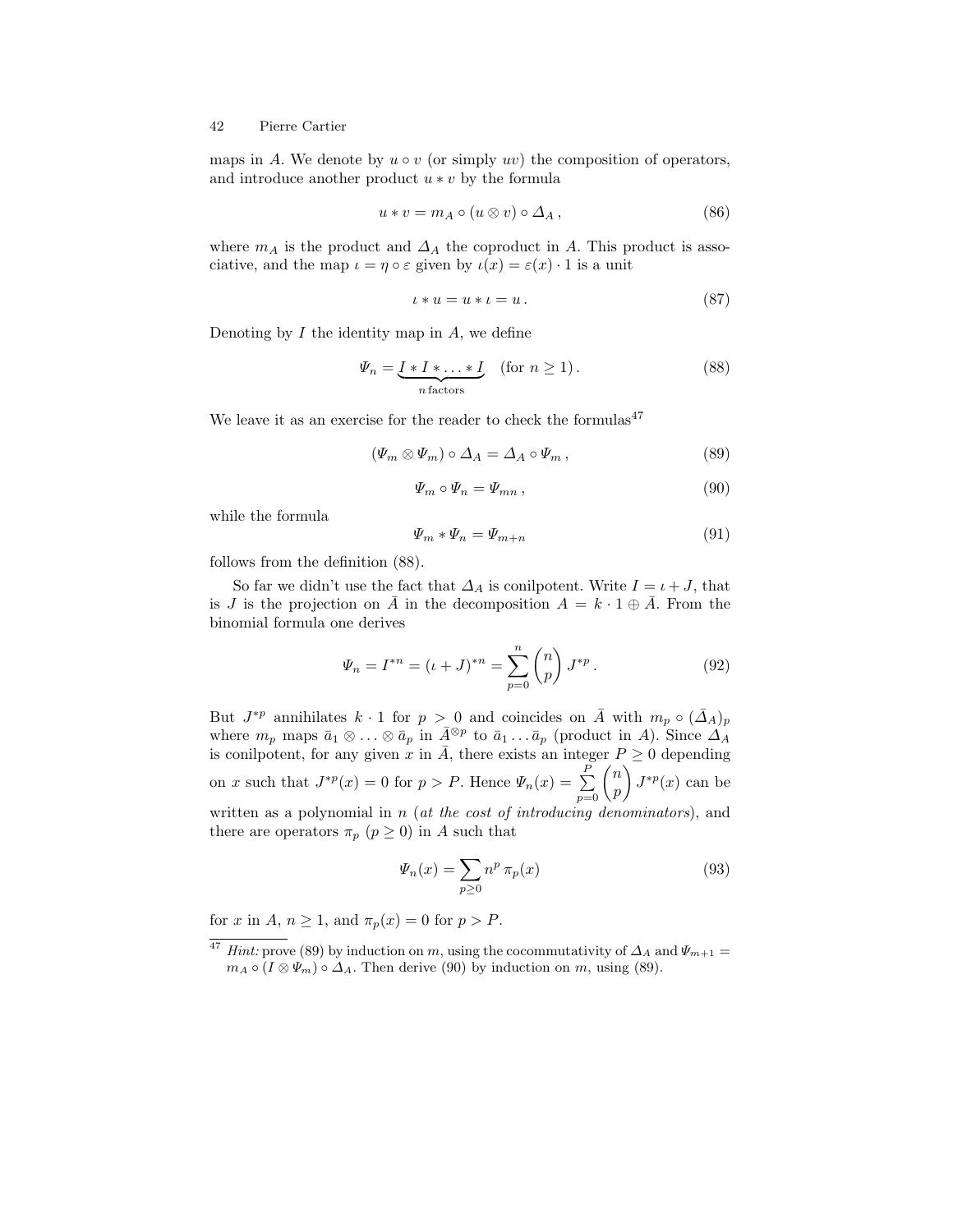e) From the relations (90) and (93), it is easy to derive that the subspace  $\pi_p(A)$  consists of the elements a in A such that  $\Psi_n(a) = n^p a$  for all  $n \geq 1$ , and that A is the direct sum of the subspaces  $\pi_p(A)$ .

To conclude the proof of the theorem, it remains to establish that  $e_A$ induces an isomorphism of  $\Gamma^p(\mathfrak{g})$  to  $\pi_p(A)$  for any integer  $p \geq 0$ .

To prove that  $e_A$  maps  $\Gamma^p(\mathfrak{g})$  into  $\pi_p(A)$ , it is enough to prove that  $x^p$ belongs to  $\pi_p(A)$  for any primitive element x in  $\mathfrak g$ . Introduce the power series  $e^{tx} = \sum$  $p\geq 0$  $t^p x^p / p!$  in the ring  $A[[t]]$ . Then  $e^{tx}$  is group-like, that is

$$
\Delta_A(e^{tx}) = e^{tx} \otimes e^{tx} \,. \tag{94}
$$

From the inductive definition

$$
\Psi_{n+1} = m_A \circ (I \otimes \Psi_n) \circ \Delta_A , \qquad (95)
$$

one derives  $\Psi_n(e^{tx}) = (e^{tx})^n = e^{tnx}$ , that is

$$
\Psi_n\left(\sum_{p\geq 0} \frac{t^p}{p!} x^p\right) = \sum_{p\geq 0} \frac{t^p}{p!} (nx)^p \tag{96}
$$

and finally  $\Psi_n(x^p) = n^p x^p$ , that is  $x^p \in \pi_p(A)$ .

From the relations (93) and (91), one derives

$$
\pi_p * \pi_q = \frac{(p+q)!}{p! \, q!} \, \pi_{p+q} \tag{97}
$$

by the binomial formula, hence  $\pi_p = \frac{1}{p!} \pi_1^{*p}$  for any  $p \geq 0$ . Moreover, from (93) and (89), one concludes

$$
\Delta_A(\pi_m(A)) \subset \bigoplus_{i=0}^m \pi_i(A) \otimes \pi_{m-i}(A) \tag{98}
$$

for  $m \geq 0$ . Hence  $\pi_1(A) = \mathfrak{g}$  and  $(\bar{\Delta}_A)_p$  maps  $\pi_p(A)$  into  $\pi_1(A)^{\otimes p} = \mathfrak{g}^{\otimes p}$ . Since  $\Delta_A$  is cocommutative, the image of  $\pi_p(A)$  by  $(\bar{\Delta}_A)_p$  consists of symmetric tensors, that is

$$
(\bar{\Delta}_A)_p \left( \pi_p(A) \right) \subset \Gamma^p(\mathfrak{g}).
$$

Since  $e_A$  maps  $\gamma_p(x)$  into  $x^p/p!$ , the relation  $\pi_p = \frac{1}{p!} \pi_1^{*p}$  together with the definition of the ∗-product by (86) shows that  $e_A$  and  $(\bar{\Delta}_A)_p$  induce inverse maps

$$
\varGamma^p(\mathfrak{g}) \stackrel{e_A}{\underset{(\bar{\Delta}_A)_p}{\rightleftarrows}} \pi_p(A)\,.
$$

Q.E.D.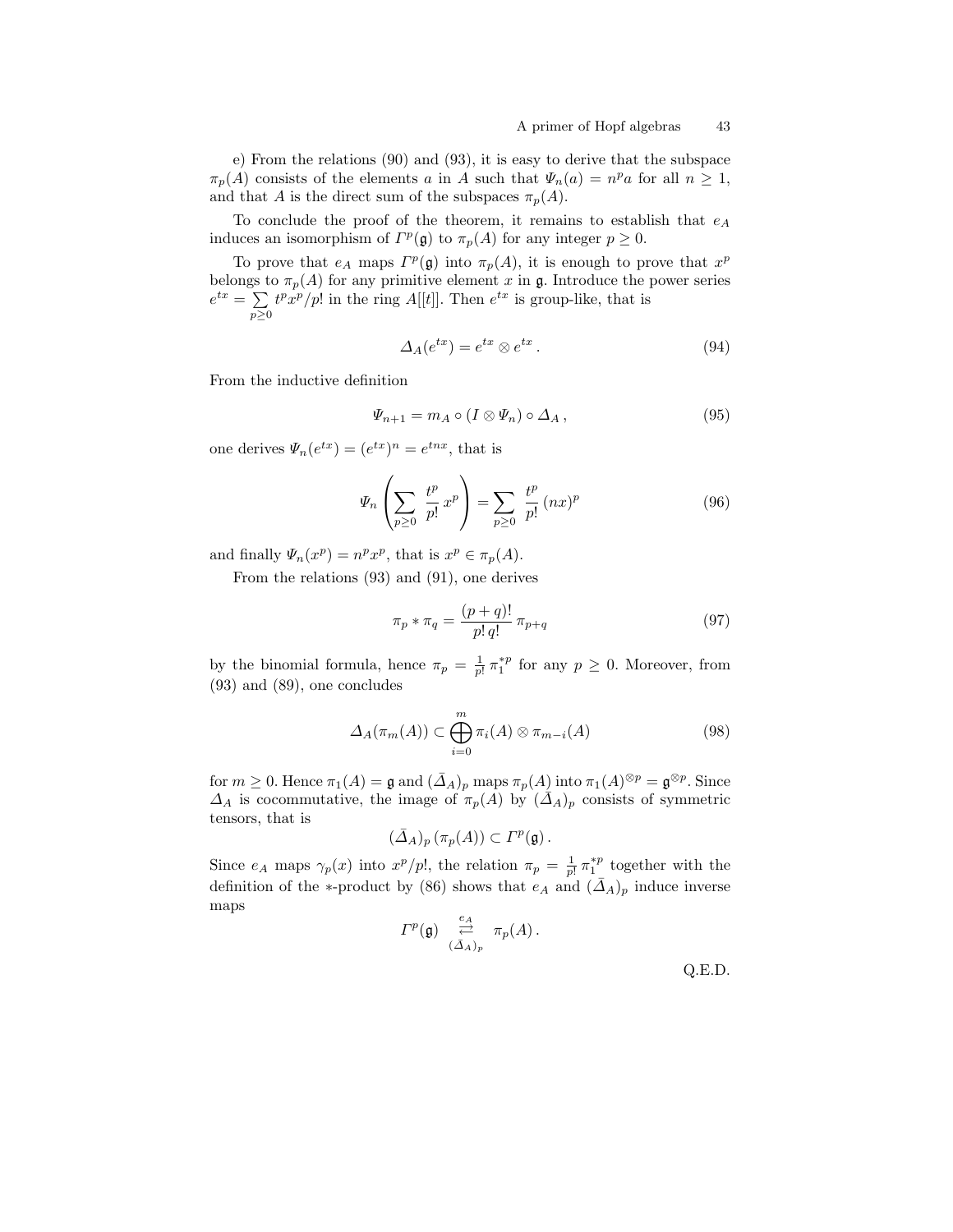As a corollary, let us describe the structure of the dual algebra of a Hopf algebra A, with a cocommutative and conilpotent coproduct. For simplicity, assume that the Lie algebra  $\mathfrak{g} = \overline{C}_1$  of primitive elements is finite-dimensional. Then each subcoalgebra  $C_n = k \cdot 1 \oplus \overline{C}_n$  is finite-dimensional. In the dual algebra  $A^*$ , the set m of linear forms f on A with  $\langle f, 1 \rangle = 0$  is the unique maximal ideal, and the ideal  $\mathfrak{m}^n$  is the orthogonal of  $C_{n-1}$ . Then  $A^*$  is a noetherian complete local ring, that is it is isomorphic to a quotient  $k[[x_1, \ldots, x_n]]/J$ of a power series ring. When the field  $k$  is a characteristic 0, it follows from Theorem 3.8.1 that  $A^*$  is isomorphic to a power series ring: if  $D_1, \ldots, D_n$  is a basis of  $\mathfrak g$  the mapping associating to f in  $A^*$  the power series

$$
F(x_1,\ldots,x_n) := \left\langle f, \prod_{i=1}^n \exp x_i D_i \right\rangle
$$

is an isomorphism of  $A^*$  to  $k[[x_1, \ldots, x_n]]$ . When the field k is of characteristic  $p \neq 0$  and perfect, it has been shown in [16] and [34], Chap. II, 2, that  $A^*$  is isomorphic to an algebra of the form

$$
k[[x_1,\ldots,x_n]]/(x_1^{p^{m_1}},\ldots,x_r^{p^{m_r}})
$$

for  $0 \le r \le n$  and  $m_1 \ge 0, \ldots, m_r \ge 0$ . This should be compared to theorems A., B. and C. by Borel, described in subsection 2.5.

#### (B) The decomposition theorem of Cartier-Gabriel [34].

Let again  $A$  be a Hopf algebra. We assume that the ground field  $k$  is algebraically closed of characteristic 0 and that its coproduct  $\Delta = \Delta_A$  is cocommutative. We shall give a complete structure theorem for A.

Let again  $\mathfrak g$  be the set of primitive elements, that is the elements x in A such that

$$
\Delta(x) = x \otimes 1 + 1 \otimes x, \qquad \varepsilon(x) = 0. \tag{99}
$$

Then g is a Lie algebra for the bracket  $[x, y] = xy - yx$ , and we can introduce its enveloping algebra  $U(\mathfrak{g})$  viewed as a Hopf algebra (see subsection 3.6).

Let  $\Gamma$  be the set of group-like elements, that is the elements  $g$  in  $A$  such that

$$
\Delta(g) = g \otimes g \,, \qquad \varepsilon(g) = 1 \,. \tag{100}
$$

For the multiplication in A, the elements of  $\Gamma$  form a group, where the inverse of g is  $S(g)$  (here S is the antipodism in A). We can introduce the group algebra  $k \Gamma$  viewed as a Hopf algebra (see beginning of subsection 3.5).

Furthermore for x in g and g in Γ, it is obvious that  $g(x) = g(x)g^{-1}$  belongs to g. Hence the group  $\Gamma$  acts on the Lie algebra g and therefore on its enveloping algebra  $U(\mathfrak{g})$ . We define the twisted tensor product  $\Gamma \ltimes U(\mathfrak{g})$  as the tensor product  $U(\mathfrak{g}) \otimes kT$  with the multiplication given by

$$
(u \otimes g) \cdot (u' \otimes g') = u \cdot {^gu'} \otimes gg' . \tag{101}
$$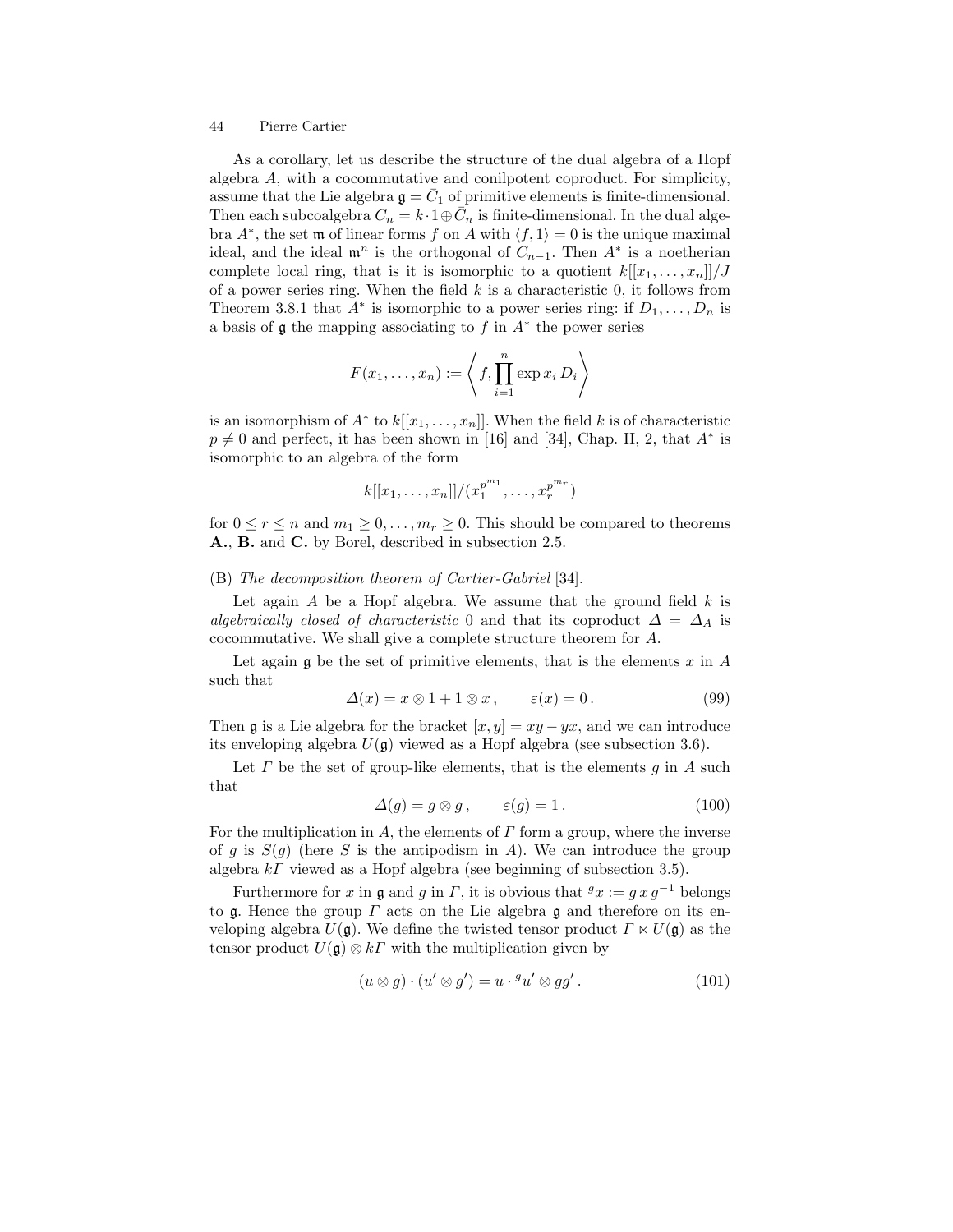There is a natural coproduct, which together with this product gives the definition of the Hopf algebra  $\Gamma \ltimes U(\mathfrak{g})$ .

**Theorem 3.8.2.** (Cartier-Gabriel) Assume that the field  $k$  is algebraically closed of characteristic  $0$  and that  $A$  is a cocommutative Hopf algebra. Let  $\mathfrak g$  be the space of primitive elements, and  $\Gamma$  the group of group-like elements in A. Then there is an isomorphism of  $\Gamma \ltimes U(\mathfrak{g})$  onto A, as Hopf algebras, inducing the identity on  $\Gamma$  and on  $\mathfrak{g}$ .

**Proof.** a) Define the reduced coproduct  $\bar{\Delta}$ , the iterates  $\bar{\Delta}_p$  and the filtration  $(C_p)$  as in the beginning of subsection 3.8(A). Define  $\overline{A}_1 = \bigcup C_p$  and  $A_1 =$  $p{\geq}0$ 

 $\overline{A}_1 + k \cdot 1$ . Then  $A_1$  is, according to the properties quoted there, a sub-Hopfalgebra. It is clear that the coproduct of  $A_1$  is cocommutative and conilpotent. According to Theorem 3.8.1, we can identify  $A_1$  with  $U(\mathfrak{g})$ . If we set  $A_a :=$  $A_1 \cdot g$  for g in  $\Gamma$ , Theorem 8.3.2 amounts to assert that A is the direct sum of the subspaces  $A_g$  for g in  $\Gamma$ .

b) Let g in  $\Gamma$ . Since  $\Delta(g) = g \otimes g$ , and  $\varepsilon(g) = 1$ , then  $A = \overline{A} \oplus k \cdot g$  where  $\overline{A}$  is again the kernel of  $\varepsilon$ . Define a new reduced coproduct  $\overline{\Delta}(g)$  in  $\overline{A}$  by

$$
\bar{\Delta}(g)(x) := \Delta(x) - x \otimes g - g \otimes x \qquad (x \text{ in } \bar{A}), \qquad (102)
$$

mapping  $\bar{A}$  into  $\bar{A}^{\otimes 2}$ . Iterate  $\bar{\Delta}(g)$  in a sequence of maps  $\bar{\Delta}(g)_p : \bar{A} \to \bar{A}^{\otimes p}$ . From the easy relation

$$
\bar{\Delta}(g)_p (xg) = \bar{\Delta}_p(x) \cdot \underbrace{(g \otimes \ldots \otimes g)}_p, \qquad (103)
$$

it follows that  $\overline{A}_1 \cdot g$  is the union of the kernels of the maps  $\overline{\Delta}(g)_p$ .

c) Lemma 3.8.1. The coalgebra A is the union of its finite-dimensional sub-coalgebras.

Indeed, introduce a basis  $(e^{\alpha})$  of A, and define operators  $\varphi_{\alpha}, \psi_{\alpha}$  in A by

$$
\Delta(x) = \sum_{\alpha} \varphi_{\alpha}(x) \otimes e^{\alpha} = \sum_{\alpha} e^{\alpha} \otimes \psi_{\alpha}(x) \tag{104}
$$

for  $x$  in  $A$ .

From the coassociativity of  $\Delta$ , one derives the relations

$$
\varphi_{\alpha}\,\varphi_{\beta} = \sum_{\gamma} c_{\alpha\beta}^{\gamma}\,\varphi_{\gamma} \tag{105}
$$

$$
\psi_{\alpha}\,\psi_{\beta} = \sum_{\gamma} c^{\gamma}_{\beta\alpha}\,\psi_{\gamma} \tag{106}
$$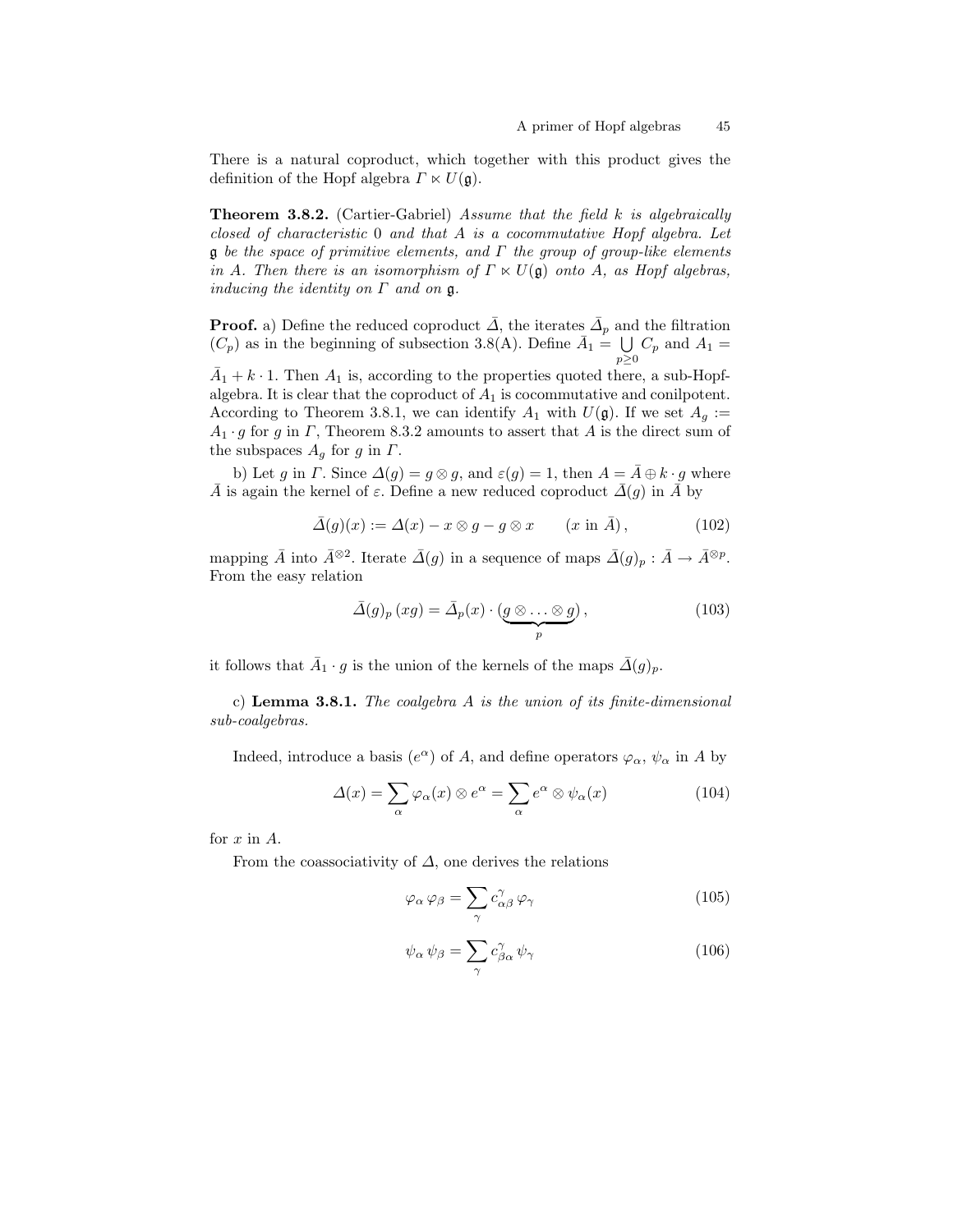$$
\varphi_{\alpha} \,\psi_{\beta} = \psi_{\beta} \,\varphi_{\alpha} \tag{107}
$$

with the constants  $c_{\alpha\beta}^{\gamma}$  defined by

$$
\Delta(e^{\gamma}) = \sum_{\alpha,\beta} c^{\gamma}_{\alpha\beta} e^{\alpha} \otimes e^{\beta} . \qquad (108)
$$

For any x in A, the family of indices  $\alpha$  such that  $\varphi_{\alpha}(x) \neq 0$  or  $\psi_{\alpha}(x) \neq 0$ is finite, hence for any given  $x_0$  in A, the subspace C of A generated by the elements  $\varphi_{\alpha}(\psi_{\beta}(x_0))$  is finite-dimensional. By the property of the counit, we get

$$
x_0 = \sum_{\alpha,\beta} \varphi_\alpha(\psi_\beta(x_0)) \,\varepsilon(e^\alpha) \,\varepsilon(e^\beta) \tag{109}
$$

hence  $x_0$  belongs to C. Obviously, C is stable under the operators  $\varphi_{\alpha}$  and  $\psi_{\alpha}$ , hence by (104) one gets

$$
\Delta(C) \subset (C \otimes A) \cap (A \otimes C) = C \otimes C
$$

# and  $C$  is a sub-coalgebra of  $A$ .

d) Choose  $C$  as above, and introduce the dual algebra  $C^*$ . It is a commutative finite-dimensional algebra over the algebraically closed field  $k$ . By a standard structure theorem, it is a direct product

$$
C^* = E_1 \times \ldots \times E_r, \qquad (110)
$$

where  $E_i$  possesses a unique maximal ideal  $\mathfrak{m}_i$ , such that  $E_i/\mathfrak{m}_i$  is isomorphic to k, and  $\mathfrak{m}_i$  is nilpotent:  $\mathfrak{m}_i^N = 0$  for some large N. The algebra homomorphisms from  $C^*$  to k correspond to the group-like elements in  $C$ .

By duality, the decomposition (110) corresponds to a direct sum decomposition  $C = C_1 \oplus \ldots \oplus C_r$  where each  $C_i$  contains a unique element  $g_i$  in  $\Gamma$ . Furthermore, from the nilpotency of  $\mathfrak{m}_i$ , it follows that  $C_i \cap \overline{A}$  is annihilated by  $\overline{\Delta}(g_i)_N$  for large N, hence  $C_i \subset A_{g_i}$  and

$$
C = \bigoplus_{i=1}^{r} (C \cap A_{g_i}). \tag{111}
$$

Since A is the union of such coalgebras C, the previous relation entails  $A =$  $\bigoplus A_g$ , hence the theorem of Cartier-Gabriel.  $q \in \Gamma$ 

Q.E.D.

When the field k is algebraically closed of characteristic  $p \neq 0$ , the previous proof works almost unchanged, and the result is that the cocommutative Hopf algebra A is the semidirect product  $\Gamma \ltimes A_1$  where  $\Gamma$  is a group acting on a Hopf algebra  $A_1$  with conilpotent coproduct. The only difference lies in the structure of  $A_1$ . We refer the reader to Dieudonné [34], Chapter II: in section II,1 there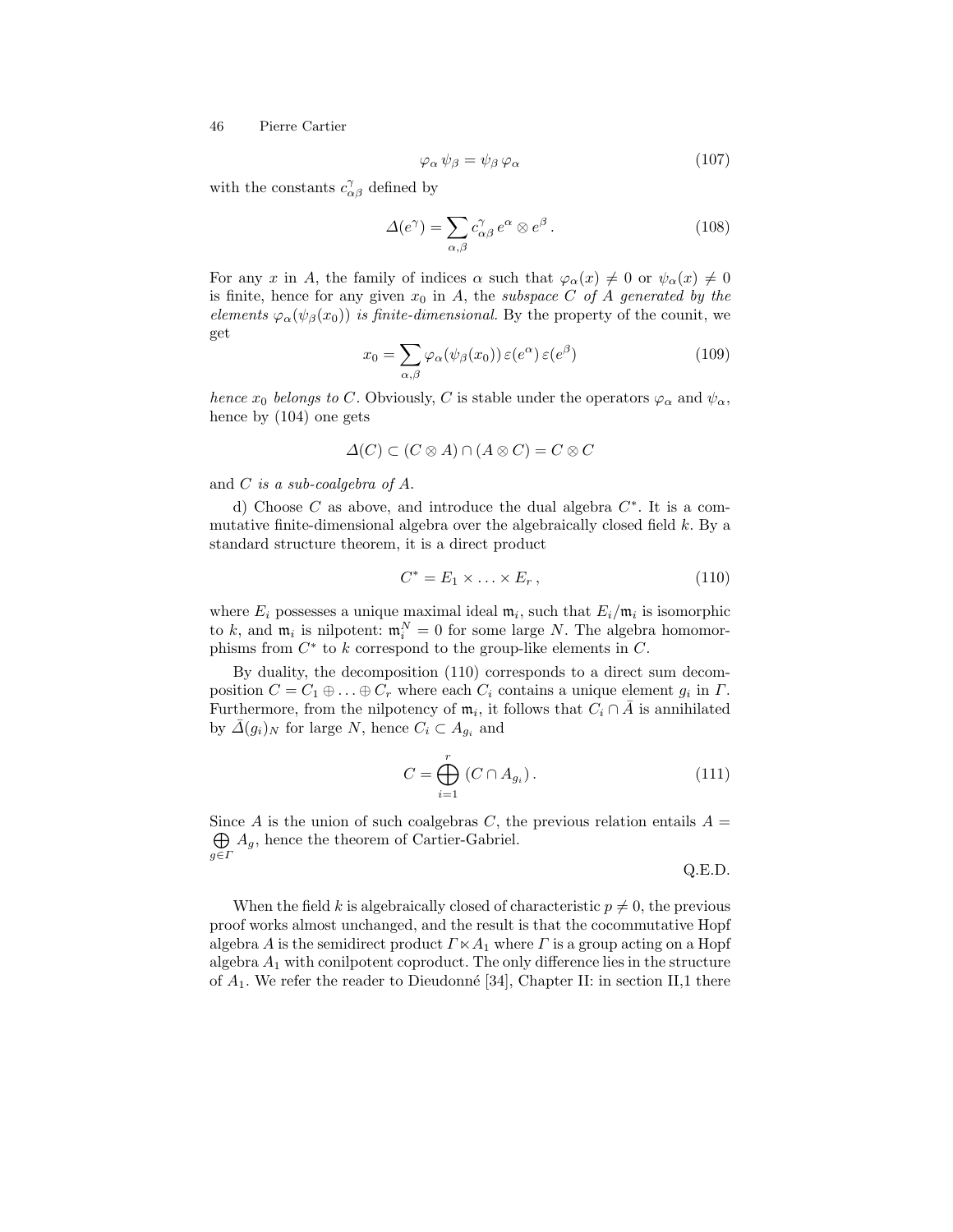is a proof of the decomposition theorem and in section II,2 the structure of a Hopf algebra with conilpotent coproduct is discussed. See also [18] and [32].

Another corollary of Theorem 3.8.2 is as follows:

Assume that  $k$  is algebraically closed of characteristic 0. Then any finitedimensional cocommutative Hopf algebra over k is a group algebra kG.

#### (C) The theorem of Milnor-Moore.

The results of this subsection are dual of those of the previous one and concern Hopf algebras which are commutative as algebras.

Theorem 3.8.3. Let  $A = \bigoplus$  $\bigoplus_{n\geq 0} A_n$  be a graded Hopf algebra<sup>48</sup> over a field k of

characteristic 0. Assume:

 $(M_1)$  A is connected, that is  $A_0 = k \cdot 1$ .

 $(M_2)$  The product in A is commutative.

Then A is a free commutative algebra (a polynomial algebra) generated by homogeneous elements.

A proof can be given which is a dual version of the proof of Theorem 3.8.1. Again, introduce operators  $\Psi_n$  in A by the recursion  $\Psi_1 = 1_A$  and

$$
\Psi_{n+1} = m_A \circ (1_A \otimes \Psi_n) \circ \Delta_A. \tag{112}
$$

They are endomorphisms of the algebra A and there exists a direct sum decomposition  $A = \bigoplus \pi_p(A)$  such that  $\Psi_n(a) = n^p a$  for a in  $\pi_p(A)$  and any  $n \geq 1$ .  $p{\geq}0$ The formula  $\pi_p(A) \cdot \pi_q(A) \subset \pi_{p+q}(A)$  follows from  $\Psi_n(ab) = \Psi_n(a) \Psi_n(b)$  and since  $A$  is a commutative algebra, there is a well-defined algebra homomorphism<sup>49</sup>

$$
\Theta: \mathrm{Sym}\,(\pi_1(A)) \to A
$$

mapping  $\text{Sym}^p(\pi_1(A))$  into  $\pi_p(A)$ . Denote by  $\Theta_p$  the restriction of  $\Theta$  to  $\text{Sym}^p(\pi_1(A))$ . An inverse map  $A_p$  to  $\Theta_p$  can be defined as the composition of the iterated coproduct  $\overline{A}_p$  which maps  $\pi_p(A)$  to  $\pi_1(A)^{\otimes p}$  with the natural projection of  $\pi_1(A)^{\otimes p}$  to  $\text{Sym}^p(\pi_1(A))$ . Hence  $\Theta$  is an isomorphism of algebras.

<sup>&</sup>lt;sup>48</sup> That is, the product  $m_A$  maps  $A_p \otimes A_q$  into  $A_{p+q}$ , and the coproduct  $\Delta_A$  maps  $A_n$  into  $\bigotimes A_p \otimes A_q$ . It follows that  $\varepsilon$  annihilates  $A_n$  for  $n \geq 1$ , and that the  $p+q=n$ 

antipodism S is homogeneous  $S(A_n) = A_n$  for  $n \geq 0$ .

<sup>&</sup>lt;sup>49</sup> For any vector space V, we denote by  $Sym(V)$  the *symmetric algebra* built over V, that is the free commutative algebra generated by V. If  $(e^{\alpha})$  is a basis of V, then Sym  $(V)$  is the polynomial algebra in variables  $u^{\alpha}$  corresponding to  $e^{\alpha}$ .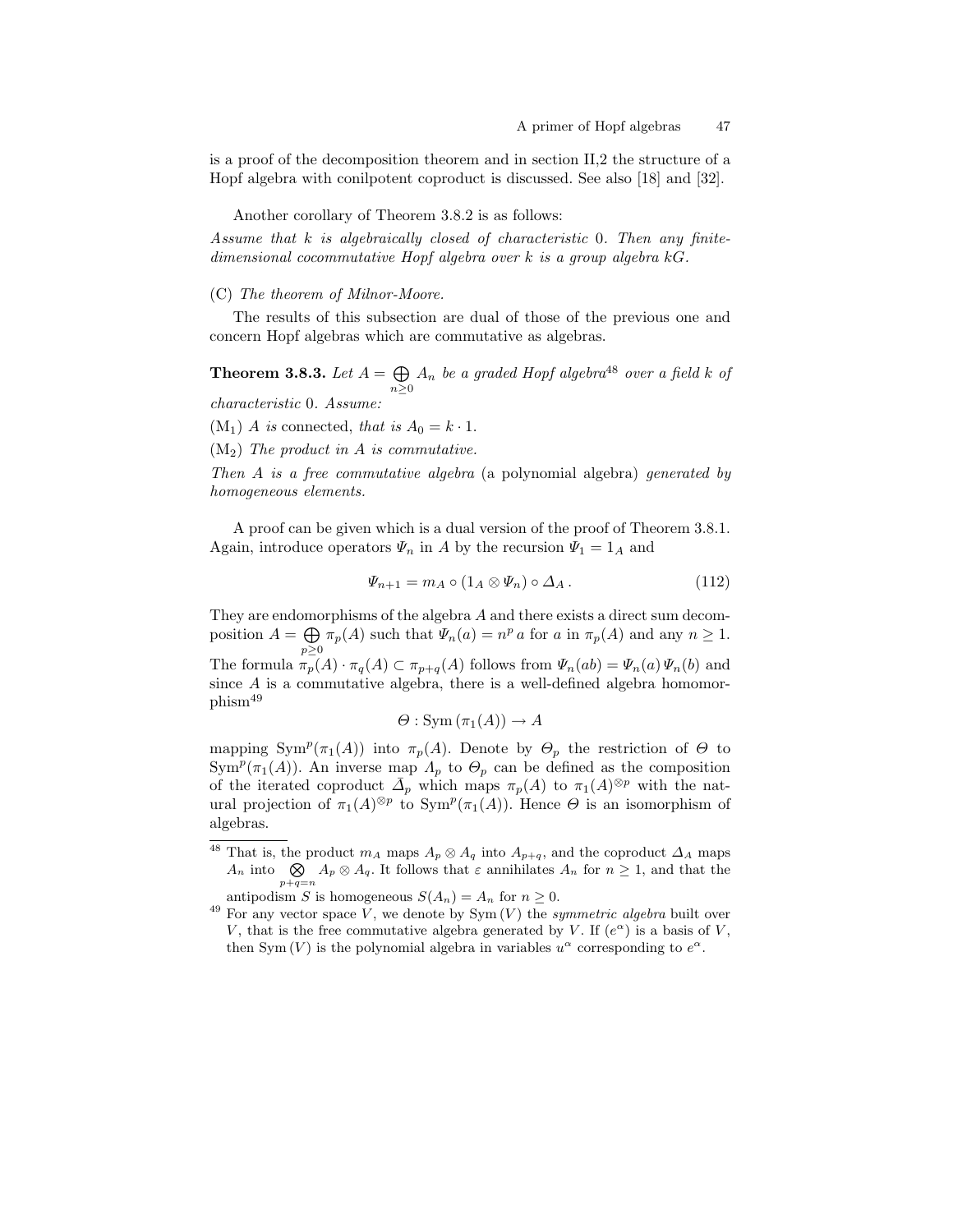We sketch another proof which makes Theorem 3.8.3 a corollary of Theorem 3.8.1, under the supplementary assumption (valid in most of the applications):

### $(M_3)$  Each  $A_n$  is a finite-dimensional vector space.

Let  $B_n$  be the dual of  $A_n$  and let  $B = \bigoplus B_n$ . The product  $m_A : A \otimes A \to A$  $n\geq 0$ dualizes to a coproduct  $\Delta_B : B \to B \otimes \overline{B}$ , and similarly the coproduct  $\Delta_A$ :  $A \to A \otimes A$  dualizes to a product  $m_B : B \otimes B \to B$ . Since  $m_A$  is commutative,  $\Delta_B$  is cocommutative. Moreover the reduced coproduct  $\tilde{\Delta}_B$  maps  $B_n$  (for  $n \geq 1$ ) into  $\sum$  $\sum_{i,j} B_i \otimes B_j$  where  $i, j$  runs over the decompositions<sup>50</sup>

$$
i \ge 1, \quad j \ge 1, \quad i+j = n.
$$

Hence  $(\Delta_B)_p$  maps  $B_n$  into the direct sum of the spaces  $B_{n_1} \otimes \ldots \otimes B_{n_p}$  where

$$
n_1 \ge 1, \ldots, n_p \ge 1, \quad n_1 + \ldots + n_p = n.
$$

It follows  $(\bar{\Delta}_B)_p(B_n) = \{0\}$  for  $p > n$ , hence the coproduct  $\Delta_B$  is conilpotent.

Let  $\mathfrak g$  be the Lie algebra of primitive elements in the Hopf algebra  $B$ . It is graded  $\mathfrak{g} = \bigoplus \mathfrak{g}_p$  and  $[\mathfrak{g}_p, \mathfrak{g}_q] \subset \mathfrak{g}_{p+q}$ . From (the proof of) Theorem 3.8.1, we  $p\geq 1$ deduce a natural isomorphism of coalgebras  $e_B : \Gamma(\mathfrak{g}) \to B$ . By the assumption  $(M_3)$ , we can identify  $A_n$  to the dual of  $B_n$ , hence the algebra A to the graded dual<sup>51</sup> of the coalgebra  $B$ . We leave it to the reader to check that the graded dual of the coalgebra  $\Gamma(\mathfrak{g})$  is the symmetric algebra  $Sym(\mathfrak{g}^{\vee})$ , where  $\mathfrak{g}^{\vee}$  is the graded dual of  $\mathfrak{g}$ . The dual of  $e_B: \Gamma(\mathfrak{g}) \to B$  is then an isomorphism of algebras

$$
\Theta: \mathrm{Sym}(\mathfrak{g}^{\vee}) \to A.
$$

Notice also the isomorphism of Hopf algebras

$$
\Phi: U(\mathfrak{g}) \to B
$$

where the Hopf algebra  $B$  is the graded dual of  $A$ .  $Q.E.D.$ 

**Remark 3.8.1.** By the connectedness assumption  $(M_1)$ , the kernel of the counit  $\varepsilon : A \to k$  is  $A^+ = \bigoplus$  $\bigoplus_{n\geq 1} A_n$ . From the existence of the isomorphism  $\Theta$ , one derives that  $\frak g$  as a graded vector space is the graded dual of  $A^+/A^+\cdot A^+.$ 

Remark 3.8.2. The complete form of Milnor-Moore's Theorem 3.8.3 deals with a combination of symmetric and exterior algebras, and implies the theorems of Hopf and Samelson, described in subsections 2.4 and 2.5. Instead

 $50$  Use here the connectedness of A (cf.  $(M_1)$ ).

<sup>&</sup>lt;sup>51</sup> The graded dual of a graded vector space  $V = \bigoplus_n V_n$  is  $W = \bigoplus_n W_n$  where  $W_n$  is the dual of  $V_n$ .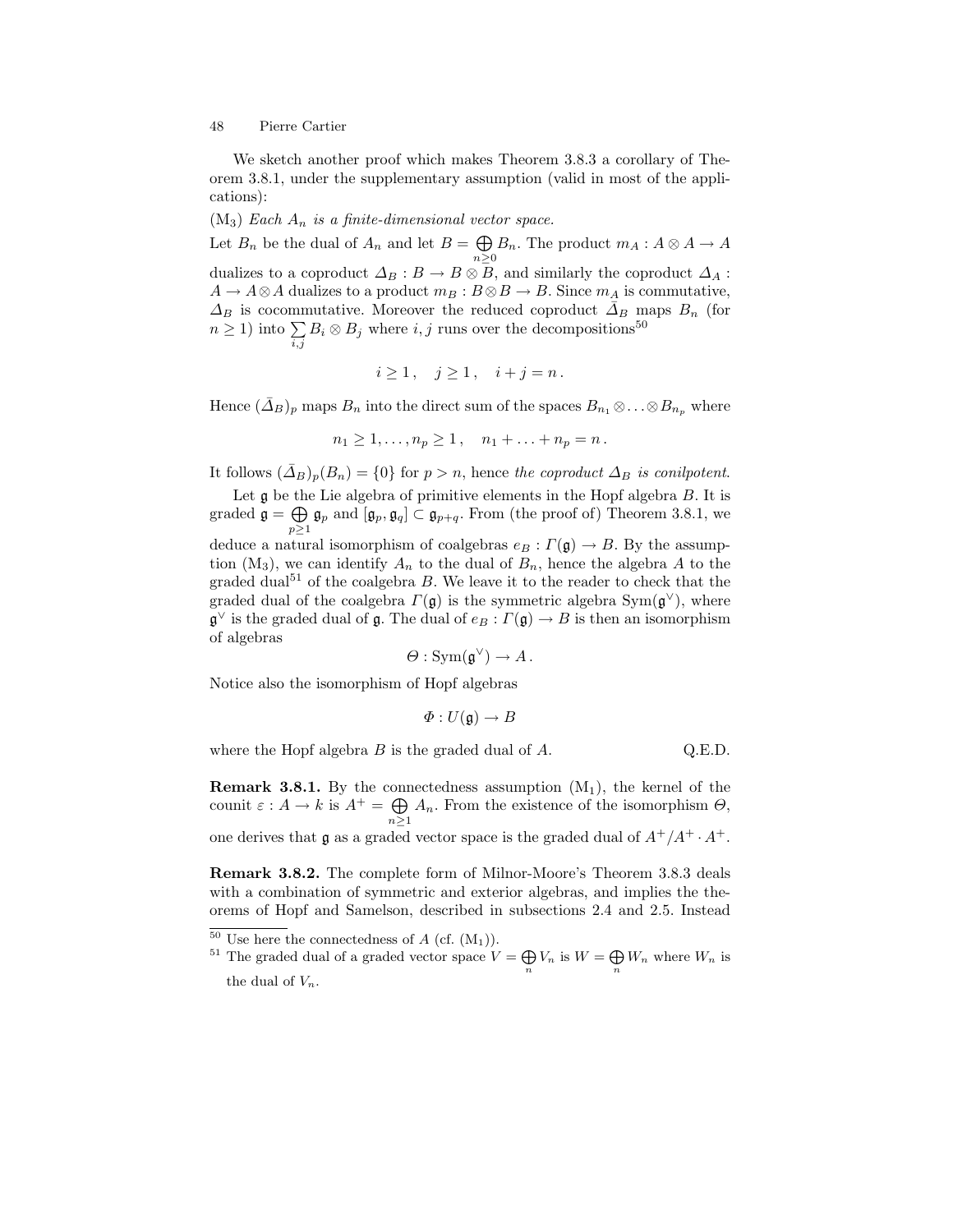of assuming that  $A$  is a commutative algebra, we have to assume that it is "graded-commutative", that is

$$
a_q \cdot a_p = (-1)^{pq} a_p \cdot a_q \tag{113}
$$

for  $a_p$  in  $A_p$  and  $a_q$  in  $A_q$ .

The graded dual  $\mathfrak g$  of  $A^+/A^+ \cdot A^+$  is then a super Lie algebra (or graded Lie algebra), and  $A$  as an algebra is the free graded-commutative algebra generated by  $A^+/A^+ \cdot A^+$ .

**Remark 3.8.3.** In Theorem 3.8.3, assume that the product  $m_A$  is commutative and the coproduct  $\Delta_A$  is cocommutative. Then the corresponding Lie algebra g is commutative  $[x, y] = 0$ , and  $U(\mathfrak{g}) = \text{Sym}(\mathfrak{g})$ . It follows easily that A as an algebra is the free commutative algebra  $\text{Sym}(P)$  built over the space P of primitive elements in A. A similar result holds in the case where A is graded-commutative, and graded-cocommutative (see subsection 2.5).

# 3.9 Application to prounipotent groups

In this subsection, we assume that  $k$  is a field of characteristic 0.

## (A) Unipotent algebraic groups.

An algebraic group  $G$  over  $k$  is called *unipotent* if it is *geometrically con*nected<sup>52</sup> (as an algebraic variety) and its Lie algebra g is nilpotent<sup>53</sup>. A typical example is the group  $T_n(k)$  of strict triangular matrices  $g = (g_{ij})$  with entries in k, where  $g_{ii} = 1$  and  $g_{ij} = 0$  for  $i > j$ . We depict these matrices for  $n = 4$ 

$$
g = \begin{pmatrix} 1 & g_{12} & g_{13} & g_{14} \\ 0 & 1 & g_{23} & g_{24} \\ 0 & 0 & 1 & g_{34} \\ 0 & 0 & 0 & 1 \end{pmatrix}.
$$

The corresponding Lie algebra  $t_n(k)$  consists of the matrices  $x = (x_{ij})$  with  $x_{ij} = 0$  for  $i \geq j$ , example

$$
x = \begin{pmatrix} 0 & x_{12} & x_{13} & x_{14} \\ 0 & 0 & x_{23} & x_{24} \\ 0 & 0 & 0 & x_{34} \\ 0 & 0 & 0 & 0 \end{pmatrix}.
$$

The product of n matrices in  $t_n(k)$  is always 0, and  $T_n(k)$  is the set of matrices  $I_n + x$ , with x in  $t_n(k)$  (and  $I_n$  the unit matrix in  $M_n(k)$ ). Hence we get inverse maps

 $\overline{52}$  An algebraic variety X over a field k is called geometrically connected if it is connected and remains connected over any field extension of k.

<sup>&</sup>lt;sup>53</sup> That is, the adjoint map ad  $x : y \mapsto [x, y]$  in g is nilpotent for any x in g.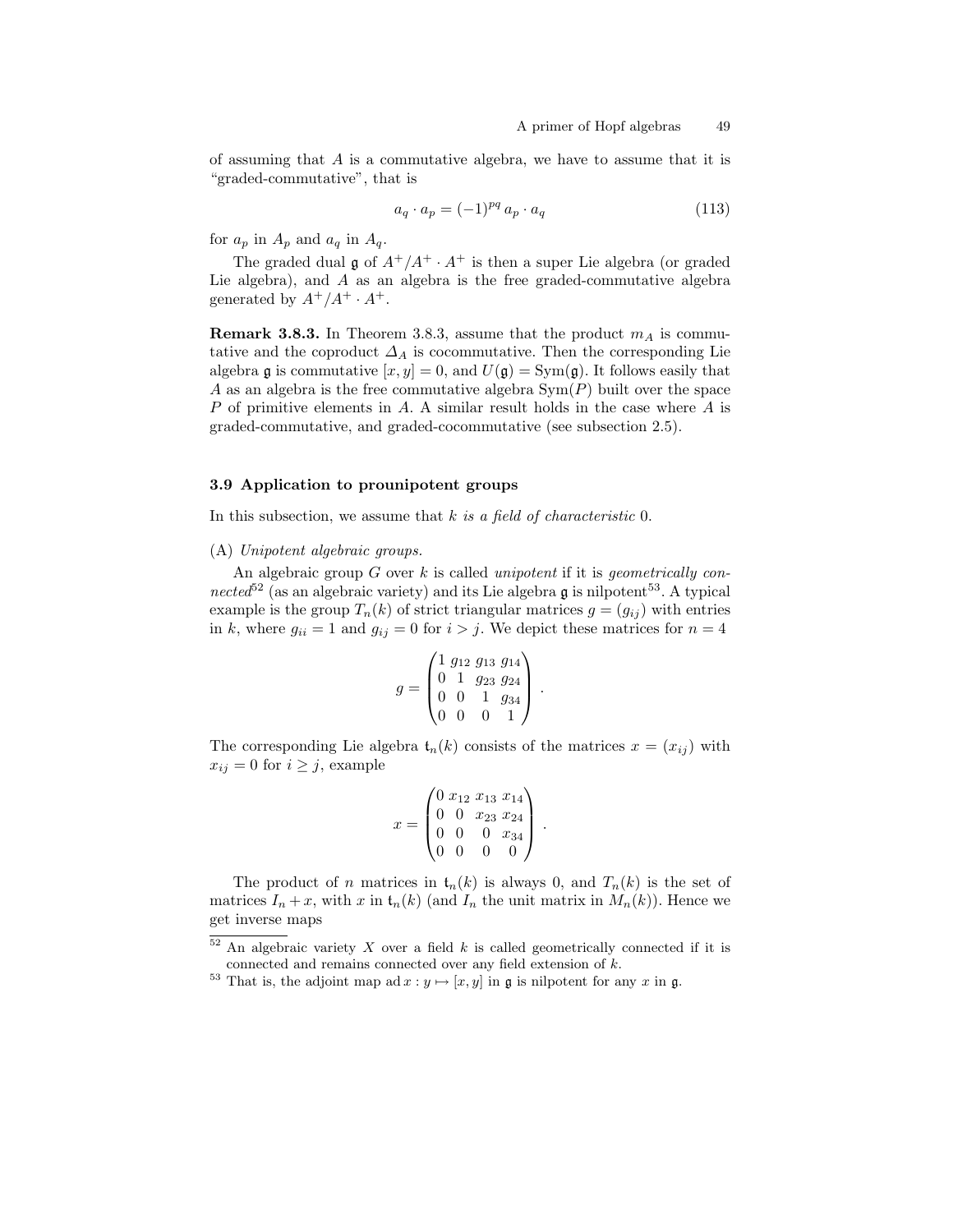$$
T_n(k) \stackrel{\log}{\underset{\exp}{\rightleftarrows}} {\mathfrak{t}}_n(k),
$$

where log, and exp, are truncated series

$$
\log(I_n + x) = x - \frac{x^2}{2} + \dots + (-1)^{n-1} x^{n-1} / (n-1), \tag{114}
$$

$$
\exp x = I_n + x + \frac{x^2}{2!} + \dots + \frac{x^{n-1}}{(n-1)!}.
$$
\n(115)

Hence log and exp are inverse polynomial maps. Moreover, by the Baker-Campbell-Hausdorff formula, the product in  $T_n(k)$  is given by

$$
\exp x \cdot \exp y = \exp \sum_{i=1}^{n-1} H_i(x, y), \qquad (116)
$$

where  $H_i(x, y)$  is made of iterated Lie brackets of order  $i - 1$ , for instance

$$
H_1(x, y) = x + y
$$
  
\n
$$
H_2(x, y) = \frac{1}{2} [x, y]
$$
  
\n
$$
H_3(x, y) = \frac{1}{12} [x, [x, y]] + \frac{1}{12} [y, [y, x]].
$$

From these properties, it follows that the exponential map from  $t_n(k)$  to  $T_n(k)$  maps the Lie subalgebras g of  $\mathfrak{t}_n(k)$  to the algebraic subgroups G of  $T_n(k)$ . In this situation, the representative functions in  $\mathcal{O}(G)$  correspond to the polynomial functions of  $\mathfrak{g}$ , hence  $\mathcal{O}(G)$  is a polynomial algebra.

Let now  $G$  be any unipotent group, with the nilpotent Lie algebra  $\mathfrak{g}$ . According to the classical theorems of Ado and Engel, g is isomorphic to a Lie subalgebra of  $t_n(k)$  for some  $n \geq 1$ . It follows that the exponential map is an isomorphism of  $\mathfrak g$  with G as algebraic varieties, and as above,  $\mathcal O(G)$  is a polynomial algebra.

#### (B) Infinite triangular matrices.

We consider now the group  $T_{\infty}(k)$  of infinite triangular matrices  $g =$  $(g_{ij})_{i\geq 1,j\geq 1}$  with  $g_{ii} = 1$  and  $g_{ij} = 0$  for  $i > j$ . Notice that the product of two such matrices g and h is defined by  $(g \cdot h)_{im} = \sum_{m=1}^{m}$  $\sum_{j=i} g_{ij} h_{jm}$  for  $i \leq m$ , a finite sum! For such a matrix g denote by  $\tau_N(g)$  its truncation: the finite matrix  $(g_{ij})_{1 \le i \le N \atop 1 \le j \le N}$ . An infinite matrix appears therefore as a tower of matrices

$$
\tau_1(g), \ \tau_2(g), \ldots, \tau_N(g), \ \tau_{N+1}(g), \ldots
$$

that is  $T_{\infty}(k)$  is the inverse limit of the tower of groups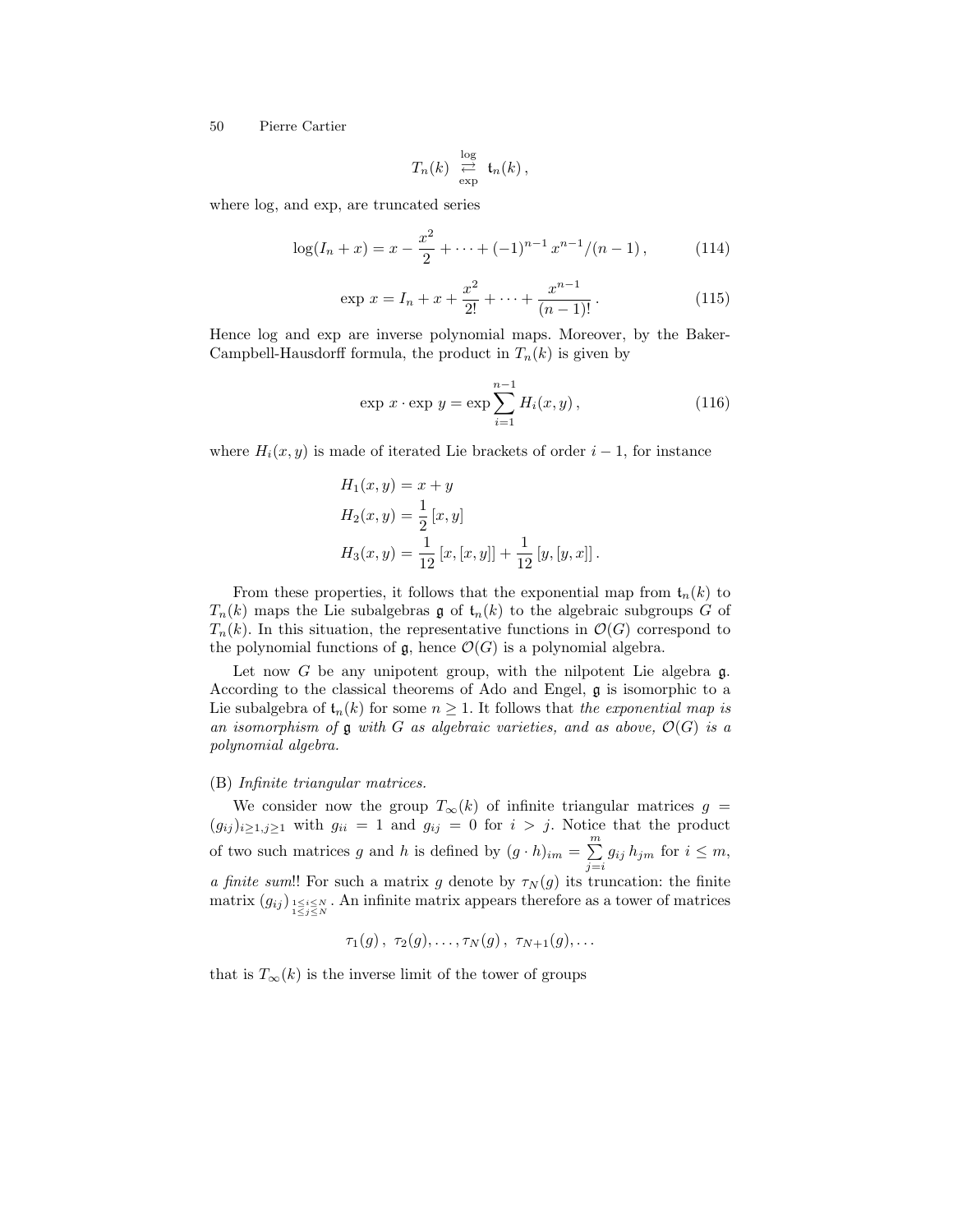$$
T_1(k) \longleftarrow T_2(k) \longleftarrow \cdots \longleftarrow T_N(k) \stackrel{\tau_N}{\longleftarrow} T_{N+1}(k) \longleftarrow .
$$

By duality, one gets a sequence of embeddings for the rings of representative functions

$$
\mathcal{O}(T_1(k)) \hookrightarrow \mathcal{O}(T_2(k)) \hookrightarrow \dots
$$

whose union we denote  $\mathcal{O}(T_{\infty}(k))$ . Hence a representative function on  $T_{\infty}(k)$ is a function which can be expressed as a polynomial in a finite number of entries.

A subgroup G of  $T_{\infty}(k)$  is called (pro)algebraic if there exists a collection of representative functions  $P_{\alpha}$  in  $\mathcal{O}(T_{\infty}(k))$  such that

$$
g \in G \Leftrightarrow P_{\alpha}(g) = 0 \quad \text{for all } \alpha \,,
$$

for any g in  $T_\infty(k)$ . We denote by  $\mathcal{O}(G)$  the algebra of functions on G obtained by restricting functions in  $\mathcal{O}(T_{\infty}(k))$  from  $T_{\infty}(k)$  to G. It is tautological that  $\mathcal{O}(G)$  is a Hopf algebra, and that G is its spectrum<sup>54</sup>. A vector subspace V of  $t_{\infty}(k)$  will be called *linearly closed* if it is given by a family of linear equations of the form  $1 \leq i \leq N$ <br> $1 \leq j \leq N$  $\lambda_{ij} x_{ji} = 0$  (with a suitable finite  $N \geq 1$  depending on the

equation). Notice also, that for any matrix  $x = (x_{ij})$  in  $t_{\infty}(k)$ , its powers satisfy  $(x^N)_{ij} = 0$  for  $N \ge \max(i, j)$ , hence one can define the inverse maps

$$
T_{\infty}(k) \stackrel{\log}{\underset{\exp}{\rightleftarrows}} \mathfrak{t}_{\infty}(k) .
$$

The calculation of any entry of  $\log(I + x)$  or exp x for a given x in  $t_{\infty}(k)$ requires a finite amount of algebraic operations.

From the results of subsection  $3.9(A)$ , one derives a bijective correspondence between the proalgebraic subgroups G of  $T_{\infty}(k)$  and the linearly closed Lie subalgebras g of  $\mathfrak{t}_{\infty}(k)$ . Moreover, if  $J \subset \mathcal{O}(G)$  is the kernel of the counit, then g is naturally the dual of <sup>55</sup>  $J/J \cdot J =: L$ . Finally, the exponential map  $\exp : \mathfrak{g} \to G$  transforms  $\mathcal{O}(G)$  into the polynomial functions on  $\mathfrak{g}$  coming from the duality between  $\mathfrak g$  and  $L$ , hence an isomorphism of algebras

$$
\Theta: \mathrm{Sym}(L) \to \mathcal{O}(G) .
$$

If G is as before, let  $G_N := \tau_N(G)$  be the truncation of G. Then  $G_N$  is an algebraic subgroup of  $T_N(k)$ , a unipotent algebraic group, and G can be recovered as the inverse limit (also called projective limit)  $\varprojlim G_N$  of the tower

 $\frac{54}{64}$  Here the spectrum is relative to the field k, that is for any algebra homomorphism  $\varphi : \mathcal{O}(G) \to k$ , there exists a unique element g in G such that  $\varphi(u) = u(g)$  for every u in  $\mathcal{O}(G)$ .

 $^{55}$  Hence  $L$  is a Lie coalgebra, whose dual  $\frak{g}$  is a Lie algebra. The structure map of a Lie coalgebra L is a linear map  $\delta: L \to \Lambda^2 L$  which dualizes to the bracket  $\Lambda^2 \mathfrak{g} \to \mathfrak{g}.$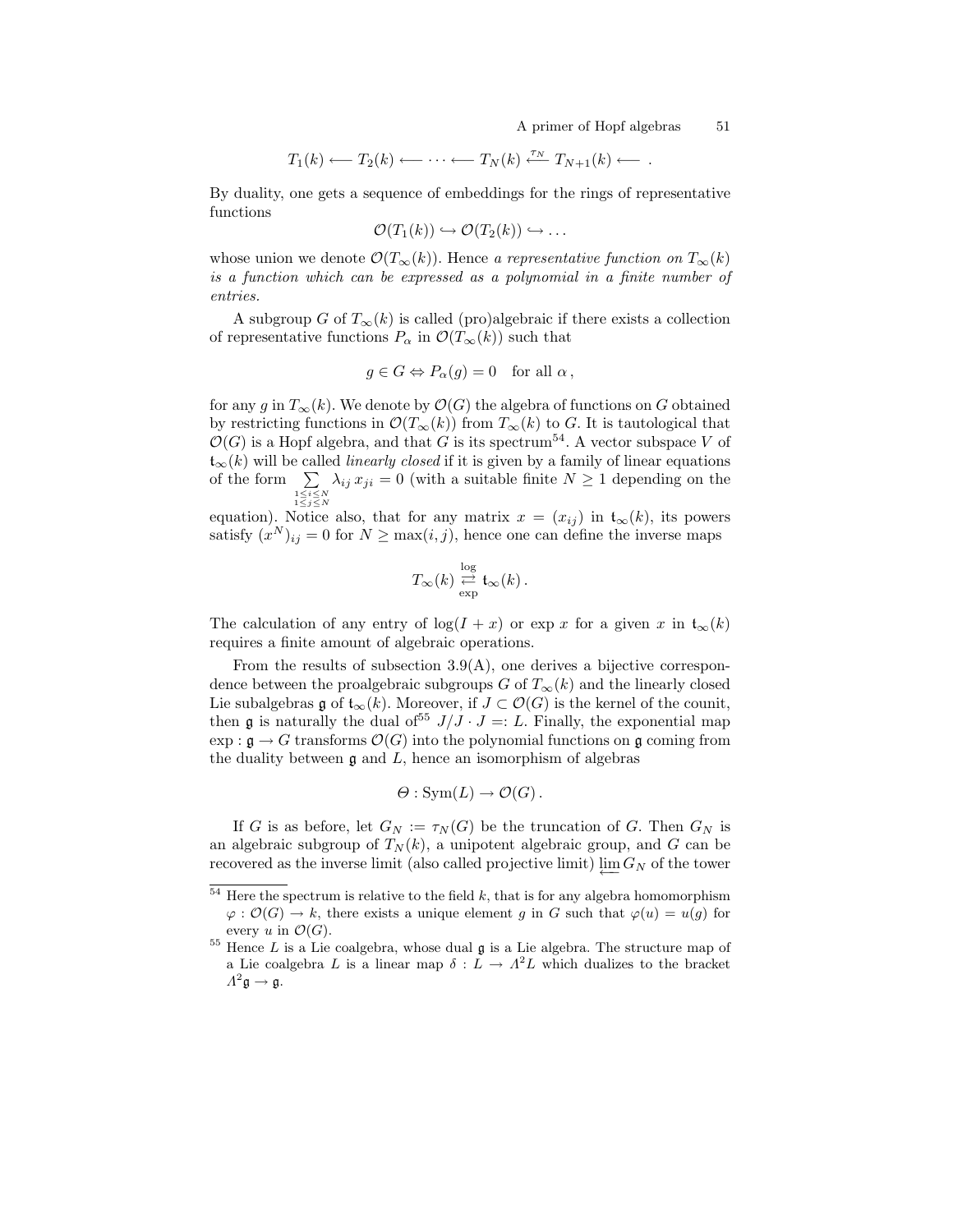$$
G_1 \leftarrow G_2 \leftarrow \cdots \leftarrow G_N \leftarrow G_{N+1} \leftarrow \cdots
$$

It is therefore called a prounipotent group.

### (C) Unipotent groups and Hopf algebras.

Let G be a group. We say that a representation  $\pi: G \to GL(V)$  (where V is a vector space of finite dimension n over the field  $k$ ) is unipotent if, after the choice of a suitable basis of V, the image  $\pi(G)$  is a subgroup of the triangular group  $T_n(k)$ . More intrinsically, there should exist a sequence  $\{0\} = V_0 \subset V_1 \subset$  $\cdots \subset V_{n-1} \subset V_n = V$  of subspaces of V, with dim  $V_i = i$  and  $(\pi(g) - 1) V_i \subset$  $V_{i-1}$  for g in G and  $1 \leq i \leq n$ . The class of unipotent representations of G is stable under direct sum, tensor products, contragredient, subrepresentations and quotient representations.

Assume now that  $G$  is an algebraic unipotent group. By the results of subsection 3.9(A), there exists an embedding of  $G$  into some triangular group  $T_n(k)$ , hence a faithful unipotent representation  $\pi$ . Since the determinant of any element in  $T_n(k)$  is 1, the coordinate ring of G is generated by the coefficients of  $\pi$ , and according to the previous remarks, any algebraic linear representation of the group  $G$  is unipotent.

Let f be a function in the coordinate ring of  $G$ . Then f is a coefficient of some unipotent representation  $\pi: G \to GL(V)$ ; if n is the dimension of V, the existence of the flag  $(V_i)_{0 \leq i \leq n}$  as above shows that  $\prod_{i=1}^{n} (\pi(g_i) - 1) = 0$  as an operator on V, hence<sup>56</sup>, for any system  $g_1, \ldots, g_n$  of elements of G,

$$
\left\langle f, \prod_{i=1}^{n} (g_i - 1) \right\rangle = 0.
$$
 (117)

A quick calculation describes the iterated coproducts  $\overline{\Delta}_p$  in  $\mathcal{O}(G)$ , namely

$$
(\bar{\Delta}_p f)(g_1,\ldots,g_p) = \left\langle f, \prod_{i=1}^p (g_i - 1) \right\rangle \tag{118}
$$

when  $\varepsilon(f) = f(1)$  is 0. Hence the coproduct  $\Delta$  in  $\mathcal{O}(G)$  is conilpotent. Notice that  $\mathcal{O}(G)$  is a Hopf algebra, and that as an algebra it is commutative and finitely generated.

The converse was essentially proved by Quillen [65], and generalizes Milnor-Moore theorem.

**Theorem 3.9.1.** Let  $A$  be a Hopf algebra over a field  $k$  of characteristic  $0$ satisfying the following properties:

 $\overline{56}$  To calculate this, expand the product and use linearity, as for instance in

$$
\langle f, (g_1 - 1)(g_2 - 1) \rangle = \langle f, g_1 g_2 - g_1 - g_2 + 1 \rangle = f(g_1 g_2) - f(g_1) - f(g_2) + f(1).
$$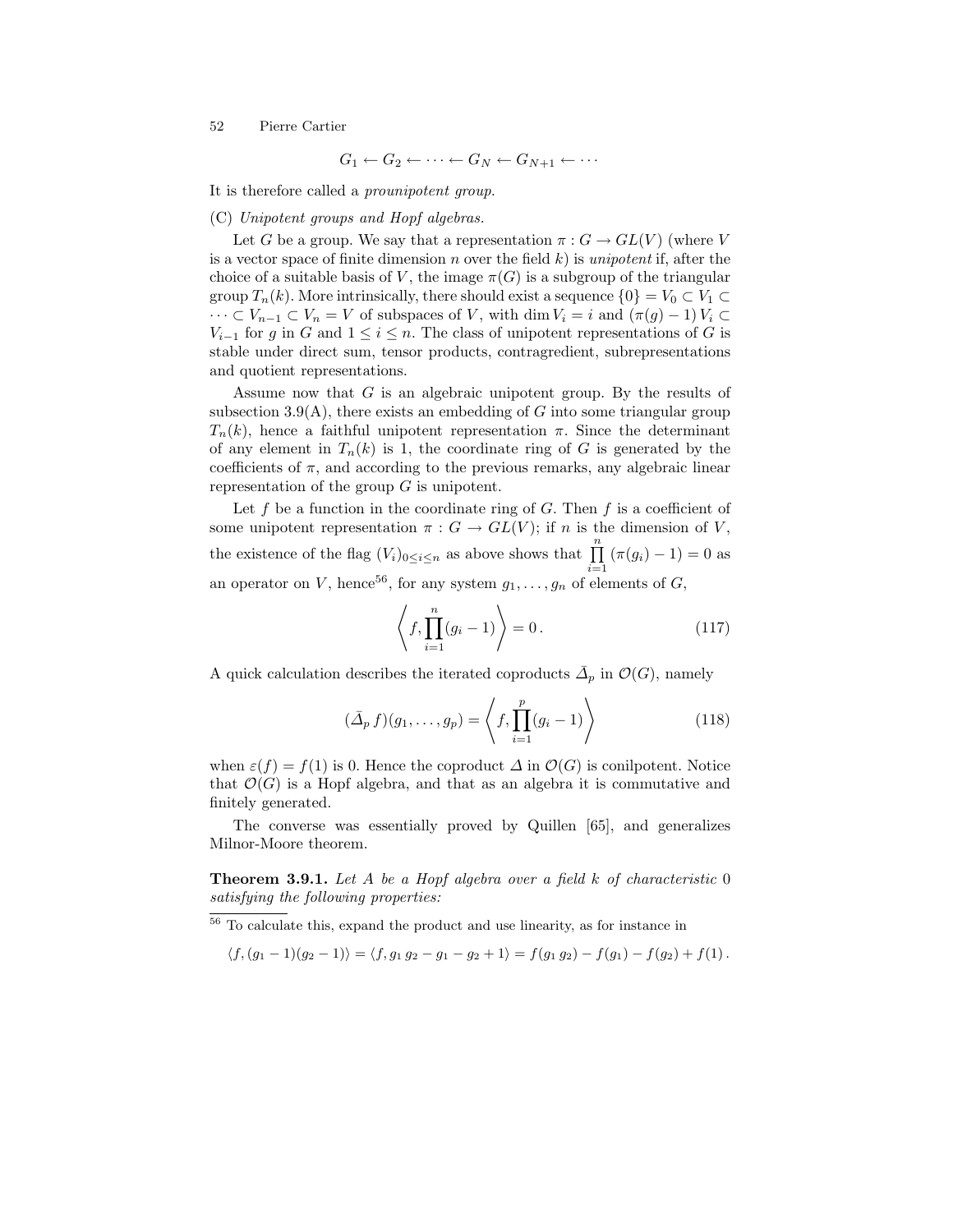- (Q1) The multiplication  $m_A$  is commutative.
- (Q2) The coproduct  $\Delta_A$  is conilpotent.

Then, as an algebra, A is a free commutative algebra.

The proof is more or less the first proof of Milnor-Moore theorem. One defines again the Adams operators  $\Psi_n$  by the induction

$$
\Psi_{n+1} = m_A \circ (1_A \otimes \Psi_n) \circ \Delta_A. \tag{119}
$$

The commutativity of  $m_A$  suffices to show that  $\Psi_n$  is an algebra homomorphism

$$
\Psi_n \circ m_A = m_A \circ (\Psi_n \otimes \Psi_n) \tag{120}
$$

satisfying  $\Psi_m \circ \Psi_n = \Psi_{mn}$ . The formula

$$
\Psi_m * \Psi_n = \Psi_{m+n} \tag{121}
$$

is tautological. Furthermore, since  $\Delta_A$  is conilpotent one sees that for any given x in A, and p large enough, one gets  $J^{*p}(x) = 0$  (where  $J(x) = x \varepsilon(x)$  · 1). This implies the "spectral theorem"

$$
\Psi_n(x) = \sum_{p \ge 0} n^p \,\pi_p(x) \tag{122}
$$

where  $\pi_p(x) = 0$  for given x and  $p \ge P(x)$ . We leave the rest of the proof to the reader (see first proof of Milnor-Moore theorem). Q.E.D.

If A is graded and connected, with a coproduct  $\Delta = \Delta_A$  satisfying  $\Delta(A_n) \subset \Theta$  $\bigoplus_{p+q=n} A_p \otimes A_q$ , one gets

$$
\bar{\Delta}_p(A_n) \subset \oplus A_{n_1} \otimes \ldots \otimes A_{n_p} \tag{123}
$$

with  $n_1 \geq 1, \ldots, n_p \geq 1, n_1 + \cdots + n_p = n$ , hence  $\overline{\Delta}_p(A_n) = 0$  for  $p > n$ . Hence  $\Delta_A$  is conilpotent and Milnor-Moore theorem is a corollary of Theorem 3.9.1.

As a consequence of Theorem 3.9.1, the unipotent groups correspond to the Hopf algebras satisfying (Q1) and (Q2) and finitely generated as algebras. For the prounipotent groups, replace the last condition by the assumption that the linear dimension of  $A$  is countable<sup>57</sup>.

**Remark 3.9.1.** Let A be a Hopf algebra satisfying  $(Q1)$  and  $(Q2)$ . Let  $A^*$  be the full dual of the vector space A. It is an algebra with multiplication dual to the coproduct  $\Delta_A$ . The spectrum G of A is a subset of  $A^*$ , and a group under the multiplication of  $A^*$ . Similarly, the set  $\mathfrak g$  of linear forms f on A satisfying

<sup>&</sup>lt;sup>57</sup> Hint: By Lemma 3.8.1, A is the union of an increasing sequence  $C_1 \subset C_2 \subset \ldots$  of finite-dimensional coalgebras. The algebra  $H_r$  generated by  $C_r$  is a Hopf algebra corresponding to a unipotent group  $G_r$ , and  $A = \mathcal{O}(G)$  where  $G = \varprojlim G_r$ .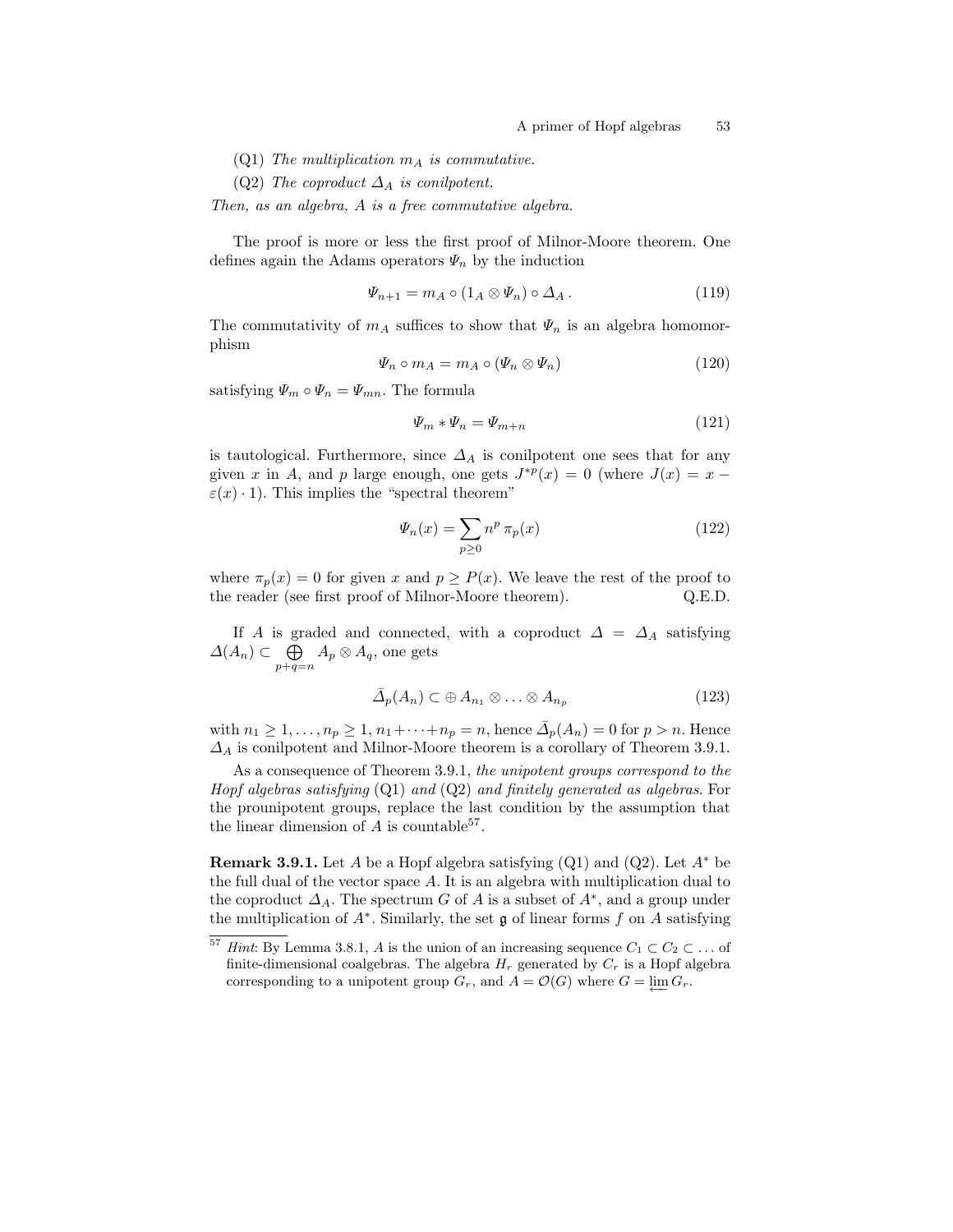$$
f(1) = 0, \quad f(xy) = \varepsilon(x) f(y) + f(x) \varepsilon(y) \tag{124}
$$

for x, y in A is a Lie algebra for the bracket  $[f, g] = fg - gf$  induced by the multiplication in  $A^*$ . From the conilpotency of  $\Delta_A$  follows that any series P  $\sum_{n\geq 0} c_n \langle f^n, x \rangle$  (with  $c_n$  in k, x in A, f in A<sup>\*</sup> with  $f(1) = 0$ ) has only finitely many nonzero terms. Hence for any f in  $\mathfrak{g}$ , the exponential  $\exp f = \sum$  $n\geq 0$  $f^n/n!$ is defined. Furthermore, the map  $f \mapsto \exp f$  is a bijection from g to G. This remark gives a concrete description of the exponential map for unipotent (or

prounipotent) groups.

# 4 Applications of Hopf algebras to combinatorics

In this section, we give a sample of the applications of Hopf algebras to various problems in combinatorics, having in mind mainly the relations with the polylogarithms.

# 4.1 Symmetric functions and invariant theory

# (A) The Hopf algebra of the symmetric groups.

We denote by  $S_n$  the group consisting of the n! permutations of the set  $\{1, 2, \ldots, n\}$ . By convention  $S_0 = S_1 = \{1\}$ . For  $\sigma$  in  $S_n$  and  $\tau$  in  $S_m$ , denote by  $\sigma \times \tau$  the permutation  $\rho$  in  $S_{n+m}$  such that

$$
\begin{cases}\n\rho(i) = \sigma(i) & \text{for } 1 \leq i \leq n \\
\rho(n+j) = n + \tau(j) & \text{for } 1 \leq j \leq m.\n\end{cases}
$$

The mapping  $(\sigma, \tau) \mapsto \sigma \times \tau$  gives an identification of  $S_n \times S_m$  with a subgroup of  $S_{n+m}$ .

Let k be a field of characteristic 0. We denote by  $\mathrm{Ch}_n$  the vector space consisting of the functions  $f : S_n \to k$  such that  $f(\sigma \tau) = f(\tau \sigma)$  for  $\sigma, \tau$  in  $S_n$ (central functions). On  $\mathrm{Ch}_n$ , we define a scalar product by

$$
\langle f | g \rangle = \frac{1}{n!} \sum_{\sigma \in S_n} f(\sigma) g(\sigma^{-1}). \tag{125}
$$

It is known that the irreducible characters<sup>58</sup> of the finite group  $S_n$  form an orthonormal basis of  $\mathrm{Ch}_n$ . We identify  $\mathrm{Ch}_0$  to k, but not  $\mathrm{Ch}_1$ .

If  $n = p + q$ , with  $p \geq 0$ ,  $q \geq 0$ , the vector space  $\text{Ch}_p \otimes \text{Ch}_q$  can be identified with the space of functions f on the subgroup  $S_p \times S_q$  of  $S_n$  satisfying  $f(\alpha\beta) = f(\beta\alpha)$  for  $\alpha, \beta$  in  $S_p \times S_q$ . We have therefore a restriction map

 $^{58}$  We remind the reader that these characters take their values in the field  $\mathbb Q$  of rational numbers, and  $\mathbb Q$  is a subfield of  $k$ .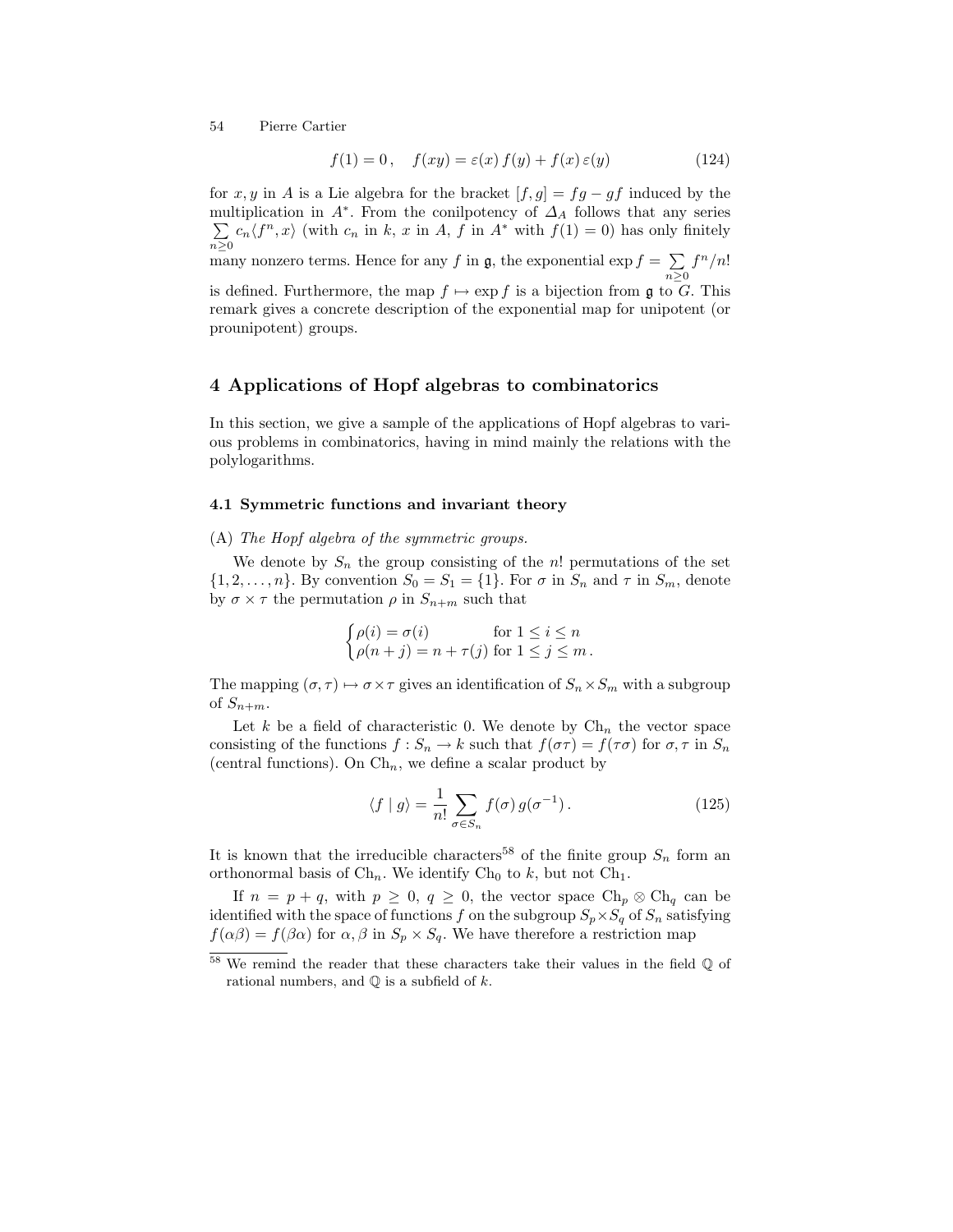$$
\Delta_{p,q}: \mathrm{Ch}_n \to \mathrm{Ch}_p \otimes \mathrm{Ch}_q
$$

and taking direct sums a map  $\Delta_n$  from Ch<sub>n</sub> to  $\bigoplus$  Ch<sub>p</sub> ⊗ Ch<sub>q</sub>. Defining  $p+q=n$  $\mathrm{Ch}_{\bullet} = \bigoplus$  $\bigoplus_{n\geq 0}$  Ch<sub>n</sub>, the collection of maps  $\Delta_n$  defines a map

$$
\varDelta: {\rm Ch}_{\bullet} \to {\rm Ch}_{\bullet} \otimes {\rm Ch}_{\bullet}\,.
$$

Define also  $\varepsilon : Ch_{\bullet} \to k$  by  $\varepsilon(1) = 1$ , and  $\varepsilon|_{Ch_n} = 0$  for  $n > 0$ . Then  $Ch_{\bullet}$  is a coalgebra, with coproduct  $\Delta$  and counit  $\varepsilon$ .

Using the scalar products,  $\Delta_{p,q}$  has an adjoint

$$
m_{p,q}: \mathrm{Ch}_p \otimes \mathrm{Ch}_q \to \mathrm{Ch}_{p+q} .
$$

Explicitly, if u is in  $\mathbf{Ch}_p \otimes \mathbf{Ch}_q$ , it is a function on  $S_p \times S_q$  that we extend to  $S_{p+q}$  as a function  $u^0: S_{p+q} \to k$  which vanishes outside  $S_p \times S_q$ . Then

$$
m_{p,q} u(\sigma) = \frac{1}{n!} \sum_{\tau \in S_n} u^0(\tau \sigma \tau^{-1}).
$$
 (126)

Collecting the maps  $m_{p,q}$  we define a multiplication

$$
m:\operatorname{Ch}_\bullet\otimes\operatorname{Ch}_\bullet\to\operatorname{Ch}_\bullet
$$

with the element 1 of  $Ch_0$  as a unit.

With these definitions,  $Ch_{\bullet}$  is a graded Hopf algebra which is both commutative and cocommutative. According to Milnor-Moore's theorem,  $Ch_{\bullet}$  is therefore a polynomial algebra in a family of primitive generators. We proceed to an explicit description.

### (B) Three families of generators.

For each  $n \geq 0$ , denote by  $\sigma_n$  the function on  $S_n$  which is identically 1. In particular  $\sigma_0 = 1$ , and  $\text{Ch}_1 = k \cdot \sigma_1$ . It can be shown that  $\text{Ch}_\bullet$  is a polynomial algebra in the generators  $\sigma_1, \sigma_2, \ldots$  and a trivial calculation gives the coproduct

$$
\Delta(\sigma_n) = \sum_{p=0}^n \sigma_p \otimes \sigma_{n-p} . \qquad (127)
$$

Similarly, let  $\lambda_n : S_n \to k$  be the signature map. In particular  $\lambda_0 = 1$  and  $\lambda_1 = \sigma_1$ . Again, Ch<sub>•</sub> is a polynomial algebra in the generators  $\lambda_1, \lambda_2, \ldots$  and

$$
\Delta(\lambda_n) = \sum_{p=0}^n \lambda_p \otimes \lambda_{n-p} .
$$
 (128)

The two families are connected by the relations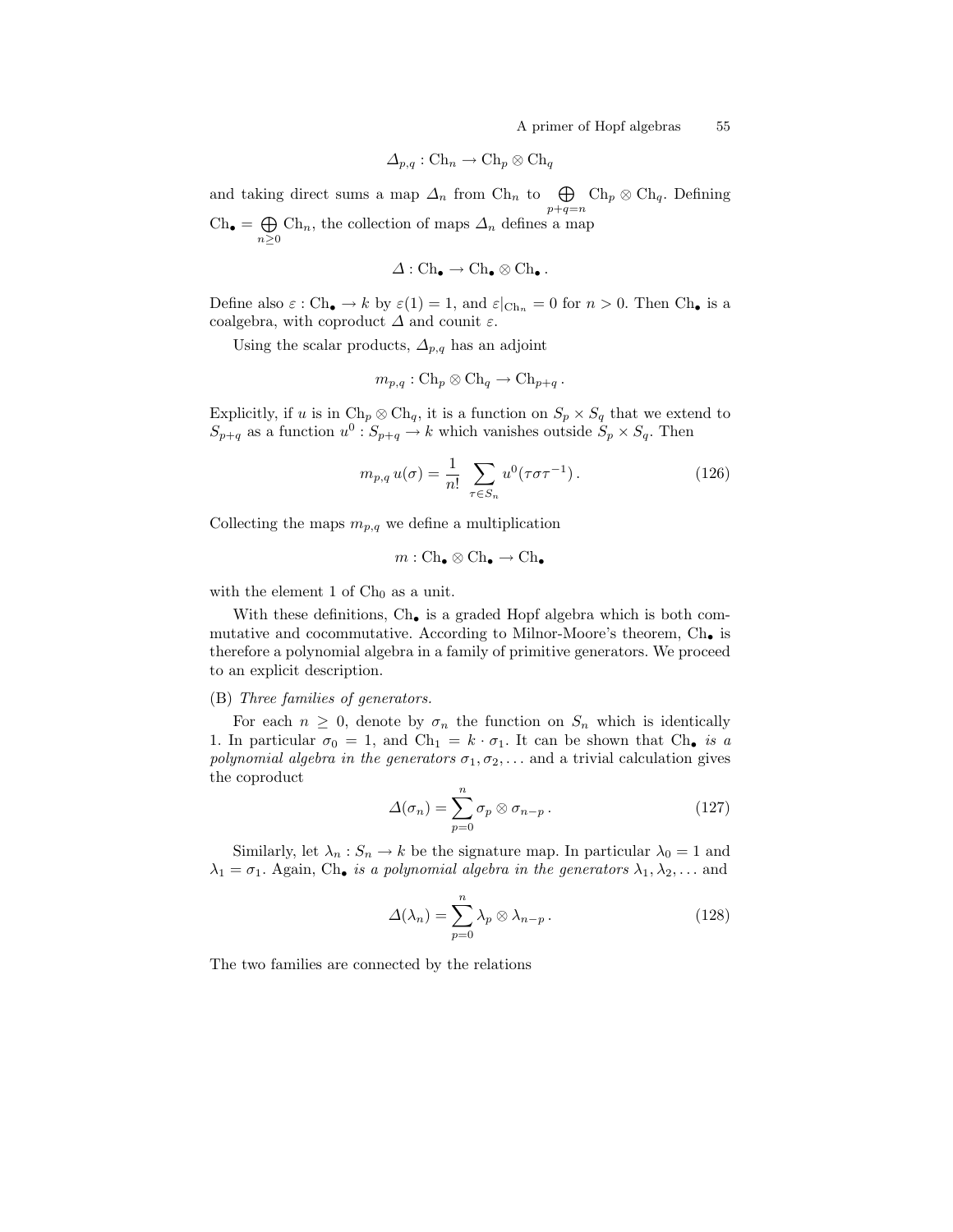$$
\sum_{p=0}^{n} (-1)^p \lambda_p \sigma_{n-p} = 0 \quad \text{for } n \ge 1.
$$
 (129)

A few consequences:

$$
\begin{aligned}\n\sigma_1 &= \lambda_1 & \lambda_1 &= \sigma_1 \\
\sigma_2 &= \lambda_1^2 - \lambda_2 & \lambda_2 &= \sigma_1^2 - \sigma_2 \\
\sigma_3 &= \lambda_3 - 2\lambda_1\lambda_2 + \lambda_1^3 & \lambda_3 &= \sigma_3 - 2\sigma_1\sigma_2 + \sigma_1^3.\n\end{aligned}
$$

A third family  $(\psi_n)_{n\geq 1}$  is defined by the recursion relations (Newton's relations) for  $n\geq 2$ 

$$
\psi_n = \lambda_1 \psi_{n-1} - \lambda_2 \psi_{n-2} + \lambda_3 \psi_{n-3} - \ldots + (-1)^n \lambda_{n-1} \psi_1 + n(-1)^{n-1} \lambda_n \tag{130}
$$

with the initial condition  $\psi_1 = \lambda_1$ . They can be solved by

$$
\psi_1 = \lambda_1 \n\psi_2 = \lambda_1^2 - 2\lambda_2 \n\psi_3 = \lambda_1^3 - 3\lambda_1\lambda_2 + 3\lambda_3.
$$

Hence Ch<sub>•</sub> is a polynomial algebra in the generators  $\psi_1, \psi_2, \ldots$ 

To compute the coproduct, it is convenient to introduce generating series

$$
\lambda(t) = \sum_{n\geq 0} \lambda_n t^n, \quad \sigma(t) = \sum_{n\geq 0} \sigma_n t^n, \quad \psi(t) = \sum_{n\geq 1} \psi_n t^n.
$$

Then formula (129) is equivalent to

$$
\sigma(t)\,\lambda(-t) = 1\tag{131}
$$

and Newton's relations (130) are equivalent to

$$
\lambda(t)\,\psi(-t) + t\,\lambda'(t) = 0\,,\tag{132}
$$

where  $\lambda'(t)$  is the derivative of  $\lambda(t)$  with respect to t. Differentiating (131), we transform (132) into

$$
\sigma(t)\,\psi(t) - t\,\sigma'(t) = 0\,,\tag{133}
$$

or taking the coefficients of  $t^n$ ,

$$
\psi_n = -(\sigma_1 \psi_{n-1} + \sigma_2 \psi_{n-2} + \dots + \sigma_{n-1} \psi_1) + n \sigma_n. \tag{134}
$$

This can be solved

$$
\psi_1 = \sigma_1 \n\psi_2 = -\sigma_1^2 + 2 \sigma_2 \n\psi_3 = \sigma_1^3 - 3 \sigma_1 \sigma_2 + 3 \sigma_3.
$$

We translate the relations (127) and (128) as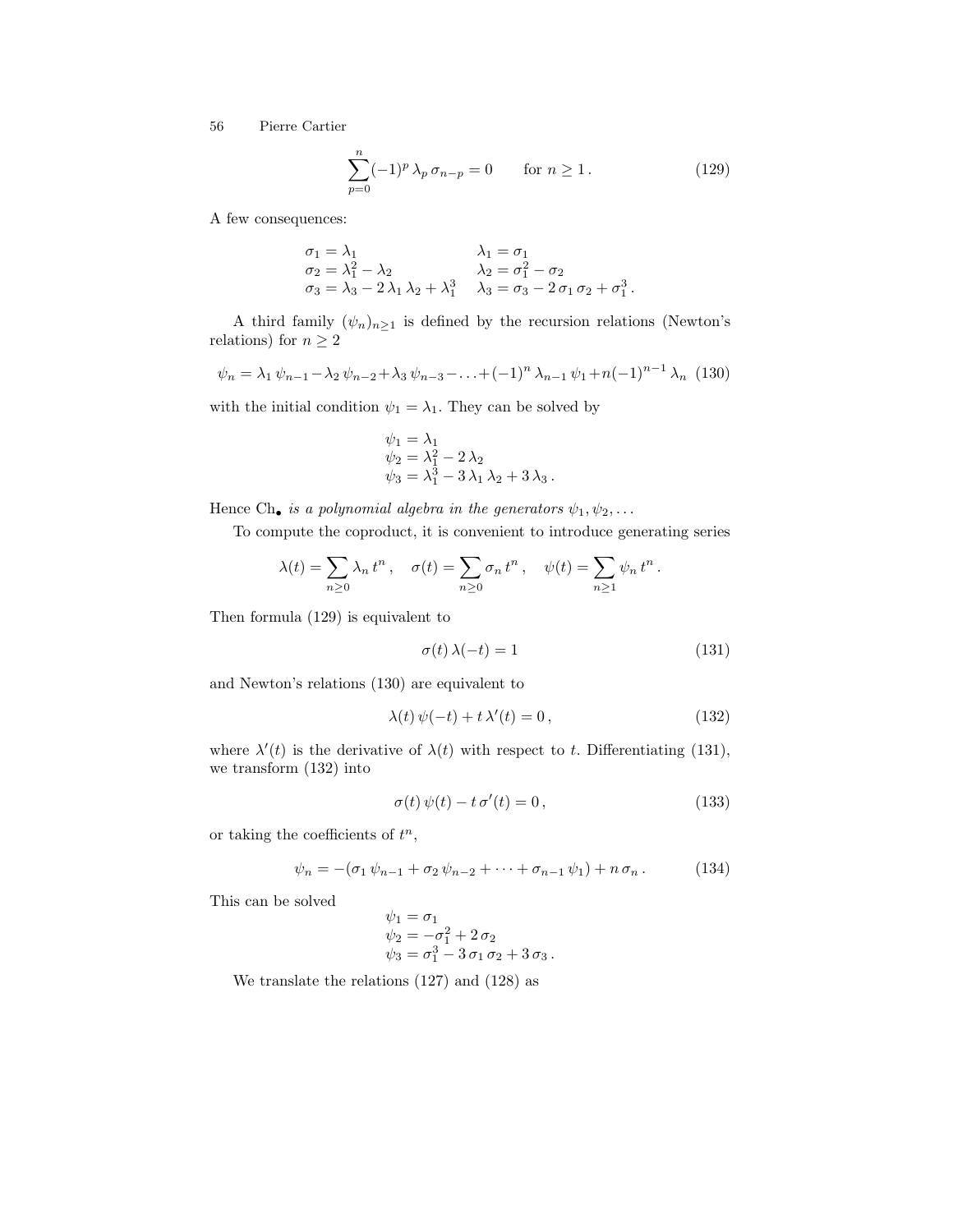A primer of Hopf algebras 57

$$
\Delta(\sigma(t)) = \sigma(t) \otimes \sigma(t) \tag{135}
$$

$$
\Delta(\lambda(t)) = \lambda(t) \otimes \lambda(t). \tag{136}
$$

Taking logarithmic derivatives and using (133) into the form<sup>59</sup>  $\psi(t) = t \frac{d}{dt} \log \sigma(t)$ , we derive

$$
\Delta(\psi(t)) = \psi(t) \otimes 1 + 1 \otimes \psi(t). \tag{137}
$$

Otherwise stated, the  $\psi_n$ 's are primitive generators of the Hopf algebra  $Ch_{\bullet}$ .

### (C) Invariants.

Let V be a vector space of finite dimension n over the field  $k$  of characteristic 0. The group  $GL(V)$  of automorphisms of V is the complement in the algebra End  $(V)$  (viewed as a vector space of dimension  $n^2$  over k) of the algebraic subvariety defined by det  $u = 0$ . The regular functions on the algebraic group  $GL(V)$  are then of the form  $F(g) = P(g) / (\det g)^N$  where P is a polynomial function<sup>60</sup> on End(V) and N a nonnegative integer. We are interested in the *central functions*  $F$ , that is the functions  $F$  on  $GL(V)$  satisfying  $F(g_1 g_2) = F(g_2 g_1)$ . Since

$$
\det(g_1 g_2) = (\det g_1) \cdot (\det g_2) = \det(g_2 g_1),
$$

we consider only the case where  $F$  is a polynomial.

If F is a polynomial on  $End(V)$ , homogeneous of degree d, there exists by polarization a unique symmetric multilinear form  $\Phi(u_1, \ldots, u_d)$  on  $\text{End}(V)$ such that  $F(u) = \Phi(u, \ldots, u)$ . Furthermore,  $\Phi$  is of the form

$$
\Phi(u_1,\ldots,u_d) = \text{Tr}\left(A\cdot(u_1\otimes\cdots\otimes u_d)\right),\tag{138}
$$

where A is an operator acting on  $V^{\otimes d}$ . On the tensor space  $V^{\otimes d}$ , there are two actions of groups:

- the group  $GL(V)$  acts by  $g \mapsto g \otimes \cdots \otimes g$  (d factors);
- the symmetric group  $S_d$  acts by  $\sigma \mapsto T_{\sigma}$  where

$$
T_{\sigma}(v_1 \otimes \cdots \otimes v_d) = v_{\sigma^{-1}(1)} \otimes \cdots \otimes v_{\sigma^{-1}(d)}.
$$
 (139)

Hence the function  $F$  on  $GL(V)$  defined by

$$
F(g) = \text{Tr}(A \cdot \underbrace{(g \otimes \cdots \otimes g)}_{d})
$$
\n(140)

 $\overline{59}$  Equivalent to

$$
1+\sum_{n\geq 1}\sigma_n\,t^n=\exp\sum_{n\geq 1}\psi_n\,t^n/n\,.
$$

It is then easy to give an explicit formula for the  $\sigma_n$ 's in terms of the  $\psi_n$ 's.

 $60$  That is a polynomial in the entries  $g_{ij}$  of the matrix representing g in any given basis of  $V$ .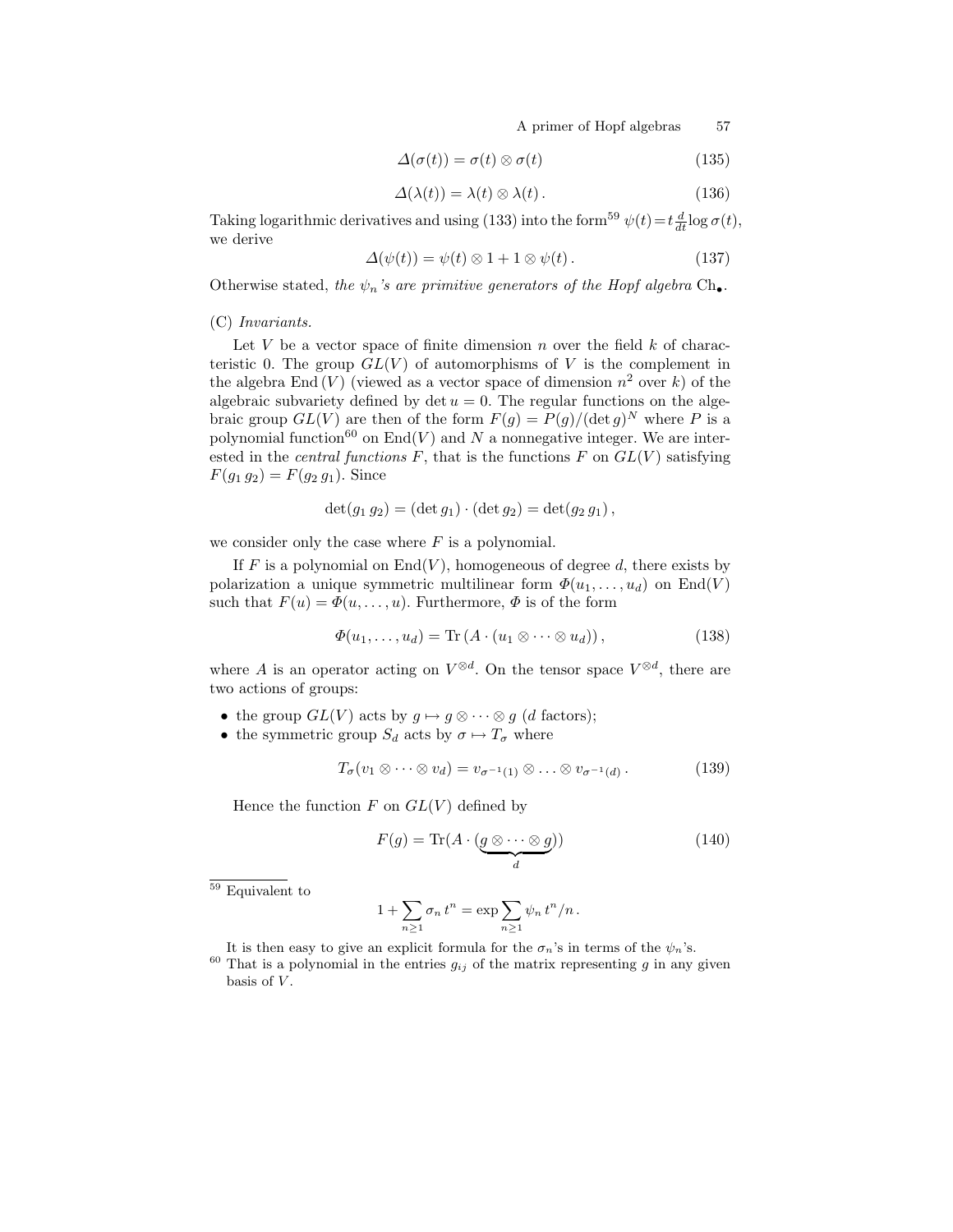is central iff A commutes to the action of the group  $GL(V)$ , and by Schur-Weyl duality, A is a linear combination of operators  $T_{\sigma}$ . Moreover the multilinear form  $\Phi$  being symmetric one has  $AT_{\sigma} = T_{\sigma} A$  for all  $\sigma$  in  $S_d$ . Conclusion:

The central function  $F$  on  $GL(V)$  is given by

$$
F(g) = \frac{1}{d!} \sum_{\sigma \in S_d} \text{Tr}(T_{\sigma} \cdot (g \otimes \cdots \otimes g)) \cdot f(\sigma) \tag{141}
$$

for a suitable function  $f$  in  $Ch_d$ .

We have defined an algebra homomorphism

$$
T_V: \mathbf{Ch}_{\bullet} \to \mathcal{O}_Z(GL(V)),
$$

where  $\mathcal{O}_Z(GL(V))$  denotes the ring of regular central functions on  $GL(V)$ . We have the formulas

$$
T_V(\lambda_d)(g) = \text{Tr}(A^d g), \qquad (142)
$$

$$
T_V(\sigma_d)(g) = \text{Tr}(S^d g),\tag{143}
$$

$$
T_V(\psi_d)(g) = \text{Tr}(g^d). \tag{144}
$$

Here  $\Lambda^d g$  (resp.  $S^d g$ ) means the natural action of  $g \in GL(V)$  on the exterior power  $A^d(V)$  (resp. the symmetric power Sym $^d(V)$ ). Furthermore,  $g^d$  is the power of g in  $GL(V)$ .

**Remark 4.1.1.** From (144), one derives an explicit formula for  $\psi_d$  in Ch<sub>d</sub>, namely

$$
\psi_d/d = \sum_{\gamma \text{ cycle}} \gamma \,,\tag{145}
$$

where the sum runs over the one-cycle permutations  $\gamma.$ 

**Remark 4.1.2.** Since  $\Lambda^d(V) = \{0\}$  for  $d > n$ , we have  $T_V(\lambda_d) = 0$  for  $d > n$ . Recall that Ch<sub>•</sub> is a polynomial algebra in  $\lambda_1, \lambda_2, \ldots$ ; the kernel of  $T_V$  is then the ideal generated by  $\lambda_{n+1}, \lambda_{n+2}, \ldots$  Moreover  $\mathcal{O}_Z(GL(V))$  is the polynomial ring

$$
k[T_V(\lambda_1),\ldots,T_V(\lambda_{n-1}),T_V(\lambda_n),T_V(\lambda_n)^{-1}].
$$

## (D) Relation with symmetric functions [20].

Choose a basis  $(e_1, \ldots, e_n)$  in V to represent operators in V by matrices, and consider the "generic" diagonal matrix  $D_n = \text{diag}(x_1, \ldots, x_n)$  in  $\text{End}(V)$ , where  $x_1, \ldots, x_n$  are indeterminates. Since the eigenvalues of a matrix are defined up to a permutation, and u and  $gug^{-1}$  have the same eigenvalues for g in  $GL(V)$ , the map  $F \mapsto F(D_n)$  is an isomorphism of the ring of central polynomial functions on End(V) to the ring of symmetric polynomials in  $x_1, \ldots, x_n$ . In this isomorphism  $T_V(\lambda_d)$  goes into the *elementary symmetric function*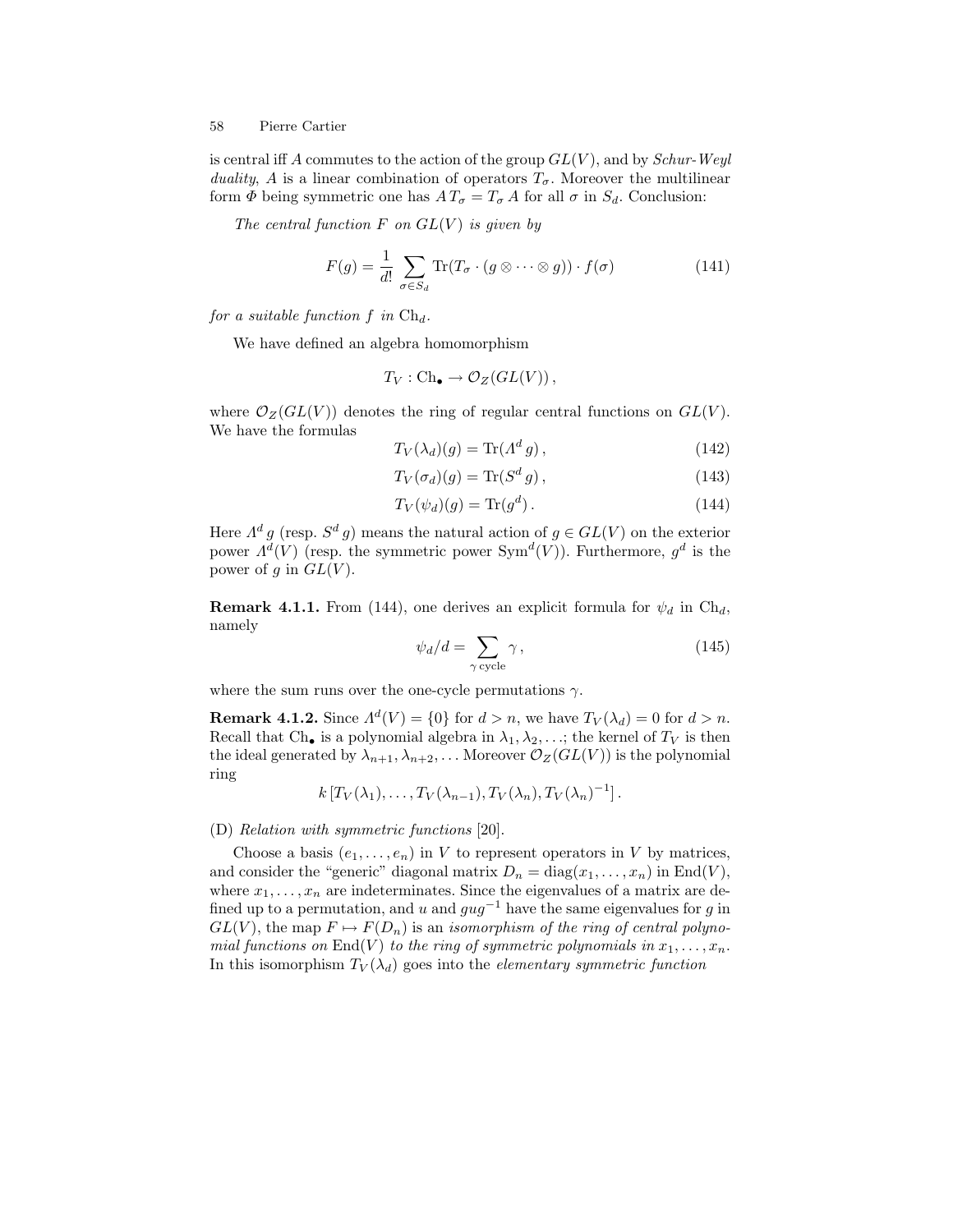A primer of Hopf algebras 59

$$
e_d(x_1, \dots, x_n) = \sum_{1 \le i_1 < \dots < i_d \le n} x_{i_1} \dots x_{i_d}, \tag{146}
$$

 $T_V(\sigma_d)$  goes into the *complete monomial function* 

$$
h_d(x_1,\ldots,x_n) = \sum_{\alpha_1+\cdots+\alpha_n=d} x_1^{\alpha_1}\ldots x_n^{\alpha_n},\qquad(147)
$$

and  $T_V(\psi_d)$  into the power sum

$$
\psi_d(x_1, ..., x_n) = x_1^d + \dots + x_n^d.
$$
 (148)

All relations derived in subsection 4.1(A) remain valid, but working in a space of finite dimension n, or with a fixed number of variables, imposes  $e_{n+1}$  =  $e_{n+2} = \cdots = 0$ . At the level of the algebra Ch<sub>•</sub>, no such restriction occurs.

# (E) Interpretation of the coproduct.

Denote by X an alphabet  $x_1, \ldots, x_n$ , similarly by Y the alphabet  $y_1, \ldots, y_m$ and by  $X + Y$  the combined alphabet  $x_1, \ldots, x_n, y_1, \ldots, y_m$ . Then

$$
e_r(X+Y) = \sum_{p+q=r} e_p(X) e_q(Y), \qquad (149)
$$

$$
h_r(X+Y) = \sum_{p+q=r} h_p(X) h_q(Y), \qquad (150)
$$

$$
\psi_r(X+Y) = \psi_r(X) + \psi_r(Y). \tag{151}
$$

Alternatively, by omitting  $T_V$  in notations like  $T_V(\lambda_d)(g)$ , one gets

$$
\lambda_r(g \oplus g') = \sum_{p+q=r} \lambda_p(g) \lambda_q(g'), \qquad (152)
$$

$$
\sigma_r(g \oplus g') = \sum_{p+q=r} \sigma_p(g) \,\sigma_q(g'),\tag{153}
$$

$$
\psi_r(g \oplus g') = \psi_r(g) + \psi_r(g'). \qquad (154)
$$

Here g acts on V, g' on V' and  $g \oplus g'$  is the direct sum acting on  $V \oplus V'$ . For tensor products, one has

$$
\psi_r(g\otimes g')=\psi_r(g)\,\psi_r(g')\,,
$$

or in terms of alphabets

$$
\psi_r(X \cdot Y) = \psi_r(X) \cdot \psi_r(Y)
$$

where  $X \cdot Y$  consists of the products  $x_i \cdot y_j$ . It is a notoriously difficult problem to calculate  $\lambda_d(g \otimes g')$  and  $\sigma_d(g \otimes g')$ . The usual procedure is to go back to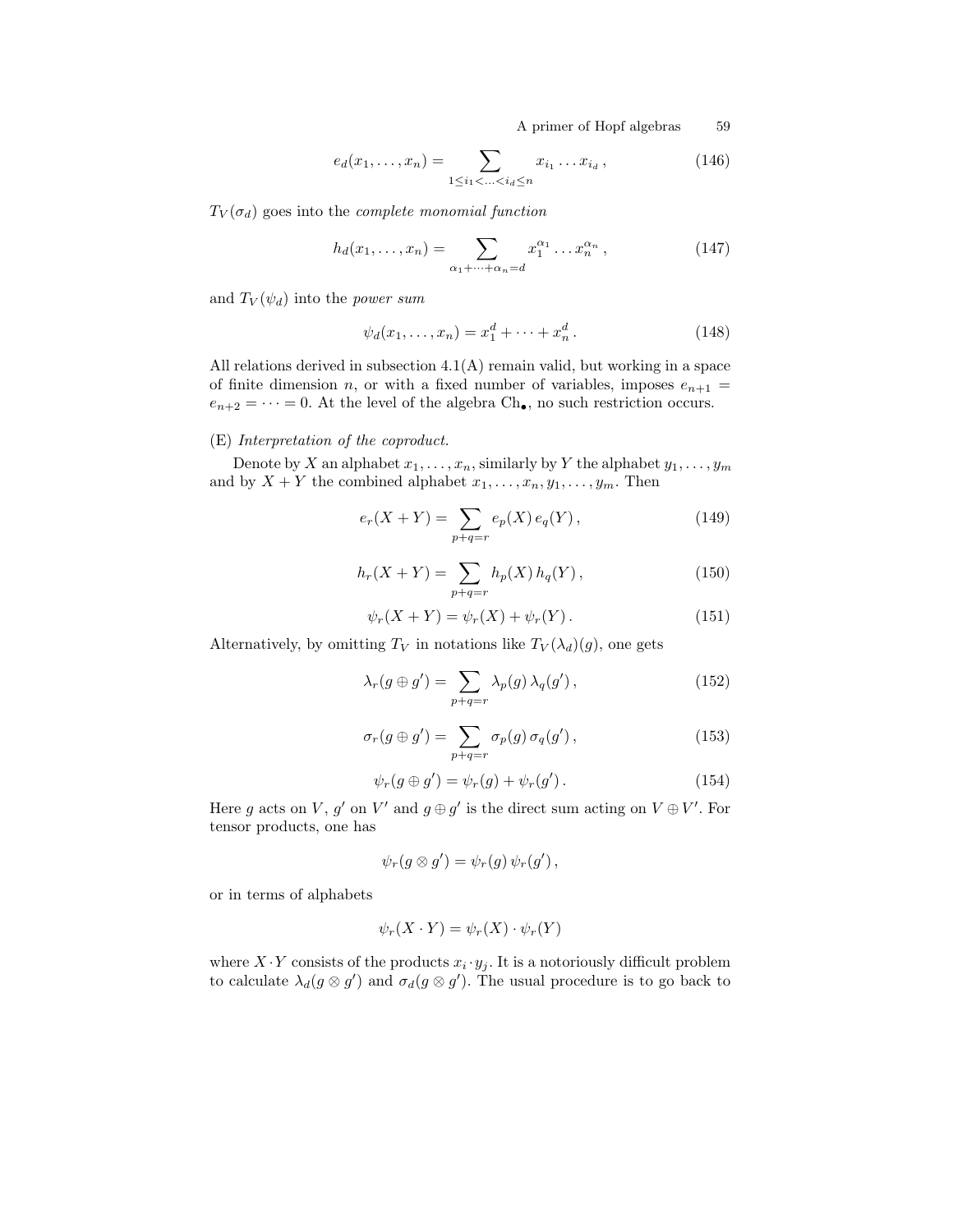the ring Ch<sub>•</sub> and to use the transformation formulas  $\lambda \leftrightarrow \psi$  or  $\sigma \leftrightarrow \psi$  (see subsection  $4.1(B)$ ).

### (F) Noncommutative symmetric functions.

In subsection 4.1(A) we described the structure of the Hopf algebra  $Ch_{\bullet}$ . This can be reformulated as follows: let  $C$  be the coalgebra with a basis  $(\lambda_n)_{n>0}$ , counit  $\varepsilon$  given by  $\varepsilon(\lambda_0)=1$ ,  $\varepsilon(\lambda_n)=0$  for  $n>0$ , coproduct given by (128). Let  $\overline{C}$  be the kernel of  $\varepsilon : C \to k$ , and  $A = \text{Sym}(\overline{C})$  the free commutative algebra over  $\overline{C}$ . We embed  $C = \overline{C} \oplus k \cdot \lambda_0$  into A by identifying  $\lambda_0$  with  $1 \in A$ . The universal property of the algebra A enables us to extend the map  $\Delta: C \to C \otimes C$  to an algebra homomorphism  $\Delta_A: A \to A \otimes A$ . The coassociativity is proved by noticing that  $(\Delta_A \otimes 1_A) \circ \Delta_A$  and  $(1_A \otimes \Delta_A) \circ \Delta_A$ are algebra homomorphisms from A to  $A^{\otimes 3}$  which coincide on the set C of generators of  $A$ , hence are equal. Similarly, the cocommutativity of  $C$  implies that of A.

We can repeat this construction by replacing the symmetric algebra  $Sym(\bar{C})$  by the tensor algebra  $T(\bar{C})$ . We obtain a graded Hopf algebra NC. which is *cocommutative*. It is described as the algebra of noncommutative polynomials in the generators  $\Lambda_1, \Lambda_2, \Lambda_3, \ldots$  satisfying the coproduct relation

$$
\Delta(\Lambda_n) = \sum_{p=0}^n \Lambda_p \otimes \Lambda_{n-p} , \qquad (155)
$$

with the convention  $\Lambda_0 = 1$ . We introduce the generating series  $\Lambda(t) =$ P  $\sum_{n\geq 0} \Lambda_n t^n$  and reformulate the previous relation as

$$
\Delta(\Lambda(t)) = \Lambda(t) \otimes \Lambda(t). \tag{156}
$$

By inversion, we define the generating series  $\Sigma(t) = \sum$  $\sum_{n\geq 0} \sum_n t^n$  such that  $\Sigma(t) \Lambda(-t) = 1$ . It is group-like as  $\Lambda(t)$  hence the coproduct

$$
\Delta(\Sigma_n) = \sum_{p=0}^n \Sigma_p \otimes \Sigma_{n-p} . \tag{157}
$$

We can also define primitive elements  $\Psi_1, \Psi_2, \dots$  in NC<sub>•</sub> by their generating series

$$
\Psi(t) = t \Sigma'(t) \Sigma(t)^{-1}.
$$
\n(158)

The algebra  $NC_{\bullet}$  is the algebra of noncommutative polynomials in each of the families  $(\Lambda_n)_{n\geq 1}$ ,  $(\Sigma_n)_{n\geq 1}$  and  $(\Psi_n)_{n\geq 1}$ . The Lie algebra of primitive elements in the Hopf algebra  $\overline{NC}_{\bullet}$  is generated by the elements  $\Psi_n$ , and coincides with the free Lie algebra generated by these elements (see subsection 4.2).

We can call  $Ch_{\bullet}$  the algebra of symmetric functions (in an indeterminate number of variables, see subsection 4.1(D)). It is customary to call  $NC_{\bullet}$  the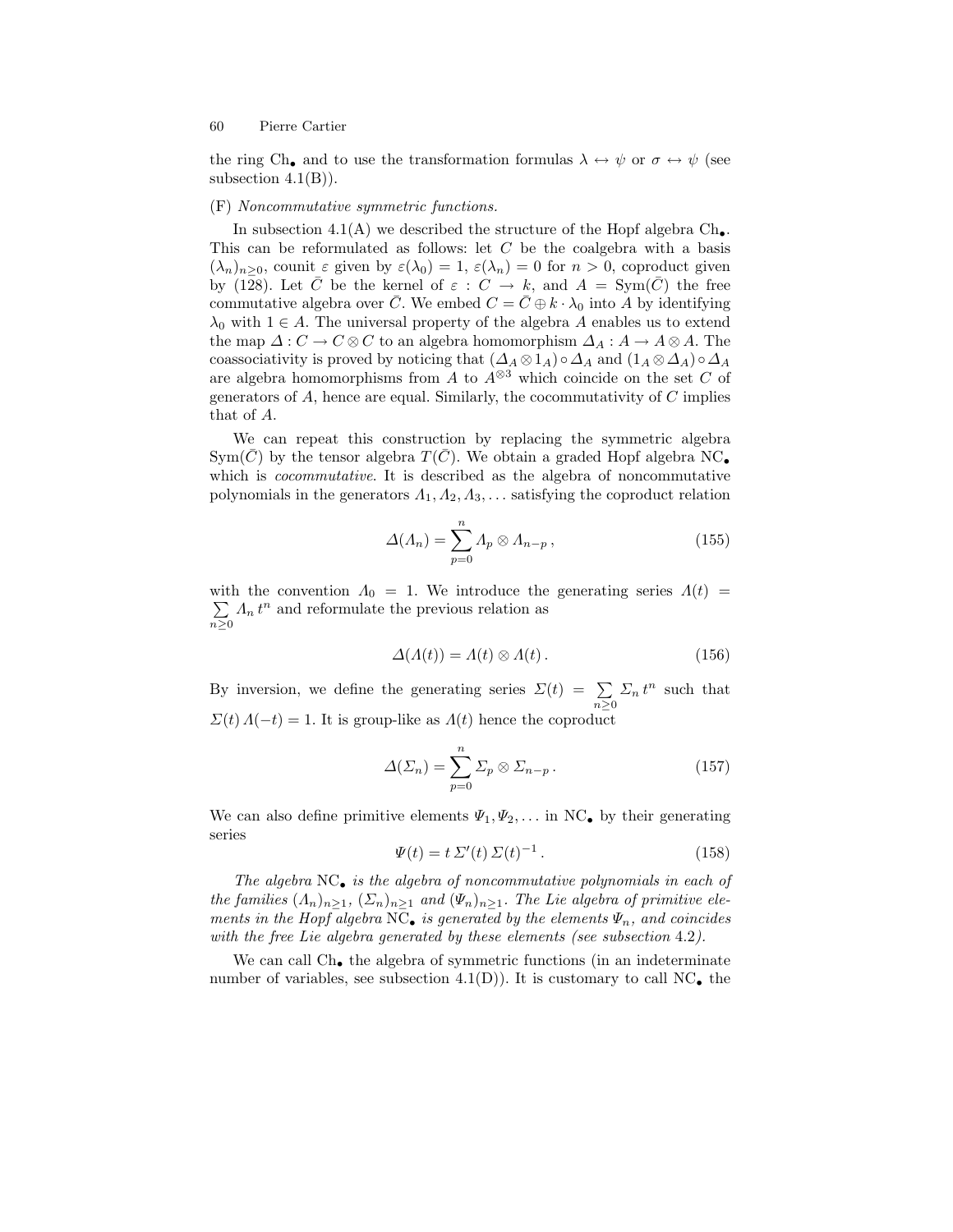Hopf algebra of noncommutative symmetric functions. There is a unique homomorphism  $\pi$  of Hopf algebras from NC• to Ch• mapping  $\Lambda_n$  to  $\lambda_n$ ,  $\Sigma_n$  to  $\sigma_n, \Psi_n$  to  $\psi_n$ . Since each of these elements is of degree n, the map  $\pi$  from NC. to Ch<sub>•</sub> respects the grading.

## (G) Quasi-symmetric functions.

The algebra (graded) dual to the coalgebra C is the polynomial algebra  $\Gamma =$  $k[z]$  in one variable, the basis  $(\lambda_n)_{n\geq 0}$  of C being dual to the basis  $(z^n)_{n\geq 0}$ in  $k[z]$ . This remark gives us a more natural description of C as the (graded) dual of Γ. Define  $\overline{\Gamma} \subset \Gamma$  as the set of polynomials without constant term, and consider the tensor module  $T(\bar{\Gamma}) = \bar{\bigoplus}$  $\bigoplus_{m\geq 0} \tilde{\bar{\Gamma}}^{\otimes m}$ . We use the notation  $[\gamma_1 | \dots | \gamma_m]$ 

to denote the tensor product  $\gamma_1 \otimes \cdots \otimes \gamma_m$  in  $T(\bar{\Gamma})$ , for the elements  $\gamma_i$  of  $\bar{\Gamma}$ . We view  $T(\overline{\Gamma})$  as a coalgebra, where the coproduct is obtained by *deconcatenation* 

$$
\Delta[\gamma_1|\dots|\gamma_m] = 1 \otimes [\gamma_1|\dots|\gamma_m]
$$
\n
$$
+ \sum_{i=1}^{m-1} [\gamma_1|\dots|\gamma_i] \otimes [\gamma_{i+1}|\dots|\gamma_m] + [\gamma_1|\dots|\gamma_m] \otimes 1.
$$
\n(159)

We embed  $\Gamma = \overline{\Gamma} \oplus k \cdot 1$  into  $T(\overline{\Gamma})$  by identifying 1 in  $\Gamma$  with the unit  $[ \ ] \in \overline{\Gamma}^{\otimes 0}$ . By dualizing the methods of the previous subsection, one shows that there is a unique multiplication<sup>61</sup> in  $T(\bar{F})$  inducing the given multiplication in  $\Gamma$ , and such that  $\Delta$  be an algebra homomorphism from  $T(\bar{\Gamma})$  to  $T(\bar{\Gamma}) \otimes T(\bar{\Gamma})$ . Hence we have constructed a commutative graded Hopf algebra.

It is customary to denote this Hopf algebra by QSym• , and to call it the algebra of quasi-shuffles, or quasi-symmetric functions. We explain this terminology. By construction, the symbols

$$
Z(n_1, \dots, n_r) = [z^{n_1} | \dots | z^{n^r}]
$$
\n(160)

for  $r \geq 0$ ,  $n_1 \geq 1, \ldots, n_r \geq 1$  form a basis of QSym<sub>•</sub>. Explicitly, the product of such symbols is given by the rule of quasi-shuffles:

- consider two sequences  $n_1, \ldots, n_r$  and  $m_1, \ldots, m_s$ ;
- in all possible ways insert zeroes in these sequences to get two sequences

 $\nu = (\nu_1, \ldots, \nu_p)$  and  $\mu = (\mu_1, \ldots, \mu_p)$ 

of the same length, by excluding the cases where  $\mu_i = \nu_i = 0$  for some i between 1 and p;

• for such a combination, introduce the element  $Z(\nu_1 + \mu_1, \ldots, \nu_p + \mu_p)$  and take the sum of all these elements as the product of  $Z(n_1, \ldots, n_r)$  and  $Z(m_1, \ldots, m_s)$ .

 $61$  For details about this construction, see Loday [53].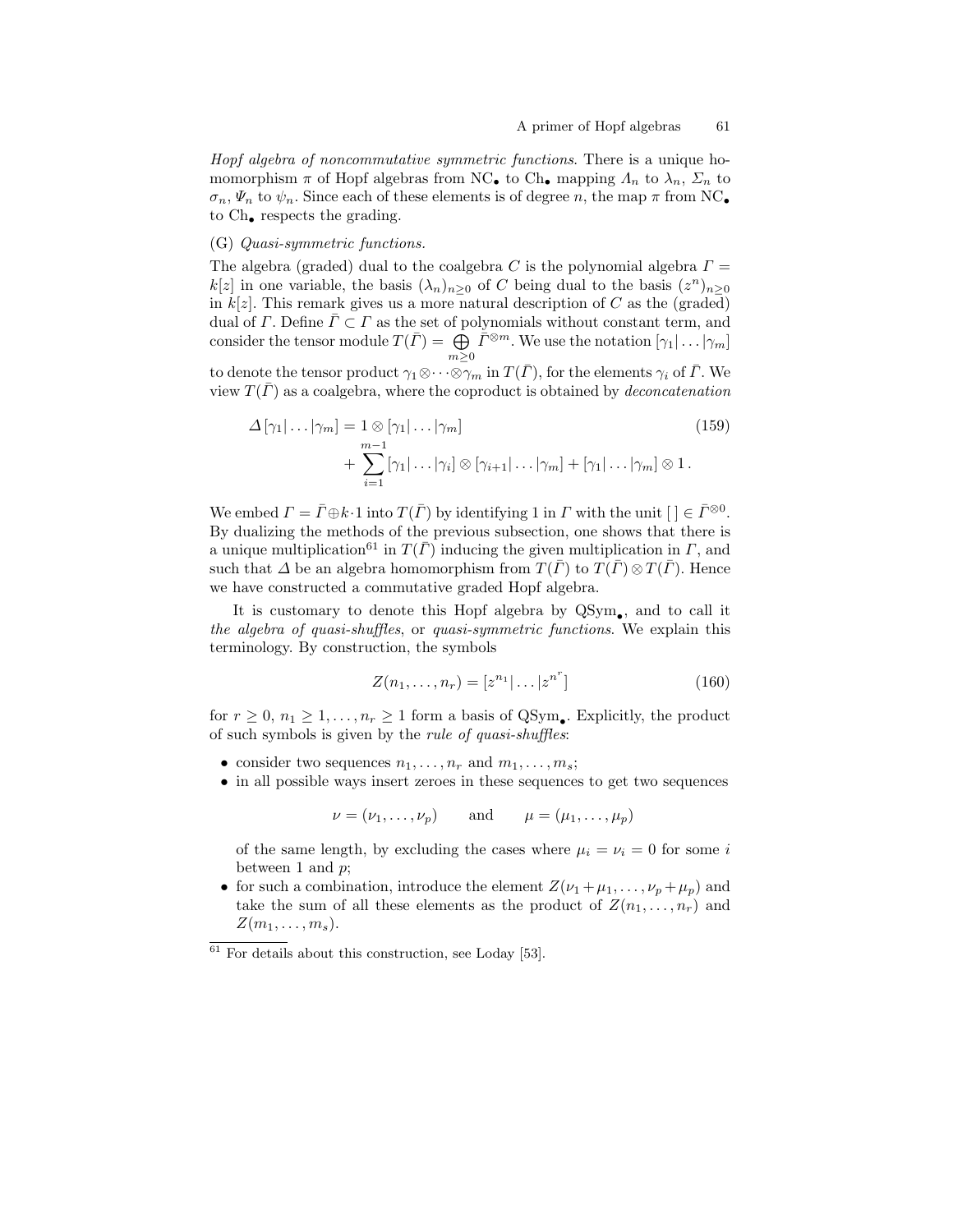We describe the algorithm in an example: to multiply  $Z(3)$  with  $Z(1, 2)$ 

$$
\begin{cases}\n\nu = 30 \\
\mu = 12\n\end{cases}\n\qquad\n\begin{cases}\n\nu = 03 \\
\mu = 12\n\end{cases}\n\qquad\n\begin{cases}\n\nu = 300 \\
\mu = 012\n\end{cases}
$$
\n
$$
Z(3+1,0+2) = Z(0+1,3+2) = Z(3+0,0+1,0+2)
$$
\n
$$
\begin{cases}\n\nu = 030 \\
\mu = 102\n\end{cases}\n\qquad\n\begin{cases}\n\nu = 003 \\
\mu = 120\n\end{cases}
$$
\n
$$
Z(0+1,3+0,0+2) = Z(0+1,0+2,3+0)
$$

hence the result

$$
Z(3) \cdot Z(1,2) = Z(4,2) + Z(1,5) + Z(3,1,2) + Z(1,3,2) + Z(1,2,3).
$$

The sequences  $(3, 1, 2), (1, 3, 2)$  and  $(1, 2, 3)$  are obtained by shuffling the sequences  $(1, 2)$  and  $(3)$  (see subsection 4.2). The other terms are obtained by partial addition, so the terminology<sup>62</sup> "quasi-shuffles".

The interpretation as quasi-symmetric functions requires an infinite sequence of commutative variables  $x_1, x_2, \ldots$  The symbol  $Z(n_1, \ldots, n_r)$  is then interpreted as the formal power series

$$
\sum_{1 \le k_1 < \ldots < k_r} x_{k_1}^{n_1} \ldots x_{k_r}^{n_r} = z(n_1, \ldots, n_r). \tag{161}
$$

It is easily checked that the series  $z(n_1, \ldots, n_r)$  multiply according to the rule of quasi-shuffles, and are linearly independent.

Recall that  $Ch_{\bullet}$  is self-dual. Furthermore, there is a duality between NC $_{\bullet}$ and QSym, such that the monomial basis  $(A_{n_1} \ldots A_{n_r})$  of NC, is dual to the basis  $(Z(n_1, \ldots, n_r))$  of QSym<sub>•</sub>. The transpose of the projection  $\pi : NC_{\bullet} \to$  $Ch_{\bullet}$  is an embedding into  $QSym_{\bullet}$  of  $Ch_{\bullet}$  viewed as the algebra of symmetric functions in  $x_1, x_2, \ldots$ , generated by the elements  $z(1, \ldots, 1)$  $\frac{1}{r}$  $= e_r.$ 

# 4.2 Free Lie algebras and shuffle products

Let X be a finite alphabet  $\{x_i | i \in I\}$ . A word is an ordered sequence  $w =$  $x_{i_1} \ldots x_{i_\ell}$  of elements taken from X, with repetition allowed. We include the empty word  $\emptyset$  (or 1). We use the *concatenation* product  $w \cdot w'$  and denote by  $X^*$  the set of all words. We take  $X^*$  as a basis of the vector space  $k\langle X\rangle$  of noncommutative polynomials. The *concatenation of words* defines by linearity a multiplication on  $k\langle X\rangle$ .

 $^{62}$  Other denomination: "stuffles". See also [19] for another interpretation of quasishuffles.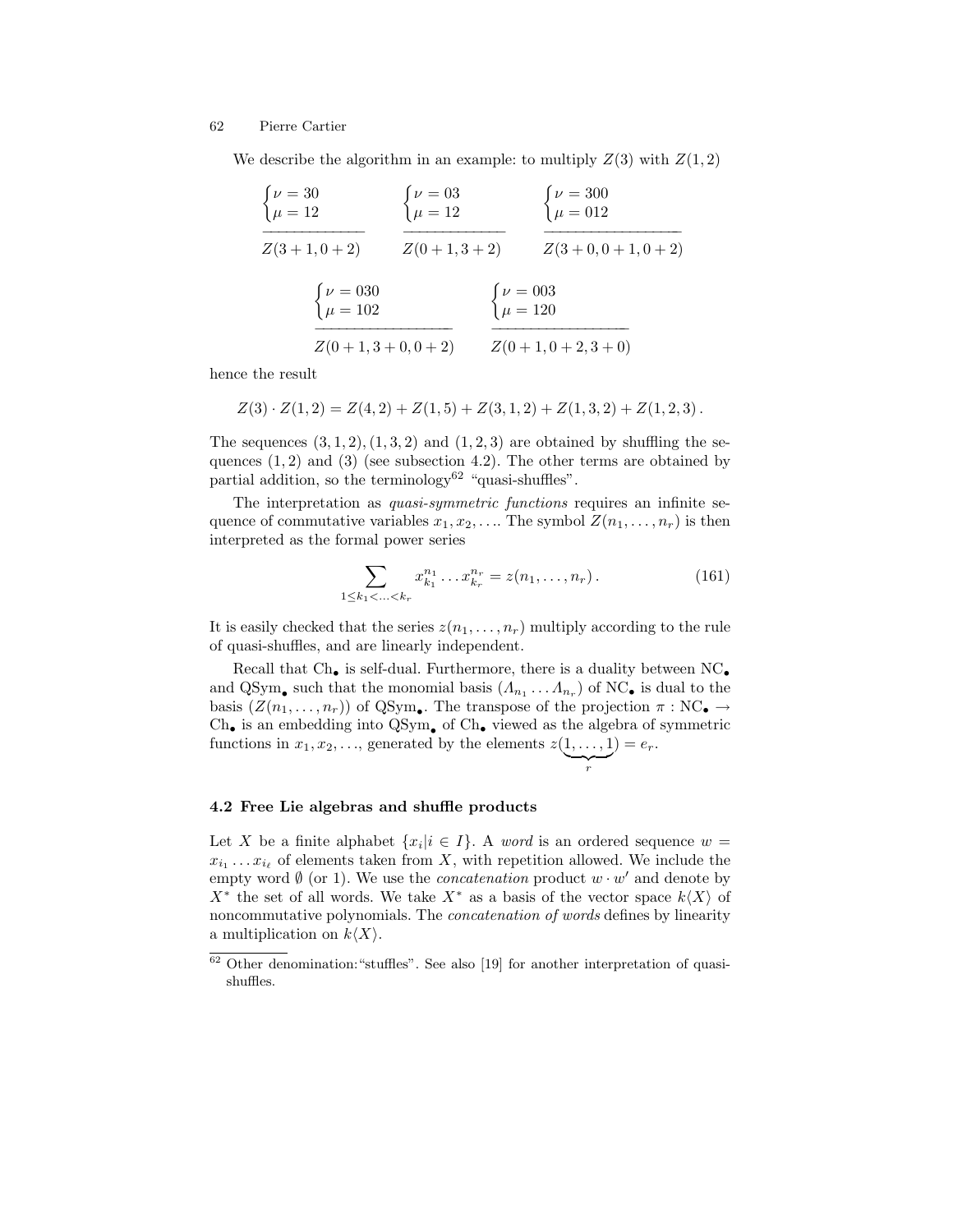It is an exercise in universal algebra that the free associative algebra  $k\langle X\rangle$ is the enveloping algebra  $U(\text{Lie}(X))$  of the free Lie algebra  $\text{Lie}(X)$  on X. By Theorem 3.6.1, we can therefore identify  $Lie(X)$  to the Lie algebra of primitive elements in  $k\langle X\rangle$ , where the coproduct  $\Delta$  is the unique homomorphism of algebras from  $k\langle X\rangle$  to  $k\langle X\rangle \otimes k\langle X\rangle$  mapping  $x_i$  to  $x_i \otimes 1 + 1 \otimes x_i$  for any i ("Friedrichs criterion"). This result provides us with a workable construction of  $Lie(X)$ .

To dualize, introduce another alphabet  $\mathcal{Z} = \{\xi_i | i \in I\}$  in a bijective correspondence with X. The basis  $X^*$  of  $k\langle X\rangle$  and the basis  $\Xi^*$  of  $k\langle \Xi \rangle$ are both indexed by the same set  $I^*$  of finite sequences in  $I$ , and we define a duality between  $k\langle X\rangle$  and  $k\langle \Xi \rangle$  by putting these two basis in duality. More precisely, we define a grading in  $k\langle X\rangle$  and in  $k\langle \Xi\rangle$  by giving degree  $\ell$  to both  $x_{i_1} \ldots x_{i_\ell}$  and  $\xi_{i_1} \ldots \xi_{i_\ell}$ . Then  $k\langle \Xi \rangle$  is the graded dual of  $k\langle X \rangle$ , and conversely.

The product in  $k\langle X\rangle$  dualizes to a coproduct in  $k\langle \Xi \rangle$  which uses *decon*catenation, namely<sup>63</sup>

$$
\Delta(\xi_{i_1}\dots\xi_{i_\ell}) = \xi_{i_1}\dots\xi_{i_\ell} \otimes 1 + 1 \otimes \xi_{i_1}\dots\xi_{i_\ell}
$$
  
+ 
$$
\sum_{j=1}^{\ell-1} \xi_{i_1}\dots\xi_{i_j} \otimes \xi_{i_{j+1}}\dots\xi_{i_\ell}.
$$
 (162)

To compute the product in  $k\langle \Xi \rangle$  we need the coproduct in  $k\langle X \rangle$ . For any  $i \in I$ , put

$$
x_i^{(1)} = x_i \otimes 1, \qquad x_i^{(2)} = 1 \otimes x_i. \tag{163}
$$

Then  $\Delta(x_i) = x_i^{(1)} + x_i^{(2)}$ , hence for any word  $w = x_{i_1} \dots x_{i_\ell}$  we get

$$
\Delta(w) = \Delta(x_{i_1}) \dots \Delta(x_{i_\ell}) = (x_{i_1}^{(1)} + x_{i_1}^{(2)}) \dots (x_{i_\ell}^{(1)} + x_{i_\ell}^{(2)}) \tag{164}
$$
\n
$$
= \sum_{\alpha_1 \dots \alpha_\ell} x_{i_1}^{(\alpha_1)} \dots x_{i_\ell}^{(\alpha_\ell)}.
$$

The sum is extended over the  $2^{\ell}$  sequences  $(\alpha_1, \ldots, \alpha_{\ell})$  made of 1's and 2's. Otherwise stated

$$
\Delta(w) = \sum w^{(1)} \otimes w^{(2)}, \qquad (165)
$$

where  $w^{(1)}$  runs over the  $2^{\ell}$  subwords of w (obtained by erasing some letters) and  $w^{(2)}$  the complement of  $w^{(1)}$  in w. For instance

$$
\Delta(x_1\,x_2)=x_1\,x_2\otimes 1+x_1\otimes x_2+x_2\otimes x_1+1\otimes x_1\,x_2\,.
$$
 (166)

By duality, the product of  $u = \xi_{i_1} \dots \xi_{i_\ell}$  and  $v = \xi_{j_1} \dots \xi_{j_m}$  is the sum  $u \sqcup v$ of all words of length  $\ell + m$  in  $\mathbb{E}^*$  containing u as a subword, with v as the complementary subword. This product is called "shuffle product" because of

 $\sqrt{63}$  Compare with formulas (81) and (159).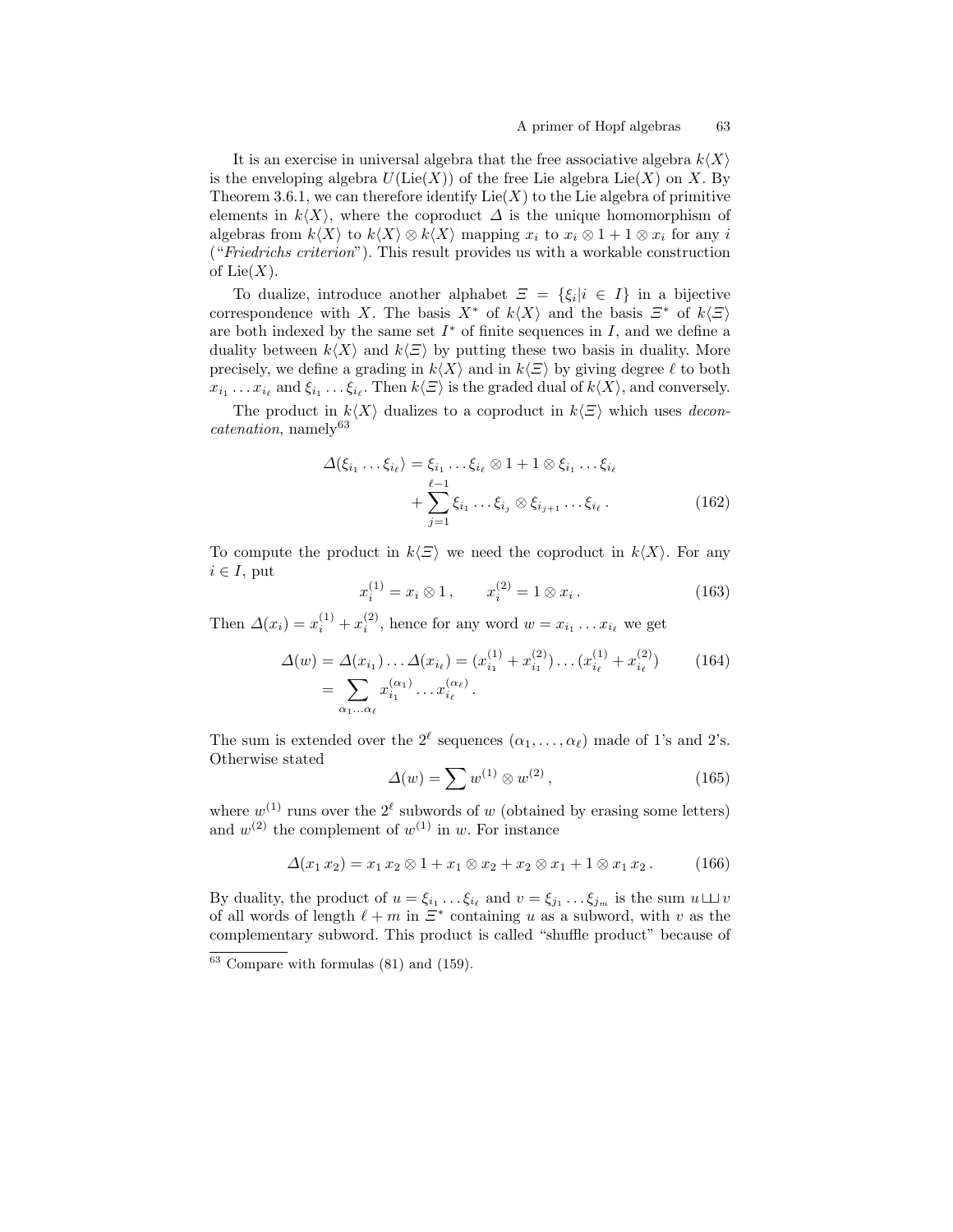the analogy with the shuffling of card decks. It was introduced by Eilenberg and MacLane in the 1940's in their work on homotopy. We give two examples:

$$
\xi_1 \sqcup \xi_2 = \xi_1 \xi_2 + \xi_2 \xi_1, \qquad (167)
$$

$$
\xi_1 \sqcup \xi_2 \xi_3 = \xi_1 \xi_2 \xi_3 + \xi_2 \xi_1 \xi_3 + \xi_2 \xi_3 \xi_1.
$$
\n(168)

Notice that  $k\langle \Xi \rangle$  with the shuffle product and the deconcatenation coproduct is a commutative graded Hopf algebra. Hence, by Milnor-Moore theorem, as an algebra, it is a polynomial algebra. A classical theorem by Radford gives an explicit construction<sup>64</sup> of a set of generators. Take any linear ordering on I, and order the words in  $\Xi$  according to the lexicographic ordering  $u \prec u$ . By cyclic permutations, a word w of length  $\ell$  generates  $\ell$  words  $w(1), \ldots, w(\ell)$ , with  $w(1) = w$ . A Lyndon word is a word w such that  $w(1), \ldots, w(\ell)$  are all distinct and  $w \prec w(j)$  for  $j = 2, \ldots, \ell$ . For instance  $\xi_1 \xi_2$  is a Lyndon word, but not  $\xi_2 \xi_1$ , similarly  $\xi_1 \xi_2 \xi_3$  and  $\xi_1 \xi_3 \xi_2$  are Lyndon words, but the 4 others permutations of  $\xi_1, \xi_2, \xi_3$  are not.

**Radford's theorem.** The shuffle algebra  $k\langle \Xi \rangle$  is a polynomial algebra in the Lyndon words as generators.

### 4.3 Application I: free groups

We consider a free group  $F_n$  on a set of n generators  $g_1, \ldots, g_n$ . We want to describe the envelope of  $F_n$  corresponding to the class of its unipotent representations (see subsection 3.4).

Let  $\pi$ :  $F_n \to GL(V)$  be a unipotent representation. It is completely characterized by the operators  $\gamma_i = \pi(g_i)$  in V (for  $i = 1, \ldots, n$ ). Hence  $\gamma_i$ is unipotent (that is,  $\gamma_i - 1$  is nilpotent) and there exists a unique nilpotent operator  $u_i$  in V such that  $\gamma_i = \exp u_i$ . By choosing a suitable basis  $(e_1, \ldots, e_d)$ of V, we can assume that the  $u_i$  are matrices in  $\mathfrak{t}_d(k)$ , hence  $u_{i_1} \ldots u_{i_d} = 0$ for any sequence  $(i_1, \ldots, i_d)$  of indices

Conversely, consider a vector space  $V$  of dimension  $d$  and operators  $u_1, \ldots, u_n$  such that  $u_{i_1} \ldots u_{i_p} = 0$  for some p. In particular  $u_i^p = 0$  for all i, and we can define the exponential  $\gamma_i = \exp u_i$ . Define subspaces  $V_0, V_1, V_2 \dots$ of V by  $V_0 = V$  and the inductive rule

$$
V_{r+1} = \sum_{i=1}^{n} u_i(V_r).
$$
 (169)

By our assumption on  $u_1, \ldots, u_n$ , we obtain  $V_p = \{0\}$ . It is easy to check that the spaces  $V_r$  decrease

 $V = V_0 \supset V_1 \supset V_2 \supset \ldots \supset V_{n-1} \supset V_n = \{0\},$ 

<sup>64</sup> See the book of Reutenauer [66] for details.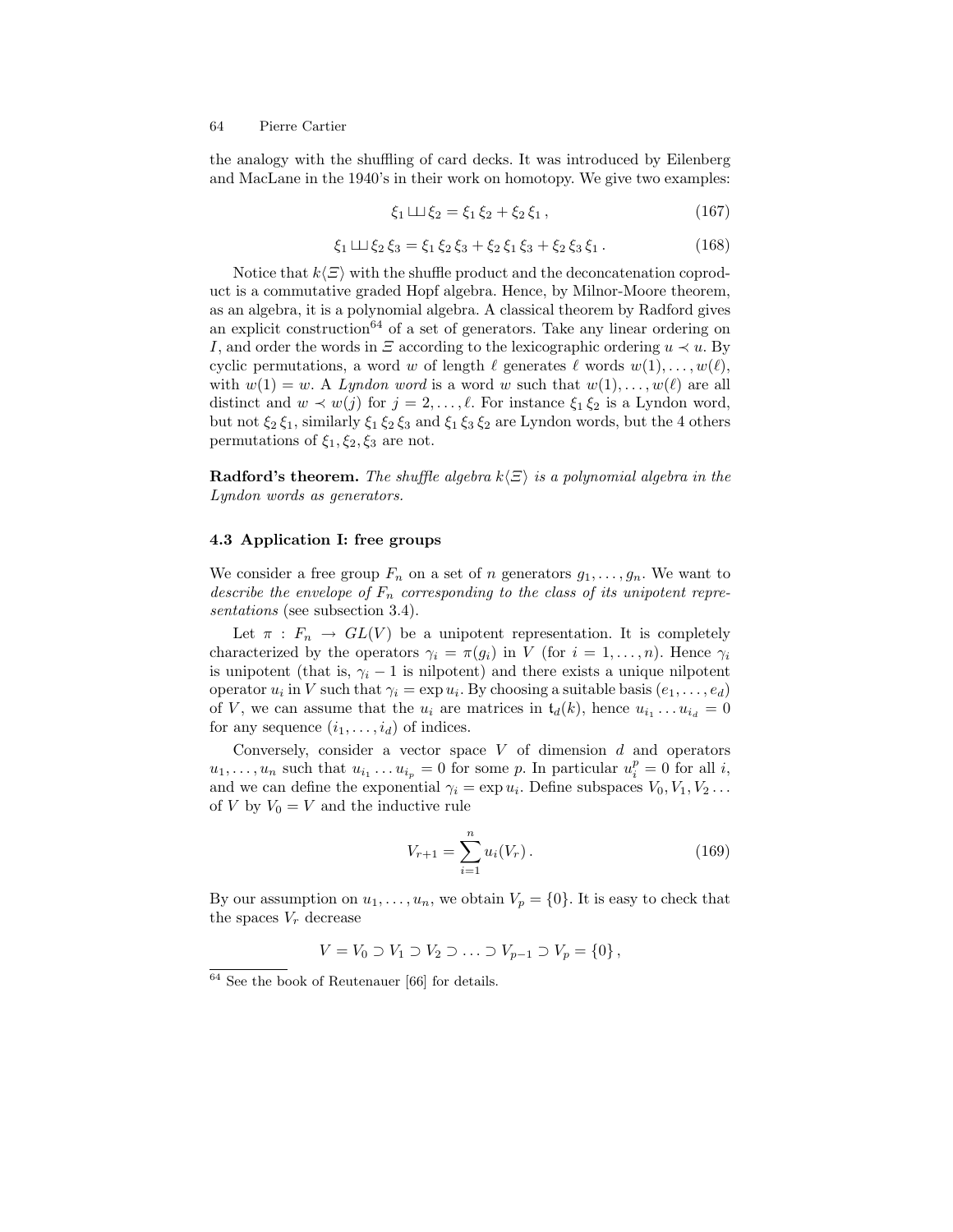and since each  $u_i$  maps  $V_r$  into  $V_{r+1}$ , so does  $\gamma_i - 1 = \exp u_i - 1$ . Hence we get a unipotent representation  $\pi$  of  $F_n$ , mapping  $g_i$  to  $\gamma_i$ .

Putting  $X = \{x_1, \ldots, x_n\}$  and  $\Xi = \{\xi_1, \ldots, \xi_n\}$ , we conclude that the unipotent representations of  $F_n$  correspond to the representations of the algebra  $k\langle X\rangle$  which annihilate one of the two-sided ideals

$$
J_r = \bigoplus_{s \ge r} k \langle X \rangle_s
$$

 $(k\langle X\rangle_s$  is the component of degree s in  $k\langle X\rangle$ ). Using the duality between  $k\langle X\rangle$  and  $k\langle \Xi \rangle$ , the algebra of representative functions on  $F_n$  corresponding to the unipotent representations can be identified to  $k\langle \Xi \rangle$ . We leave it to the reader to check that both the product and the coproduct are the correct ones.

To the graded commutative Hopf algebra  $k\langle \Xi \rangle$  corresponds a prounipotent group  $\Phi_n$ , the sought-for prounipotent envelope of  $F_n$ . Explicitly, the points of  $\Phi_n$  with coefficients in k correspond to the algebra homomorphisms  $k\langle \Xi \rangle \to k$ ; they can be interpreted as noncommutative formal power series  $g = \sum$  $\sum_{m\geq 0} g_m$ 

in  $k \ll X \gg$ , with  $g_m$  in  $k \langle X \rangle_m$ , satisfying the coproduct rule

$$
\Delta(g_m) = \sum_{r+s=m} g_r \otimes g_s \,, \tag{170}
$$

or in a shorthand notation  $\Delta(g) = g \otimes g$ . The multiplication is inherited from the one in  $k \ll X \gg$ , that is the product of  $g = \sum$  $\sum_{r\geq 0} g_r$  by  $h = \sum_{s\geq 0}$  $\sum_{s\geq 0} h_s$  is given

by the Cauchy rule

$$
(gh)_m = \sum_{r+s=m} g_r h_s . \tag{171}
$$

The group  $\Phi_n$  consists also of the exponentials

$$
g = \exp(p_1 + p_2 + \cdots),\tag{172}
$$

where  $p_r$  is primitive of degree r, that is an element of degree r in the free Lie algebra Lie(X). Otherwise stated, the Lie algebra of  $\Phi_n$  is the completion of  $Lie(X)$  with respect to its grading.

Finally, the map  $\delta: F_n \to \Phi_n$  defined in subsection 3.4 maps  $g_i$  to  $\exp x_i$ .

## 4.4 Application II: multiple zeta values

We recall the definition of Riemann's zeta function

$$
\zeta(s) = \sum_{k \ge 1} k^{-s},\tag{173}
$$

where the series converges absolutely for complex values of  $s$  such that  $\text{Re } s > 1$ . It is well-known that  $(s - 1) \zeta(s)$  extends to an entire function,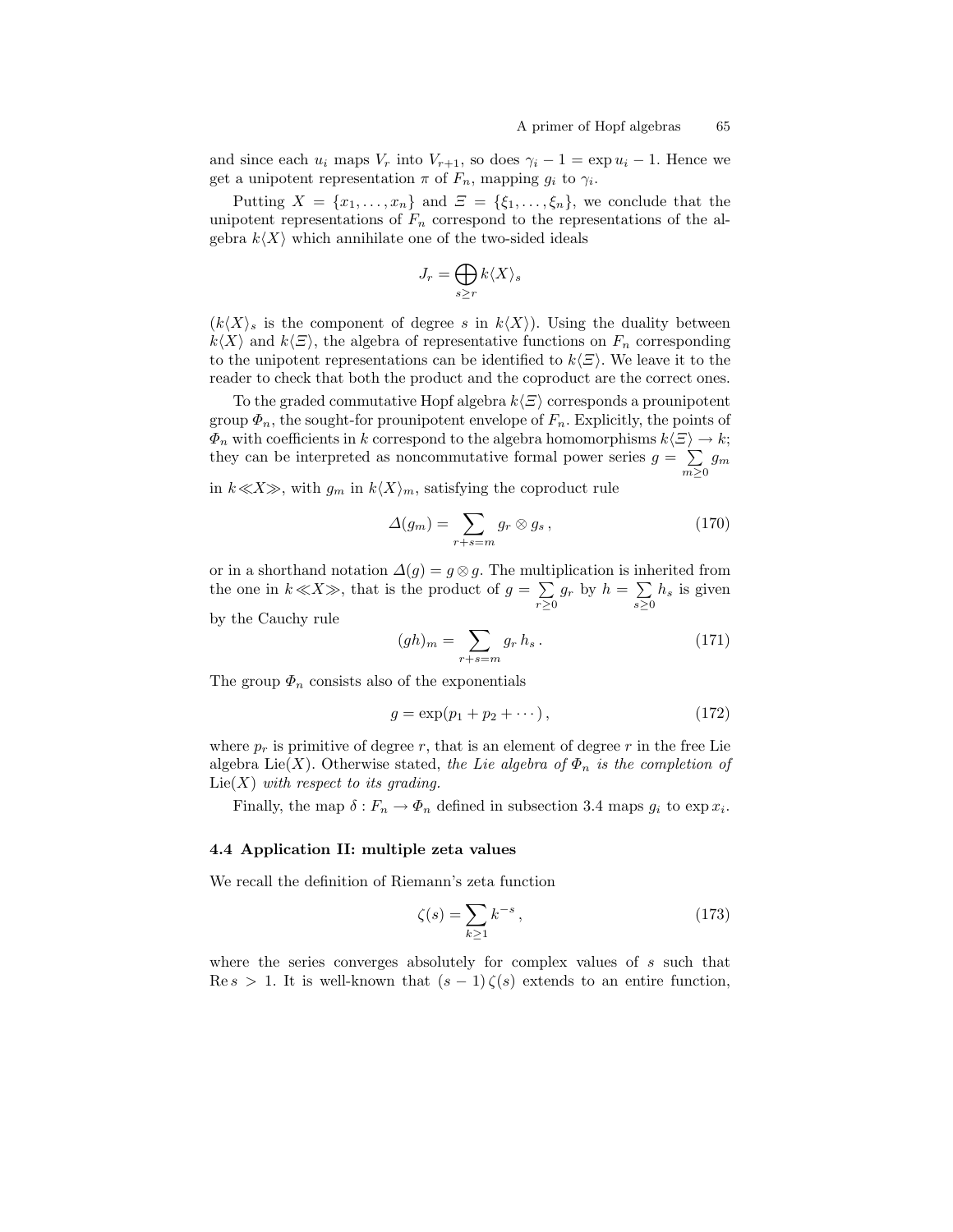giving a meaning to  $\zeta(0), \zeta(-1), \zeta(-2), \ldots$  It is known that these numbers are rational, and that the function  $\zeta(s)$  satisfies the symmetry rule  $\xi(s) = \xi(1-s)$ with  $\xi(s) = \pi^{-s/2} \Gamma\left(\frac{s}{2}\right) \zeta(s)$ . As a corollary,  $\zeta(2k)/\pi^{2k}$  is a rational number for  $k = 1, 2, \ldots$  Very little is known about the arithmetic nature of the numbers  $\zeta(3), \zeta(5), \zeta(7), \ldots$  The famous theorem of Apéry (1979) asserts that  $\zeta(3)$ is irrational, and it is generally believed (as part of a general array of conjectures by Grothendieck, Drinfeld, Zagier, Kontsevich, Goncharov,. . .) that the numbers  $\zeta(3), \zeta(5), \ldots$  are transcendental and algebraically independent over the field  $Q$  of rational numbers.

Zagier introduced a class of numbers, known as *Euler-Zagier sums* or *mul*tiple zeta values (MZV). Here is the definition

$$
\zeta(k_1,\ldots,k_r) = \sum_{1 \le n_1 < \cdots < n_r} n_1^{-k_1} \ldots n_r^{-k_r},\tag{174}
$$

the series being convergent if  $k_r \geq 2$ . It is just the specialization of the quasi-symmetric function  $z(k_1, \ldots, k_r)$  obtained by putting  $x_n = 1/n$  for  $n = 1, 2, \ldots$  Since the quasi-symmetric functions multiply according to the quasi-shuffle rule, so do the MZV. From the example described in subsection 4.1(G) we derive

$$
\zeta(3)\,\zeta(1,2) = \zeta(4,2) + \zeta(1,5) + \zeta(3,1,2) + \zeta(1,3,2) + \zeta(1,2,3). \tag{175}
$$

In general

$$
\zeta(a)\,\zeta(b) = \zeta(a+b) + \zeta(a,b) + \zeta(b,a) \tag{176}
$$

and the previous example generalizes to

$$
\zeta(c)\,\zeta(a,b) = \zeta(a+c,b) + \zeta(a,b+c) + \zeta(c,a,b) + \zeta(a,c,b) + \zeta(a,b,c). \tag{177}
$$

If we exploit the duality between  $NC_{\bullet}$  and  $QSym_{\bullet}$ , we obtain the following result:

It is possible, in a unique way, to regularize the divergent series  $\zeta(k_1,\ldots,k_r)$ when  $k_r = 1$ , in such a way that  $\zeta_*(1) = 0$  and that the regularized values<sup>65</sup>  $\zeta_*(k_1,\ldots,k_r)$  and their generating series

$$
Z_* = \sum_{k_1, \dots, k_r} \zeta_*(k_1, \dots, k_r) y_{k_1} \dots y_{k_r}
$$
 (178)

in the noncommutative variables  $y_1, y_2, \ldots$  satisfy

$$
\Delta_*(Z_*) = Z_* \otimes Z_*,\tag{179}
$$

as a consequence of the coproduct rule  $\Delta_*(y_k) = y_k \otimes 1 + 1 \otimes y_k + \sum_{k=1}^{k-1}$  $\sum_{j=1} y_j \otimes y_{k-j}$ .

<sup>&</sup>lt;sup>65</sup> Of course, for  $k_r \geq 2$ , the convergent series  $\zeta(k_1,\ldots,k_r)$  is equal to its regularized version  $\zeta_*(k_1,\ldots,k_r)$ .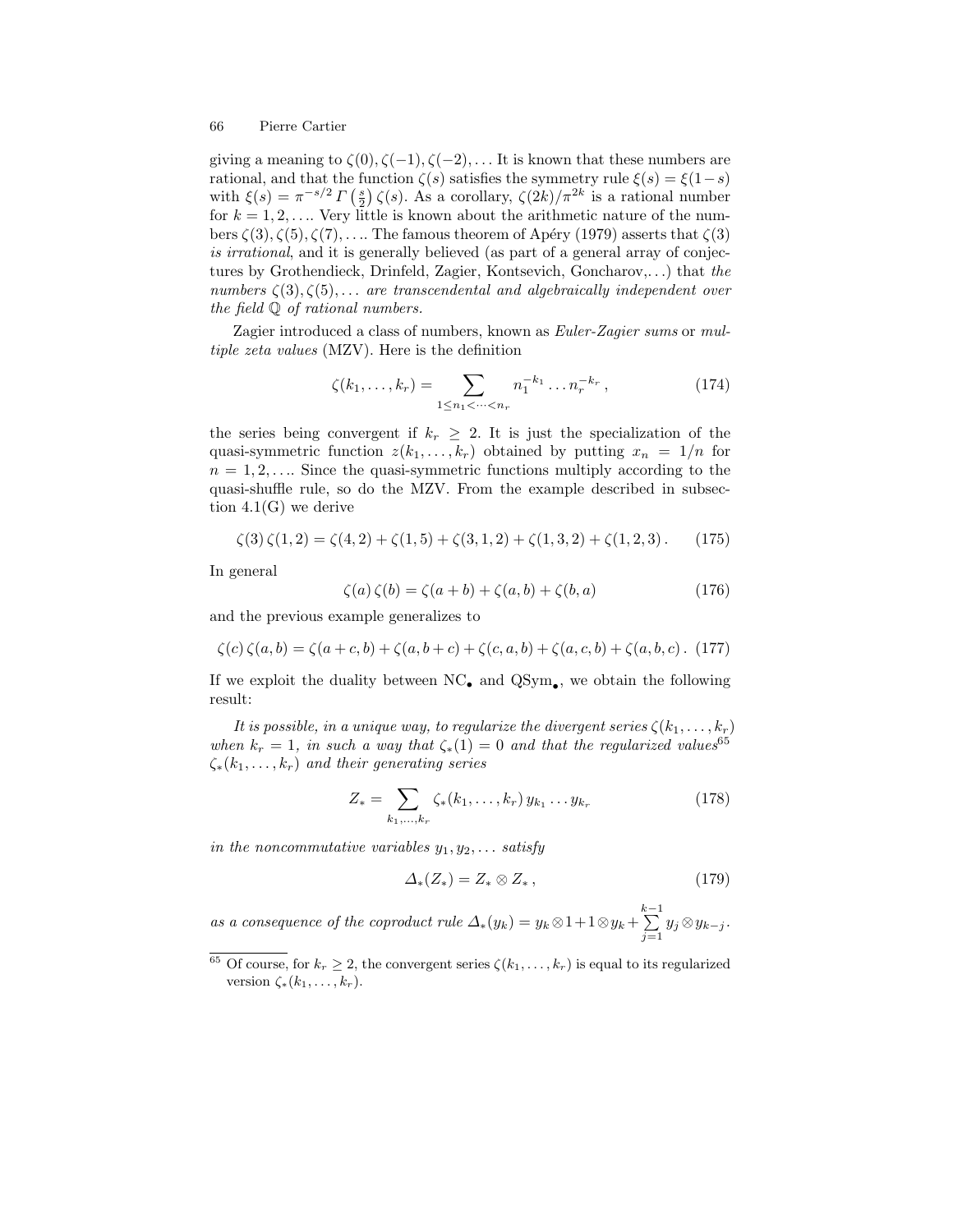Remark 4.5.1. It is possible to give a direct proof of the quasi-shuffle rule by simple manipulations of series. For instance, by definition

$$
\zeta(a)\,\zeta(b) = \sum_{m,n} m^{-a} \, n^{-b} \,,\tag{180}
$$

where the summation is over all pairs  $m, n$  of integers with  $m \geq 1, n \geq 1$ . The summation can be split into three parts:

- if  $m = n$ , we get  $\sum m^{-a-b} = \zeta(a+b)$ ,
- if  $m < n$ , we get  $\zeta(a, b)$  by definition,
- if  $m > n$ , we get  $\zeta(b, a)$  by symmetry.

Hence (176) follows.

## 4.5 Application III: multiple polylogarithms

The values  $\zeta(k)$  for  $k = 2, 3, \ldots$  are special values of functions  $Li_k(z)$  known as polylogarithm functions<sup>66</sup>. Here is the definition (for  $k \geq 0$ )

$$
Li_k(z) = \sum_{n \ge 1} z^n / n^k.
$$
 (181)

The series converges for  $|z| < 1$ , and one can continue analytically  $Li_k(z)$  to the cut plane  $\mathbb{C}\backslash[1,\infty[$ . For instance

$$
Li_0(z) = \frac{z}{1-z}, \qquad Li_1(z) = -\log(1-z). \tag{182}
$$

These functions are specified by the initial value  $Li_k(0) = 0$  and the differential equations

$$
dLi_k(z) = \omega_0(z) Li_{k-1}(z) \quad \text{for} \quad k \ge 1 \tag{183}
$$

and in particular  $(k = 1)$ 

$$
dLi_1(z) = \omega_1(z). \tag{184}
$$

The differential forms are given by

$$
\omega_0(z) = dz/z, \ \omega_1(z) = dz/(1-z). \tag{185}
$$

We give two integral representations for  $Li_k(z)$ . First

$$
Li_k(z) = \int_{[0,1]^k} z \, d^k x / (1 - z \, x_1 \dots x_k) \,, \tag{186}
$$

where each variable  $x_1, \ldots, x_k$  runs over the closed interval [0, 1] and  $d^k x =$  $dx_1 \dots dx_k$ . To prove (186), expand the geometric series  $1/(1-a) = \sum_{n \geq 1}$  $a^{n-1}$ 

 $\frac{66}{66}$  The case of  $Li_2(z)$  was known to Euler (1739).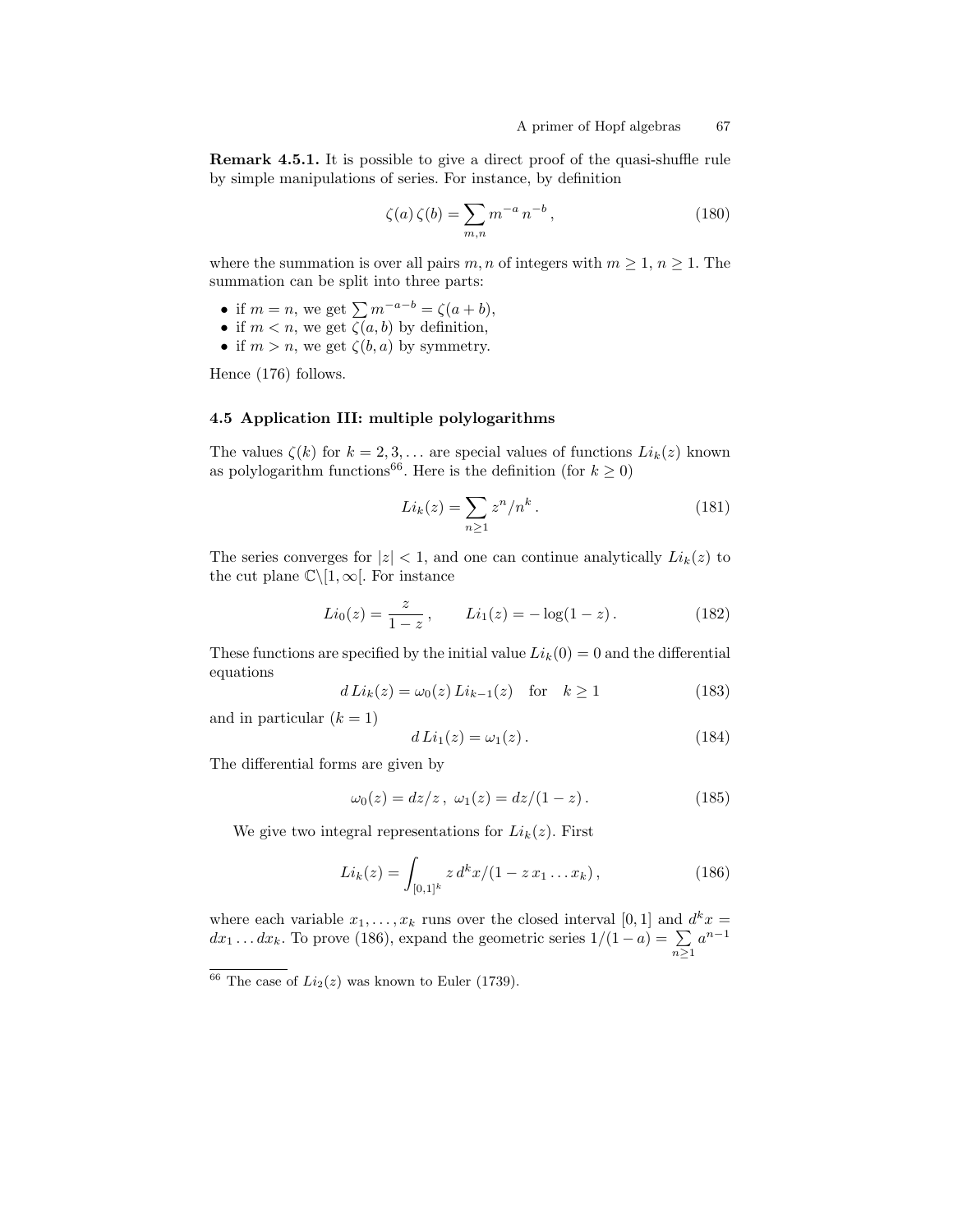and integrate term by term by using  $\int_0^1 x^{n-1} dx = 1/n$ . Putting  $z = 1$ , we find (for  $k \geq 2$ )

$$
\zeta(k) = Li_k(1) = \int_{[0,1]^k} \frac{d^k x}{1 - x_1 \dots x_k} \,. \tag{187}
$$

The second integral representation comes from the differential equations (183) and (184). Indeed

$$
Li_1(z) = \int_0^z \omega_1(t_1)
$$
  
\n
$$
Li_2(z) = \int_0^z \omega_0(t_2) Li_1(t_2) = \int_0^z \omega_0(t_2) \int_0^{t_2} \omega_1(t_1),
$$

and iterating we get

$$
Li_k(z) = \int_{\Delta_k(z)} \omega_1(t_1) \omega_0(t_2) \dots \omega_0(t_k), \qquad (188)
$$

where the domain of integration  $\Delta_k(z)$  consists of systems of points  $t_1, \ldots, t_k$ along the oriented straight line<sup>67</sup>  $\overrightarrow{0z}$  such that  $0 < t_1 < t_2 < \cdots < t_k < z$ . As a corollary  $(z = 1)$ :

$$
\zeta(k) = \int_{\Delta_k} \omega_1(t_1) \omega_0(t_2) \dots \omega_0(t_k)
$$
\n(189)

where  $\Delta_k$  is the simplex  $\{0 < t_1 < t_2 < \cdots < t_k\}$  in  $\mathbb{R}^k$ .

Exercise 4.5.1. Deduce (188) from (186) by a change of variables of integration.

To take care of the MZV's, introduce the multiple polylogarithms in one variable z

$$
Li_{n_1,\dots,n_r}(z) = \sum z^{k_r} / (k_1^{n_1} \dots k_r^{n_r}), \qquad (190)
$$

with the summation restricted by  $1 \leq k_1 < \ldots < k_r$ . Special value for  $z = 1$ , and  $n_r \geq 2$ 

$$
\zeta(n_1, \dots, n_r) = Li_{n_1, \dots, n_r}(1). \tag{191}
$$

By computing first the differential equations satisfied by these functions, we end up with an integral representation

$$
Li_{n_1,\ldots,n_r}(z) = \int_{\Delta_p(z)} \omega_{\varepsilon_1}(t_1)\ldots\omega_{\varepsilon_p}(t_p)
$$
 (192)

with the following definitions:

<sup>&</sup>lt;sup>67</sup> For z in the cut plane  $\mathbb{C}\setminus[1,\infty]$ , the segment  $[0, z]$  does not contain the singularity  $t = 1$  of  $\omega_1(t)$  and since  $\omega_1(t_1)$  is regular for  $t_1 = 0$ , the previous integral makes sense and gives the analytic continuation of  $Li_k(z)$ .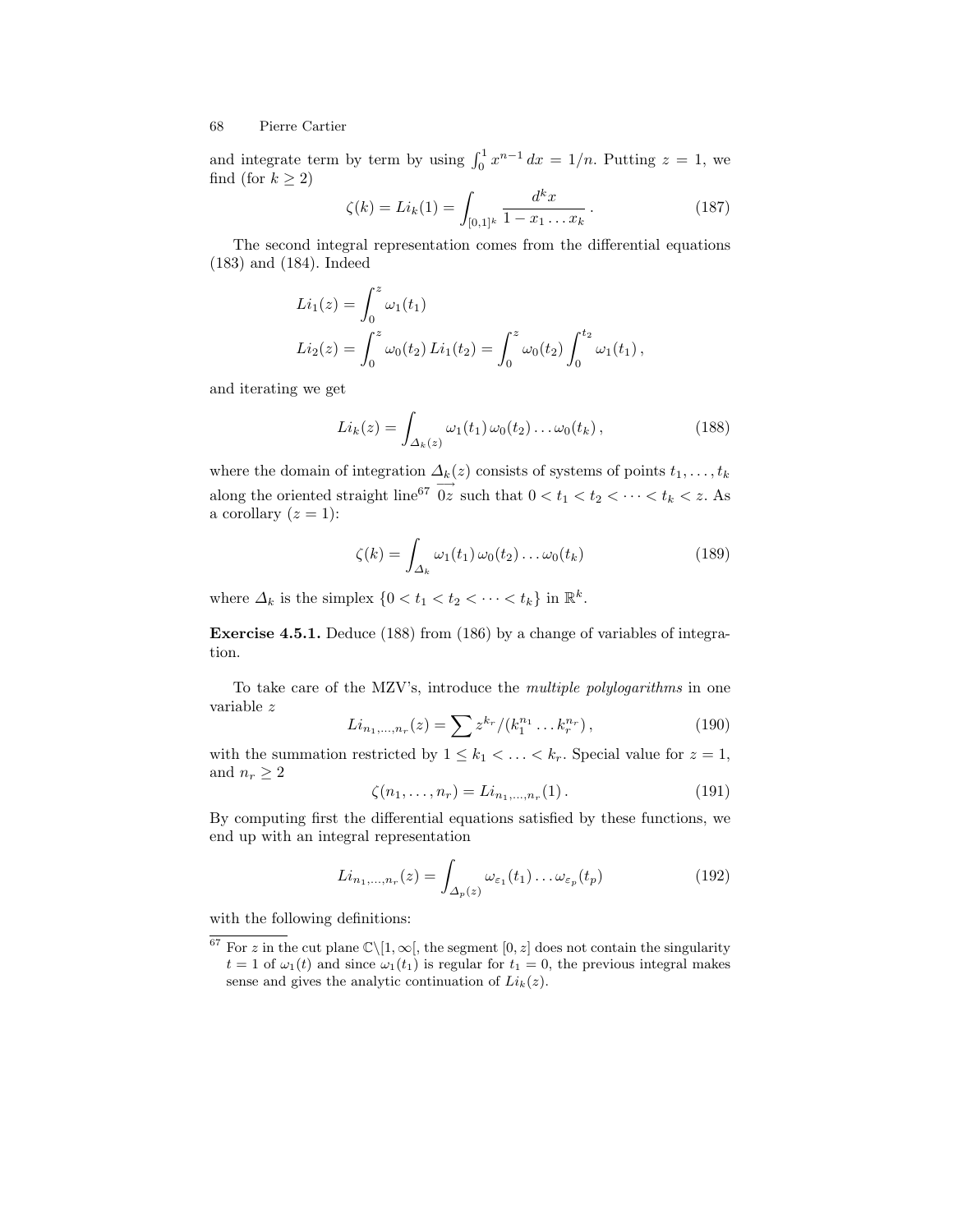- $p = n_1 + \cdots + n_r$  is the *weight*;
- the sequence  $\varepsilon = (\varepsilon_1, \ldots, \varepsilon_p)$  consists of 0 and 1 according to the rule

$$
1\underbrace{0\ldots 0}_{n_1-1} 1\underbrace{0\ldots 0}_{n_2-1} 1\ldots 1\underbrace{0\ldots 0}_{n_r-1}.
$$

This is any sequence beginning with 1, and the case  $n_r \geq 2$  corresponds to the case where the sequence  $\varepsilon$  ends with 0.

**Exercise 4.5.2.** Check that the condition  $\varepsilon_1 = 1$  corresponds to the convergence of the integral around 0, and  $\varepsilon_p = 0$  (when  $z = 1$ ) guarantees the convergence around 1.

The meaning of the previous encoding

$$
n_1,\ldots,n_r \leftrightarrow \varepsilon_1,\ldots,\varepsilon_p
$$

is the following: introduce the generating series

$$
Li(z) = \sum_{n_1, \dots, n_r} Li_{n_1, \dots, n_r}(z) y_{n_1} \dots y_{n_r}
$$
 (193)

in the noncommutative variables  $y_1, y_2, \ldots$  Introduce other noncommutative variables  $x_0, x_1$ . If we make the substitution  $y_k = x_1 x_0^{k-1}$ , then

$$
y_{n_1} \dots y_{n_k} = x_{\varepsilon_1} \dots x_{\varepsilon_p} \,. \tag{194}
$$

This defines an embedding of the algebra  $k\langle Y \rangle$  into the algebra  $k\langle X \rangle$  for the two alphabets

$$
Y = \{y_1, y_2, \ldots\}, \quad X = \{x_0, x_1\}.
$$

In  $k\langle Y\rangle$ , we use the coproduct  $\Delta_*$  defined by<sup>68</sup>

$$
\Delta_*(y_k) = y_k \otimes 1 + 1 \otimes y_k + \sum_{j=1}^{k-1} y_j \otimes y_{k-j}, \qquad (195)
$$

while in  $k\langle X\rangle$  we use the coproduct given by

$$
\Delta_{\Box}(x_0) = x_0 \otimes 1 + 1 \otimes x_0, \quad \Delta_{\Box}(x_1) = x_1 \otimes 1 + 1 \otimes x_1. \tag{196}
$$

### They don't match!

The differential equations satisfied by the functions  $Li_{n_1,...,n_r}(z)$  are encoded in the following

$$
dLi(z) = Li(z) \Omega(z) \tag{197}
$$

$$
\Omega(z) = x_0 \,\omega_0(z) + x_1 \,\omega_1(z) \tag{198}
$$

 $\overline{68}$  See subsection 4.1(F).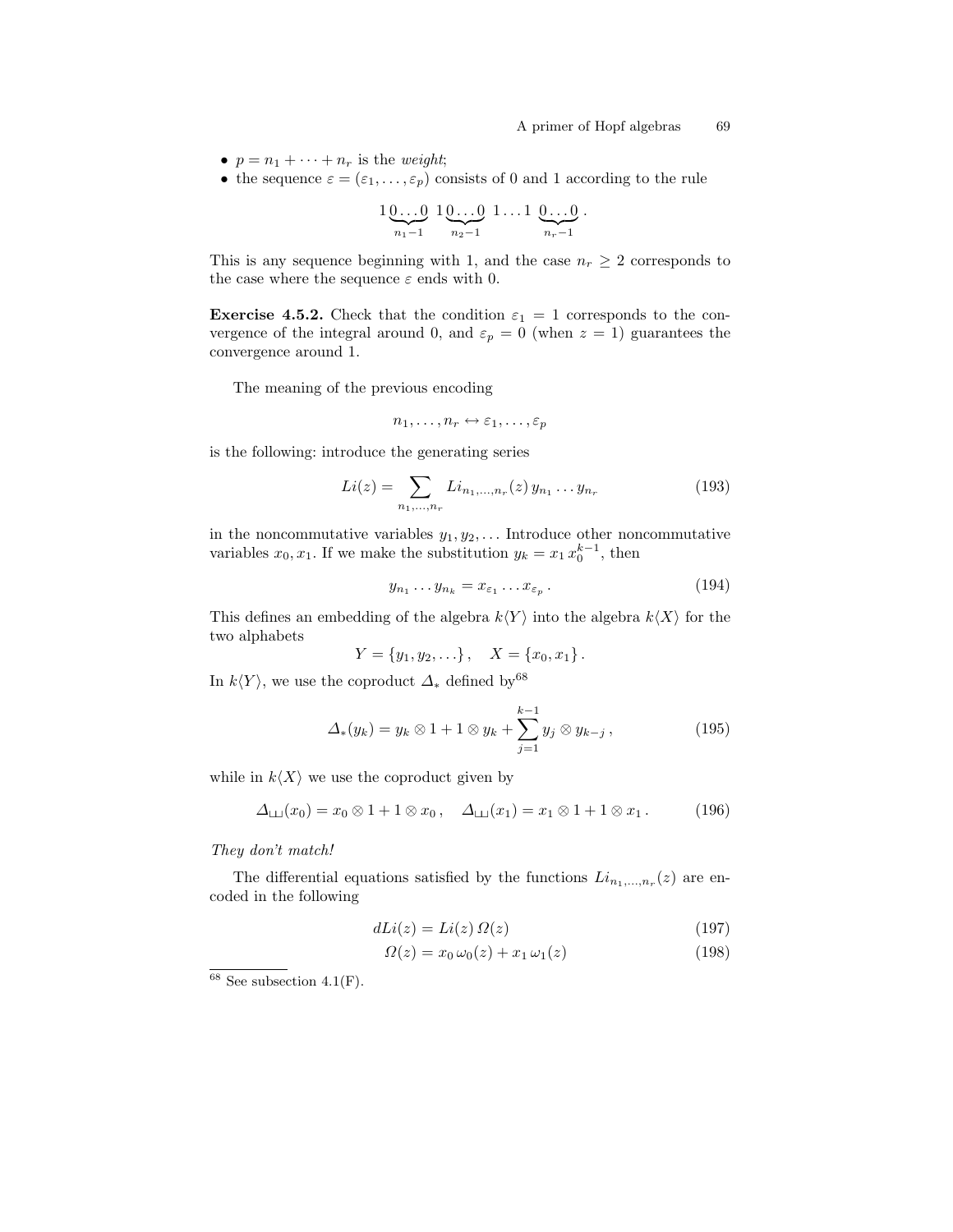with

$$
\omega_0(z) = dz/z \,, \quad \omega_1(z) = dz/(1-z) \tag{199}
$$

as before. The initial conditions are given by  $Li_{n_1,...,n_r}(0) = 0$  for  $r \ge 1$ , hence  $Li(0) = Li<sub>0</sub>(0) \cdot 1 = 1$  since  $Li<sub>0</sub>(z) = 1$  by convention. The differential form  $\omega_0(z)$  has a pole at  $z = 0$ , hence the differential equation (197) is singular at  $z = 0$ , and we cannot use directly the initial condition  $Li(0) = 1$ . To bypass this difficulty, choose a small real parameter  $\varepsilon > 0$ , and denote by  $U_{\varepsilon}(z)$  the solution of the differential equation

$$
dU_{\varepsilon}(z) = U_{\varepsilon}(z) \Omega(z), \quad U_{\varepsilon}(\varepsilon) = 1. \tag{200}
$$

Then

$$
Li(z) = \lim_{\varepsilon \to 0} \exp(-x_0 \log \varepsilon) \cdot U_{\varepsilon}(z).
$$
 (201)

We are now in a position to compute the product of multiple polylogarithms. Indeed, introduce the free group  $F_2$  in two generators  $g_0, g_1$ , and its unipotent envelope  $\Phi_2$  realized as a multiplicative group of noncommutative series in  $k \ll x_0, x_1 \gg$ . Embed  $F_2$  into  $\Phi_2$  by the rule  $g_0 = \exp x_0, g_1 = \exp x_1$ (see subsection 4.3). Topologically, we interpret  $F_2$  as the fundamental group of  $\mathbb{C}\setminus\{0,1\}$  based at  $\varepsilon$ , and  $g_i$  as the class of a loop around  $i \in \{0,1\}$  in counterclockwise way. The Lie algebra  $f_2$  of the prounipotent group  $\Phi_2$  consists of the Lie series in  $x_0, x_1$  and since the differential form  $\Omega(z)$  takes its values in  $f_2$ , the solution of the differential equation  $(200)$  takes its values in the group  $\Phi_2$ , and by the limiting procedure (201) so does  $Li(z)$ . We have proved the formula

$$
\Delta_{\text{LL}}(Li(z)) = Li(z) \otimes Li(z). \tag{202}
$$

This gives the following rule for the multiplication of two multiple polylogarithm functions  $Li_{n_1,...,n_r}(z)$  and  $Li_{m_1,...,m_s}(z)$ :

• encode

$$
n_1, \ldots, n_r \leftrightarrow \varepsilon_1, \ldots, \varepsilon_p
$$

$$
m_1, \ldots, m_s \leftrightarrow \eta_1, \ldots, \eta_q
$$

by sequences of 0's and 1's;

- take any shuffle of  $\varepsilon_1, \ldots, \varepsilon_p$  with  $\eta_1, \ldots, \eta_q$ , namely  $\theta_1, \ldots, \theta_{p+q}$  and decode  $\theta_1, \ldots, \theta_{p+q}$  to  $r_1, \ldots, r_t$ ;
- take the sum of the  $\frac{(p+q)!}{p!q!}$  functions of the form  $Li_{r_1,...,r_t}(z)$  corresponding to the various shuffles.

We want now to compute the product of two MZV's, namely  $\zeta(n_1, \ldots, n_r)$ and  $\zeta(m_1,\ldots,m_s)$ . When  $n_r \geq 2$ , we have  $\zeta(n_1,\ldots,n_r) = Li_{n_1,\ldots,n_r}(1)$  but  $Li_{n_1,...,n_r}(z)$  diverges at  $z = 1$  when  $n_r = 1$ . By using the differential equation (197), it can be shown that the following limit exists

$$
Z_{\text{L1}} = \lim_{\varepsilon \to 0} Li(1 - \varepsilon) \exp(x_1 \log \varepsilon). \tag{203}
$$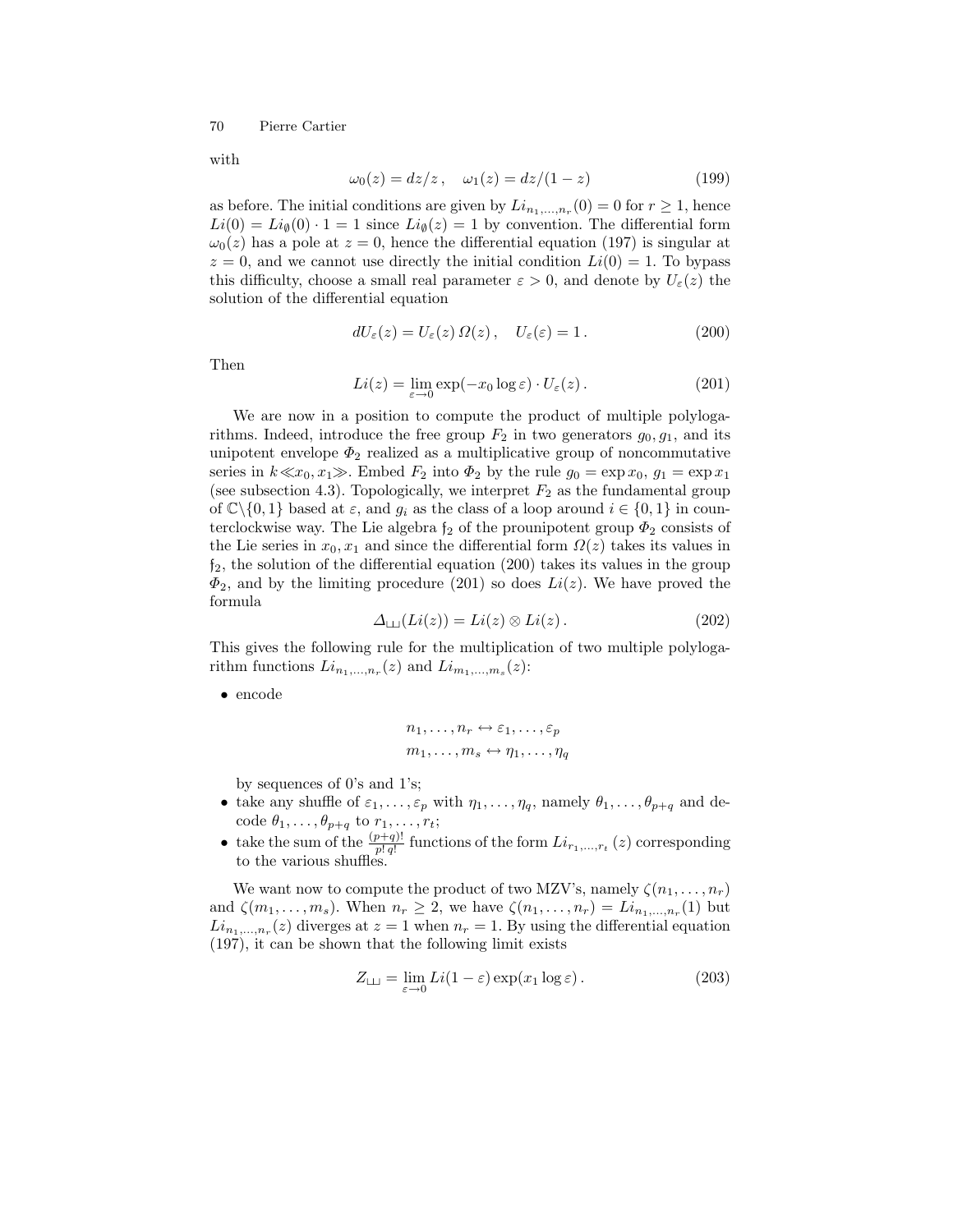If we develop this series as

$$
Z_{\sqcup\!\sqcup} = \sum_{n_1,\dots,n_r} \zeta_{\sqcup\!\sqcup}(n_1,\dots,n_r) \, y_{n_1}\dots y_{n_r},\tag{204}
$$

we obtain  $\zeta_{\text{L} \text{L}}(n_1, \ldots, n_r) = \zeta(n_1, \ldots, n_r)$  when  $n_r \geq 2$ , together with regularized values  $\zeta_{\text{L}1}(n_1, \ldots, n_{r-1}, 1)$ . By a limiting process, one derives the equation

$$
\Delta_{\text{LL}}(Z_{\text{LL}}) = Z_{\text{LL}} \otimes Z_{\text{LL}} \tag{205}
$$

from (202). We leave it to the reader to explicit the shuffle rule for multiplying MZV's.

Remark 4.5.1. The shuffle rule and the quasi-shuffle rule give two multiplication formulas for ordinary MZV's. For instance

$$
\zeta(2)\,\zeta(3) = \zeta(5) + \zeta(2,3) + \zeta(3,2) \tag{206}
$$

by the quasi-shuffle rule, and

$$
\zeta(2)\,\zeta(3) = 3\,\zeta(2,3) + 6\,\zeta(1,4) + \zeta(3,2) \tag{207}
$$

by the shuffle rule. By elimination, we deduce a linear relation

$$
\zeta(5) = 2\,\zeta(2,3) + 6\,\zeta(1,4). \tag{208}
$$

But in general, the two regularizations  $\zeta_*(n_1,\ldots,n_r)$  and  $\zeta_{\perp\perp}(n_1,\ldots,n_r)$  differ when  $n_r = 1$ . We refer the reader to our presentation in [22] for more details and precise conjectures about the linear relations satisfied by the MZV's.

Remark 4.5.2. From equation (192), one derives the integral relation

$$
\zeta(n_1,\ldots,n_r) = \int_{\Delta_p} \omega_{\varepsilon_1}(t_1)\ldots\omega_{\varepsilon_p}(t_p)
$$
\n(209)

with the encoding  $n_1, \ldots, n_r \leftrightarrow \varepsilon_1, \ldots, \varepsilon_p$  (hence  $p = n_1 + \ldots + n_r$  is the weight) and the domain of integration

$$
\Delta_p = \{0 < t_1 < \cdots < t_p < 1\} \subset \mathbb{R}^p.
$$

When multiplying  $\zeta(n_1,\ldots,n_r)$  with  $\zeta(m_1,\ldots,m_s)$  we encounter an integral over  $\Delta_p \times \Delta_q$ . This product of simplices can be subdivided into a collection of  $\frac{(p+q)!}{p!q!}$  simplices corresponding to the various shuffles of  $\{1,\ldots,p\}$  with  $\{1, \ldots, q\}$ , that is the permutations  $\sigma$  in  $S_{p+q}$  such that  $\sigma(1) < \ldots < \sigma(p)$ and  $\sigma(p+1) < \ldots < \sigma(p+q)$ . Hence a product integral over  $\Delta_p \times \Delta_q$  can be decomposed as a sum of  $\frac{(p+q)!}{p!q!}$  integrals over  $\Delta_{p+q}$ . This method gives another proof of the shuffle product formula for MZV's.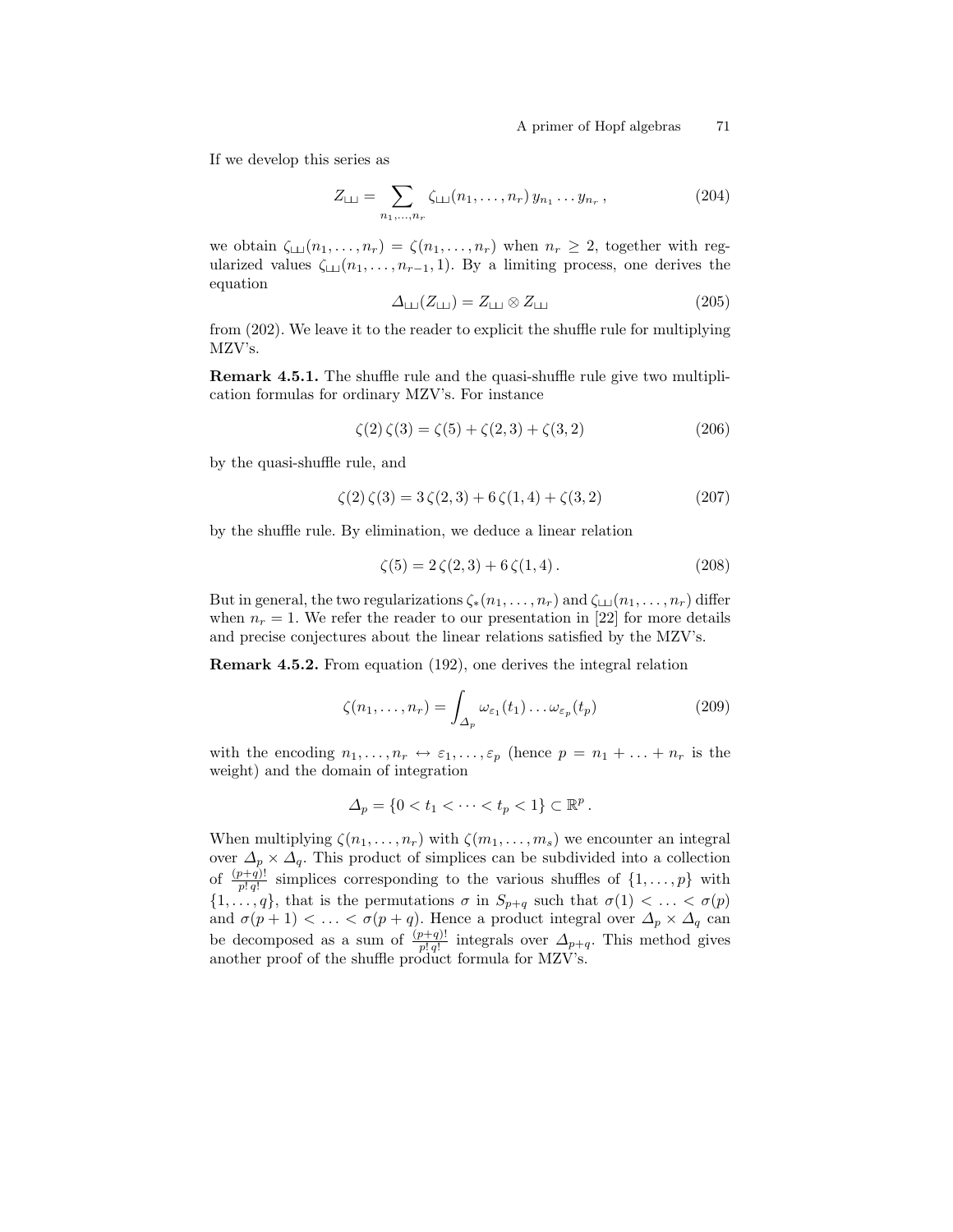#### 72 Pierre Cartier

### 4.6 Composition of series [27]

The composition of series gives another example of a prounipotent group. We consider formal transformations of the form<sup>69</sup>

$$
\varphi(x) = x + a_1 x^2 + a_2 x^3 + \dots + a_i x^{i+1} + \dots, \qquad (210)
$$

that is transformations defined around 0 by their Taylor series with  $\varphi(0) = 0$ ,  $\varphi'(0) = 1$ . Under composition, they form a group Comp(C), and we proceed to interpret it as an algebraic group of infinite triangular matrices.

Given  $\varphi(x)$  as above, develop

 $\overline{\phantom{a}}$ 

$$
\varphi(x)^i = \sum_{j\geq 1} a_{ij}(\varphi) x^j , \qquad (211)
$$

for  $i \geq 1$ , and denote by  $A(\varphi)$  the infinite matrix  $(a_{ij}(\varphi))_{i\geq 1, j\geq 1}$ . Since  $\varphi(x)$ begins with x, then  $\varphi(x)^i$  begins with  $x^i$ . Hence  $a_{ii}(\varphi) = 1$  and  $a_{ij}(\varphi) = 0$  for  $j < i$ : the matrix  $A(\varphi)$  belongs to  $T_{\infty}(\mathbb{C})$ . Furthermore, since  $(\varphi \circ \psi)^i = \varphi^i \circ \psi$ , we have  $A(\varphi \circ \psi) = A(\varphi) A(\psi)$ . Moreover,  $a_{1,j+1}(\varphi)$  is the coefficient  $a_j(\varphi)$ of  $x^{j+1}$  in  $\varphi(x)$ , hence the map  $\varphi \mapsto A(\varphi)$  is a faithful representation A of the group Comp(C) into  $T_{\infty}(\mathbb{C})$ . By expanding  $\varphi(x)^{i}$  by the multinomial theorem, we obtain the following expression for the  $a_{ij}(\varphi) = a_{ij}$  in terms of the parameters  $a_i$ 

$$
a_{ij} = \sum_{i} (i!/n_0!)(a_1^{n_1}/n_1!)(a_2^{n_2}/n_2!)\dots(a_{j-1}^{n_{j-1}}/n_{j-1}!)
$$
 (212)

where the summation extends over all system of indices  $n_0, n_1, \ldots, n_{j-1}$ , where each  $n_k$  is a nonnegative integer and

$$
\int n_0 + \dots + n_{j-1} = i, \tag{213}
$$

$$
\left(1 \cdot n_0 + 2 \cdot n_1 + \ldots + j \cdot n_{j-1} = j\right). \tag{214}
$$

Since  $a_1 = a_{12}, a_2 = a_{13}, a_3 = a_{14}, \dots$  the formulas (212) to (214) give an explicit set of algebraic equations for the subgroup  $A(\mathrm{Comp}(\mathbb{C}))$  of  $T_{\infty}(\mathbb{C})$ . The group  $Comp(\mathbb{C})$  is a proalgebraic group with  $\mathcal{O}(Comp)$  equal to the polynomial ring  $\mathbb{C}[a_1, a_2, \ldots]$ . For the group  $T_{\infty}(\mathbb{C})$ , the coproduct in  $\mathcal{O}(T_{\infty})$  is given by  $\Delta(a_{ij}) = \sum_{i \leq k \leq j} a_{ik} \otimes a_{kj}$ . Hence the coproduct in  $\mathcal{O}(\text{Comp})$  is given

by

$$
\Delta(a_i) = 1 \otimes a_i + \sum_{j=1}^{i-1} a_j \otimes a_{j+1,i+1} + a_i \otimes 1, \qquad (215)
$$

<sup>&</sup>lt;sup>69</sup> The coefficients  $a_i$  in the series  $\varphi(x)$  are supposed to be complex numbers, but they might be taken from an arbitrary field  $k$  of characteristic  $0$ .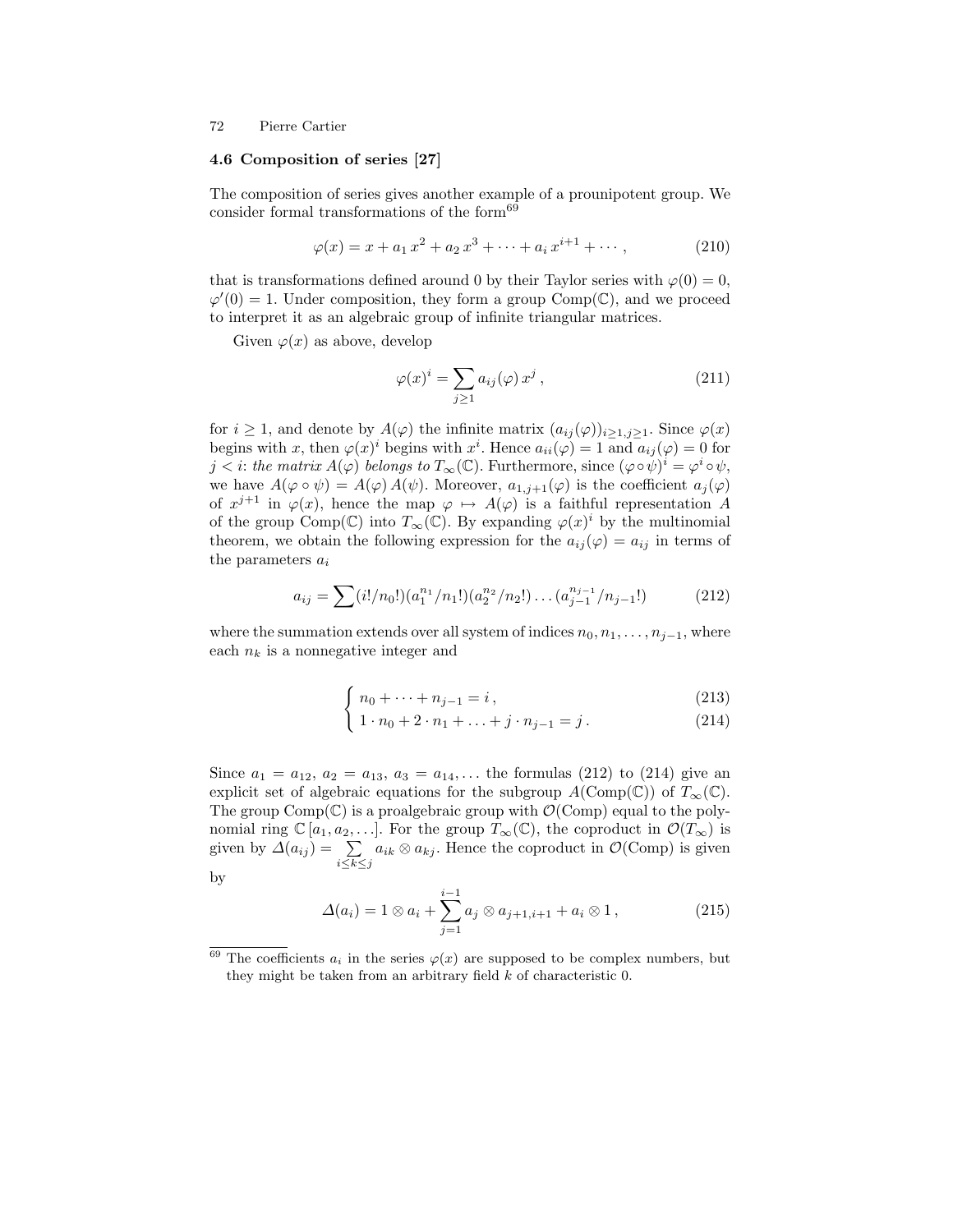where we use the rule (212) to define the elements  $a_{j+1,i+1}$  in  $\mathbb{C}[a_1, a_2, \ldots]$ . This formula can easily be translated in Faa di Bruno's formula giving the higher derivatives of  $f(g(x))$ .

Exercise 4.6.1. Prove directly the coassociativity of the coproduct defined by (212) and (215)!

**Remark 4.6.1.** If we give degree i to  $a_i$ , it follows from  $(212)$ ,  $(213)$  and  $(214)$ that  $a_{ij}$  is homogeneous of degree  $j - i$ . Hence the coproduct given by (215) is homogeneous and  $\mathcal{O}(\mathrm{Comp})$  is a graded Hopf algebra. Here is an explanation. We denote by  $\mathbb{G}_m(\mathbb{C})$  the group  $GL_1(\mathbb{C})$ , that is the nonzero complex numbers under multiplication, with the coordinate ring  $\mathcal{O}(\mathbb{G}_m) = \mathbb{C}[t,t^{-1}]$ . It acts by scaling  $H_t(x) = tx$ , and the corresponding matrix  $A(H_t)$  is the diagonal matrix  $M_t$  with entries  $t, t^2, \ldots$  For t in  $\mathbb{G}_m(\mathbb{C})$  and  $\varphi$  in Comp $(\mathbb{C})$ , the transformation  $H_t^{-1} \circ \varphi \circ H_t$  is given by  $t^{-1} \varphi(tx) = x + ta_1 x^2 + t^2 a_2 x^3 + \cdots$ and this scaling property  $(a_i \text{ going into } t^i a_i)$  explains why we give the degree i to  $a_i$ . Furthermore, in matrix terms,  $M_t^{-1} A M_t$  has entries  $a_{ij}$  of A multiplied by  $t^{j-i}$ , hence the degree  $j-i$  to  $a_{ij}!$ 

To conclude, let us consider the Lie algebra comp of the proalgebraic group Comp( $\mathbb{C}$ ). In  $\mathcal{O}(\text{Comp})$  the kernel of the counit  $\varepsilon : \mathcal{O}(\text{Comp}) \to \mathbb{C}$  is the ideal J generated by  $a_1, a_2, \ldots$ , hence the vector space  $J/J^2$  has a basis consisting of the cosets  $\bar{a}_i = a_i + J$  for  $i \geq 1$ . The dual of  $J/J^2$  can be identified with comp and consists of the infinite series  $u_1D_1+u_2D_2+\cdots$  where  $\langle D_i, \bar{a}_j \rangle = \delta_{ij}$ .

To compute the bracket in comp, consider the reduced coproduct  $\overline{\Delta}$  defined by  $\overline{\Delta}(x) = \Delta(x) - x \otimes 1 - 1 \otimes x$  for x in J, mapping J into  $J \otimes J$ . If  $\sigma$  exchanges the factors in  $J \otimes J$ , then  $\bar{\Delta} - \sigma \circ \bar{\Delta}$  defines by factoring mod  $J^2$  a map  $\delta$ from  $L := J/J^2$  to  $\Lambda^2 L$ . Hence L is a Lie coalgebra and comp is the dual Lie algebra of L. Explicitly, to compute  $\delta(\bar{a}_i)$ , keep in  $\Delta(a_i)$  the bilinear terms in  $a_k$ 's and replaces  $a_k$  by  $\bar{a}_k$ . We obtain a map  $\delta_1$  from L to  $L \otimes L$ , and  $\delta$  is the antisymmetrisation of  $\delta_1$ . We quote the result

$$
\delta_1(\bar{a}_i) = \sum_{j=1}^{i-1} (j+1) \, \bar{a}_j \otimes \bar{a}_{i-j} \tag{216}
$$

hence

$$
\delta(\bar{a}_i) = \sum_{j=1}^{i-1} (2j-1) \, \bar{a}_j \otimes \bar{a}_{i-j} \,. \tag{217}
$$

Dually,  $\delta_1$  defines a product in comp, defined by

$$
D_j * D_k = (j+1) D_{j+k}
$$
 (218)

and the bracket, defined by  $[D, D'] = D * D' - D' * D$ , is dual to  $\delta$  and is given explicitly by

$$
[D_j, D_k] = (j - k) D_{j+k} . \tag{219}
$$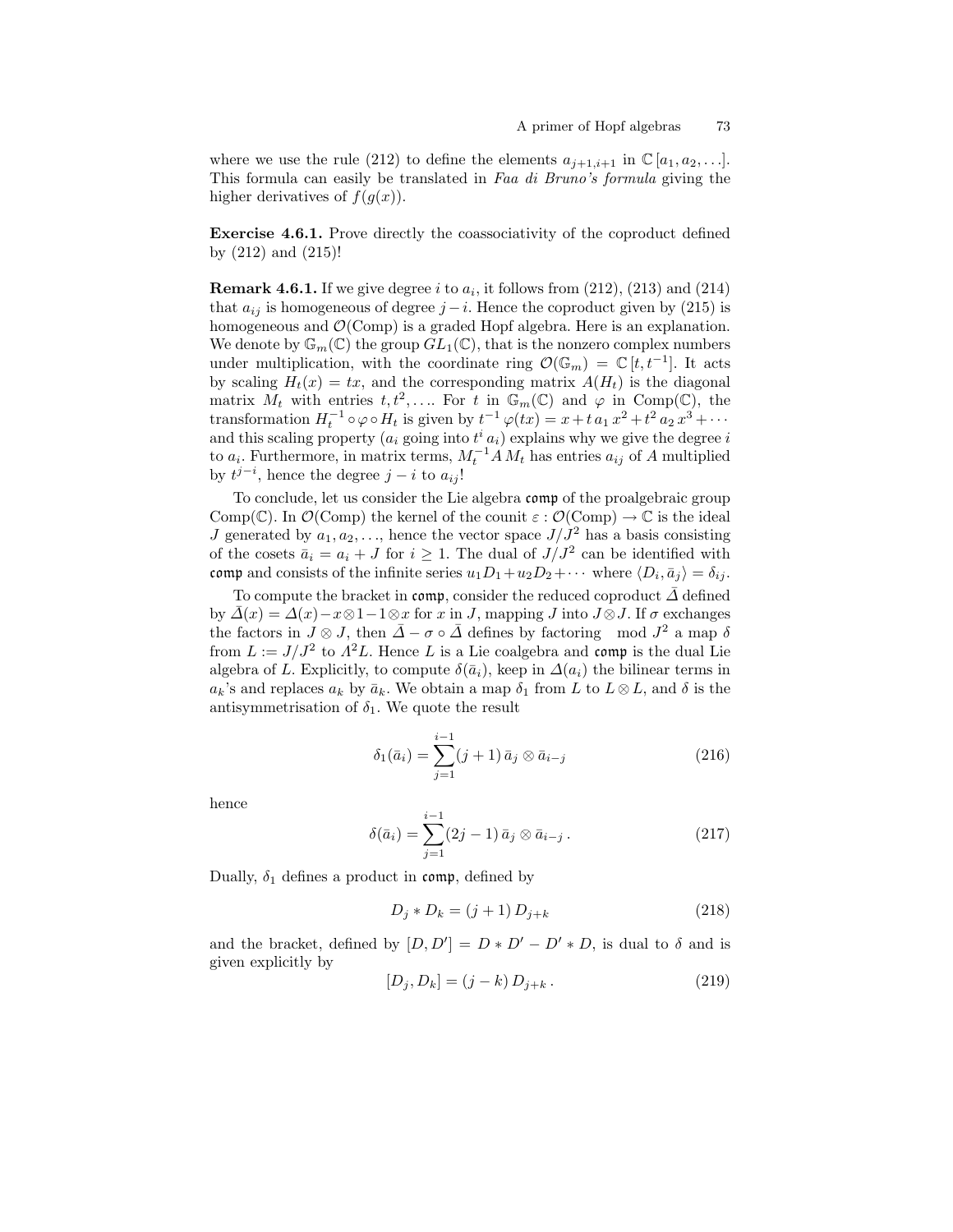74 Pierre Cartier

**Remark 4.6.2.**  $D_j$  corresponds to the differential operator  $-x^{j+1} \frac{d}{dx}$  and the bracket is the Lie bracket of first order differential operators.

**Exercise 4.6.2.** Give the matrix representation of  $D_i$ .

For a general algebraic group (or Hopf algebra), the operation  $D * D'$ has no interesting, nor intrinsic, properties. The feature here is that in the coproduct (215), for the generators  $a_i$  of  $\mathcal{O}(\text{Comp})$ , one has

$$
\Delta(a_i) = 1 \otimes a_i + \sum_j a_j \otimes u_{ji}
$$

where  $u_{ji}$  belongs to  $\mathcal{O}(\text{Comp})$  (linearity on the left). The ∗-product then satisfies the four-term identity

$$
D * (D' * D'') - (D * D') * D'' = D * (D'' * D') - (D * D'') * D'
$$

due to Vinberg. From Vinberg's identity, one derives easily Jacobi identity for the bracket  $[D, D'] = D * D' - D' * D$ . Notice that Vinberg's identity is a weakening of the associativity for the ∗-product.

## 4.7 Concluding remarks

To deal with the composition of functions in the many variables case, one needs graphical methods based on trees. The corresponding methods have been developed by Loday and Ronco [54, 67]. There exists a similar presentation of Connes-Kreimer Hopf algebra of Feynman diagrams interpreted in terms of composition of nonlinear transformations of Lagrangians (see a forthcoming paper [23]).

# References

- 1. A. Borel, Sur l'homologie et la cohomologie des groupes de Lie compacts connexes, Amer. J. Math. 76 (1954), 273-342. Reprinted in Œuvres, Collected Papers, vol. 1, pp. 322-391, Springer, Berlin (1983).
- 2. A. Borel, Topology of Lie groups and characteristic classes, Bull. Am. Math. Soc. 61 (1955), 397-432. Reprinted in Œuvres, Collected Papers, vol. 1, pp. 402-437, Springer, Berlin (1983).
- 3. A. Borel, Sur la torsion des groupes de Lie, J. Math. Pures Appl. 35 (1955), 127-139. Reprinted in Œuvres, Collected Papers, vol. 1, pp. 477-489, Springer, Berlin (1983).
- 4. A. Borel, Linear algebraic groups, 2nd edition, Springer, Berlin (1982).
- 5. A. Borel (and C. Chevalley), The Betti numbers of the exceptional groups, Mem. Amer. Math. Soc. 14 (1955), 1-9. Reprinted in Œuvres, Collected Papers, vol. 1, pp. 451-459, Springer, Berlin (1983).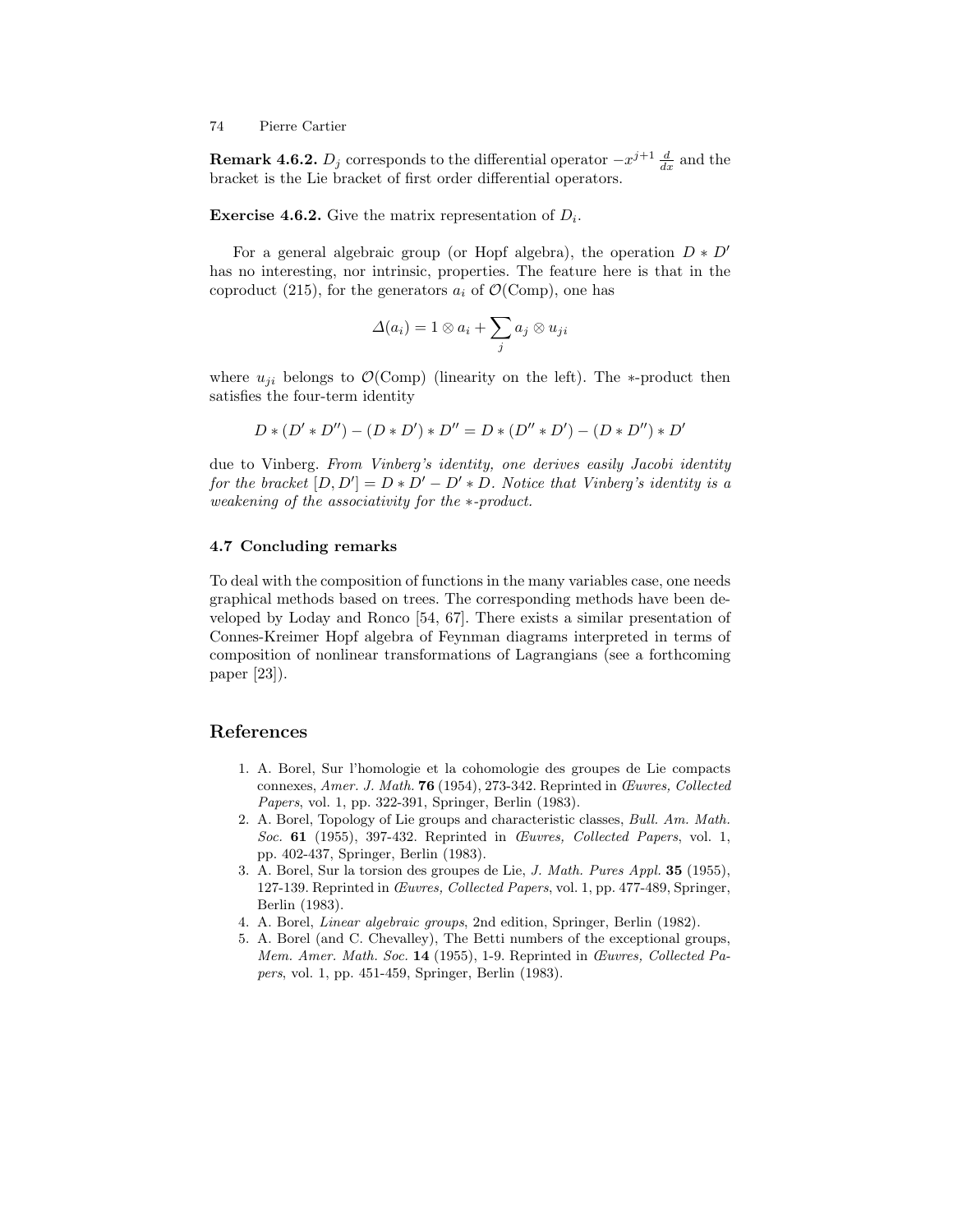- 6. N. Bourbaki, *Groupes et algèbres de Lie*, Chap. 1, and Chap. 2, 3, Hermann, Paris (1971 and 1972).
- 7. N. Bourbaki, Groupes et algèbres de Lie, Chap. 4, 5 et 6, Masson, Paris (1981).
- 8. N. Bourbaki, Algèbre, Chap. 1, 2 et 3, Hermann, Paris (1970).
- 9. N. Bourbaki, Espaces vectoriels topologiques, Chap. 1 `a 5, Masson, Paris (1981).
- 10. R. Brauer, Sur les invariants intégraux des variétés des groupes de Lie simples clos, C.R. Acad. Sci. Paris 201 (1935), 419-421.
- 11. E. Cartan, La géométrie des groupes simples, Annali di Mat. 4 (1927), 209-256. Reprinted in *Œuvres Complètes*, Part I, vol. 2, pp. 793-840, Gauthier-Villars, Paris (1952).
- 12. E. Cartan, Sur les invariants intégraux de certains espaces homogènes clos et les propriétés topologiques de ces espaces, Ann. Soc. Pol. Math.  $8$  (1929), 181-225. Reprinted in  $Guvres$  Complètes, Part I, vol. 2, pp. 1081-1126, Gauthier-Villars, Paris (1952).
- 13. E. Cartan, La théorie des groupes finis et continus et l'Analysis Situs, Mém. Sci. Math., Vol. 42, Gauthier-Villars, Paris (1930). Reprinted in Œuvres  $Complètes$ , Part I, vol. 2, pp. 1165-1226, Gauthier-Villars, Paris (1952).
- 14. P. Cartier, Dualité de Tannaka des groupes et algèbres de Lie, C.R. Acad. Sci. Paris 242 (1956), 322-325.
- 15. P. Cartier, Théorie différentielle des groupes algébriques, C.R. Acad. Sci. Paris 244 (1957), 540-542.
- 16. P. Cartier, *Hyperalgèbres et groupes de Lie formels*, Institut Henri Poincaré, Paris (1957).
- 17. P. Cartier, Isogénies des variétés de groupes, Bull. Soc. Math. France 87 (1959), 191-220.
- 18. P. Cartier, Groupes algébriques et groupes formels, in "Colloque sur la théorie des groupes algébriques" (Bruxelles, 1962), pp. 87-111, Gauthier-Villars, Paris (1962).
- 19. P. Cartier, On the structure of free Baxter algebras, Adv. Math. 9 (1972), 253-265.
- 20. P. Cartier, La théorie classique et moderne des fonctions symétriques,  $Ast\acute{e}risque$  105–106 (1983), 1-23.
- 21. P. Cartier, Jacobiennes généralisées, monodromie unipotente et intégrales itérées, Astérisque 161–162 (1988), 31-52.
- 22. P. Cartier, Fonctions polylogarithmes, nombres polyzêtas et groupes prounipotents,  $Ast\acute{e}risque$  **282** (2002), 137-173.
- 23. P. Cartier and V. Féray, Nonlinear transformations in Lagrangians and Connes-Kreimer Hopf algebra, in preparation.
- 24. C. Chevalley, Theory of Lie groups, Princeton Univ. Press, Princeton (1946).
- 25. C. Chevalley, Théorie des groupes de Lie, tome II: Groupes algébriques, Hermann, Paris (1951).
- 26. A. Connes and M. Marcolli, Renormalization, the Riemann-Hilbert correspondence, and motivic Galois theory, in this volume, pages 617-714.
- 27. A. Connes and H. Moscovici, Hopf algebras, cyclic cohomology and the transverse index theorem, *Comm. Math. Phys.*  $198$  (1998), 199-246.
- 28. A. Connes and H. Moscovici, Modular Hecke algebras and their Hopf symmetry, Moscow Math. J. 4 (2004), 67-109.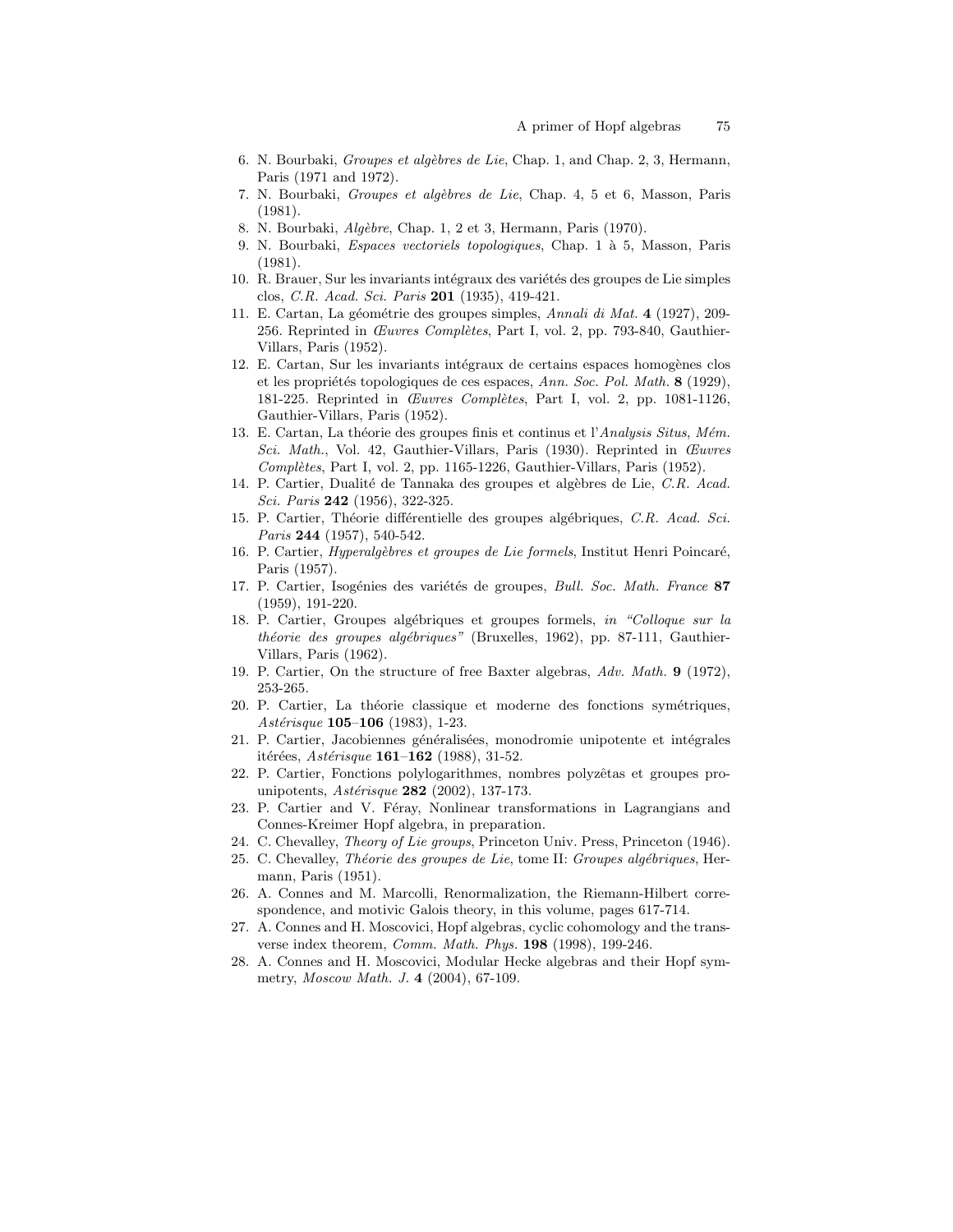- 76 Pierre Cartier
	- 29. P. Deligne, Le groupe fondamental de la droite projective moins trois points, in "Galois groups over  $\mathbb{Q}$ " (edited by Y. Ihara, K. Ribet and J.-P. Serre), pp. 79-297, Springer, Berlin (1989).
	- 30. P. Deligne, Catégories tannakiennes, in "The Grothendieck Festschrift" (edited by P. Cartier and  $al.$ ), vol. II, pp. 111-195, Birkhäuser, Boston (1990).
	- 31. M. Demazure and A. Grothendieck, Schémas en groupes, 3 vol., Springer, Berlin (1970).
	- 32. M. Demazure and P. Gabriel, Introduction to algebraic geometry and algebraic groups, North Holland, Amsterdam (1980).
	- 33. G. de Rham, Sur l'Analysis Situs des variétés à n dimensions, J. Math. Pures Appl. **10** (1931), 115-200.
	- 34. J. Dieudonné, *Introduction to the theory of formal groups*, Marcel Dekker, New York (1973).
	- 35. S. Doplicher and J.E. Roberts, Endomorphisms of  $C^*$ -algebras, cross products and duality for compact groups, Ann. of Math. 130 (1989), 75-119.
	- 36. S. Doplicher and J.E. Roberts, A new duality theory for compact groups, Invent. Math. 98 (1989), 157-218.
	- 37. Ch. Ehresmann, Sur la topologie de certains espaces homogènes, Ann. of Math. 35 (1934), 396-443. Reprinted in Charles Ehresmann: œuvres complètes et commentées, Vol. I, pp. 6-53, Amiens (1984).
	- 38. Ch. Ehresmann, Sur la topologie de certaines variétés algébriques réelles, J. Math. Pures Appl. 16 (1937), 69-100. Reprinted in Charles Ehresmann: œuvres compl`etes et comment´ees, Vol. I, pp. 55-86, Amiens (1984).
	- 39. Ch. Ehresmann, Sur la variété des génératrices planes d'une quadrique réelle et sur la topologie du groupe orthogonal à n variables,  $C.R.$  Acad. Sci. Paris **208** (1939), 321-323. Reprinted in *Charles Ehresmann: œuvres complètes et* commentées, Vol. I, pp. 304-306, Amiens (1984).
	- 40. Ch. Ehresmann, Sur la topologie des groupes simples clos, C.R. Acad. Sci. Paris 208 (1939), 1263-1265. Reprinted in Charles Ehresmann: œuvres  $complètes et commentées, Vol. I, pp. 307-309, Amiens (1984).$
	- 41. I.M. Gelfand, D. Krob, A. Lascoux, B. Leclerc, V.S. Retakh and J.-Y. Thibon, Noncommutative symmetric functions, Adv. Math. 112 (1995), 218-348.
	- 42. F. Goichot, Un théorème de Milnor-Moore pour les algèbres de Leibniz, in "Dialgebras and related operads", pp. 111-133, Springer, Berlin (2001).
	- 43. P.P. Grivel, Une histoire du théorème de Poincaré-Birkhoff-Witt, Expo. Math. 22 (2004), 145-184.
	- 44. Harish-Chandra, Lie algebras and the Tannaka duality theorem, Ann. of Math. 51 (1950), 299-330. Reprinted in Collected Papers, vol. I, pp. 259-290, Springer, Berlin (1984).
	- 45. W.V.D. Hodge, The theory and applications of harmonic integrals (2nd edition), Cambridge University Press, Cambridge (1952).
	- 46. M. Hoffman, Quasi-shuffle products, J. Alg. Combinat. 11 (2000), 46-68.
	- 47. H. Hopf, Über die Topologie der Gruppen-Mannigfaltigkeiten und ihrer Verallgemeinerungen, Ann. of Math. 42 (1941), 22-52. Reprinted in Selecta Heinz Hopf, pp. 119-151, Springer, Berlin (1964).
	- 48. H. Hopf, Über den Rang geschlossener Liescher Gruppen, Comm. Math. Helv. 13 (1940-1), 119-143. Reprinted in Selecta Heinz Hopf, pp. 152-174, Springer, Berlin (1964).
	- 49. H. Hopf and H. Samelson, Ein Satz über die Wirkungsräume geschlossener Liescher Gruppen, Comm. Math. Helv. 13 (1940-1), 240-251.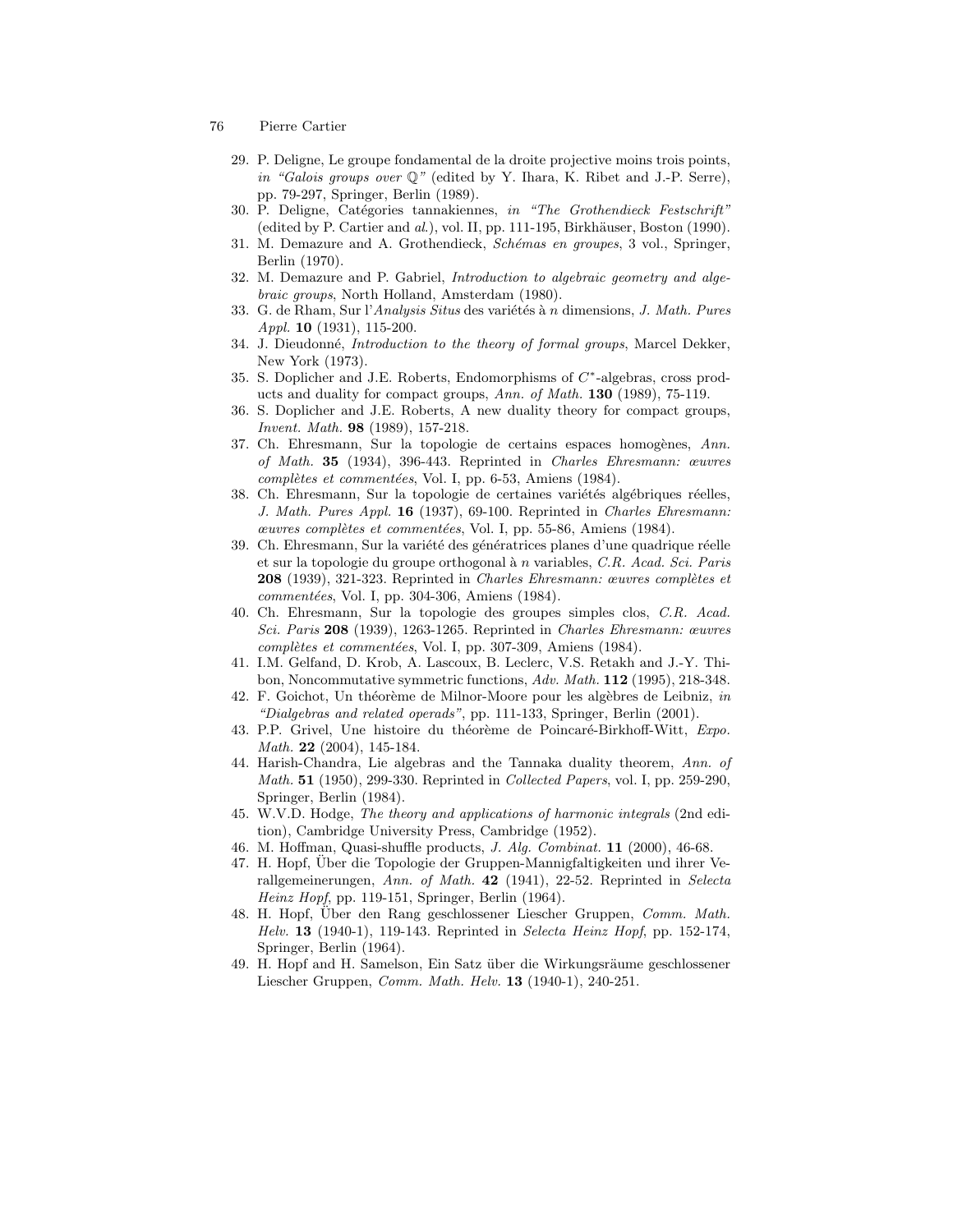- 50. D. Krob, B. Leclerc and J.-Y. Thibon, Noncommutative symmetric functions, II: transformations of alphabets, J. Algebra Comput. 7 (1997), 181- 264.
- 51. J. Leray, Sur l'homologie des groupes de Lie, des espaces homogènes et des espaces fibrés principaux, in "Colloque de Topologie Algébrique", Bruxelles (1950), pp. 101-115. Reprinted in Œuvres scientifiques, vol. I, pp. 447-461, Springer, Berlin (1998).
- 52. J. Leray, L'anneau spectral et l'anneau filtré d'homologie d'un espace localement compact et d'une application continue, J. Math. Pures Appl. 29 (1950), 1-139. Reprinted in Œuvres scientifiques, vol. I, pp. 261-401, Springer, Berlin (1998).
- 53. J.-L. Loday, On the algebra of quasi-shuffles, to appear.
- 54. J.-L. Loday and M. Ronco, Hopf algebra of the planar binary trees, Adv. Math. **139** (1998), 293-309.
- 55. L. Loomis, An introduction to abstract harmonic analysis, van Nostrand  $C^{\circ}$ , Princeton (1953).
- 56. M. Lothaire, Algebraic combinatorics on words, Cambridge Univ. Press, Cambridge (2002).
- 57. I.G. MacDonald, Symmetric functions and Hall polynomials (2nd edition), Oxford Univ. Press, New York (1995).
- 58. C. Malvenuto and C. Reutenauer, Duality between quasi-symmetric functions and the Solomon descent algebra, J. Algebra 177 (1995), 967-982.
- 59. J.W. Milnor and J.C. Moore, On the structure of Hopf algebras, Ann. of Math. 81 (1965), 211-264.
- 60. F. Patras, L'algèbre des descentes d'une bigèbre graduée, J. Algebra 170 (1994), 547-566.
- 61. H. Poincaré, Analysis Situs, Journ. Ecole Polyt. 1 (1895), 1-121. Reprinted in Œuvres, vol. VI, pp. 193-288, Gauthier-Villars, Paris (1953).
- 62. H. Poincaré, Sur les groupes continus, Camb. Phil. Trans. 18 (1899), 220-255. Reprinted in Œuvres, vol. III, pp. 173-212, Gauthier-Villars, Paris (1965).
- 63. L.S. Pontrjagin, Homologies in compact Lie groups (in Russian), Math. Sbornik 6 (1939), 389-422.
- 64. L.S. Pontrjagin, Uber die topologische Struktur der Lie'schen Gruppen, ¨ Comm. Math. Helv. 13 (1940-1), 227-238.
- 65. D. Quillen, Rational homotopy theory, Ann. of Math. **90** (1969), 205-295.
- 66. C. Reutenauer, Free Lie algebras, Oxford Univ. Press, New York (1993).
- 67. M. Ronco, A Milnor-Moore theorem for dendriform Hopf algebras, C.R. Acad. Sci. Paris (série I) 332 (2000), 109-114.
- 68. M. Ronco, Eulerian idempotents and Milnor-Moore theorem for certain noncommutative Hopf algebras, J. Algebra 254 (2002), 152-172.
- 69. N. Saavedra, Catégories tannakiennes, Springer, Berlin (1972).
- 70. H. Samelson, Beiträge zur Topologie der Gruppen-Mannigfaltigkeiten, Ann. of Math. 42 (1941), 1091-1137.
- 71. H. Samelson, Topology of Lie groups, Bull. Am. Math. Soc. 58 (1952), 2-37.
- 72. J.-P. Serre, Gèbres, *Enseignement Math.* 39 (1993), 33-85. Reprinted in Œuvres, Collected Papers, vol. IV, pp. 272-324, Springer, Berlin (2000).
- 73. H. Weyl, Theorie der Darstellung kontinuierlichen halb-einfacher Gruppen durch lineare Transformationen, I, II, III, *Math. Zeit.* 23 (1925), 271-309; 24 (1926), 328-376 and 377-395. Reprinted in Gesammelte Abhandlungen, Band II, pp. 543-647, Springer, Berlin (1968).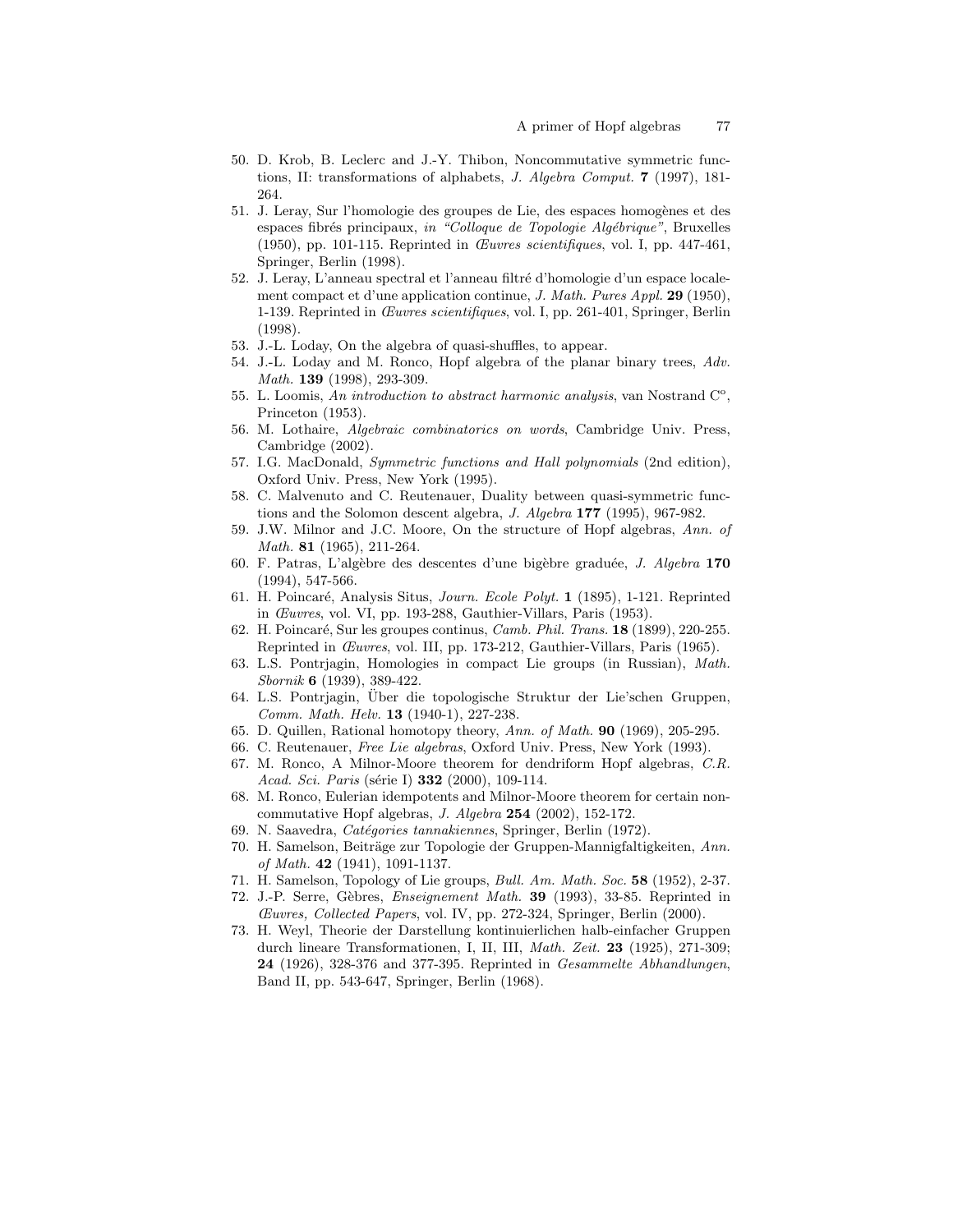- 78 Pierre Cartier
	- 74. H. Weyl, The classical groups (2nd edition), Princeton University Press, Princeton (1946).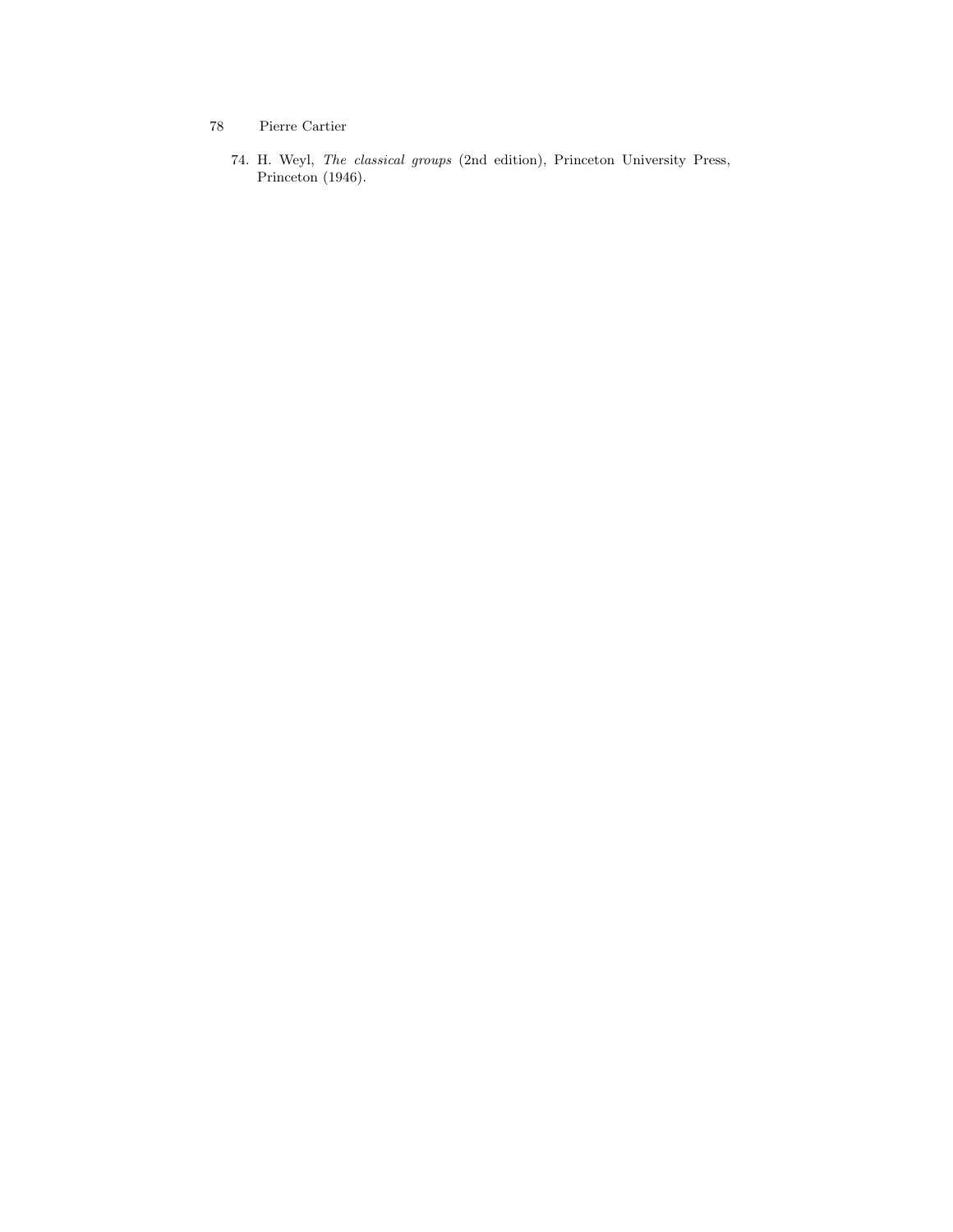# Index

 $H$ -space, 15

algebra, 32 algebraic group, 22 antipodism, 21, 32

Baker-Campbell-Hausdorff formula, 49 Betti number, 7 bialgebra, 32

central function, 56 coalgebra, 32 coassociativity, 31 comodule, 22 complete monomial function, 58 complex envelope of a compact Lie group, 27 complex spectrum, 28 concatenation product, 62 contragredient representation, 21 convolution product, 36 coproduct, 15 cup-product, 3, 14

de Rham cohomology group, 7, 10 de Rham's first theorem, 10 decomposition theorem, 44 deconcatenation, 62

elementary symmetric function, 58 enveloping algebra, 33 Euler-Zagier sums, 65 exponents, 8

homology, 6

Hopf's Theorem, 17 linearly compact algebras, 33 multiple polylogarithms, 68 multiple zeta values, 65 Newton's relations, 55 noncommutative symmetric functions, 59

Hopf algebra, 32

Peter-Weyl's theorem, 25 Poincaré duality, 12 Poincaré isomorphism, 12 Poincaré polynomial, 7 polylogarithm functions, 66 Pontrjagin duality, 3 Pontrjagin's product, 14 power sum, 58 primitive, 17 prounipotent group, 51

quasi-shuffles, 61 quasi-symmetric functions, 60

Radford's theorem, 63 real spectrum, 27 reduced coproduct, 39 reduced dual, 33 representation, 20 representative function, 21 representative space, 20